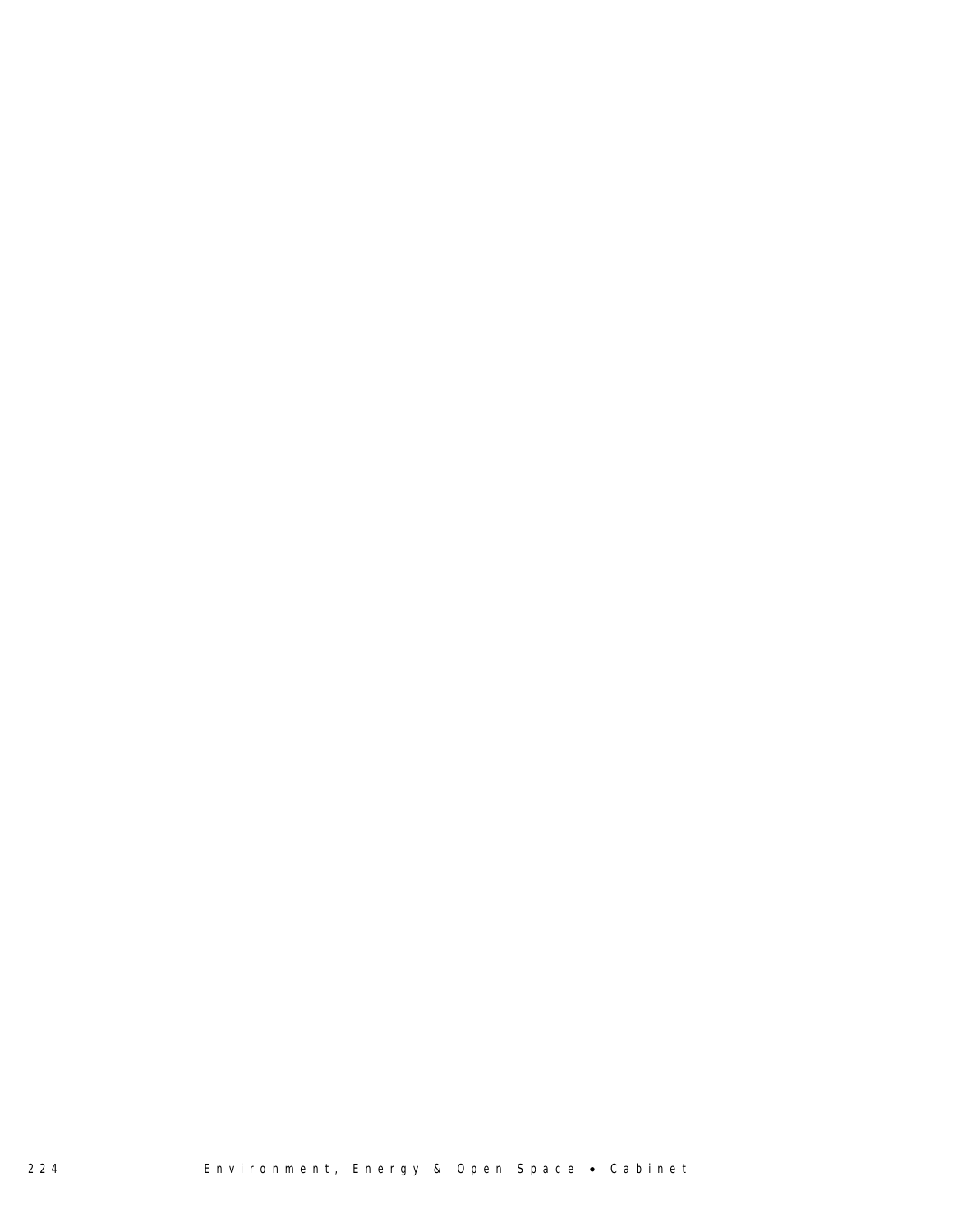# Environment, Energy & Open Space

### *Austin Blackmon, Chief of Environment and Energy*

## *Cabinet Mission*

The mission of the Environment, Energy and Open Space Cabinet is to coordinate several City departments and programs to enhance sustainability, preserve historic and open space resources, protect the health and safety of the built environment, prepare for climate change, and provide public spaces to gather and recreate in Boston. The Environment, Energy and Open Space Cabinet includes initiatives that reduce energy use in municipal buildings and in the community with Renew Boston, enforce the right to a healthy home, engage the community on sustainability with Greenovate Boston, promote waste reduction, and expand the network of street trees.

| <b>Operating Budget</b>            | Program Name                                                                                              | Total Actual '13                      | <b>Total Actual '14</b>               | Total Approp '15                      | <b>Total Budget '16</b>               |
|------------------------------------|-----------------------------------------------------------------------------------------------------------|---------------------------------------|---------------------------------------|---------------------------------------|---------------------------------------|
|                                    | <b>Environment Department</b><br><b>Inspectional Services Department</b><br>Parks & Recreation Department | 1,961,655<br>16,183,267<br>17,339,456 | 1,945,342<br>17,199,296<br>17,851,089 | 2,170,248<br>16,565,333<br>17,719,216 | 2.139.759<br>18,337,721<br>19,245,755 |
|                                    | Total                                                                                                     | 35,484,378                            | 36,995,727                            | 36,454,797                            | 39,723,235                            |
| <b>Capital Budget Expenditures</b> |                                                                                                           | Actual '13                            | Actual '14                            | <b>Estimated '15</b>                  | Projected '16                         |
|                                    | <b>Environment Department</b><br>Parks & Recreation Department                                            | 192,750<br>15,396,457                 | 264.658<br>16,938,497                 | 584,000<br>21,587,141                 | 445,000<br>23,798,241                 |
|                                    | Total                                                                                                     | 15,589,207                            | 17,203,155                            | 22,171,141                            | 24,243,241                            |
| <b>External Funds Expenditures</b> |                                                                                                           | Total Actual '13                      | <b>Total Actual '14</b>               | Total Approp '15                      | <b>Total Budget '16</b>               |
|                                    | <b>Environment Department</b><br><b>Inspectional Services Department</b><br>Parks & Recreation Department | 2,022,487<br>547.379<br>7,347,626     | 941,148<br>426.717<br>7,372,918       | 1,357,432<br>488.426<br>5,884,897     | 1,025,411<br>449,932<br>5,919,488     |
|                                    | Total                                                                                                     | 9,917,492                             | 8,740,783                             | 7,730,755                             | 7,394,831                             |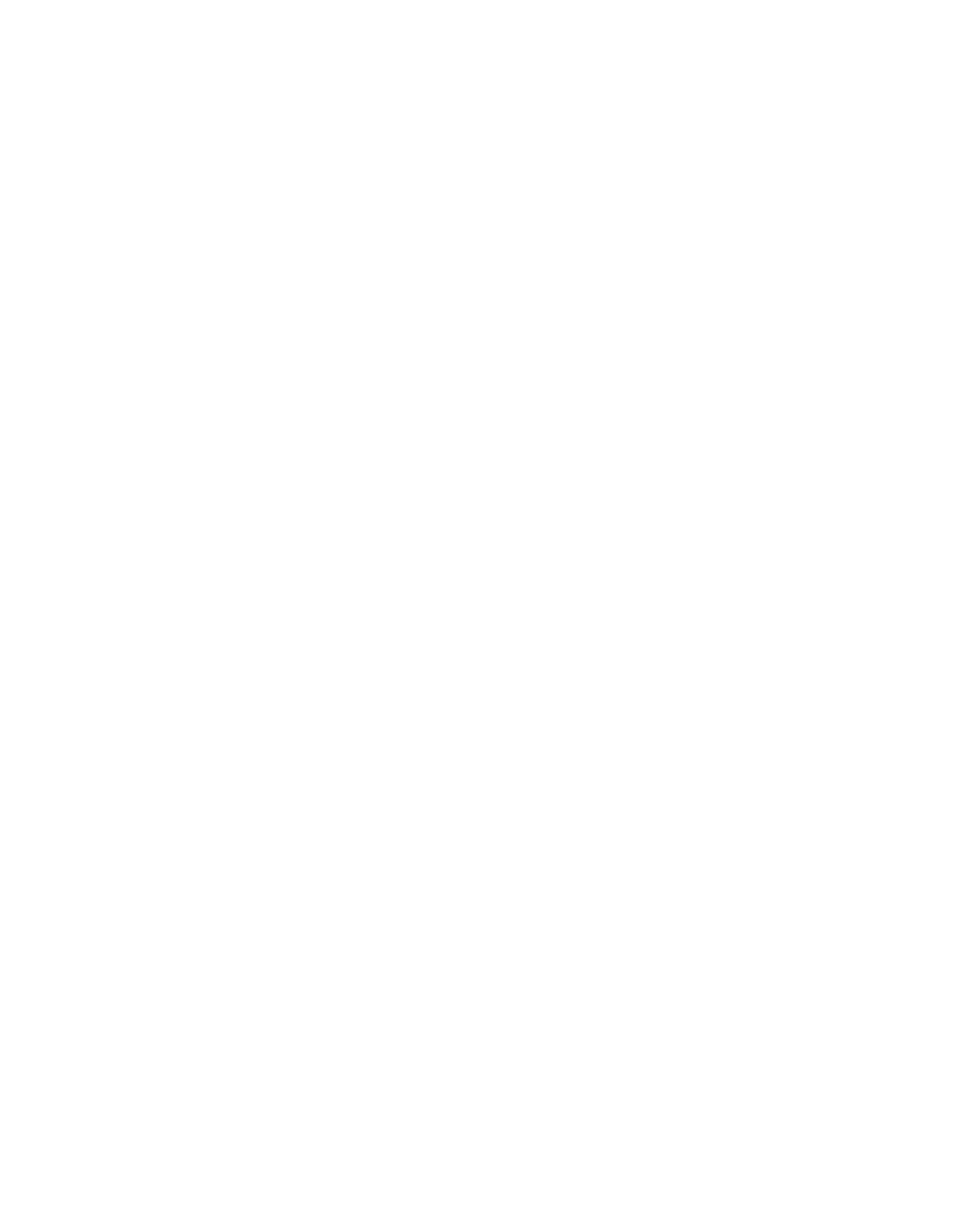# Environment Department Operating Budget

#### *Vacant, Commissioner, Appropriation 303*

### *Department Mission*

The mission of the Environment Department is to enhance the quality of life in Boston by protecting air, water, climate and land resources, and by preserving and improving the integrity of Boston's architectural and historic resources.

### *Selected Performance Strategies*

#### *Environment*

- To promote conservation of the City's architectural resources through administration of local preservation district guidelines and through federal, state and local regulation and review.
- To protect the public from air and noise pollution by enforcing Air Pollution Control Commission and other regulations.
- To protect wetlands and water quality through administration of the Massachusetts Wetlands Protection Act.

| <b>Operating Budget</b>      | Program Name                                                                                                                                                                                                                                                                                                                                                                                                                                                                        | Total Actual '13                                                                                                                                                     | <b>Total Actual '14</b>                                                                                                                                                 | Total Approp '15                                                                                                                                      | <b>Total Budget '16</b>                                                                                                                                                 |
|------------------------------|-------------------------------------------------------------------------------------------------------------------------------------------------------------------------------------------------------------------------------------------------------------------------------------------------------------------------------------------------------------------------------------------------------------------------------------------------------------------------------------|----------------------------------------------------------------------------------------------------------------------------------------------------------------------|-------------------------------------------------------------------------------------------------------------------------------------------------------------------------|-------------------------------------------------------------------------------------------------------------------------------------------------------|-------------------------------------------------------------------------------------------------------------------------------------------------------------------------|
|                              | Environment                                                                                                                                                                                                                                                                                                                                                                                                                                                                         | 1,961,655                                                                                                                                                            | 1,945,342                                                                                                                                                               | 2,170,248                                                                                                                                             | 2,139,759                                                                                                                                                               |
|                              | <b>Total</b>                                                                                                                                                                                                                                                                                                                                                                                                                                                                        | 1,961,655                                                                                                                                                            | 1,945,342                                                                                                                                                               | 2.170.248                                                                                                                                             | 2,139,759                                                                                                                                                               |
| <b>External Funds Budget</b> | <b>Fund Name</b>                                                                                                                                                                                                                                                                                                                                                                                                                                                                    | Total Actual '13                                                                                                                                                     | <b>Total Actual '14</b>                                                                                                                                                 | Total Approp '15                                                                                                                                      | <b>Total Budget '16</b>                                                                                                                                                 |
|                              | Archeology Fund<br>ARRA - Energy Efficiency & Con<br><b>BARR/BEDF Energy Efficiency Grant</b><br><b>Boston Pollution Abatement Fund</b><br>Climate Action Plan Grant/ BARR<br>Foundation<br><b>Climate Preparedness Grant</b><br><b>Green Communities Grant</b><br>Greenovate Fellowships<br>Ground Water Well System<br>Multi-City Microgrids<br>Municipal Waterway<br><b>Renew Boston</b><br>Solar Renewable Energy Certificates<br>SunShot Initiative<br>Survey & Planning Grant | $\Omega$<br>870.919<br>$\Omega$<br>312,064<br>$\Omega$<br>$\Omega$<br>502,882<br>99,328<br>31,085<br>$\mathbf 0$<br>78,636<br>50,213<br>$\Omega$<br>56,000<br>21,360 | 1.150<br>$\Omega$<br>155,328<br>227,969<br>16.610<br>$\Omega$<br>$\Omega$<br>198,935<br>31,023<br>$\overline{0}$<br>35,793<br>254,790<br>$\Omega$<br>$\Omega$<br>19,550 | 5.000<br>$\Omega$<br>44.672<br>343,320<br>94.390<br>0<br>140,000<br>121,190<br>$\Omega$<br>80.465<br>15,000<br>325,000<br>100,000<br>40,000<br>23.395 | 1,800<br>$\Omega$<br>$\Omega$<br>330,101<br>59,000<br>75,000<br>$\Omega$<br>189,615<br>$\overline{0}$<br>$\Omega$<br>85,000<br>171,500<br>100,000<br>$\Omega$<br>13,395 |
|                              | Urban Agriculture Visioning Grant                                                                                                                                                                                                                                                                                                                                                                                                                                                   | $\Omega$                                                                                                                                                             | 0                                                                                                                                                                       | 25,000                                                                                                                                                | $\Omega$                                                                                                                                                                |
|                              | <b>Total</b>                                                                                                                                                                                                                                                                                                                                                                                                                                                                        | 2,022,487                                                                                                                                                            | 941,148                                                                                                                                                                 | 1,357,432                                                                                                                                             | 1,025,411                                                                                                                                                               |
| <b>Operating Budget</b>      |                                                                                                                                                                                                                                                                                                                                                                                                                                                                                     | Actual '13                                                                                                                                                           | Actual '14                                                                                                                                                              | Approp '15                                                                                                                                            | <b>Budget '16</b>                                                                                                                                                       |
|                              | <b>Personnel Services</b><br>Non Personnel                                                                                                                                                                                                                                                                                                                                                                                                                                          | 1,253,069<br>708,586                                                                                                                                                 | 1,514,023<br>431,319                                                                                                                                                    | 1,644,505<br>525,743                                                                                                                                  | 1,741,565<br>398,194                                                                                                                                                    |
|                              | <b>Total</b>                                                                                                                                                                                                                                                                                                                                                                                                                                                                        | 1,961,655                                                                                                                                                            | 1,945,342                                                                                                                                                               | 2,170,248                                                                                                                                             | 2,139,759                                                                                                                                                               |
|                              |                                                                                                                                                                                                                                                                                                                                                                                                                                                                                     |                                                                                                                                                                      |                                                                                                                                                                         |                                                                                                                                                       |                                                                                                                                                                         |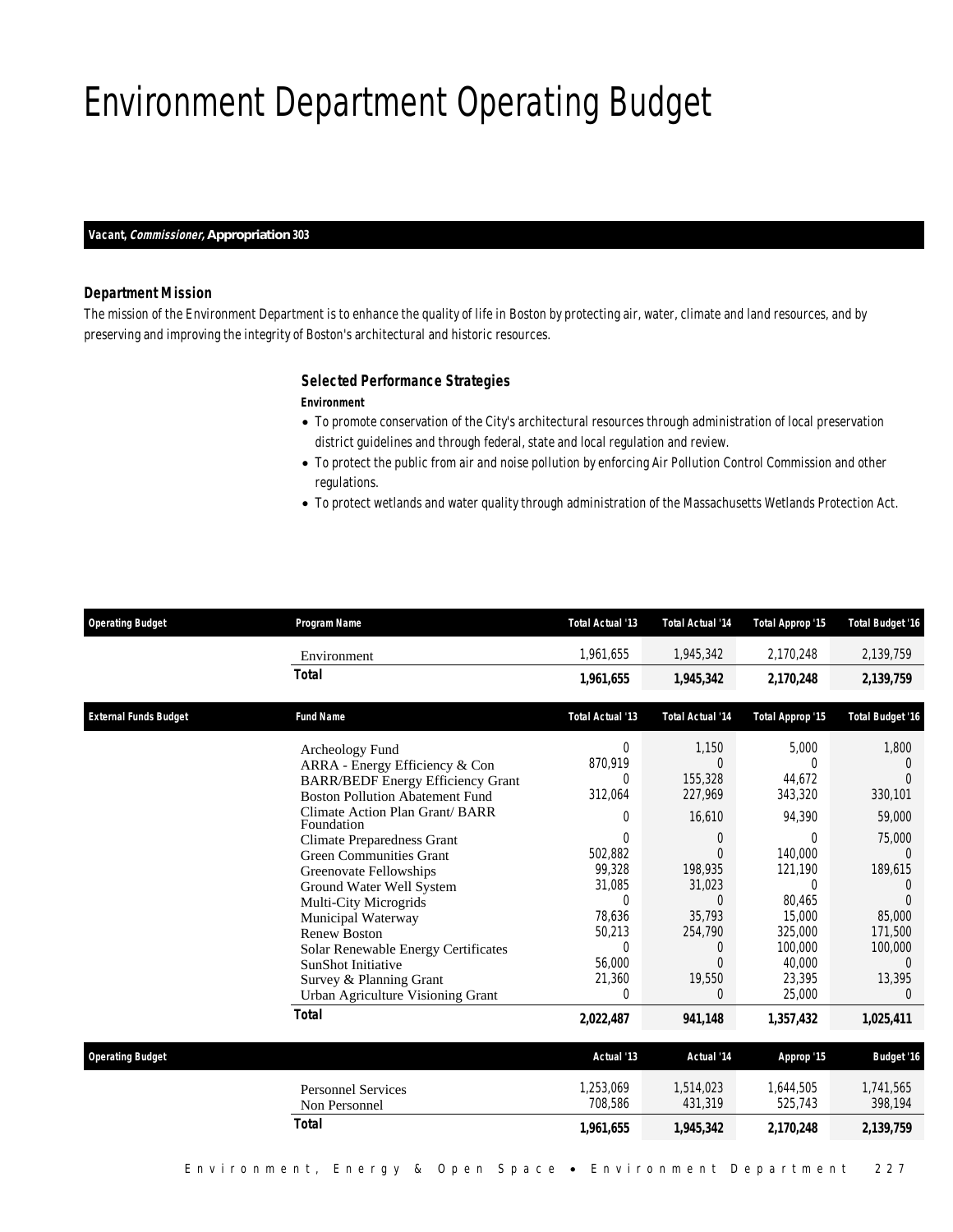## Environment Department Operating Budget



## *Authorizing Statutes*

- Archaeology, M.G.L.A. c.9, §§ 26-27c; 1982 Mass. Acts ch. 152.
- Environmental, CBC Ord. § 5-2.1; CBC Ord. § 7- 1.1; M.G.L.A. c. 131, § 40.
- Administration, 1982 Mass. Acts ch. 624, §§ 1-10.
- Preservation, 36 CFR 60; M.G.L.A. c. 40C; CBC Ord. § 7-3.1; 1955 Mass. Acts ch. 616, as amended; 1966 Mass. Acts ch. 625, as amended; 1975 Mass. Acts ch. 772.
- Generally, CBC St. 5 §§ 3-5, 9, 100, 102, 104, 113; CBC St. 2 § 752; CBC St. 11 §174; CBC St. 14 § 170; CBC Ord. § 5-2.1; M.G.L.A. c. 41, §§ 82-84.

## *Description of Services*

The Environment Department reviews permit applications and development proposals, coordinates City policy on environmental issues and sustainability, conducts surveys of built and natural resources, provides public information and referrals on environmental and historic preservation issues, and develops City programs such as the preservation guidebook for homeowners. The department also provides support for the operations of the Groundwater Trust and the Boston Waterways Board.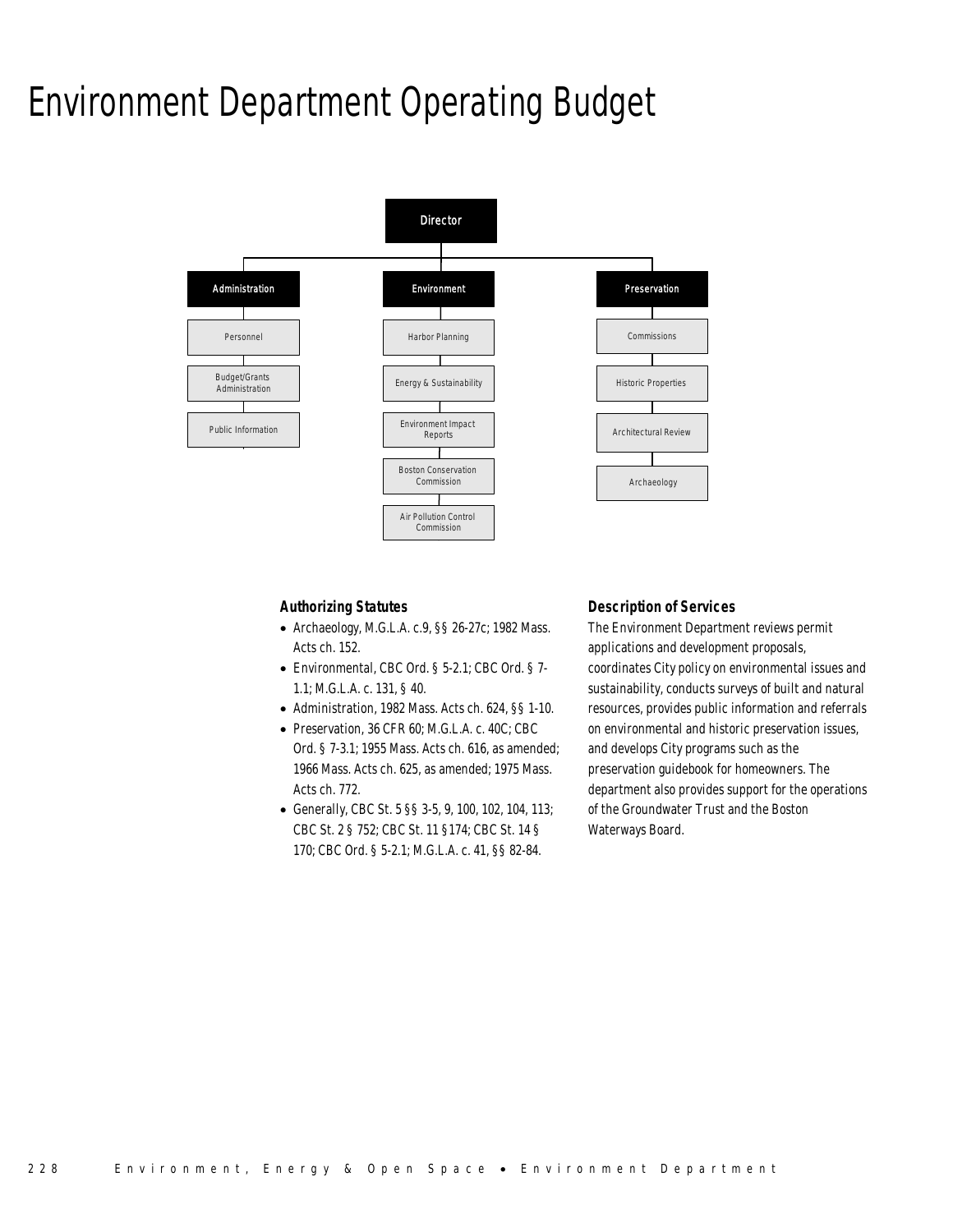# Department History

| <b>Personnel Services</b>       |                                                                                                                                                                                                                                                                                                      | FY13 Expenditure                                                                                              | FY14 Expenditure                                                                                            | FY15 Appropriation                                                                                                    | FY16 Adopted                                                                                            | Inc/Dec 15 vs 16                                                                                                                               |
|---------------------------------|------------------------------------------------------------------------------------------------------------------------------------------------------------------------------------------------------------------------------------------------------------------------------------------------------|---------------------------------------------------------------------------------------------------------------|-------------------------------------------------------------------------------------------------------------|-----------------------------------------------------------------------------------------------------------------------|---------------------------------------------------------------------------------------------------------|------------------------------------------------------------------------------------------------------------------------------------------------|
|                                 | 51000 Permanent Employees<br>51100 Emergency Employees<br>51200 Overtime<br>51600 Unemployment Compensation<br>51700 Workers' Compensation<br><b>Total Personnel Services</b>                                                                                                                        | 1,253,069<br>$\overline{0}$<br>$\overline{0}$<br>$\overline{0}$<br>$\overline{0}$<br>1,253,069                | 1,497,661<br>16,362<br>$\mathbf{0}$<br>$\mathbf{0}$<br>$\mathbf{0}$<br>1,514,023                            | 1,644,505<br>$\theta$<br>$\overline{0}$<br>$\theta$<br>$\overline{0}$<br>1,644,505                                    | 1,741,565<br>0<br>$\mathbf{0}$<br>$\overline{0}$<br>$\Omega$<br>1,741,565                               | 97,060<br>$\overline{0}$<br>$\mathbf{0}$<br>$\overline{0}$<br>$\Omega$<br>97,060                                                               |
| <b>Contractual Services</b>     |                                                                                                                                                                                                                                                                                                      | FY13 Expenditure                                                                                              | FY14 Expenditure                                                                                            | FY15 Appropriation                                                                                                    | FY16 Adopted                                                                                            | Inc/Dec 15 vs 16                                                                                                                               |
|                                 | 52100 Communications<br>52200 Utilities<br>52400 Snow Removal<br>52500 Garbage/Waste Removal<br>52600 Repairs Buildings & Structures<br>52700 Repairs & Service of Equipment<br>52800 Transportation of Persons<br>52900 Contracted Services<br><b>Total Contractual Services</b>                    | 10,259<br>0<br>$\overline{0}$<br>$\mathbf 0$<br>$\overline{0}$<br>1,710<br>117<br>656,224<br>668,310          | 6,958<br>$\mathbf{0}$<br>$\mathbf{0}$<br>0<br>$\mathbf{0}$<br>1,430<br>1,555<br>391,383<br>401,326          | 12,700<br>$\theta$<br>$\overline{0}$<br>$\theta$<br>$\theta$<br>1,000<br>3,000<br>492,873<br>509,573                  | 7,100<br>0<br>$\overline{0}$<br>$\mathbf{0}$<br>$\theta$<br>1,000<br>3,000<br>368,629<br>379,729        | $-5,600$<br>$\mathbf{0}$<br>$\overline{0}$<br>$\overline{0}$<br>$\overline{0}$<br>$\overline{0}$<br>$\overline{0}$<br>$-124,244$<br>$-129,844$ |
| <b>Supplies &amp; Materials</b> |                                                                                                                                                                                                                                                                                                      | FY13 Expenditure                                                                                              | FY14 Expenditure                                                                                            | FY15 Appropriation                                                                                                    | FY16 Adopted                                                                                            | Inc/Dec 15 vs 16                                                                                                                               |
|                                 | 53000 Auto Energy Supplies<br>53200 Food Supplies<br>53400 Custodial Supplies<br>53500 Med, Dental, & Hosp Supply<br>53600 Office Supplies and Materials<br>53700 Clothing Allowance<br>53800 Educational Supplies & Mat<br>53900 Misc Supplies & Materials<br><b>Total Supplies &amp; Materials</b> | $\boldsymbol{0}$<br>$\overline{0}$<br>0<br>$\overline{0}$<br>12,551<br>0<br>$\overline{0}$<br>6,989<br>19,540 | 0<br>$\mathbf 0$<br>$\mathbf 0$<br>$\mathbf{0}$<br>15,101<br>$\mathbf 0$<br>$\mathbf{0}$<br>1,482<br>16,583 | $\boldsymbol{0}$<br>$\theta$<br>$\theta$<br>$\overline{0}$<br>12,000<br>$\theta$<br>$\overline{0}$<br>2,000<br>14,000 | 0<br>$\mathbf{0}$<br>$\mathbf{0}$<br>$\overline{0}$<br>14,000<br>0<br>$\overline{0}$<br>2,000<br>16,000 | $\mathbf{0}$<br>$\overline{0}$<br>$\overline{0}$<br>$\overline{0}$<br>2,000<br>$\theta$<br>$\overline{0}$<br>$\overline{0}$<br>2,000           |
| <b>Current Chgs &amp; Oblig</b> |                                                                                                                                                                                                                                                                                                      | FY13 Expenditure                                                                                              | FY14 Expenditure                                                                                            | FY15 Appropriation                                                                                                    | FY16 Adopted                                                                                            | Inc/Dec 15 vs 16                                                                                                                               |
|                                 | 54300 Workers' Comp Medical<br>54400 Legal Liabilities<br>54500 Aid To Veterans<br>54600 Current Charges H&I<br>54700 Indemnification<br>54900 Other Current Charges<br>Total Current Chgs & Oblig                                                                                                   | $\boldsymbol{0}$<br>$\boldsymbol{0}$<br>$\overline{0}$<br>$\boldsymbol{0}$<br>$\overline{0}$<br>884<br>884    | $\boldsymbol{0}$<br>$\mathbf 0$<br>$\mathbf 0$<br>$\mathbf 0$<br>$\mathbf 0$<br>598<br>598                  | $\boldsymbol{0}$<br>$\overline{0}$<br>$\theta$<br>$\overline{0}$<br>$\theta$<br>2,170<br>2,170                        | 0<br>$\mathbf{0}$<br>$\overline{0}$<br>$\mathbf{0}$<br>$\mathbf{0}$<br>2,465<br>2,465                   | $\mathbf 0$<br>$\mathbf 0$<br>$\overline{0}$<br>$\overline{0}$<br>$\mathbf 0$<br>295<br>295                                                    |
| Equipment                       |                                                                                                                                                                                                                                                                                                      | FY13 Expenditure                                                                                              | FY14 Expenditure                                                                                            | FY15 Appropriation                                                                                                    | FY16 Adopted                                                                                            | Inc/Dec 15 vs 16                                                                                                                               |
|                                 | 55000 Automotive Equipment<br>55400 Lease/Purchase<br>55600 Office Furniture & Equipment<br>55900 Misc Equipment<br><b>Total Equipment</b>                                                                                                                                                           | $\boldsymbol{0}$<br>$\Omega$<br>$\boldsymbol{0}$<br>19,852<br>19,852                                          | 0<br>$\theta$<br>$\boldsymbol{0}$<br>12,812<br>12,812                                                       | $\boldsymbol{0}$<br>$\Omega$<br>$\boldsymbol{0}$<br>$\theta$<br>0                                                     | $\boldsymbol{0}$<br>$\theta$<br>$\boldsymbol{0}$<br>$\mathbf 0$<br>0                                    | $\mathbf 0$<br>$\Omega$<br>$\mathbf 0$<br>$\mathbf 0$<br>0                                                                                     |
| Other                           |                                                                                                                                                                                                                                                                                                      | FY13 Expenditure                                                                                              | FY14 Expenditure                                                                                            | FY15 Appropriation                                                                                                    | FY16 Adopted                                                                                            | Inc/Dec 15 vs 16                                                                                                                               |
|                                 | 56200 Special Appropriation<br>57200 Structures & Improvements<br>58000 Land & Non-Structure<br><b>Total Other</b>                                                                                                                                                                                   | $\boldsymbol{0}$<br>0<br>0<br>0                                                                               | 0<br>0<br>0<br>0                                                                                            | $\theta$<br>$\theta$<br>$\overline{0}$<br>0                                                                           | 0<br>0<br>$\overline{0}$<br>0                                                                           | 0<br>$\mathbf 0$<br>0<br>0                                                                                                                     |
|                                 | <b>Grand Total</b>                                                                                                                                                                                                                                                                                   | 1,961,655                                                                                                     | 1,945,342                                                                                                   | 2,170,248                                                                                                             | 2,139,759                                                                                               | $-30,489$                                                                                                                                      |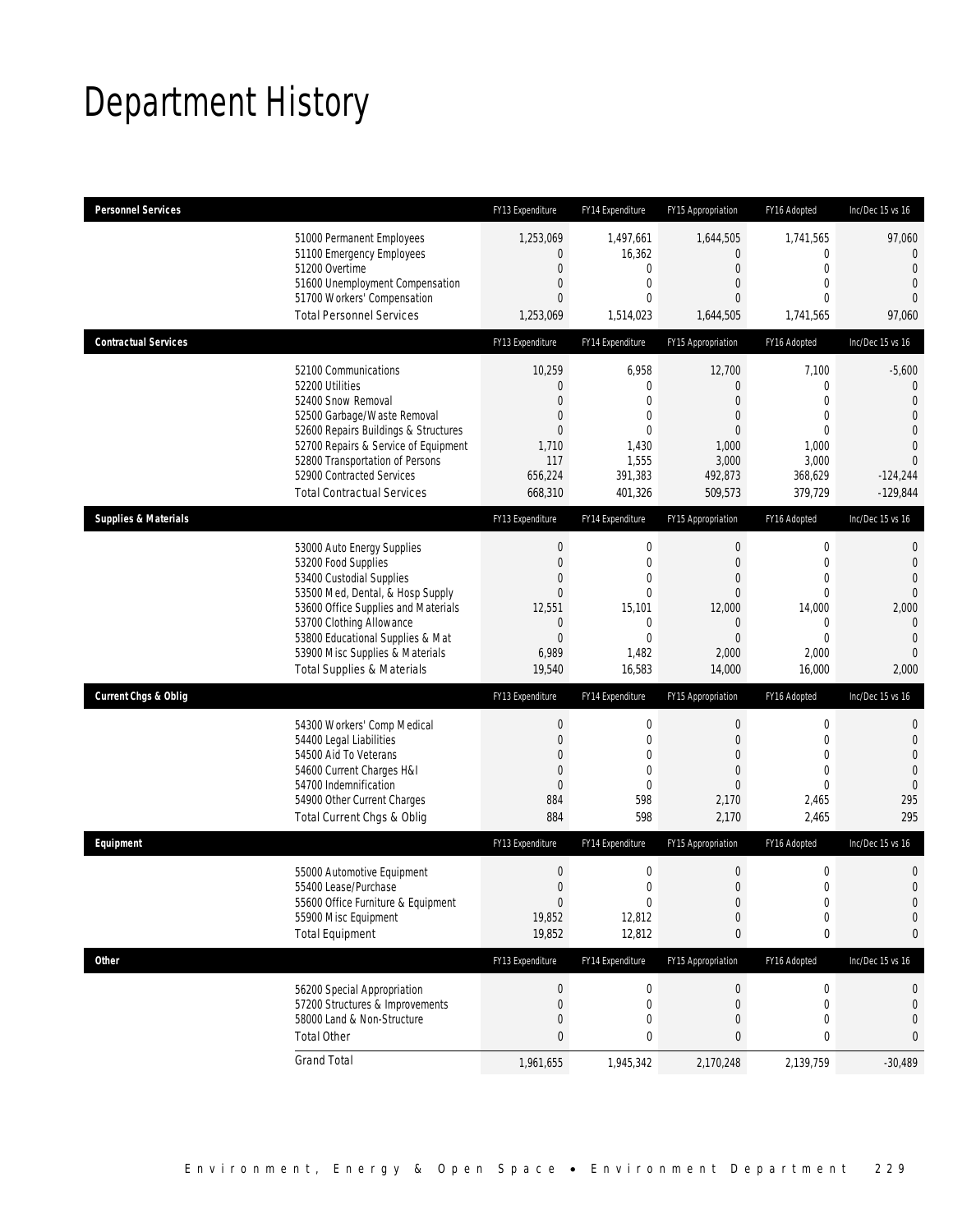# Department Personnel

г

| Title                         | Union<br>Code   | Grade     | Position | FY16 Salary | Title                        | Union<br>Code   | Grade     | Position | FY16 Salary |
|-------------------------------|-----------------|-----------|----------|-------------|------------------------------|-----------------|-----------|----------|-------------|
|                               |                 |           |          |             |                              |                 |           |          |             |
| Admin Asst                    | MY <sub>0</sub> | 05        | 1.00     | 53,591      | <b>Environmental Asst</b>    | MY <sub>0</sub> | 06        | 3.00     | 186,043     |
| Admin Asst III                | MY <sub>0</sub> | 08        | 2.00     | 137,565     | <b>Exec Assistant</b>        | MY <sub>0</sub> | 09        | 1.00     | 75,935      |
| Administrative Asst           | <b>MYO</b>      | 06        | 1.00     | 64,175      | Grants Admin/Finance Spec    | MY <sub>0</sub> | 05        | 1.00     | 49,221      |
| Administrator.                | MY <sub>0</sub> | 11        | 1.00     | 95,719      | <b>Preservation Planner</b>  | MY <sub>0</sub> | 06        | 2.00     | 102,565     |
| Archaeologist                 | MY0             | 06        | 1.00     | 54,905      | Program Coordinator          | MY <sub>0</sub> | 07        | 1.00     | 63,698      |
| Architect                     | MY <sub>0</sub> | 09        | 1.00     | 69,870      | Receptionist/Secretary       | <b>MYG</b>      | 14        | 1.00     | 35,970      |
| <b>Asst Survey Director</b>   | MY <sub>0</sub> | 06        | 1.00     | 50,030      | Spec Asst                    | <b>MYN</b>      | <b>NG</b> | 1.00     | 23,464      |
| Chief of Environment & Energy | CDH             | <b>NG</b> | 1.00     | 134,294     | Special Asst II              | MY <sub>0</sub> | 11        | 4.00     | 287,787     |
| Commissioner                  | <b>CDH</b>      | NG        | 1.00     | 97,267      | Staff Asst IV                | MY <sub>0</sub> | 09        | 2.00     | 162,413     |
|                               |                 |           |          |             | Total                        |                 |           | 26       | 1,744,511   |
|                               |                 |           |          |             | <b>Adjustments</b>           |                 |           |          |             |
|                               |                 |           |          |             | <b>Differential Payments</b> |                 |           |          | $\theta$    |
|                               |                 |           |          |             | Other                        |                 |           |          | 27,054      |
|                               |                 |           |          |             | Chargebacks                  |                 |           |          | $-30,000$   |

*FY16 Total Request 1,741,565*

Salary Savings 0<br>
FY16 Total Request 1,741,565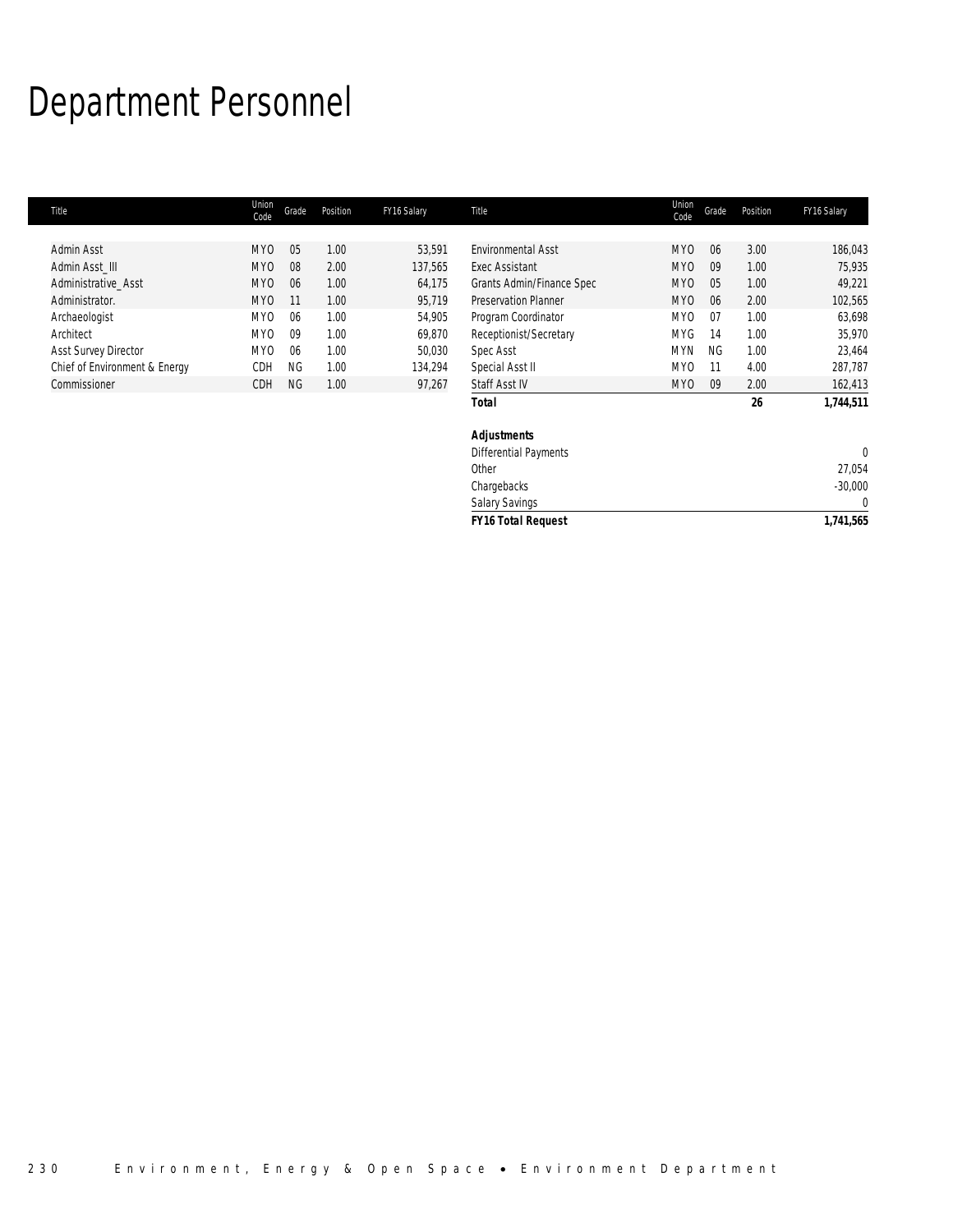# External Funds History

| <b>Personnel Services</b>       |                                                                                                                                                                                                                                                                                                            | FY13 Expenditure                                                                                                                                 | FY14 Expenditure                                                                                                         | FY15 Appropriation                                                                                                                     | FY16 Adopted                                                                                                                        | Inc/Dec 15 vs 16                                                                                                                           |
|---------------------------------|------------------------------------------------------------------------------------------------------------------------------------------------------------------------------------------------------------------------------------------------------------------------------------------------------------|--------------------------------------------------------------------------------------------------------------------------------------------------|--------------------------------------------------------------------------------------------------------------------------|----------------------------------------------------------------------------------------------------------------------------------------|-------------------------------------------------------------------------------------------------------------------------------------|--------------------------------------------------------------------------------------------------------------------------------------------|
|                                 | 51000 Permanent Employees<br>51100 Emergency Employees<br>51200 Overtime<br>51300 Part Time Employees<br>51400 Health Insurance<br>51500 Pension & Annunity<br>51600 Unemployment Compensation<br>51700 Workers' Compensation<br>51800 Indirect Costs<br>51900 Medicare<br><b>Total Personnel Services</b> | 248,963<br>$\mathbf 0$<br>$\boldsymbol{0}$<br>$\boldsymbol{0}$<br>1,214<br>20,770<br>$\mathbf 0$<br>$\boldsymbol{0}$<br>80,428<br>400<br>351,775 | 275,241<br>0<br>$\mathbf 0$<br>$\mathbf{0}$<br>6,517<br>23,831<br>0<br>$\mathbf 0$<br>$\overline{0}$<br>2,017<br>307,606 | 223,438<br>$\theta$<br>$\mathbf 0$<br>$\overline{0}$<br>30.723<br>20,110<br>$\mathbf 0$<br>$\mathbf 0$<br>$\theta$<br>3,239<br>277,510 | 380,094<br>0<br>$\boldsymbol{0}$<br>$\overline{0}$<br>41,950<br>27,458<br>0<br>$\mathbf 0$<br>$\overline{0}$<br>2,214<br>451,716    | 156,656<br>$\overline{0}$<br>$\theta$<br>$\mathbf{0}$<br>11,227<br>7,348<br>$\mathbf 0$<br>$\theta$<br>$\mathbf{0}$<br>$-1,025$<br>174,206 |
| <b>Contractual Services</b>     |                                                                                                                                                                                                                                                                                                            | FY13 Expenditure                                                                                                                                 | FY14 Expenditure                                                                                                         | FY15 Appropriation                                                                                                                     | FY16 Adopted                                                                                                                        | Inc/Dec 15 vs 16                                                                                                                           |
|                                 | 52100 Communications<br>52200 Utilities<br>52400 Snow Removal<br>52500 Garbage/Waste Removal<br>52600 Repairs Buildings & Structures<br>52700 Repairs & Service of Equipment<br>52800 Transportation of Persons<br>52900 Contracted Services<br><b>Total Contractual Services</b>                          | $\boldsymbol{0}$<br>$\boldsymbol{0}$<br>$\Omega$<br>0<br>0<br>$\mathbf{0}$<br>9,064<br>1,357,090<br>1,366,154                                    | $\mathbf 0$<br>$\mathbf 0$<br>0<br>$\overline{0}$<br>$\overline{0}$<br>$\mathbf 0$<br>1,751<br>554,000<br>555,751        | $\boldsymbol{0}$<br>$\mathbf{0}$<br>$\theta$<br>$\mathbf{0}$<br>$\theta$<br>$\theta$<br>10,000<br>949,922<br>959,922                   | $\boldsymbol{0}$<br>$\mathbf 0$<br>$\overline{0}$<br>$\overline{0}$<br>$\overline{0}$<br>$\mathbf 0$<br>6,000<br>465,895<br>471,895 | 0<br>$\mathbf 0$<br>$\overline{0}$<br>0<br>$\mathbf 0$<br>$\theta$<br>$-4,000$<br>$-484,027$<br>$-488,027$                                 |
| <b>Supplies &amp; Materials</b> |                                                                                                                                                                                                                                                                                                            | FY13 Expenditure                                                                                                                                 | FY14 Expenditure                                                                                                         | FY15 Appropriation                                                                                                                     | FY16 Adopted                                                                                                                        | Inc/Dec 15 vs 16                                                                                                                           |
|                                 | 53000 Auto Energy Supplies<br>53200 Food Supplies<br>53400 Custodial Supplies<br>53500 Med, Dental, & Hosp Supply<br>53600 Office Supplies and Materials<br>53700 Clothing Allowance<br>53800 Educational Supplies & Mat<br>53900 Misc Supplies & Materials<br><b>Total Supplies &amp; Materials</b>       | $\boldsymbol{0}$<br>$\boldsymbol{0}$<br>0<br>0<br>0<br>0<br>$\boldsymbol{0}$<br>1,358<br>1,358                                                   | 0<br>$\mathbf 0$<br>0<br>0<br>$\overline{0}$<br>$\mathbf 0$<br>$\mathbf 0$<br>749<br>749                                 | $\mathbf{0}$<br>$\mathbf{0}$<br>$\overline{0}$<br>$\theta$<br>5,000<br>$\theta$<br>$\theta$<br>15,000<br>20,000                        | 0<br>$\mathbf 0$<br>$\overline{0}$<br>$\overline{0}$<br>$\overline{0}$<br>$\mathbf 0$<br>$\overline{0}$<br>1,800<br>1,800           | 0<br>$\mathbf 0$<br>$\overline{0}$<br>$\Omega$<br>$-5,000$<br>$\theta$<br>$\mathbf{0}$<br>$-13,200$<br>$-18,200$                           |
| <b>Current Chgs &amp; Oblig</b> |                                                                                                                                                                                                                                                                                                            | FY13 Expenditure                                                                                                                                 | FY14 Expenditure                                                                                                         | FY15 Appropriation                                                                                                                     | FY16 Adopted                                                                                                                        | Inc/Dec 15 vs 16                                                                                                                           |
|                                 | 54300 Workers' Comp Medical<br>54400 Legal Liabilities<br>54600 Current Charges H&I<br>54700 Indemnification<br>54900 Other Current Charges<br>Total Current Chgs & Oblig                                                                                                                                  | $\boldsymbol{0}$<br>$\boldsymbol{0}$<br>0<br>0<br>$\mathbf 0$<br>$\mathbf{0}$                                                                    | $\mathbf 0$<br>$\mathbf 0$<br>0<br>0<br>$\mathbf 0$<br>0                                                                 | $\boldsymbol{0}$<br>$\mathbf{0}$<br>$\theta$<br>$\theta$<br>$\mathbf{0}$<br>$\mathbf{0}$                                               | $\mathbf 0$<br>$\mathbf 0$<br>$\mathbf{0}$<br>$\overline{0}$<br>$\mathbf{0}$<br>0                                                   | 0<br>$\mathbf 0$<br>$\overline{0}$<br>0<br>$\mathbf 0$<br>0                                                                                |
| Equipment                       |                                                                                                                                                                                                                                                                                                            | FY13 Expenditure                                                                                                                                 | FY14 Expenditure                                                                                                         | FY15 Appropriation                                                                                                                     | FY16 Adopted                                                                                                                        | Inc/Dec 15 vs 16                                                                                                                           |
|                                 | 55000 Automotive Equipment<br>55400 Lease/Purchase<br>55600 Office Furniture & Equipment<br>55900 Misc Equipment<br><b>Total Equipment</b>                                                                                                                                                                 | $\boldsymbol{0}$<br>$\boldsymbol{0}$<br>$\mathbf 0$<br>$\boldsymbol{0}$<br>0                                                                     | $\boldsymbol{0}$<br>$\mathbf 0$<br>$\overline{0}$<br>77,042<br>77,042                                                    | $\boldsymbol{0}$<br>$\mathbf{0}$<br>$\mathbf{0}$<br>$\theta$<br>0                                                                      | $\boldsymbol{0}$<br>$\mathbf 0$<br>$\overline{0}$<br>$\mathbf 0$<br>0                                                               | 0<br>$\mathbf 0$<br>0<br>$\mathbf 0$<br>0                                                                                                  |
| Other                           |                                                                                                                                                                                                                                                                                                            | FY13 Expenditure                                                                                                                                 | FY14 Expenditure                                                                                                         | FY15 Appropriation                                                                                                                     | FY16 Adopted                                                                                                                        | Inc/Dec 15 vs 16                                                                                                                           |
|                                 | 56200 Special Appropriation<br>57200 Structures & Improvements<br>58000 Land & Non-Structure<br><b>Total Other</b>                                                                                                                                                                                         | $\boldsymbol{0}$<br>303,200<br>$\boldsymbol{0}$<br>303,200                                                                                       | $\boldsymbol{0}$<br>$\mathbf 0$<br>0<br>0                                                                                | 100,000<br>$\boldsymbol{0}$<br>$\boldsymbol{0}$<br>100,000                                                                             | 100,000<br>$\mathbf 0$<br>$\mathbf 0$<br>100,000                                                                                    | 0<br>$\mathbf 0$<br>$\mathbf 0$<br>0                                                                                                       |
|                                 | <b>Grand Total</b>                                                                                                                                                                                                                                                                                         | 2,022,487                                                                                                                                        | 941,148                                                                                                                  | 1,357,432                                                                                                                              | 1,025,411                                                                                                                           | $-332,021$                                                                                                                                 |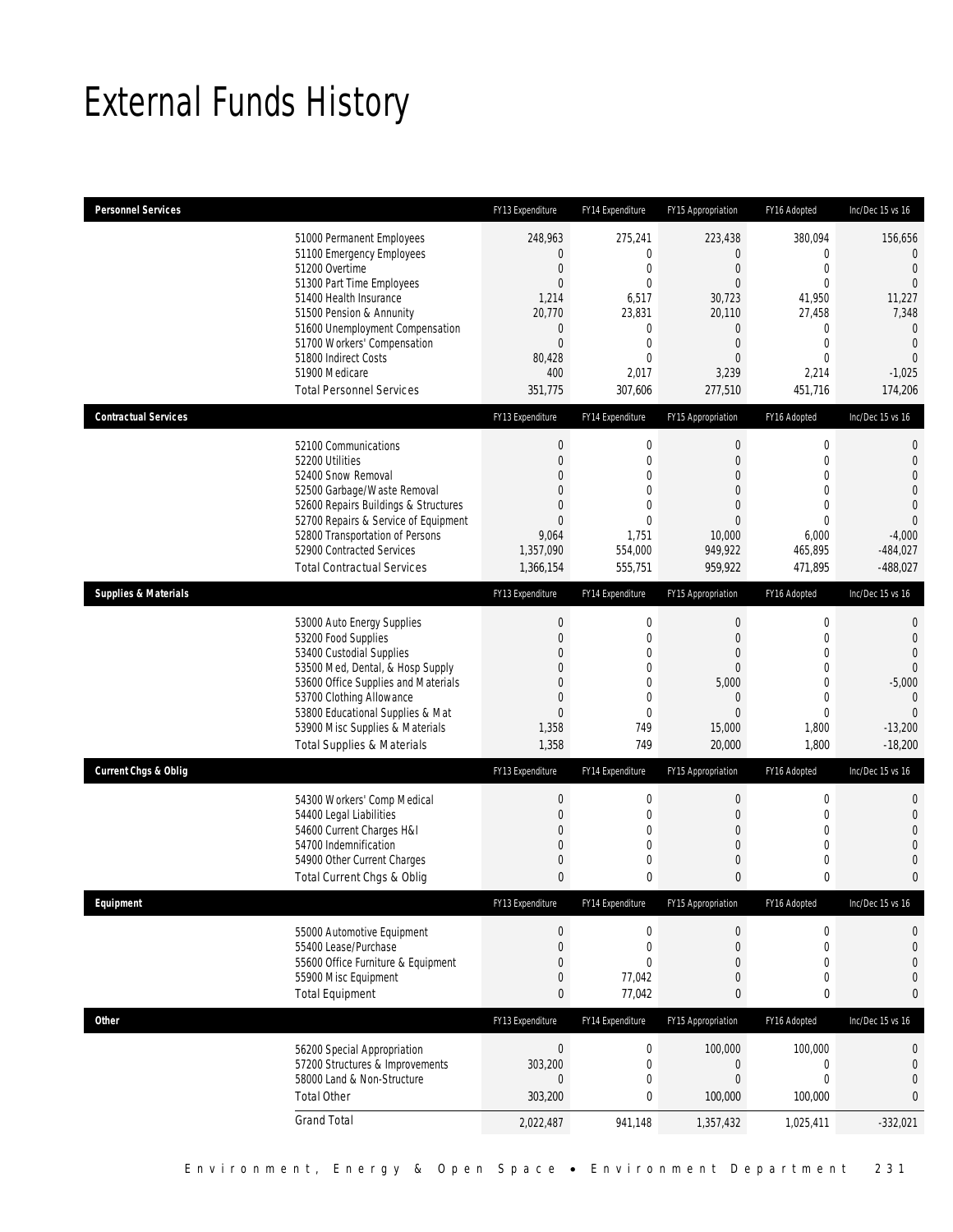# External Funds Personnel

| Title                     | Union<br>Code | Grade | Position | FY16 Salary | Title                        | Union<br>Code                 | Grade           | Position     | FY16 Salary                   |
|---------------------------|---------------|-------|----------|-------------|------------------------------|-------------------------------|-----------------|--------------|-------------------------------|
| <b>Environmental Asst</b> | <b>MYO</b>    | 06    | 1.00     | 59,336      | Spec Asst<br>Special Asst II | <b>MYN</b><br>MY <sub>0</sub> | <b>NG</b><br>11 | 3.00<br>1.00 | 227,669<br>93,089             |
|                           |               |       |          |             | <b>Total</b>                 |                               |                 | 5            | 380,094                       |
|                           |               |       |          |             | <b>Adjustments</b>           |                               |                 |              |                               |
|                           |               |       |          |             | Differential Payments        |                               |                 |              | $\overline{0}$                |
|                           |               |       |          |             | Other<br>Chargebacks         |                               |                 |              | $\mathbf 0$<br>$\overline{0}$ |
|                           |               |       |          |             | <b>Salary Savings</b>        |                               |                 |              | $\mathbf 0$                   |
|                           |               |       |          |             | <b>FY16 Total Request</b>    |                               |                 |              | 380,094                       |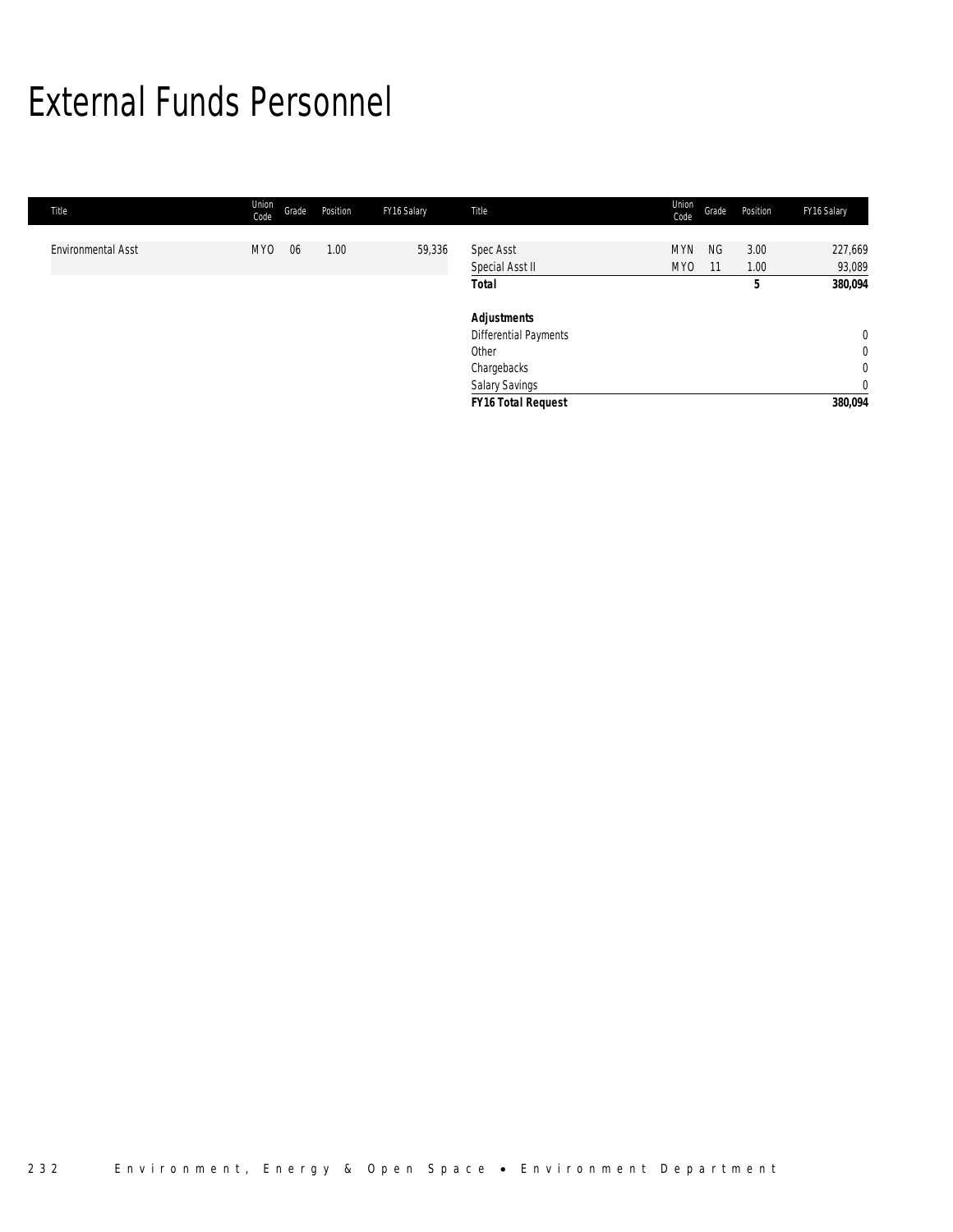# Program 1. Environment

### *Vacant, Manager, Organization 303100*

### *Program Description*

The Environment Program works to enhance the quality of Boston's air, water, and land, and the integrity of its architecture and historic resources. The program researches and writes study reports, prepares National Register nominations, and performs design review of properties subject to landmark, local, district, and National Register review. The Program is focused on implementing the Mayor's commitment to sustainable development, climate protection, and the environment by reviewing environmental impact assessments, issuing permits and providing information and referral services on environmental issues. Through participation in various local, state, and federal review processes, the program seeks to increase the accessibility and quality of Boston's water and riverfronts. The program provides improved access to energy efficiency services for both residents and businesses.

| <b>Operating Budget</b>             | Actual '13          | Actual '14          | Approp '15          | <b>Budget '16</b>   |
|-------------------------------------|---------------------|---------------------|---------------------|---------------------|
| Personnel Services<br>Non Personnel | .253.069<br>708.586 | .514.023<br>431.319 | .644.505<br>525.743 | ,741,565<br>398,194 |
| Total                               | 1,961,655           | 1,945,342           | 2,170,248           | 2,139,759           |

### *Performance*

Strategy: To promote conservation of the City's architectural resources through administration of local preservation district guidelines and through federal, state and local regulation and review.

| <b>Performance Measures</b>                  | Actual '13 | Actual '14 | <b>Projected '15</b> | Target '16 |
|----------------------------------------------|------------|------------|----------------------|------------|
| # of project reviews for historic properties | ,168       | .348       | ,368                 | ,250       |

**Strategy:** To protect the public from air and noise pollution by enforcing Air Pollution Control Commission and other regulations.

| <b>Performance Measures</b>                                                | Actual '13 | Actual '14 | Projected '15 | Target '16 |
|----------------------------------------------------------------------------|------------|------------|---------------|------------|
| Air quality complaints responded to<br>Noise level complaints responded to | 54<br>211  | 87<br>280  | 285           | 260        |

*Strategy:* To protect wetlands and water quality through administration of the Massachusetts Wetlands Protection Act.

| <b>Performance Measures</b> |                                        | Actual '13 | Actual '14 | Projected '15 | Target '16 |
|-----------------------------|----------------------------------------|------------|------------|---------------|------------|
| hearings                    | # of wetlands and water quality public | 10         |            |               |            |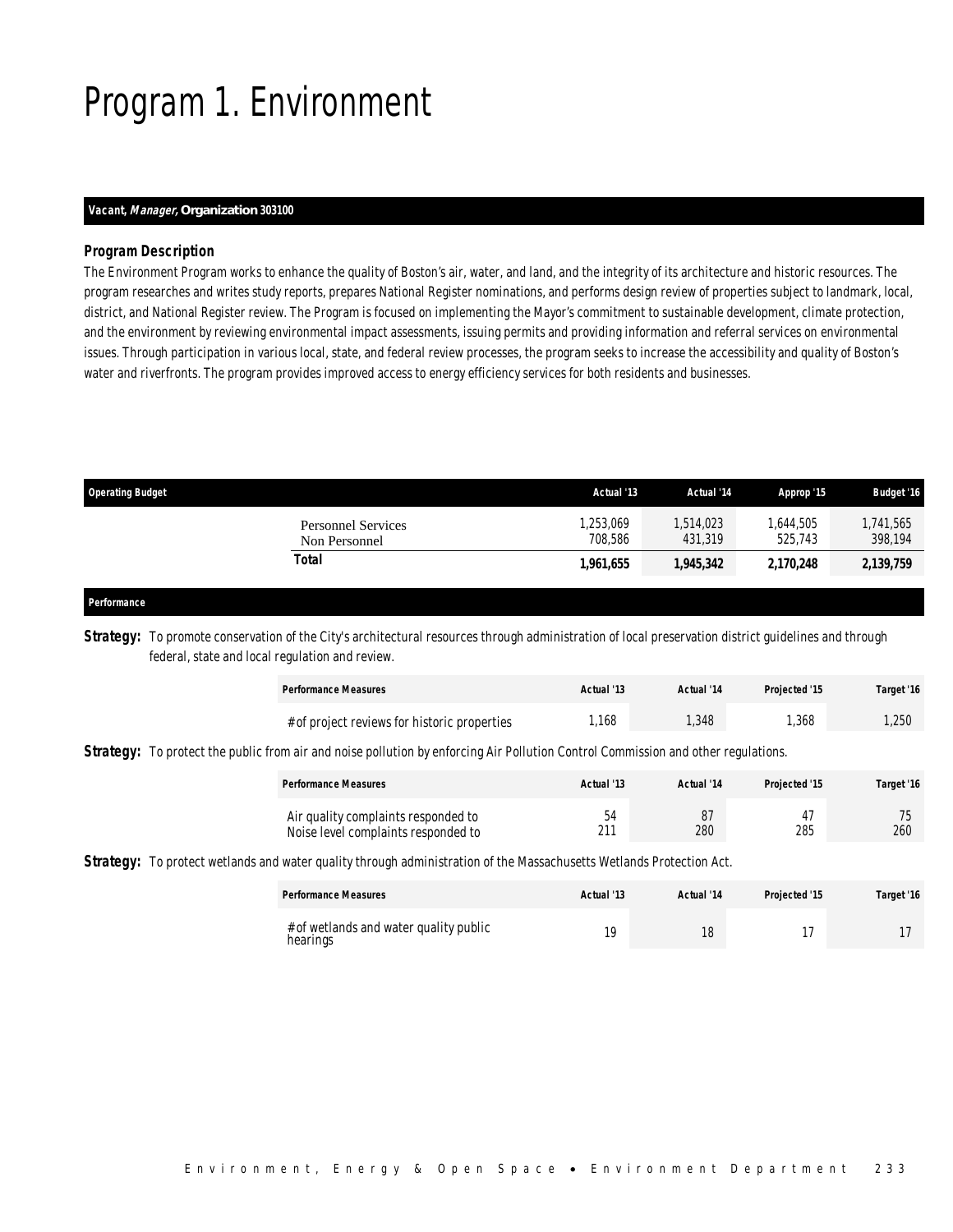## External Funds Projects

#### *ARRA - Energy Efficiency & Conservation Block Grant (EECBG)*

#### *Project Mission*

The City was awarded \$6.5m in FY10 under the American Recovery and Reinvestment Act to support to Renew Boston initiative. The Environment Department coordinated with other city agencies to leverage other state and utility incentives for the initiative. It is estimated that over 100 green jobs were created through this program.

#### *Archeology Fund*

#### *Project Mission*

This revolving fund will accept and expend donations and honorariums. Expenses will include supplies in support of the field, laboratory, and museum activities of the City Archaeology Program.

#### *BARR/BEDF Energy Efficiency Grant*

#### *Project Mission*

This one time grant for \$200,000 awarded in FY14 from the BARR Foundation, will support the creation of standardized construction documents for energy efficiency projects as well as other studies of how to improve energy efficiencies in school buildings. The Environment Department will work collaboratively with the Boston Public Schools.

#### *Boston Pollution Abatement Fund*

### *Project Mission*

The Pollution Abatement Fund was established in 1984 to receive funds from environmental permits and fines which are to be expended by Air Pollution Control Commission in support of pollution abatement programs. The Fund has received permit fees from the South Boston Parking freeze and has been used to administer the Freeze and associated air pollution reduction efforts pursuant to 310CMR 7.33 and the Federal Clean Air Act. The fund provides grants for pollution abatements, vehicle retrofits, and air pollution research.

*Climate Action Plan Update Grant/ BARR Foundation* 

#### *Project Mission*

This is a one-time grant for \$170,000 given by the BARR Foundation, that will help update the city's 2014 Climate Action Plan in order to reduce greenhouse gas emissions and meet the City's Climate Action Goals. Spending will be complete in FY15.

*Climate Preparedness Grant* 

### *Project Mission*

This is a one-time grant for \$150,000, given by the BARR Foundation, which will provide for a two-year Climate Preparedness Fellow to pursue implementation of the climate preparedness strategies and actions in the 2014 Climate Action Plan. Spending will be complete in FY17.

*Green Communities Grant* 

#### *Project Mission*

As a Green Community, the City received almost a million dollars from the Massachusetts Department of Energy in FY12. These funds were spent on technological upgrades to existing systems and new technologies to promote energy conservation. In FY14, the department received \$143,052, which will be spent adding building energy management systems to the Boston Public Library Branches. The new amount expires in FY15.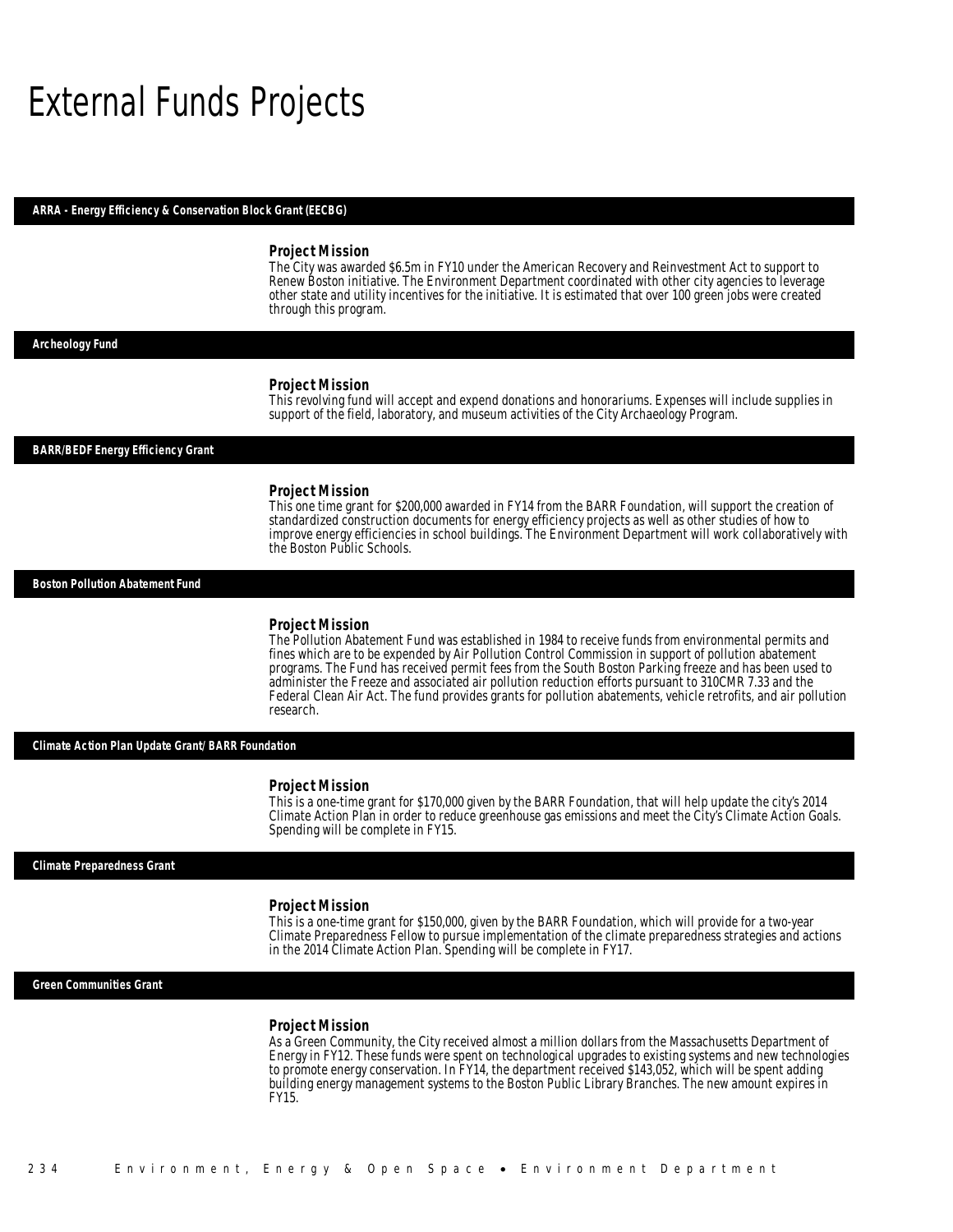#### *Project Mission*

Î

The BARR Foundation donated \$170,000 to support two fellowships. The Fellows have provided support to existing and new environmental policies expanded the media presence of the Greenovation agenda and promoted citywide participation in energy and other sustainability programs. The Fellowships expire in FY16.

*Groundwater/Well System* 

#### *Project Mission*

This state funded grant has been used to test a new porous pavement technology, which will help reduce flooding, sewer overflows, and storm water pollution. Spending was completed in FY14.

#### *Multi-City Microgrids*

#### *Project Mission*

This funding enables USDN core members, associate members, and partners to explore together the potential benefits and various complexities of developing multi-user micro-grids with or without district energy in cities.

### *Municipal Waterways Account*

#### *Project Mission*

This funding will support maintenance, dredging, cleaning and improvement of harbors, inland waters and great ponds of the commonwealth, the public access thereto, the breakwaters, retaining walls, piers, wharves and moorings thereof, and law enforcement and fire prevention.

*Renew Boston* 

#### *Project Mission*

This ongoing fund will accept and expend utility funds and other donations in support of Renew Boston Programming. Funds will be spent on community-based outreach services to promote residential and small business energy efficiency and solar projects.

*SunShot Initiative* 

#### *Project Mission*

The SunShot Initiative from the US Department of Energy is dedicated to accelerating the installation of rooftop solar in Boston by reducing barriers and lowering costs. The Massachusetts Department of Energy Resources is serving as the fiscal agent for this grant to the City of Boston.

*Solar Renewable Energy Certificates* 

#### *Project Mission*

A revolving fund authorized (by Chapter 44, Section 53E 1/2) to facilitate the sale of solar renewable energy certificates produced by the City's solar photovoltaic arrays at 201 Rivermoor Street and 400 Frontage Road, and to facilitate the purchase of offsets of greenhouse gas emissions to further "green" the City's electricity use.

*Survey and Planning Grant* 

### *Project Mission*

Survey and Planning is an annual grant from the Massachusetts Historical Commission. This survey and planning grant allows the Boston Landmarks Commission to support the third and final phase of a comprehensive survey of cultural resources in the North End neighborhood of the City of Boston.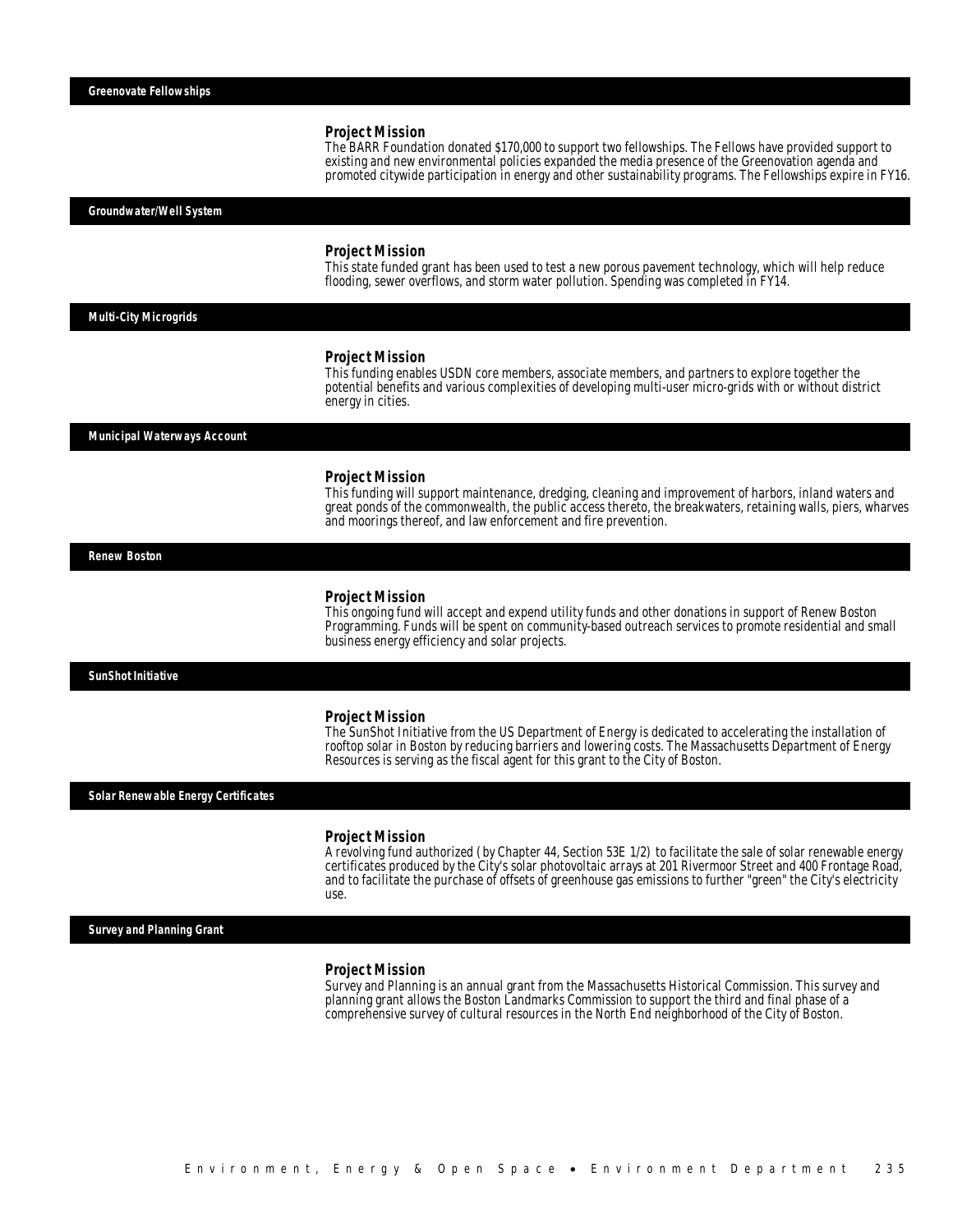### *Project Mission*

This is a \$25,000 planning grant to facilitate the creation of an urban agriculture action plan aimed at better aligning Boston's urban growing sector, and creating metrics and milestones for success in urban agriculture.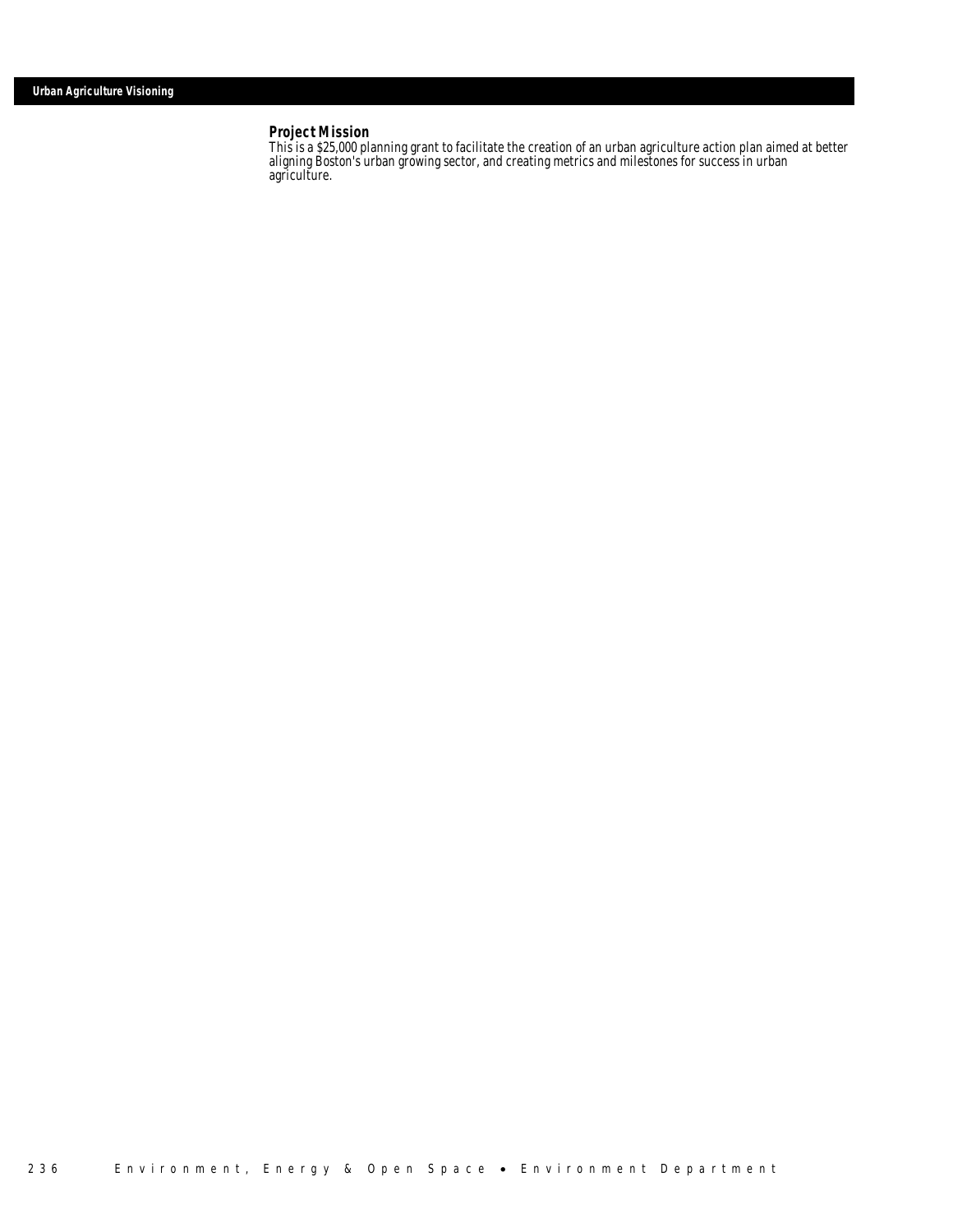# Environment Department Capital Budget

## *Overview*

Over the past several years, the City has authorized funds to clean up and conserve open-space and water resources. The FY16 Capital Plan maintains those on-going programs and promotes energy efficiency efforts citywide.

## *FY16 Major Initiatives*

- Improve energy efficiency in City buildings and assist in capital design processes through building audits.
- Assess the suitability of specific City facilities for distributed energy generation and other energy assets.
- Conduct assessments of capital assets that produce energy, including combined heat and power units, in various City facilities.

| <b>Capital Budget Expenditures</b> | Total Actual '13 | <b>Total Actual '14</b> |         | <b>Estimated '15 Total Projected '16</b> |
|------------------------------------|------------------|-------------------------|---------|------------------------------------------|
| Total Department                   | 192.750          | 264.658                 | 584,000 | 445,000                                  |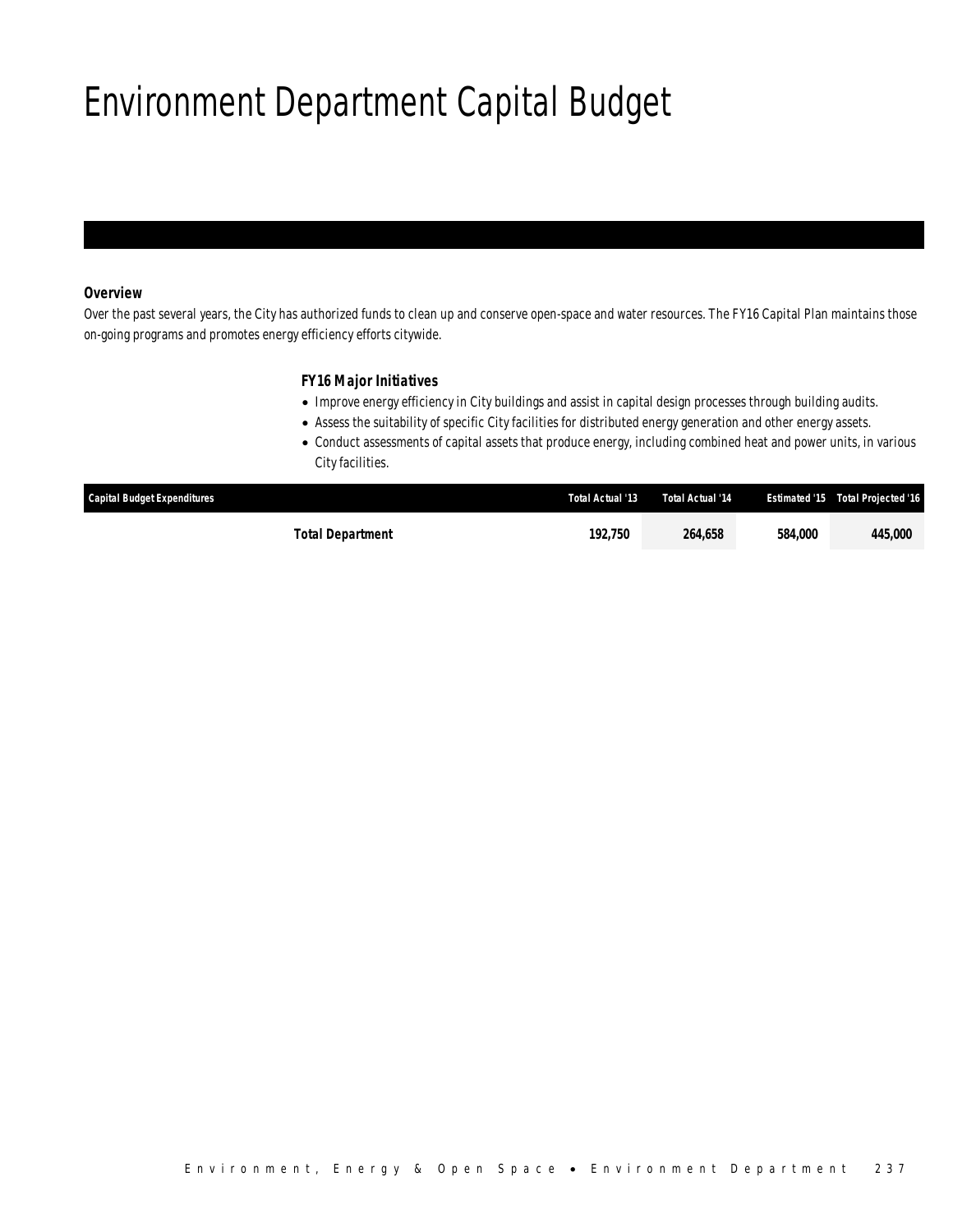## Environment Department Project Profiles

### *DISTRIBUTED ENERGY RESOURCE DESIGN SERVICES*

### *Project Mission*

Study, procurement, design, and installation of distributed energy resources. *Managing Department,* Environment Department *Status,* New Project *Location,* Citywide *Operating Impact,* Yes

| <b>Authorizations</b> |                                          |             |             |             |             |                |
|-----------------------|------------------------------------------|-------------|-------------|-------------|-------------|----------------|
|                       |                                          |             |             |             | Non Capital |                |
|                       | Source                                   | Existing    | <b>FY16</b> | Future      | Fund        | Total          |
|                       | City Capital                             | $\left($    | 320,000     | 0           | 0           | 320,000        |
|                       | Grants/Other                             | 0           | 0           | 0           |             | $\overline{0}$ |
|                       | Total                                    | $\mathbf 0$ | 320,000     | $\mathbf 0$ | 0           | 320,000        |
|                       | <b>Expenditures (Actual and Planned)</b> |             |             |             |             |                |
|                       |                                          | Thru        |             |             |             |                |
|                       | Source                                   | 6/30/14     | <b>FY15</b> | <b>FY16</b> | FY17-20     | Total          |
|                       | City Capital                             | 0           | 0           | 320,000     | 0           | 320,000        |
|                       | Grants/Other                             | 0           | 0           | 0           | 0           | 0              |
|                       | Total                                    | 0           | 0           | 320,000     | $\theta$    | 320,000        |

### *ENERGY EFFICIENCY DESIGN SERVICES*

*Project Mission* 

Design services to enhance the energy efficiency of City capital assets. *Managing Department,* Environment Department *Status,* New Project *Location,* Citywide *Operating Impact,* No

| <b>Authorizations</b>                    |          |             |             |             |         |
|------------------------------------------|----------|-------------|-------------|-------------|---------|
|                                          |          |             |             | Non Capital |         |
| Source                                   | Existing | <b>FY16</b> | Future      | Fund        | Total   |
| City Capital                             | 0        | 125,000     | 0           | 0           | 125,000 |
| Grants/Other                             |          |             |             | 0           | 0       |
| Total                                    | 0        | 125,000     | 0           | 0           | 125,000 |
| <b>Expenditures (Actual and Planned)</b> |          |             |             |             |         |
|                                          | Thru     |             |             |             |         |
| Source                                   | 6/30/14  | <b>FY15</b> | <b>FY16</b> | FY17-20     | Total   |
| City Capital                             | 0        | 0           | 125,000     | $\Omega$    | 125,000 |
| Grants/Other                             | 0        |             | 0           | 0           | 0       |
| Total                                    | 0        | 0           | 125,000     | 0           | 125,000 |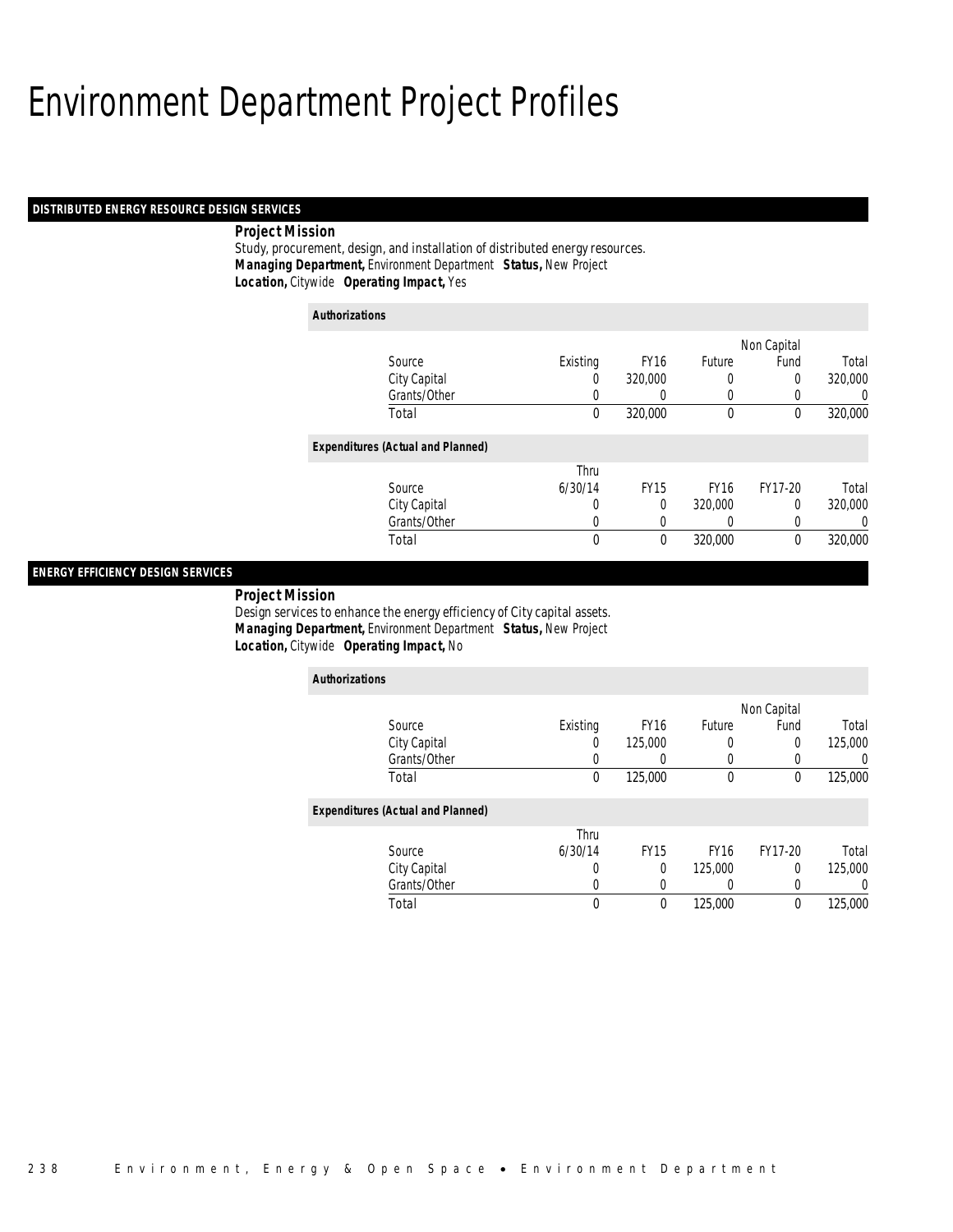# Inspectional Services Dept Operating Budget

### *William Christopher, Commissioner, Appropriation 260*

### *Department Mission*

The mission of the Inspectional Services Department (ISD) is to serve the public by protecting the health, safety, and environmental stability of Boston's business and residential communities. To this end, ISD effectively administers and consistently enforces building, housing, and environmental regulations within the City of Boston. The department will continue to use its resources to protect and improve the quality of life in Boston's neighborhoods by providing public information, education, and enforcement.

### *Selected Performance Strategies*

*Administration & Finance* 

- To hear Zoning Board of Appeal cases in a timely manner.
- To improve responsiveness to constituent requests.

#### *Buildings & Structures*

• To ensure the safety of buildings by tracking their compliance with codes by means of scheduled inspections. *Field Services* 

- To conduct compliance inspections annually for auto body and repair shops.
- To direct the cleaning of all vacant lots deemed to pose public health concerns.
- To ensure that all dogs are licensed in accordance with the law.
- To ensure that tenants are provided with rental units which comply with building and sanitary codes.
- To respond to housing "no heat" complaints within 24 hours.

| <b>Operating Budget</b>      | Program Name                                                                                         | Total Actual '13                               | <b>Total Actual '14</b>                        | Total Approp '15                               | <b>Total Budget '16</b>                          |
|------------------------------|------------------------------------------------------------------------------------------------------|------------------------------------------------|------------------------------------------------|------------------------------------------------|--------------------------------------------------|
|                              | Commissioner's Office<br>Administration & Finance<br>Buildings & Structures<br><b>Field Services</b> | 771,572<br>3.369.248<br>5,400,847<br>6,641,600 | 896,457<br>3,333,359<br>5,387,522<br>7,581,958 | 670.838<br>3.802.099<br>5,631,576<br>6,460,820 | 1,045,231<br>3,472,557<br>6,071,060<br>7,748,873 |
|                              | <b>Total</b>                                                                                         | 16, 183, 267                                   | 17,199,296                                     | 16,565,333                                     | 18,337,721                                       |
| <b>External Funds Budget</b> | <b>Fund Name</b>                                                                                     | Total Actual '13                               | <b>Total Actual '14</b>                        | Total Approp '15                               | <b>Total Budget '16</b>                          |
|                              | Animal Control Fund<br>Foreclosure Fund<br>Weights & Measures                                        | 270,386<br>197,668<br>79,325                   | 149,344<br>219,832<br>57,541                   | 186,576<br>218,027<br>83,823                   | 186,576<br>187,112<br>76,244                     |
|                              | Total                                                                                                | 547,379                                        | 426,717                                        | 488,426                                        | 449,932                                          |
| <b>Operating Budget</b>      |                                                                                                      | Actual '13                                     | Actual '14                                     | Approp '15                                     | <b>Budget '16</b>                                |
|                              | <b>Personnel Services</b><br>Non Personnel                                                           | 13,457,687<br>2,725,580                        | 14.011.840<br>3,187,456                        | 13.957.059<br>2,608,274                        | 15,862,924<br>2,474,797                          |
|                              | <b>Total</b>                                                                                         | 16,183,267                                     | 17,199,296                                     | 16,565,333                                     | 18,337,721                                       |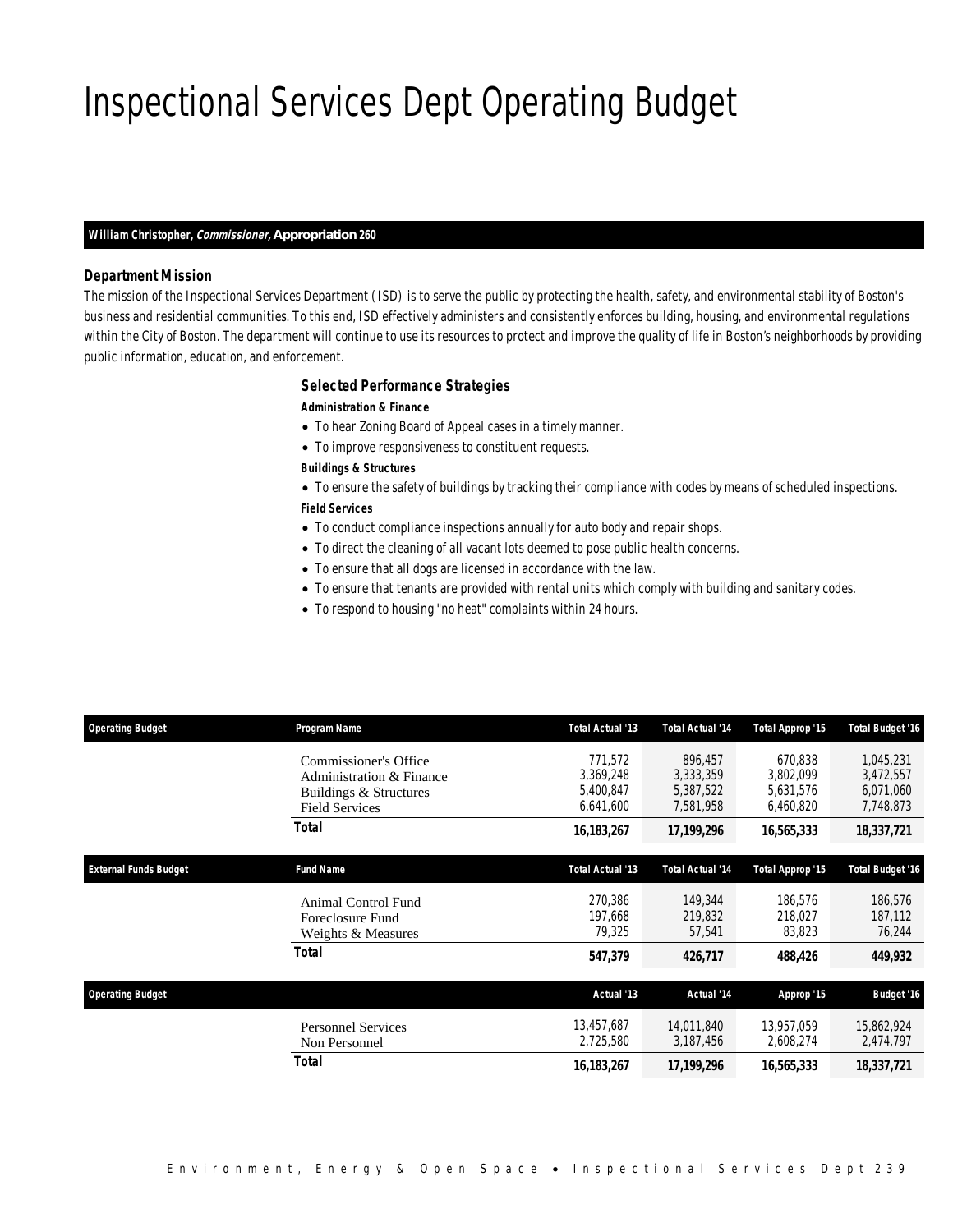## Inspectional Services Dept Operating Budget



### *Authorizing Statutes*

- Establishment, CBC Ord. §§ 9-9.1, 9-9.5-9-9.7.
- Building & Structural Regulation; Swimming Pool; Elderly/Handicapped, State Building Code, 780 CMR; CBC St. 9 § 207; CBC Ord. § 9-9.10; CBC Ord. §§ 9-9.11.1-9-9.11.6.
- Housing Inspection, CBC Ord. 9, s. 1-2; State Sanitary Code, 5 CMR 400-419; Ord. 1984, c. 26, 39.
- Health Inspection, State Sanitary Code, 5 CMR 590-595.
- Weights & Measures; Transient Vendors & Hawkers; Inspection & Sale of Food, Drugs, Various Articles, 1817 Mass. Acts ch. 50, §§ 1-6; CBC St.9 § 10; CBC Ord. § 9-2.1; M.G.L.A. cc. 6, 94, 101; M.G.L.A. c. 98, § 56.
- Rodent Control, State Sanitary Code, 105 CMR 550.
- Board of Appeals, CBC St. 9 §§ 150-152; CBC Ord. §§ 9-4.1-9-4.2, 9-9.5.
- Board of Examiners, CBC St.9 §§ 150-152; CBC Ord. §§ 9-8.1-9-8.2, 9-9.5.
- Animal Control/Dog Registration & Licensing, M.G.L.A. c. 140, §§ 137, 141, 151a; CBC Ord. §§ 7- 9.1-7-9.3; CBC Ord. §§ 16-1.9-16-1.9E(15), 16- 1.10-16-1.10A.

## *Description of Services*

The Inspectional Services Department provides a broad range of regulatory services that include the inspection of buildings for compliance with building and public safety regulations, general housing inspections, and retail food establishment inspections for compliance with public health regulations. The Department provides services to victims of serious incidents such as fire, building collapse, power failure, etc., by providing coordination and assistance with building boardups, hazard waste removal, short term make-safe repair activities and counseling. The Department works in cooperation with other public safety, human service, and law enforcement agencies to investigate and prosecute fraudulent contractors, environmental violators and others engaged in illegal activities that could have a negative impact on the quality of life. The Inspectional Services Department continues to develop and implement public information programs about the services and activities available through this agency. Inspectional Services also administers the Animal Care and Control unit which enforces regulations pertaining to public safety of both residents and animals.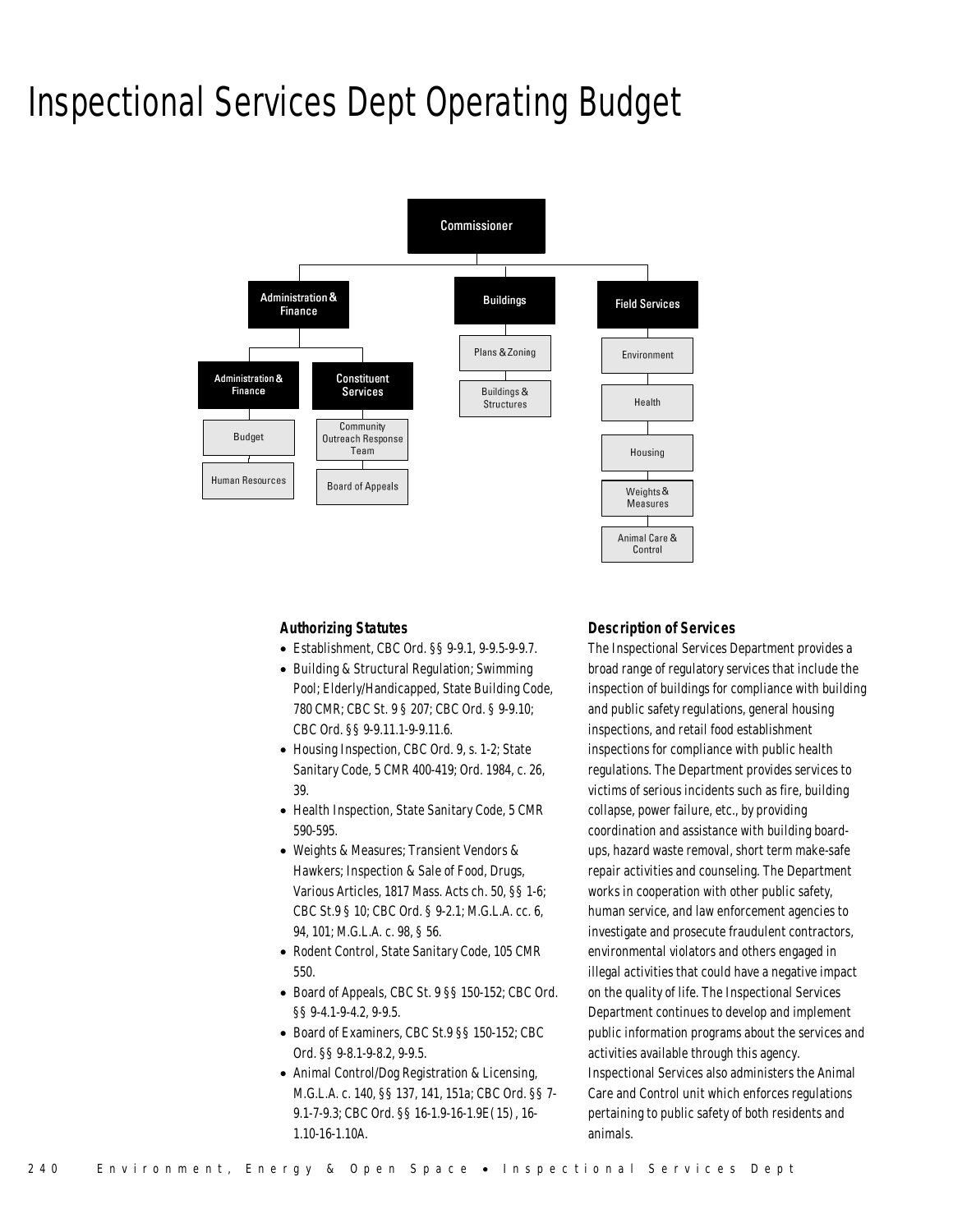# Department History

| <b>Personnel Services</b>                                                 |                                                                                                                                                                                                                                                   | FY13 Expenditure                                                                                            | FY14 Expenditure                                                                       | FY15 Appropriation                                                                                         | FY16 Adopted                                                                                           | Inc/Dec 15 vs 16                                                                                      |
|---------------------------------------------------------------------------|---------------------------------------------------------------------------------------------------------------------------------------------------------------------------------------------------------------------------------------------------|-------------------------------------------------------------------------------------------------------------|----------------------------------------------------------------------------------------|------------------------------------------------------------------------------------------------------------|--------------------------------------------------------------------------------------------------------|-------------------------------------------------------------------------------------------------------|
| 51200 Overtime                                                            | 51000 Permanent Employees<br>51100 Emergency Employees<br>51600 Unemployment Compensation<br>51700 Workers' Compensation<br><b>Total Personnel Services</b>                                                                                       | 12,853,170<br>$\overline{0}$<br>445,908<br>9,517<br>149,092<br>13,457,687                                   | 13,431,894<br>$\mathbf 0$<br>446,067<br>3,700<br>130,179<br>14,011,840                 | 13,632,797<br>0<br>247,262<br>17,000<br>60,000<br>13,957,059                                               | 15,440,080<br>50,000<br>295,844<br>17,000<br>60,000<br>15,862,924                                      | 1,807,283<br>50,000<br>48,582<br>$\mathbf{0}$<br>$\Omega$<br>1,905,865                                |
| <b>Contractual Services</b>                                               |                                                                                                                                                                                                                                                   | FY13 Expenditure                                                                                            | FY14 Expenditure                                                                       | FY15 Appropriation                                                                                         | FY16 Adopted                                                                                           | Inc/Dec 15 vs 16                                                                                      |
| 52100 Communications<br>52200 Utilities<br>52400 Snow Removal             | 52500 Garbage/Waste Removal<br>52600 Repairs Buildings & Structures<br>52700 Repairs & Service of Equipment<br>52800 Transportation of Persons<br>52900 Contracted Services<br><b>Total Contractual Services</b>                                  | 154,060<br>105,407<br>$\mathbf 0$<br>$\overline{0}$<br>280,477<br>88,614<br>287,238<br>513,121<br>1,428,917 | 207,630<br>126,481<br>0<br>0<br>281,818<br>72,613<br>306,801<br>1,018,807<br>2,014,150 | 173,360<br>129,798<br>$\mathbf 0$<br>$\mathbf{0}$<br>289,427<br>77,619<br>293,500<br>391,402<br>1,355,106  | 208,315<br>131.823<br>$\mathbf 0$<br>2,900<br>248,963<br>90,920<br>314,400<br>308,352<br>1,305,673     | 34,955<br>2,025<br>$\overline{0}$<br>2,900<br>$-40,464$<br>13,301<br>20,900<br>$-83,050$<br>$-49,433$ |
| <b>Supplies &amp; Materials</b>                                           |                                                                                                                                                                                                                                                   | FY13 Expenditure                                                                                            | FY14 Expenditure                                                                       | FY15 Appropriation                                                                                         | FY16 Adopted                                                                                           | Inc/Dec 15 vs 16                                                                                      |
| 53200 Food Supplies<br>53400 Custodial Supplies                           | 53000 Auto Energy Supplies<br>53500 Med, Dental, & Hosp Supply<br>53600 Office Supplies and Materials<br>53700 Clothing Allowance<br>53800 Educational Supplies & Mat<br>53900 Misc Supplies & Materials<br><b>Total Supplies &amp; Materials</b> | 52,304<br>0<br>$\overline{0}$<br>$\overline{0}$<br>78,215<br>2,250<br>$\mathbf 0$<br>70,143<br>202,912      | 45,966<br>0<br>0<br>0<br>87,386<br>2,100<br>0<br>38,600<br>174,052                     | 41,399<br>$\theta$<br>$\theta$<br>$\theta$<br>92,700<br>$\mathbf 0$<br>$\overline{0}$<br>20,090<br>154,189 | 43,890<br>$\mathbf 0$<br>7,200<br>$\mathbf 0$<br>100,038<br>11,700<br>$\mathbf 0$<br>38,330<br>201,158 | 2,491<br>$\mathbf{0}$<br>7,200<br>$\Omega$<br>7,338<br>11,700<br>$\mathbf{0}$<br>18,240<br>46,969     |
| <b>Current Chgs &amp; Oblig</b>                                           |                                                                                                                                                                                                                                                   | FY13 Expenditure                                                                                            | FY14 Expenditure                                                                       | FY15 Appropriation                                                                                         | FY16 Adopted                                                                                           | Inc/Dec 15 vs 16                                                                                      |
| 54400 Legal Liabilities<br>54500 Aid To Veterans<br>54700 Indemnification | 54300 Workers' Comp Medical<br>54600 Current Charges H&I<br>54900 Other Current Charges<br>Total Current Chgs & Oblig                                                                                                                             | 40,115<br>1,192<br>0<br>0<br>$\Omega$<br>930,748<br>972,055                                                 | 23,483<br>5,308<br>0<br>0<br>0<br>744,537<br>773,328                                   | 25,000<br>3,000<br>$\theta$<br>$\theta$<br>$\Omega$<br>950,234<br>978,234                                  | 25,000<br>2,000<br>$\mathbf{0}$<br>$\mathbf 0$<br>$\Omega$<br>788,267<br>815,267                       | 0<br>$-1,000$<br>$\Omega$<br>$\Omega$<br>$\theta$<br>$-161,967$<br>$-162,967$                         |
| Equipment                                                                 |                                                                                                                                                                                                                                                   | FY13 Expenditure                                                                                            | FY14 Expenditure                                                                       | FY15 Appropriation                                                                                         | FY16 Adopted                                                                                           | Inc/Dec 15 vs 16                                                                                      |
| 55400 Lease/Purchase<br>55900 Misc Equipment<br><b>Total Equipment</b>    | 55000 Automotive Equipment<br>55600 Office Furniture & Equipment                                                                                                                                                                                  | $\mathbf 0$<br>97,851<br>8,408<br>15,437<br>121,696                                                         | $\mathbf 0$<br>90,233<br>2,296<br>133,397<br>225,926                                   | $\boldsymbol{0}$<br>110,745<br>$\mathbf 0$<br>10,000<br>120,745                                            | $\mathbf 0$<br>142,814<br>$\mathbf 0$<br>9,885<br>152,699                                              | $\mathbf 0$<br>32,069<br>$\overline{0}$<br>$-115$<br>31,954                                           |
| Other                                                                     |                                                                                                                                                                                                                                                   | FY13 Expenditure                                                                                            | FY14 Expenditure                                                                       | FY15 Appropriation                                                                                         | FY16 Adopted                                                                                           | Inc/Dec 15 vs 16                                                                                      |
| <b>Total Other</b>                                                        | 56200 Special Appropriation<br>57200 Structures & Improvements<br>58000 Land & Non-Structure                                                                                                                                                      | $\boldsymbol{0}$<br>0<br>0<br>0                                                                             | $\boldsymbol{0}$<br>$\mathbf 0$<br>0<br>0                                              | $\boldsymbol{0}$<br>$\mathbf 0$<br>$\theta$<br>0                                                           | $\boldsymbol{0}$<br>$\mathbf 0$<br>$\mathbf 0$<br>0                                                    | 0<br>0<br>0<br>0                                                                                      |
| <b>Grand Total</b>                                                        |                                                                                                                                                                                                                                                   | 16,183,267                                                                                                  | 17,199,296                                                                             | 16,565,333                                                                                                 | 18,337,721                                                                                             | 1,772,388                                                                                             |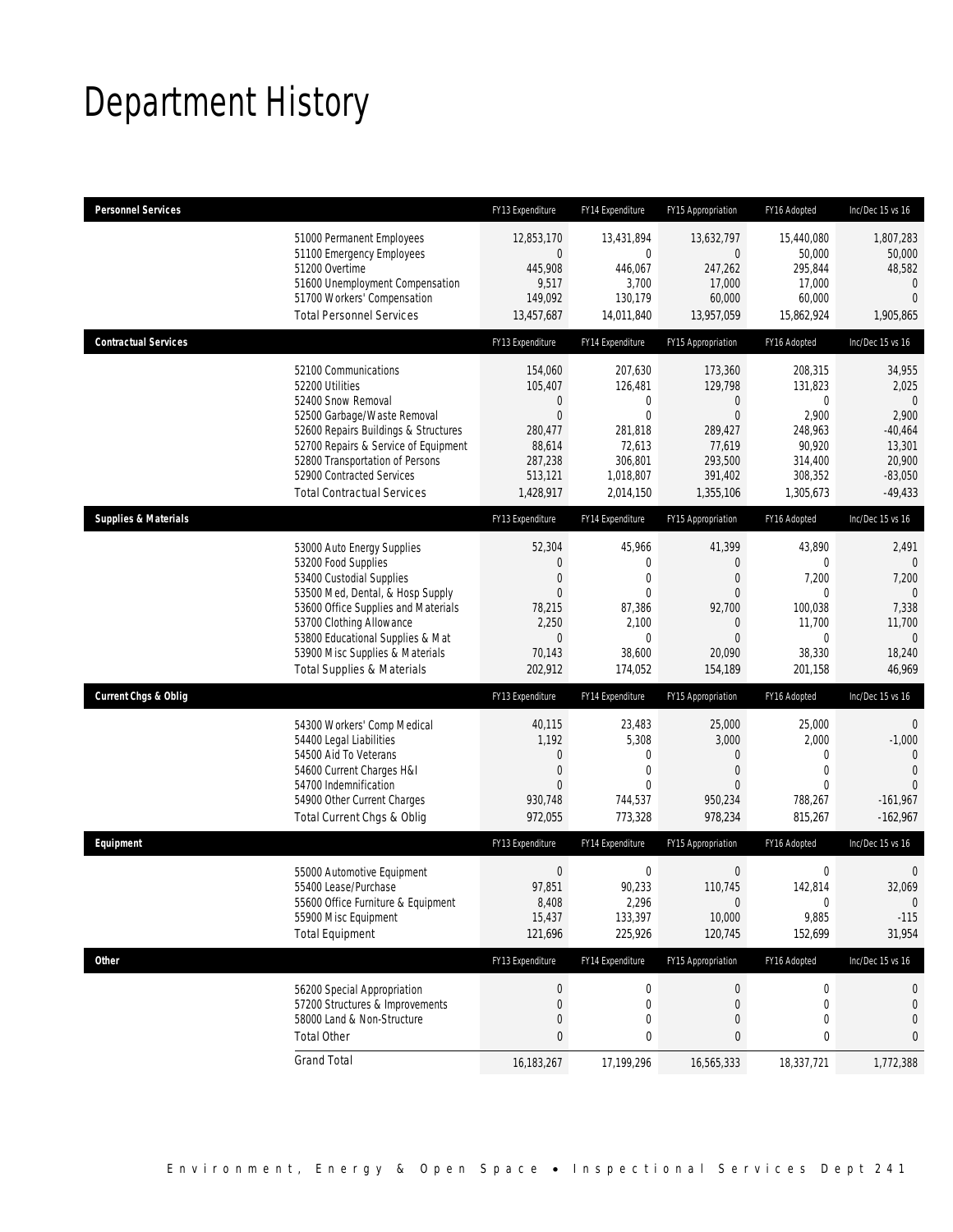# Department Personnel

| Title                             | Union<br>Code   | Grade      | Position | FY16 Salary | Title                          | Union<br>Code   | Grade      | Position | FY16 Salary |
|-----------------------------------|-----------------|------------|----------|-------------|--------------------------------|-----------------|------------|----------|-------------|
| <b>ACC - Attorney</b>             | <b>EXM</b>      | NG         | 1.00     | 62,170      | <b>Head Clerk</b>              | AFF             | 12         | 21.00    | 912,520     |
| <b>ACC - Sen Attorney</b>         | <b>EXM</b>      | NG         | 1.00     | 92,253      | <b>Head Clerk</b>              | SU4             | 12         | 1.00     | 50,024      |
| Admin Assistant                   | SE1             | 04         | 1.00     | 80,219      | Head Clerk & Secretary         | SU4             | 13         | 1.00     | 52,017      |
| Admin Assistant                   | SE <sub>1</sub> | 06         | 1.00     | 80,219      | Health Inspector               | AFF             | 16A        | 18.00    | 1,161,594   |
| Admin Secretary                   | AFF             | 14         | 2.00     | 108,110     | Housing Inspector              | OPE             | 16A        | 28.00    | 1,748,422   |
| Admin Secretary (ISD)             | SE <sub>1</sub> | 03         | 6.00     | 343,625     | Legal Asst                     | AFF             | 15         | 1.00     | 60,805      |
| Animal Room Attendant             | AFB             | 09         | 3.00     | 126,726     | Legal Asst                     | AFF             | 16         | 1.00     | 65,766      |
| Assoc Inspec Engineer             | SE <sub>1</sub> | 09         | 8.00     | 779,315     | Management Analyst (ISD)       | SE1             | 05         | 1.00     | 73,613      |
| Assoc Inspection Eng Fire-Serv    | SE1             | 10         | 1.00     | 111,933     | Member-Bd of Review            | <b>EXO</b>      | <b>NG</b>  | 1.00     | 15,643      |
| Asst Comm Bldg & Structure Div    | <b>EXM</b>      | 10         | 1.00     | 111,933     | Mgmt Analyst                   | SE <sub>1</sub> | 06         | 1.00     | 78,957      |
| Asst Dir Housing Inspection       | SE1             | 07         | 4.00     | 311,958     | Plumbing And Gasfitting Insp.  | AFF             | <b>18A</b> | 6.00     | 454,648     |
| Asst Director of Operations       | <b>EXM</b>      | 12         | 1.00     | 123,292     | Plumbing Inspector             | AFF             | <b>18A</b> | 1.00     | 83,998      |
| Board Member Appeals              | EX <sub>0</sub> | <b>NG</b>  | 7.00     | 109,500     | Prin Admin Assistant           | EXM             | 08         | 1.00     | 84,403      |
| Board Members (Examiners)         | EX <sub>0</sub> | <b>NG</b>  | 3.00     | 31,286      | Prin Admin Assistant           | EXM             | 10         | 1.00     | 80,077      |
| <b>Building Inspector</b>         | AFF             | <b>18A</b> | 20.00    | 1,577,329   | Prin Admin Assistant           | SE <sub>1</sub> | 08         | 5.00     | 432,381     |
| Chief Bldg Admin Clerk            | AFF             | 14         | 2.00     | 108,110     | Prin Clerk                     | AFF             | 09         | 1.00     | 31,204      |
| Chief Bldg Inspector              | AFB             | 20A        | 1.00     | 93,765      | Prin Clerk & Typist            | AFF             | 09         | 12.00    | 426,045     |
| Chief Bldg Inspector              | AFF             | 20A        | 2.00     | 172,168     | Prin Health Inspector          | SE <sub>1</sub> | 07         | 3.00     | 251,797     |
| Chief Deputy Sealer Wts & Msrs    | AFF             | <b>18A</b> | 1.00     | 84,015      | Prin Housing Inspector         | OPE             | <b>18A</b> | 2.00     | 152,171     |
| Code Enforce Inspector            | AFF             | <b>16A</b> | 2.00     | 139,462     | <b>Spec Asst</b>               | <b>MYN</b>      | NG         | 1.00     | 108,297     |
| Commissioner                      | CDH             | <b>NG</b>  | 1.00     | 120,330     | Sr Adm Analyst                 | SE <sub>1</sub> | 06         | 2.00     | 137,155     |
| Community Liaison                 | AFF             | 15         | 1.00     | 60,805      | Sr Admin Asst                  | SE <sub>1</sub> | 05         | 2.00     | 161,759     |
| Dep Comm Bldgs & Structures       | EXM             | 14         | 1.00     | 135,953     | Sr Cashier                     | AFF             | 10         | 1.00     | 33,538      |
| Dep Sealer                        | AFF             | 16A        | 5.00     | 351,322     | Sr Data Proc Sys Analyst       | SE1             | 08         | 1.00     | 96,340      |
| Dir Bldg & Structure Div          | SE1             | 10         | 1.00     | 111,933     | Sr Legal Asst                  | AFF             | 16         | 3.00     | 181,334     |
| Dog Officer                       | AFB             | 14A        | 8.00     | 456,695     | Sr Personnel Officer           | SE <sub>1</sub> | 06         | 1.00     | 80,219      |
| Dog Officer                       | AFB             | 17A        | 2.00     | 151,963     | Sub Board Member               | EX <sub>0</sub> | <b>NG</b>  | 5.00     | 78,214      |
| Environmental Health Inspector I  | AFF             | <b>16A</b> | 12.00    | 789,958     | Sup of Plumbing & Gas Insp.    | SE1             | 08         | 1.00     | 96,340      |
| Environmental Health Inspector II | AFF             | 15A        | 2.00     | 128,072     | Supv Electrical Inspection     | SE <sub>1</sub> | 08         | 1.00     | 96,340      |
| <b>Exec Asst</b>                  | <b>EXM</b>      | 10         | 6.00     | 591,441     | Supv of Building Inspection    | SE <sub>1</sub> | 08         | 1.00     | 96,340      |
| <b>Exec Asst</b>                  | <b>EXM</b>      | 11         | 1.00     | 113.387     | Supv Permitting&Building Admin | SE <sub>1</sub> | 08         | 1.00     | 96,340      |
| <b>Head Administrative Clerk</b>  | SU <sub>4</sub> | 14         | 1.00     | 56,246      | Wire Inspector                 | FEW             | 17         | 9.00     | 715,466     |
|                                   |                 |            |          |             | <b>Total</b>                   |                 |            | 244      | 15,909,259  |
|                                   |                 |            |          |             | <b>Adjustments</b>             |                 |            |          |             |

| <b>FY16 Total Request</b>    | 15,440,080 |
|------------------------------|------------|
| <b>Salary Savings</b>        | -486.256   |
| Chargebacks                  | $-136.030$ |
| Other                        | 153.107    |
| <b>Differential Payments</b> | $\Omega$   |
| <b>Aujustificitis</b>        |            |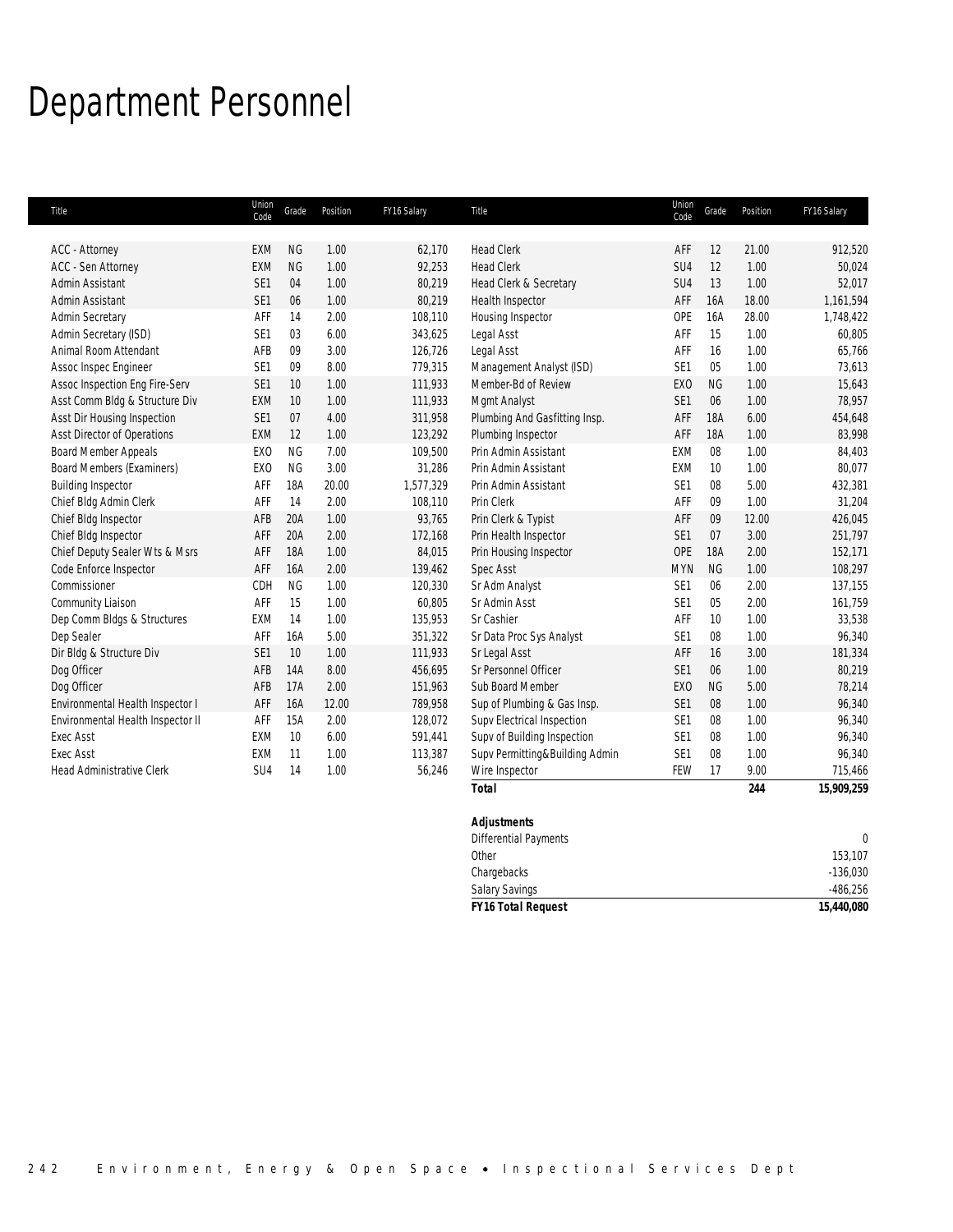# External Funds History

| <b>Personnel Services</b>       |                                                                                                                                                                                                                                                                                                            | FY13 Expenditure                                                                                                    | FY14 Expenditure                                                                                                          | FY15 Appropriation                                                                                                                                                        | FY16 Adopted                                                                                                                                          | Inc/Dec 15 vs 16                                                                                                                                                        |
|---------------------------------|------------------------------------------------------------------------------------------------------------------------------------------------------------------------------------------------------------------------------------------------------------------------------------------------------------|---------------------------------------------------------------------------------------------------------------------|---------------------------------------------------------------------------------------------------------------------------|---------------------------------------------------------------------------------------------------------------------------------------------------------------------------|-------------------------------------------------------------------------------------------------------------------------------------------------------|-------------------------------------------------------------------------------------------------------------------------------------------------------------------------|
|                                 | 51000 Permanent Employees<br>51100 Emergency Employees<br>51200 Overtime<br>51300 Part Time Employees<br>51400 Health Insurance<br>51500 Pension & Annunity<br>51600 Unemployment Compensation<br>51700 Workers' Compensation<br>51800 Indirect Costs<br>51900 Medicare<br><b>Total Personnel Services</b> | 152,050<br>$\theta$<br>17,840<br>$\mathbf 0$<br>$\overline{0}$<br>5,297<br>0<br>0<br>0<br>$\overline{0}$<br>175,187 | 97,971<br>0<br>19,749<br>$\mathbf{0}$<br>$\overline{0}$<br>3,210<br>0<br>$\overline{0}$<br>0<br>$\overline{0}$<br>120,930 | 178,759<br>0<br>$\boldsymbol{0}$<br>$\overline{0}$<br>$\overline{0}$<br>$\overline{0}$<br>$\overline{0}$<br>$\overline{0}$<br>$\overline{0}$<br>$\overline{0}$<br>178,759 | 189,176<br>0<br>$\mathbf 0$<br>$\mathbf{0}$<br>$\mathbf{0}$<br>$\mathbf 0$<br>$\mathbf{0}$<br>$\mathbf{0}$<br>$\mathbf{0}$<br>$\mathbf{0}$<br>189,176 | 10,417<br>$\theta$<br>$\mathbf{0}$<br>$\overline{0}$<br>$\overline{0}$<br>$\overline{0}$<br>$\mathbf 0$<br>$\overline{0}$<br>$\overline{0}$<br>$\overline{0}$<br>10,417 |
| <b>Contractual Services</b>     |                                                                                                                                                                                                                                                                                                            | FY13 Expenditure                                                                                                    | FY14 Expenditure                                                                                                          | FY15 Appropriation                                                                                                                                                        | FY16 Adopted                                                                                                                                          | Inc/Dec 15 vs 16                                                                                                                                                        |
|                                 | 52100 Communications<br>52200 Utilities<br>52400 Snow Removal<br>52500 Garbage/Waste Removal<br>52600 Repairs Buildings & Structures<br>52700 Repairs & Service of Equipment<br>52800 Transportation of Persons<br>52900 Contracted Services<br><b>Total Contractual Services</b>                          | 348<br>$\theta$<br>$\overline{0}$<br>2,851<br>$\theta$<br>1,352<br>5,192<br>171,694<br>181.437                      | 52<br>$\mathbf 0$<br>$\overline{0}$<br>0<br>$\mathbf{0}$<br>463<br>5,340<br>189,130<br>194,985                            | 696<br>$\overline{0}$<br>$\overline{0}$<br>2,500<br>0<br>$\boldsymbol{0}$<br>$\overline{0}$<br>157,777<br>160,973                                                         | 700<br>$\mathbf 0$<br>$\mathbf{0}$<br>2,500<br>0<br>$\mathbf 0$<br>2,000<br>113,676<br>118,876                                                        | 4<br>$\mathbf{0}$<br>$\overline{0}$<br>$\overline{0}$<br>$\mathbf 0$<br>$\overline{0}$<br>2,000<br>$-44,101$<br>$-42,097$                                               |
| <b>Supplies &amp; Materials</b> |                                                                                                                                                                                                                                                                                                            | FY13 Expenditure                                                                                                    | FY14 Expenditure                                                                                                          | FY15 Appropriation                                                                                                                                                        | FY16 Adopted                                                                                                                                          | Inc/Dec 15 vs 16                                                                                                                                                        |
|                                 | 53000 Auto Energy Supplies<br>53200 Food Supplies<br>53400 Custodial Supplies<br>53500 Med, Dental, & Hosp Supply<br>53600 Office Supplies and Materials<br>53700 Clothing Allowance<br>53800 Educational Supplies & Mat<br>53900 Misc Supplies & Materials<br><b>Total Supplies &amp; Materials</b>       | 21<br>$\theta$<br>510<br>42,876<br>14,291<br>150<br>$\theta$<br>12,022<br>69,870                                    | $\boldsymbol{0}$<br>$\mathbf 0$<br>3,993<br>30,909<br>5,831<br>150<br>$\mathbf{0}$<br>14,591<br>55,474                    | $\boldsymbol{0}$<br>30,000<br>$\overline{0}$<br>35,000<br>8,500<br>$\mathbf 0$<br>$\overline{0}$<br>7,554<br>81,054                                                       | $\boldsymbol{0}$<br>30,000<br>$\mathbf{0}$<br>35,000<br>5,500<br>$\mathbf 0$<br>$\mathbf{0}$<br>4,280<br>74,780                                       | $\mathbf{0}$<br>$\mathbf{0}$<br>$\overline{0}$<br>$\overline{0}$<br>$-3,000$<br>$\mathbf{0}$<br>$\overline{0}$<br>$-3,274$<br>$-6,274$                                  |
| <b>Current Chgs &amp; Oblig</b> |                                                                                                                                                                                                                                                                                                            | FY13 Expenditure                                                                                                    | FY14 Expenditure                                                                                                          | FY15 Appropriation                                                                                                                                                        | FY16 Adopted                                                                                                                                          | Inc/Dec 15 vs 16                                                                                                                                                        |
|                                 | 54300 Workers' Comp Medical<br>54400 Legal Liabilities<br>54600 Current Charges H&I<br>54700 Indemnification<br>54900 Other Current Charges<br>Total Current Chgs & Oblig                                                                                                                                  | $\theta$<br>$\boldsymbol{0}$<br>$\overline{0}$<br>$\overline{0}$<br>20,560<br>20,560                                | 0<br>0<br>$\overline{0}$<br>0<br>46,980<br>46,980                                                                         | $\boldsymbol{0}$<br>$\mathbf 0$<br>$\overline{0}$<br>$\mathbf{0}$<br>67,640<br>67,640                                                                                     | $\boldsymbol{0}$<br>$\mathbf 0$<br>$\mathbf{0}$<br>$\mathbf 0$<br>67,100<br>67,100                                                                    | $\mathbf 0$<br>$\mathbf 0$<br>$\overline{0}$<br>$\overline{0}$<br>$-540$<br>$-540$                                                                                      |
| Equipment                       |                                                                                                                                                                                                                                                                                                            | FY13 Expenditure                                                                                                    | FY14 Expenditure                                                                                                          | FY15 Appropriation                                                                                                                                                        | FY16 Adopted                                                                                                                                          | Inc/Dec 15 vs 16                                                                                                                                                        |
|                                 | 55000 Automotive Equipment<br>55400 Lease/Purchase<br>55600 Office Furniture & Equipment<br>55900 Misc Equipment<br><b>Total Equipment</b>                                                                                                                                                                 | 100,325<br>$\boldsymbol{0}$<br>$\boldsymbol{0}$<br>$\boldsymbol{0}$<br>100,325                                      | 0<br>$\boldsymbol{0}$<br>4,466<br>3,882<br>8,348                                                                          | 0<br>$\boldsymbol{0}$<br>$\overline{0}$<br>$\mathbf 0$<br>0                                                                                                               | $\boldsymbol{0}$<br>$\boldsymbol{0}$<br>$\mathbf 0$<br>$\mathbf 0$<br>$\bf{0}$                                                                        | 0<br>$\mathbf 0$<br>0<br>$\mathbf{0}$<br>$\bf{0}$                                                                                                                       |
| <b>Other</b>                    |                                                                                                                                                                                                                                                                                                            | FY13 Expenditure                                                                                                    | FY14 Expenditure                                                                                                          | FY15 Appropriation                                                                                                                                                        | FY16 Adopted                                                                                                                                          | Inc/Dec 15 vs 16                                                                                                                                                        |
|                                 | 56200 Special Appropriation<br>57200 Structures & Improvements<br>58000 Land & Non-Structure<br><b>Total Other</b>                                                                                                                                                                                         | $\boldsymbol{0}$<br>$\boldsymbol{0}$<br>$\boldsymbol{0}$<br>0                                                       | $\boldsymbol{0}$<br>$\boldsymbol{0}$<br>0<br>0                                                                            | $\boldsymbol{0}$<br>$\boldsymbol{0}$<br>$\boldsymbol{0}$<br>$\bf{0}$                                                                                                      | $\boldsymbol{0}$<br>$\boldsymbol{0}$<br>$\mathbf 0$<br>$\pmb{0}$                                                                                      | 0<br>0<br>$\overline{0}$<br>$\bf{0}$                                                                                                                                    |
|                                 | <b>Grand Total</b>                                                                                                                                                                                                                                                                                         | 547,379                                                                                                             | 426,717                                                                                                                   | 488,426                                                                                                                                                                   | 449,932                                                                                                                                               | $-38,494$                                                                                                                                                               |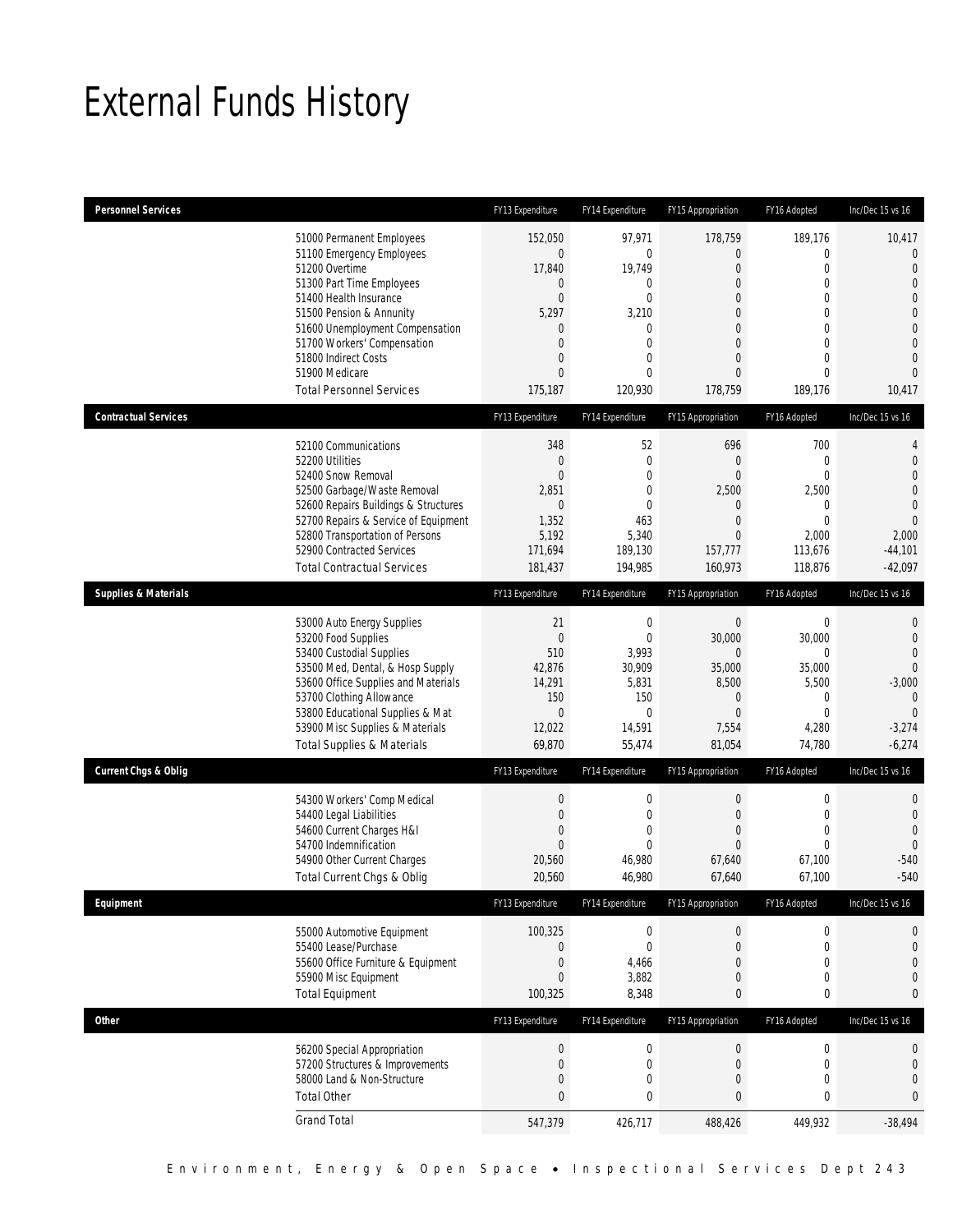## External Funds Personnel

| Title | Union<br>Code | Grade | Position | FY16 Salary | Title                 | Union<br>Code | Grade | Position | FY16 Salary    |
|-------|---------------|-------|----------|-------------|-----------------------|---------------|-------|----------|----------------|
|       |               |       |          |             |                       |               |       |          |                |
|       |               |       |          |             | <b>ACC</b> - Attorney | EXM           | NG    | 1.00     | 53,146         |
|       |               |       |          |             | <b>Total</b>          |               |       |          | 53,146         |
|       |               |       |          |             | <b>Adjustments</b>    |               |       |          |                |
|       |               |       |          |             | Differential Payments |               |       |          | $\overline{0}$ |
|       |               |       |          |             | Other                 |               |       |          | $\overline{0}$ |
|       |               |       |          |             | Chargebacks           |               |       |          | 136,030        |
|       |               |       |          |             | Salary Savings        |               |       |          | $\overline{0}$ |
|       |               |       |          |             | FY16 Total Request    |               |       |          | 189,176        |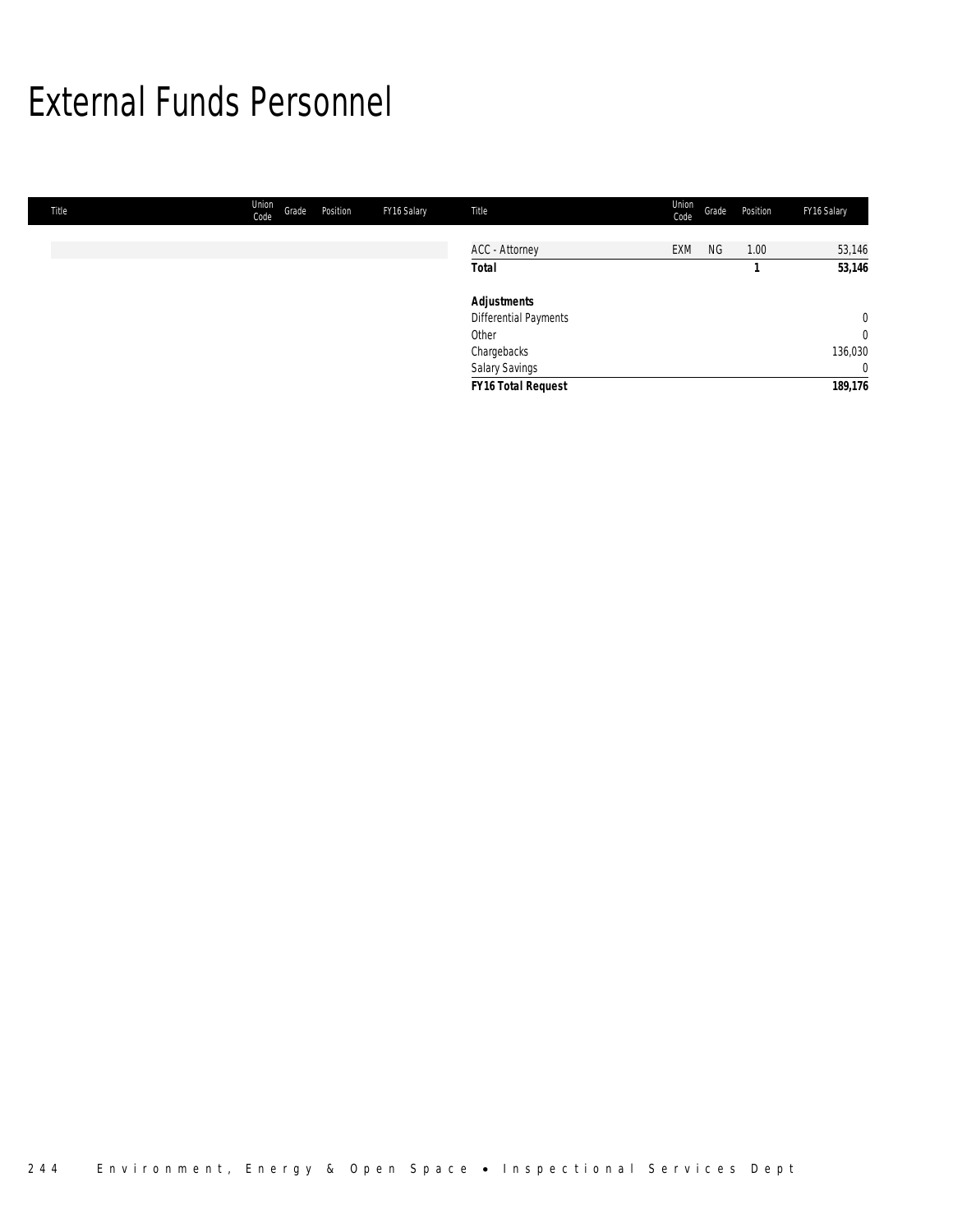# Program 1. Commissioner's Office

### *William Christopher, Commissioner, Organization 260100*

## *Program Description*

The Commissioner's Office is responsible for overseeing daily departmental operations, including the development and implementation of an Automated Permitting and Inspection System (APIS). This system will provide for full online permitting and centralize the intake and scheduling of service requests and response to complaints. The permitting software solution will also be the framework for a permit management system involving all city agencies participating in the building permitting. This system will also enable ISD to share information among divisions by means of a centralized data management system.The Commissioner's Office coordinates all policy and planning functions, as well as focusing the Department's efforts to disseminate information in an understandable and timely manner. The Inspectional Services Department (ISD) is comprised of six regulatory divisions, namely, Building and Structures, Housing, Health, Environmental Services, Weights & Measures and Animal Care and Control, with the aim to protect and improve the quality of life for all City of Boston residents by effectively administering and enforcing regulations mandated by City and State governments.

| <b>Operating Budget</b>                    | Actual '13         | Actual '14         | Approp '15         | <b>Budget '16</b>  |
|--------------------------------------------|--------------------|--------------------|--------------------|--------------------|
| <b>Personnel Services</b><br>Non Personnel | 456,206<br>315,366 | 464.141<br>432,316 | 389.914<br>280.924 | 683,127<br>362,104 |
| Total                                      | 771,572            | 896.457            | 670.838            | 1,045,231          |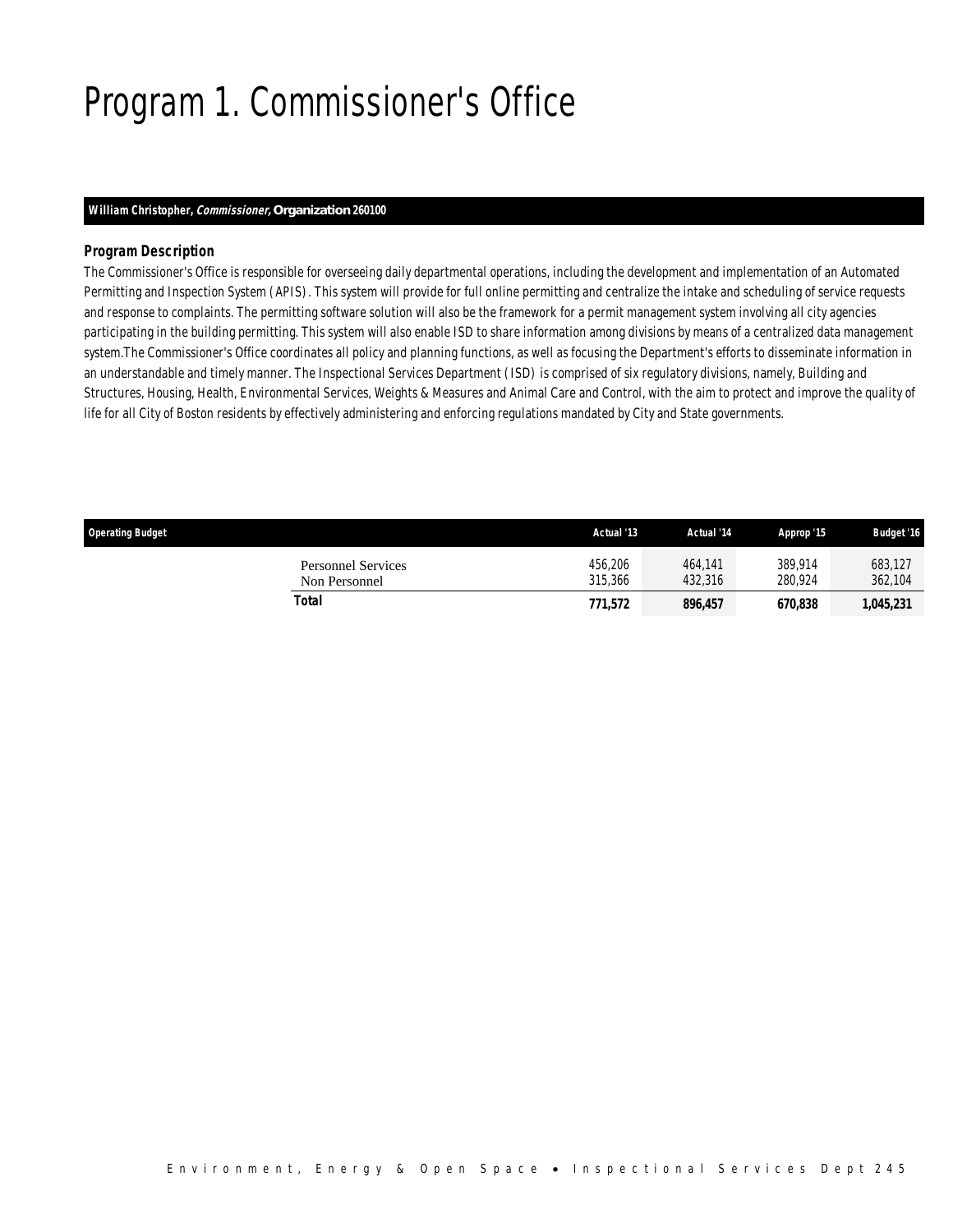# Program 2. Administration & Finance

## *William Christopher, Manager, Organization 260200*

## *Program Description*

The Administration and Finance program provides direction and supervision for Human Resources, Budget Management, Information Technology, and Legal Services. Human Resources directs the administration of all employee services, payroll, and labor relations. Budget provides fiscal oversight for the responsible management of the departmental non-personnel operating budget, in addition to asset/fleet management. Information Technology is responsible for maintaining the department's local area network, web page materials and Microsoft exchange server. Legal works with departmental field inspection divisions in enforcing State Building, Housing and Sanitary Codes, in addition to addressing distressed properties and processing property liens. Constituent Services holds Zoning Board of Appeal hearings and responds to non-emergency complaints from the public.

| <b>Operating Budget</b>                                                   |                                                                                         | Actual '13             | Actual '14             | Approp '15             | <b>Budget '16</b>      |
|---------------------------------------------------------------------------|-----------------------------------------------------------------------------------------|------------------------|------------------------|------------------------|------------------------|
|                                                                           | <b>Personnel Services</b><br>Non Personnel                                              | 1,970,678<br>1,398,570 | 1,914,461<br>1,418,898 | 2,250,706<br>1,551,393 | 2,144,629<br>1,327,928 |
|                                                                           | <b>Total</b>                                                                            | 3,369,248              | 3,333,359              | 3,802,099              | 3,472,557              |
| Performance                                                               |                                                                                         |                        |                        |                        |                        |
| <b>Strategy:</b> To hear Zoning Board of Appeal cases in a timely manner. |                                                                                         |                        |                        |                        |                        |
|                                                                           | <b>Performance Measures</b>                                                             | Actual '13             | Actual '14             | Projected '15          | Target '16             |
|                                                                           | % of ZBA Hearings scheduled between 60-90<br>days from receipt of completed application | 100%                   | 92%                    | 94%                    | 95%                    |
| <b>Strategy:</b> To improve responsiveness to constituent requests.       |                                                                                         |                        |                        |                        |                        |
|                                                                           | <b>Performance Measures</b>                                                             | Actual '13             | Actual '14             | Projected '15          | Target '16             |
|                                                                           | % constituent non-emergency requests<br>responded to within 2 business days             | 100%                   | 100%                   | 100%                   | 100%                   |
|                                                                           | Total constituent non-emergency requests<br>received                                    | 5,586                  | 6,474                  | 6,209                  | 6,000                  |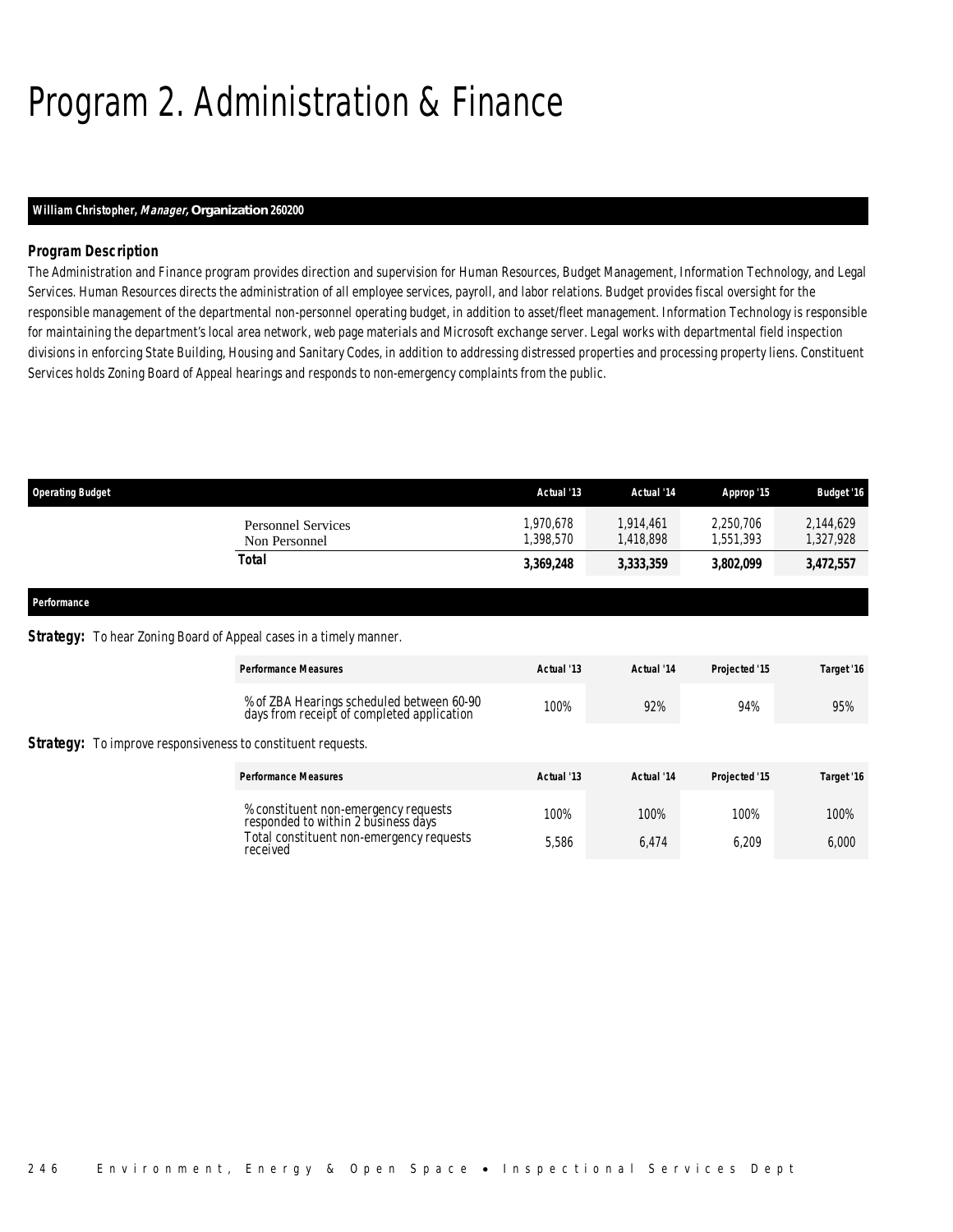# Program 3. Buildings & Structures

## *Gary P. Moccia, Manager, Organization 260300*

## *Program Description*

The Inspector of Buildings oversees all building permit application processing, plans and zoning reviews, field inspections, and the investigative and regulatory enforcement activities administered by the Department. The Buildings and Structures management staff is responsible for issuing building permits for repair and installation, certificates of occupancy, building licenses, and inspecting buildings for safety and compliance with the allowable uses and applicable laws and codes. The Plans and Zoning staff responds to all permit applications and reviews building plans for zoning compliance. Zoning Materials and Zoning Clinics are available at 1010 Massachusetts Avenue and neighborhood libraries to assist individuals and businesses. Building, Electrical and Mechanical inspectors inspect all construction or renovation work to ensure that proper safety standards are followed. Inspectors respond to all community complaints about non-permitted work and zoning violations, including the use of land and structures beyond the allowable use and occupancy.

| <b>Operating Budget</b>                    | Actual '13           | Actual '14           | Approp '15           | <b>Budget '16</b>    |
|--------------------------------------------|----------------------|----------------------|----------------------|----------------------|
| <b>Personnel Services</b><br>Non Personnel | 4.844.314<br>556.533 | 5.096.559<br>290.963 | 5.372.064<br>259.512 | 5,816,495<br>254,565 |
| Total                                      | 5,400,847            | 5,387,522            | 5,631,576            | 6,071,060            |

### *Performance*

*Strategy:* To ensure the safety of buildings by tracking their compliance with codes by means of scheduled inspections.

| <b>Performance Measures</b>                                   | Actual '13 | Actual '14 | Projected '15 | Target '16 |
|---------------------------------------------------------------|------------|------------|---------------|------------|
| Building, Electrical, and Mechanical<br>inspections performed | 51.013     | 55,550     | 30.546        | 55,000     |
| Building, Electrical, and Mechanical permits<br>issued        | 20.445     | 22.114     | 19.416        | 21,000     |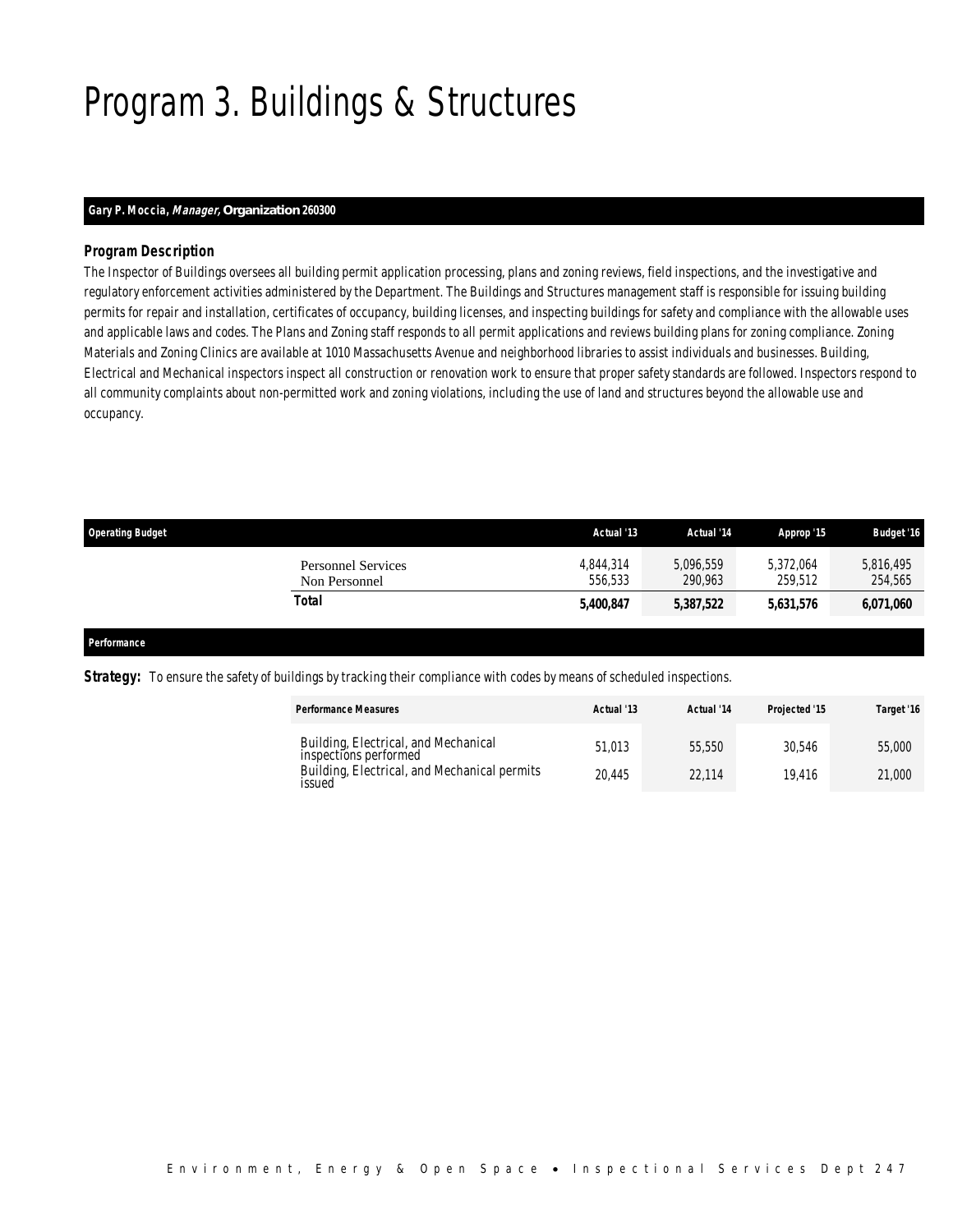# Program 4. Field Services

## *William Christopher, Manager, Organization 260400*

## *Program Description*

The Field Services program consists of four divisions: Health, Housing, Environmental Services and Weights & Measures. The Health Division's role is to protect the public health by permitting and inspecting food establishments, restaurants, caterers, health clubs, massage practitioners, and recreational camps. The Housing Division's role is to ensure the availability of clean, safe living conditions as required by the State Sanitary Code. The Environmental Services Division is responsible for the abatement and prevention of rodent infestation, the implementation of the City's site cleanliness ordinance, the boarding and securing of abandoned properties, and the coordination of the vacant lot maintenance program. The Weights and Measures Division is charged with protecting consumers by ensuring accuracy in retail establishment pricing and proper readings on gas pumps, taxi meters, scales and fuel truck meters. Animal Care and Control issues dog licenses, protects the public from dangerous animals and holds clinics on rabies awareness.

| <b>Operating Budget</b> |                                                                                                                       | Actual '13 | Actual '14 | Approp '15    | <b>Budget '16</b> |
|-------------------------|-----------------------------------------------------------------------------------------------------------------------|------------|------------|---------------|-------------------|
|                         | <b>Personnel Services</b>                                                                                             | 6,186,489  | 6,536,679  | 5,944,375     | 7,218,673         |
|                         | Non Personnel                                                                                                         | 455,111    | 1,045,279  | 516,445       | 530,200           |
|                         | <b>Total</b>                                                                                                          | 6,641,600  | 7,581,958  | 6,460,820     | 7,748,873         |
| Performance             |                                                                                                                       |            |            |               |                   |
|                         | <b>Strategy:</b> To conduct compliance inspections annually for auto body and repair shops.                           |            |            |               |                   |
|                         | <b>Performance Measures</b>                                                                                           | Actual '13 | Actual '14 | Projected '15 | Target '16        |
|                         | Auto body and repair shops inspected                                                                                  | 787        | 603        | 124           | 550               |
|                         | <b>Strategy:</b> To direct the cleaning of all vacant lots deemed to pose public health concerns.                     |            |            |               |                   |
|                         | <b>Performance Measures</b>                                                                                           | Actual '13 | Actual '14 | Projected '15 | Target '16        |
|                         | Total number of vacant lots reported<br>Vacant Lots - % cleaned by owner                                              | 186        | 179<br>90  | 238<br>100    | 150<br>90         |
|                         | Vacant Lots - Total cleaned                                                                                           |            | 60         | 135           | 100               |
|                         | Vacant lots cleaned by ISD<br>Vacant lots cleaned by owner                                                            | 4<br>58    | 10<br>54   | 135           | 10<br>90          |
|                         | <b>Strategy:</b> To ensure that all dogs are licensed in accordance with the law.                                     |            |            |               |                   |
|                         | <b>Performance Measures</b>                                                                                           | Actual '13 | Actual '14 | Projected '15 | Target '16        |
|                         | Dog licenses issued                                                                                                   | 9.181      | 9.870      | 6.500         | 9.300             |
|                         | <b>Strategy:</b> To ensure that tenants are provided with rental units which comply with building and sanitary codes. |            |            |               |                   |
|                         | <b>Performance Measures</b>                                                                                           | Actual '13 | Actual '14 | Projected '15 | Target '16        |

| <u>I chomance</u> measures                   | Aciuai IJ | Acual 17 | 1101 <del>00100</del> 10 | <i>Lalu</i> ci IV |
|----------------------------------------------|-----------|----------|--------------------------|-------------------|
| Rental inspection certificates issued by ISD | 2.382     | 609      | 562                      | 24,000            |
| Rental inspections                           | 2.358     | 960      | 1.598                    | 24,000            |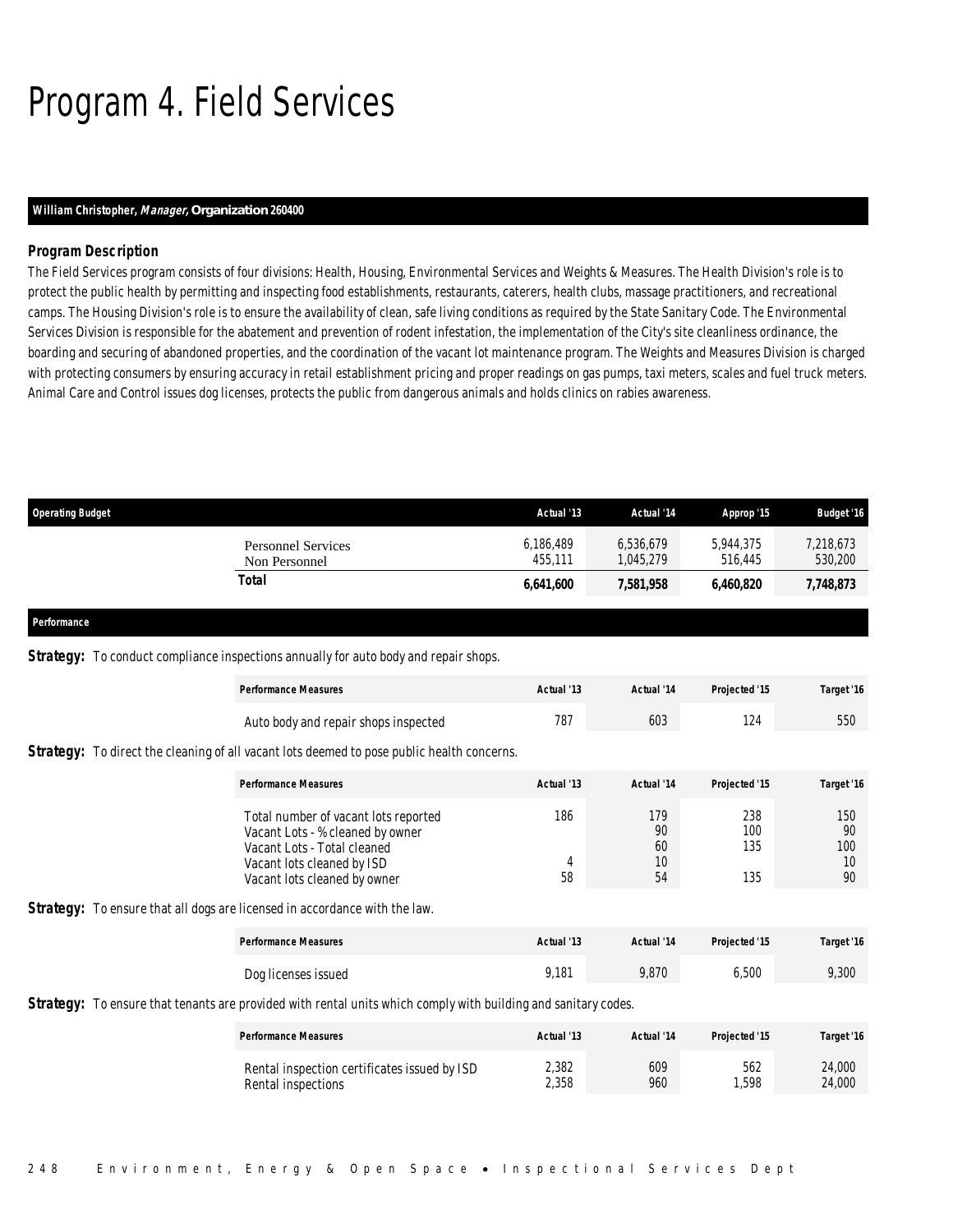**Strategy:** To respond to animal control issues and complaints.

|                                                                              | <b>Performance Measures</b>                                                                                                                                                             | Actual '13                         | Actual '14                         | Projected '15                | Target '16                   |
|------------------------------------------------------------------------------|-----------------------------------------------------------------------------------------------------------------------------------------------------------------------------------------|------------------------------------|------------------------------------|------------------------------|------------------------------|
| <b>Strategy:</b> To respond to housing "no heat" complaints within 24 hours. | % of animal control complaints responded to<br>Animal control complaints received<br>Animal control complaints responded to<br>Animals adopted at Animal Shelter<br>Rabies clinics held | 96%<br>3,530<br>3,387<br>208<br>18 | 89%<br>3,415<br>3,033<br>177<br>16 | 100%<br>3.273<br>3,273<br>40 | 100%<br>3,500<br>3,500<br>15 |
|                                                                              | <b>Performance Measures</b>                                                                                                                                                             | Actual '13                         | Actual '14                         | Projected '15                | Target '16                   |
|                                                                              | % of "no heat" complaints responded to within<br>24 hours<br>Housing "no heat" complaints                                                                                               | 96%<br>1,071                       | 100%<br>1,353                      | 100%<br>1.188                | 100%<br>1.140                |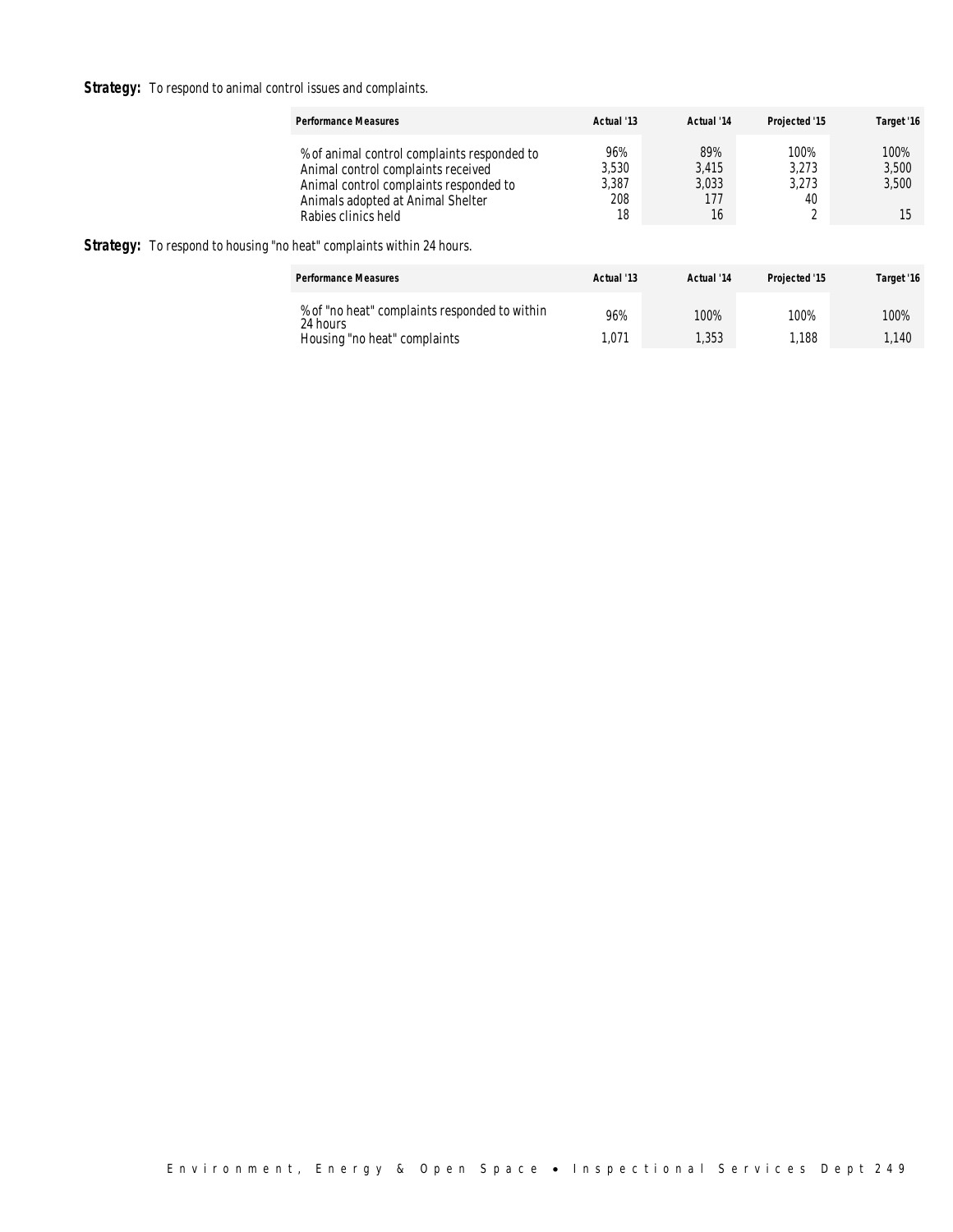## External Funds Projects

*Animal Control Fund* 

#### *Project Mission*

The Animal Control Fund authorized by (Chapter 44, Section 53E ½) generates monies derived from dog licenses and animal violations. The revolving fund is used to defer and supplement the costs of the animal control program such as veterinary care, animal food, spay and neuter services, and public service television programming. Î

### *Foreclosure Fund*

#### *Project Mission*

The Foreclosure Fund was created in 2008 in compliance with the M.G.L. c.59, s57D, M.G.L. c,,156D, s5.02 and the 950CMR 113,20 requirement to register vacant or foreclosed properties. The fund allows Inspectional Services to charge an annual \$100 fee for the registration of each foreclosed property. Monies collected are to be used to offset costs to track and secure foreclosed properties.

### *Weights and Measures Enforcement Fund*

#### *Project Mission*

The fund was created in 1998 in order to be in compliance with MGL c. 98 s. 29A, which was amended in 1998 to allow local weights and measures departments to issue civil citations (fines). The amended law specifically required that the revenue collected from said fines be retained and expended only for the purposes of enforcing "item pricing" and weights and measures laws.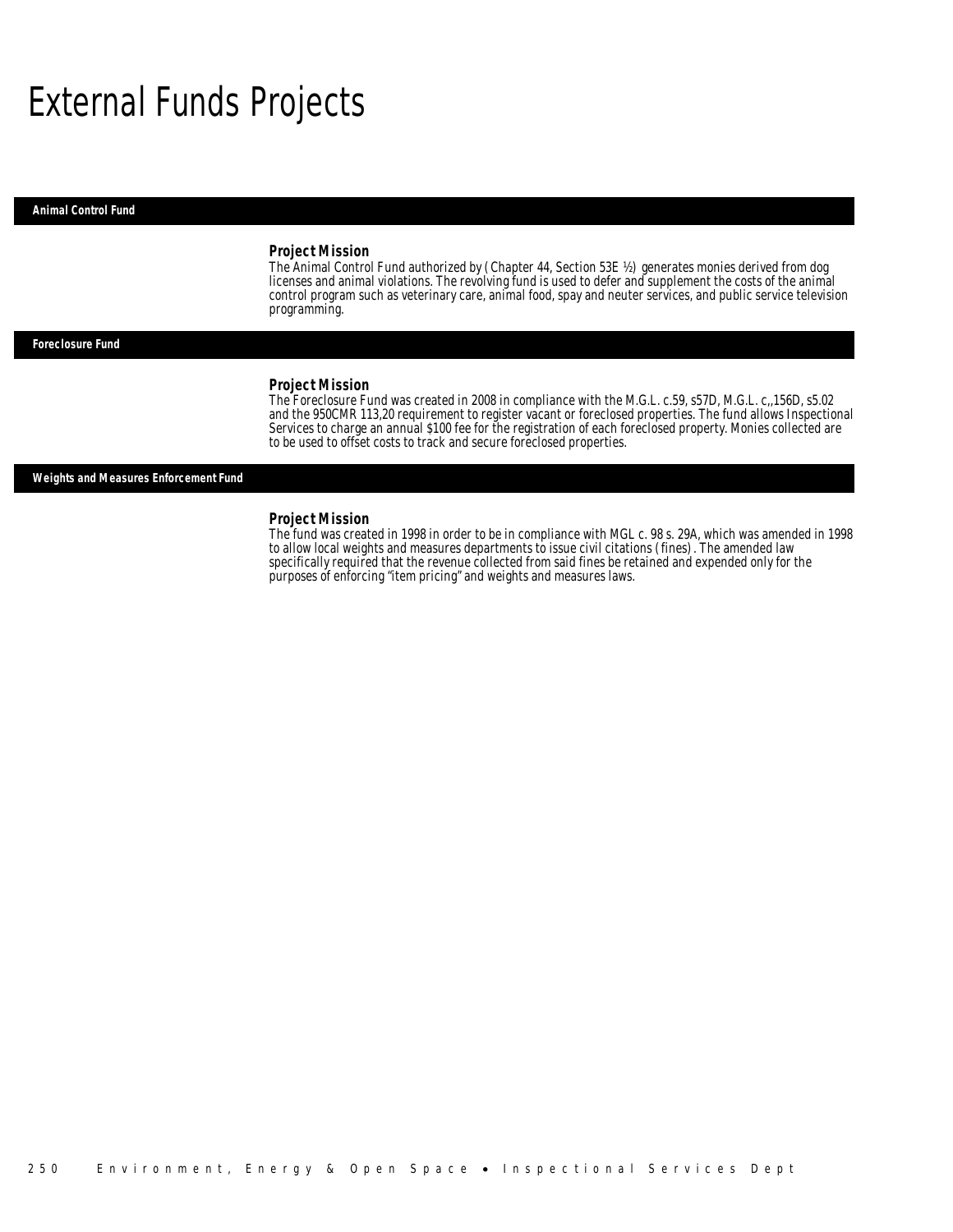# Parks & Recreation Department Operating Budget

*Christopher Cook, Commissioner, Appropriation 300* 

### *Department Mission*

The mission of the Parks and Recreation Department is to maintain clean, green, safe, accessible and well-programmed park land for the City's residents.

### *Selected Performance Strategies*

#### *Administration*

- To permit use of park facilities.
- To provide support to private sector partners to facilitate beautification projects throughout the City.
- To provide yearlong arts and cultural programs.
- To raise funds through various leases, sponsorships, and special events.

## *Operations*

- To maintain clean, green, safe, attractive parks and playgrounds.
- To manage a street tree maintenance program.
- To monitor quality control programs to ensure consistent work performance.
- *Citywide Recreation*
- To provide free, fun recreational opportunities to Boston's residents.

### *Design & Construction*

- To design and construct capital projects.
- *Cemetery*
- To provide respectful and courteous burials as requested.

| <b>Operating Budget</b>      | Program Name                                                  | <b>Total Actual '13</b> | <b>Total Actual '14</b> | Total Approp '15 | <b>Total Budget '16</b> |
|------------------------------|---------------------------------------------------------------|-------------------------|-------------------------|------------------|-------------------------|
|                              | Administration                                                | 2.818.970               | 3.190.438               | 2.744.713        | 2,836,966               |
|                              | <b>Operations</b>                                             | 10,823,424              | 10,493,914              | 10,833,830       | 11,154,313              |
|                              | Citywide Recreation                                           | U                       |                         | 0                | 1.023.708               |
|                              | Design & Construction                                         | 1,610,258               | 1.909.683               | 1.866.947        | 1.893.043               |
|                              | Cemetery                                                      | 2,086,804               | 2,257,054               | 2,273,726        | 2,337,725               |
|                              | Total                                                         | 17,339,456              | 17,851,089              | 17,719,216       | 19,245,755              |
|                              |                                                               |                         |                         |                  |                         |
|                              |                                                               |                         |                         |                  |                         |
| <b>External Funds Budget</b> | <b>Fund Name</b>                                              | <b>Total Actual '13</b> | <b>Total Actual '14</b> | Total Approp '15 | <b>Total Budget '16</b> |
|                              |                                                               | 1,338,573               |                         |                  |                         |
|                              | Fairview Cemetery Trust Fund<br>Fund for Parks and Recreation | 4,793,409               | 6,100,413               | 4,534,897        | 4,569,488               |
|                              |                                                               | 964,077                 | 983,780                 | 1,100,000        | 1,100,000               |
|                              | George W. Parkman Trust Fund                                  | 4,613                   | $\Omega$                |                  |                         |
|                              | Mount Hope Cemetery Trust Fund<br>Park Floodlighting Fees     | 214,896                 | 210.373                 | 220,000          | 220,000                 |
|                              | The Ryder Cup Trust Fund                                      | 32,058                  | 78,352                  | 30,000           | 30,000                  |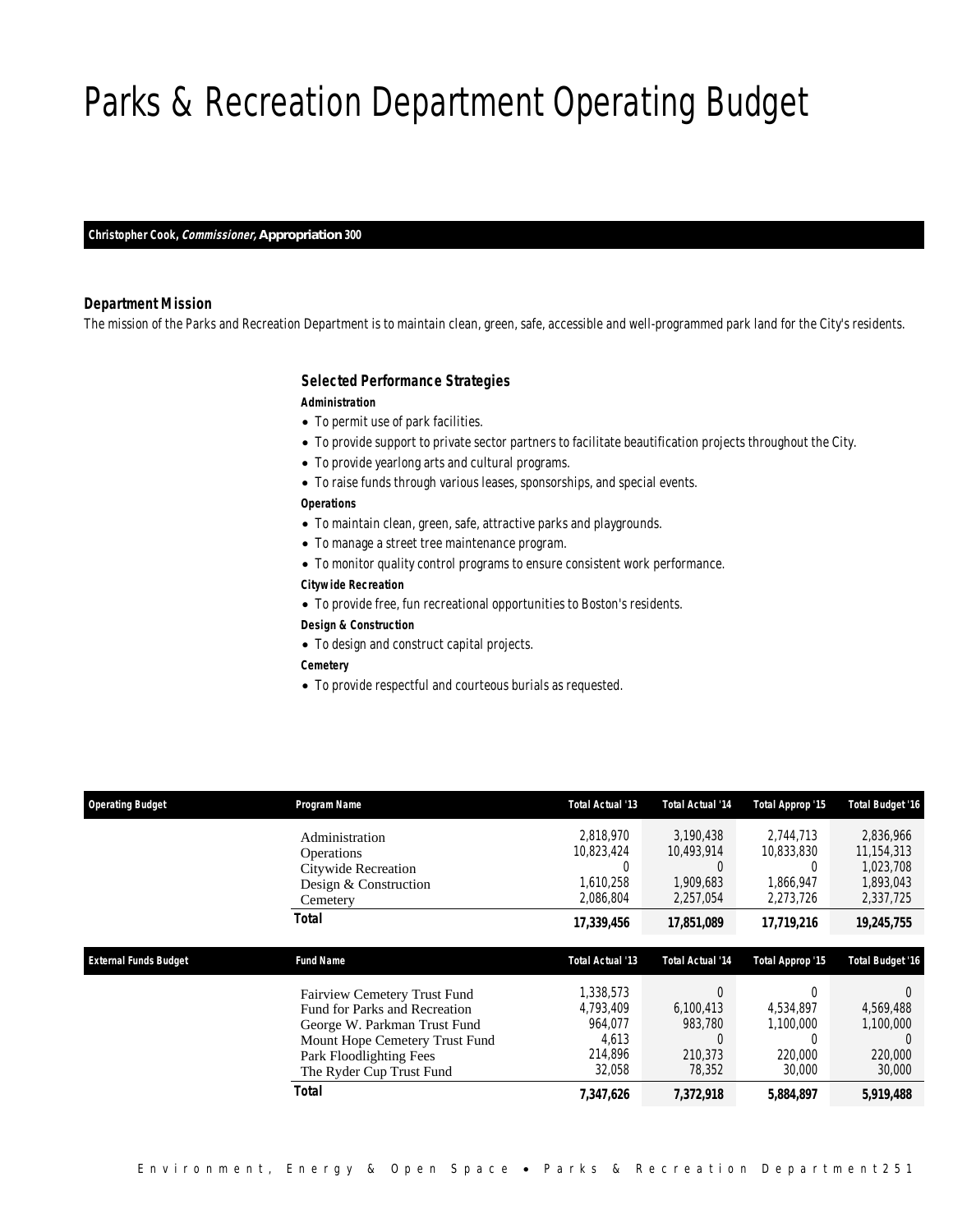| <b>Operating Budget</b>                    | Actual '13              | Actual '14              | Approp '15              | <b>Budget '16</b>       |
|--------------------------------------------|-------------------------|-------------------------|-------------------------|-------------------------|
| <b>Personnel Services</b><br>Non Personnel | 10.671.042<br>6.668.414 | 11.272.599<br>6.578.490 | 11,441,897<br>6.277.319 | 12.654.607<br>6,591,148 |
| Total                                      | 17,339,456              | 17,851,089              | 17.719.216              | 19,245,755              |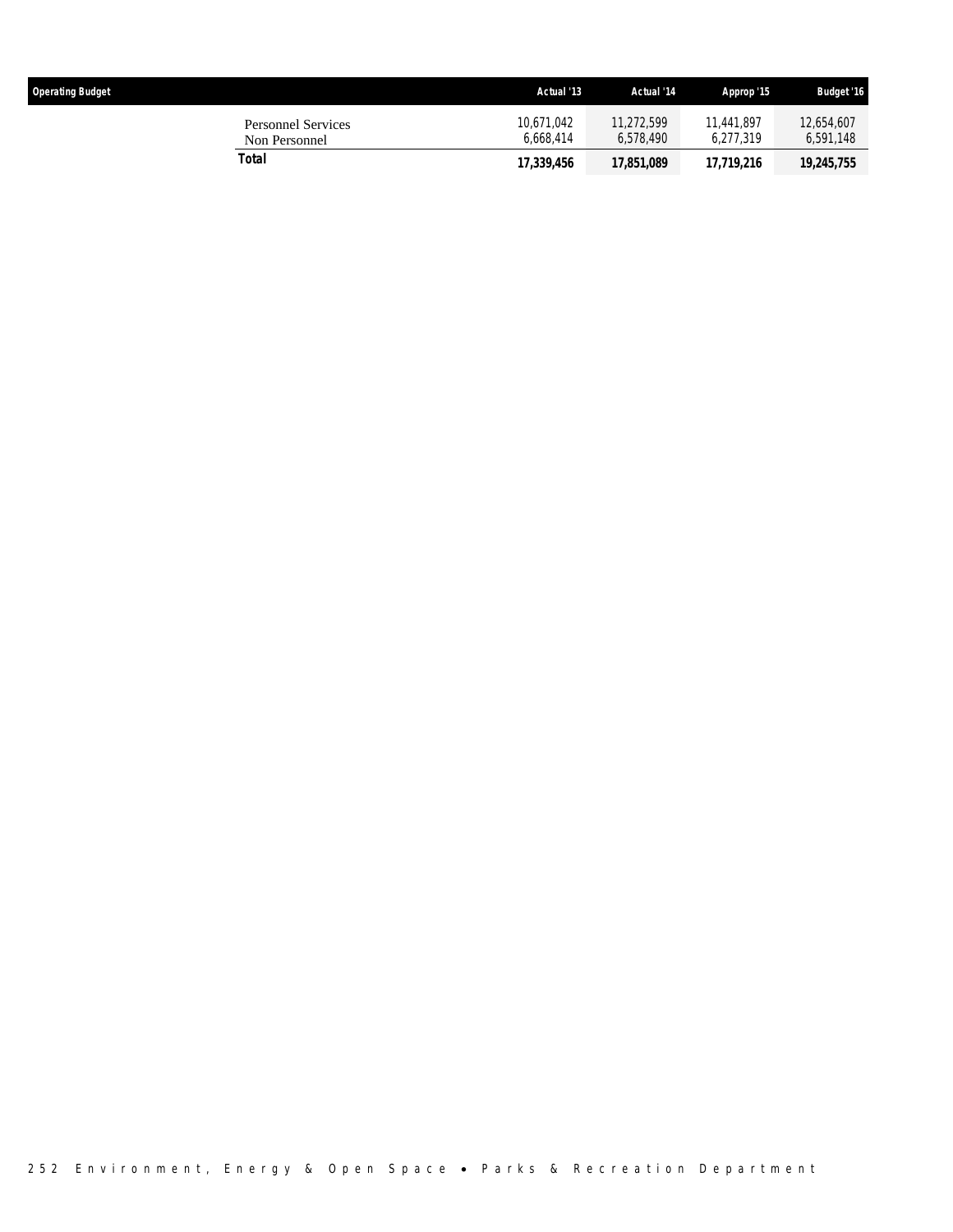# Parks & Recreation Department Operating Budget



## *Authorizing Statutes*

- Care of Public Parks and Playgrounds, CBC St. 7 §§ 100-106.
- Parks and Recreation Board: Powers and Duties, CBC Ord. §§ 7-4.1-7-4.13.
- Administration, Ch. 624m, s. 1-10, Acts of 1982.
- Generally, 1953 Mass. Acts ch. 473 § 1; CBC Ord. §§ 11-10.1-11-10.2(q).

### *Description of Services*

The Department is responsible for 217 City parks, playgrounds and athletic fields, 2 golf courses, 65 squares, 17 fountains, 75 game courts, 16 historic and 3 active cemeteries, urban wilds, 4 High School Athletic Fields, and approximately 125,000 trees, all covering 2,346 acres, 1,000 of which comprise the historic Emerald Necklace. In addition, the Parks Department is responsible for more than 35,000 street trees. The department annually beautifies these park and open space areas with ornamental plantings of trees, shrubs, and flowers. The department schedules events and programs for the participation and enjoyment of the public.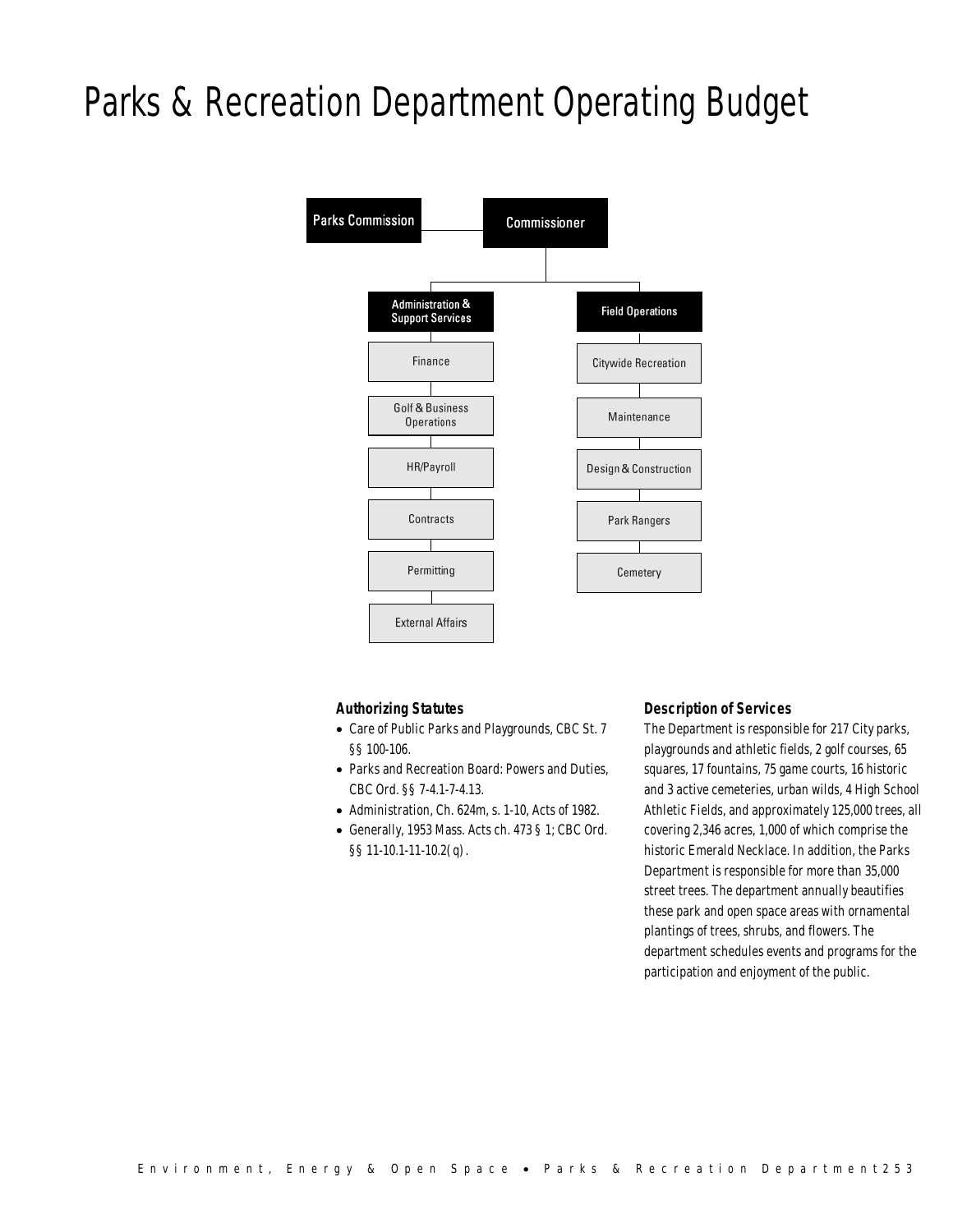# Department History

| <b>Personnel Services</b>       |                                                                                                                                                                                                                                                                                                      | FY13 Expenditure                                                                                        | FY14 Expenditure                                                                                                | FY15 Appropriation                                                                                        | FY16 Adopted                                                                                            | Inc/Dec 15 vs 16                                                                                             |
|---------------------------------|------------------------------------------------------------------------------------------------------------------------------------------------------------------------------------------------------------------------------------------------------------------------------------------------------|---------------------------------------------------------------------------------------------------------|-----------------------------------------------------------------------------------------------------------------|-----------------------------------------------------------------------------------------------------------|---------------------------------------------------------------------------------------------------------|--------------------------------------------------------------------------------------------------------------|
|                                 | 51000 Permanent Employees<br>51100 Emergency Employees<br>51200 Overtime<br>51600 Unemployment Compensation<br>51700 Workers' Compensation<br><b>Total Personnel Services</b>                                                                                                                        | 9,255,375<br>250,521<br>827,836<br>79,205<br>258,105<br>10,671,042                                      | 9,667,925<br>211,413<br>1,024,145<br>136,135<br>232,981<br>11,272,599                                           | 10,384,999<br>291,898<br>612,000<br>31,000<br>122,000<br>11,441,897                                       | 11,524,988<br>346,619<br>630,000<br>31,000<br>122,000<br>12,654,607                                     | 1,139,989<br>54,721<br>18,000<br>$\mathbf 0$<br>$\overline{0}$<br>1,212,710                                  |
| <b>Contractual Services</b>     |                                                                                                                                                                                                                                                                                                      | FY13 Expenditure                                                                                        | FY14 Expenditure                                                                                                | FY15 Appropriation                                                                                        | FY16 Adopted                                                                                            | Inc/Dec 15 vs 16                                                                                             |
|                                 | 52100 Communications<br>52200 Utilities<br>52400 Snow Removal<br>52500 Garbage/Waste Removal<br>52600 Repairs Buildings & Structures<br>52700 Repairs & Service of Equipment<br>52800 Transportation of Persons<br>52900 Contracted Services<br><b>Total Contractual Services</b>                    | 156.892<br>1,518,811<br>128,070<br>184,813<br>206,612<br>610,372<br>$\mathbf 0$<br>923,826<br>3,729,396 | 245,416<br>1,706,101<br>81,901<br>183,357<br>244,208<br>635,335<br>6<br>707,749<br>3,804,073                    | 207,100<br>1,628,578<br>57,000<br>252,100<br>271,330<br>556,000<br>$\overline{0}$<br>580,600<br>3,552,708 | 203,680<br>1,646,815<br>57,000<br>212,100<br>420,786<br>589,700<br>$\mathbf{0}$<br>449,686<br>3,579,767 | $-3,420$<br>18,237<br>$\mathbf{0}$<br>$-40,000$<br>149,456<br>33,700<br>$\mathbf{0}$<br>$-130,914$<br>27,059 |
| <b>Supplies &amp; Materials</b> |                                                                                                                                                                                                                                                                                                      | FY13 Expenditure                                                                                        | FY14 Expenditure                                                                                                | FY15 Appropriation                                                                                        | FY16 Adopted                                                                                            | Inc/Dec 15 vs 16                                                                                             |
|                                 | 53000 Auto Energy Supplies<br>53200 Food Supplies<br>53400 Custodial Supplies<br>53500 Med, Dental, & Hosp Supply<br>53600 Office Supplies and Materials<br>53700 Clothing Allowance<br>53800 Educational Supplies & Mat<br>53900 Misc Supplies & Materials<br><b>Total Supplies &amp; Materials</b> | 394,436<br>0<br>55,889<br>793<br>15,998<br>$\mathbf 0$<br>$\overline{0}$<br>392,648<br>859,764          | 412,644<br>$\mathbf 0$<br>56,114<br>$\mathbf{0}$<br>21,265<br>$\mathbf 0$<br>$\mathbf{0}$<br>440,627<br>930,650 | 450,086<br>0<br>55,200<br>$\theta$<br>15,500<br>0<br>$\mathbf{0}$<br>399,000<br>919,786                   | 383,437<br>3,000<br>74,719<br>1,000<br>21,000<br>0<br>$\mathbf{0}$<br>422,500<br>905,656                | $-66,649$<br>3,000<br>19,519<br>1,000<br>5,500<br>$\mathbf 0$<br>$\overline{0}$<br>23,500<br>$-14,130$       |
| <b>Current Chgs &amp; Oblig</b> |                                                                                                                                                                                                                                                                                                      | FY13 Expenditure                                                                                        | FY14 Expenditure                                                                                                | FY15 Appropriation                                                                                        | FY16 Adopted                                                                                            | Inc/Dec 15 vs 16                                                                                             |
|                                 | 54300 Workers' Comp Medical<br>54400 Legal Liabilities<br>54500 Aid To Veterans<br>54600 Current Charges H&I<br>54700 Indemnification<br>54900 Other Current Charges<br>Total Current Chgs & Oblig                                                                                                   | 123,799<br>35,667<br>0<br>$\overline{0}$<br>0<br>303,505<br>462,971                                     | 74,582<br>37,450<br>$\mathbf 0$<br>$\mathbf{0}$<br>$\Omega$<br>297,039<br>409,071                               | 67,000<br>39,000<br>0<br>$\mathbf{0}$<br>$\Omega$<br>361,643<br>467,643                                   | 67,000<br>39,000<br>$\mathbf{0}$<br>$\mathbf{0}$<br>$\Omega$<br>517,951<br>623,951                      | 0<br>$\mathbf 0$<br>$\overline{0}$<br>$\theta$<br>156,308<br>156,308                                         |
| Equipment                       |                                                                                                                                                                                                                                                                                                      | FY13 Expenditure                                                                                        | FY14 Expenditure                                                                                                | FY15 Appropriation                                                                                        | FY16 Adopted                                                                                            | Inc/Dec 15 vs 16                                                                                             |
|                                 | 55000 Automotive Equipment<br>55400 Lease/Purchase<br>55600 Office Furniture & Equipment<br>55900 Misc Equipment<br><b>Total Equipment</b>                                                                                                                                                           | $\mathbf 0$<br>192,835<br>$\overline{0}$<br>86,943<br>279,778                                           | $\mathbf 0$<br>287,221<br>$\boldsymbol{0}$<br>369,169<br>656,390                                                | $\boldsymbol{0}$<br>437,281<br>$\boldsymbol{0}$<br>34,901<br>472,182                                      | 0<br>396,691<br>$\boldsymbol{0}$<br>42,000<br>438,691                                                   | 0<br>$-40,590$<br>$\mathbf 0$<br>7,099<br>$-33,491$                                                          |
| Other                           |                                                                                                                                                                                                                                                                                                      | FY13 Expenditure                                                                                        | FY14 Expenditure                                                                                                | FY15 Appropriation                                                                                        | FY16 Adopted                                                                                            | Inc/Dec 15 vs 16                                                                                             |
|                                 | 56200 Special Appropriation<br>57200 Structures & Improvements<br>58000 Land & Non-Structure<br><b>Total Other</b>                                                                                                                                                                                   | 643,473<br>$\mathbf 0$<br>693,032<br>1,336,505                                                          | 46,440<br>$\mathbf 0$<br>731,866<br>778,306                                                                     | 45,000<br>0<br>820,000<br>865,000                                                                         | 60,000<br>0<br>983,083<br>1,043,083                                                                     | 15,000<br>$\mathbf 0$<br>163,083<br>178,083                                                                  |
|                                 | <b>Grand Total</b>                                                                                                                                                                                                                                                                                   | 17,339,456                                                                                              |                                                                                                                 | 17,719,216                                                                                                | 19,245,755                                                                                              | 1,526,539                                                                                                    |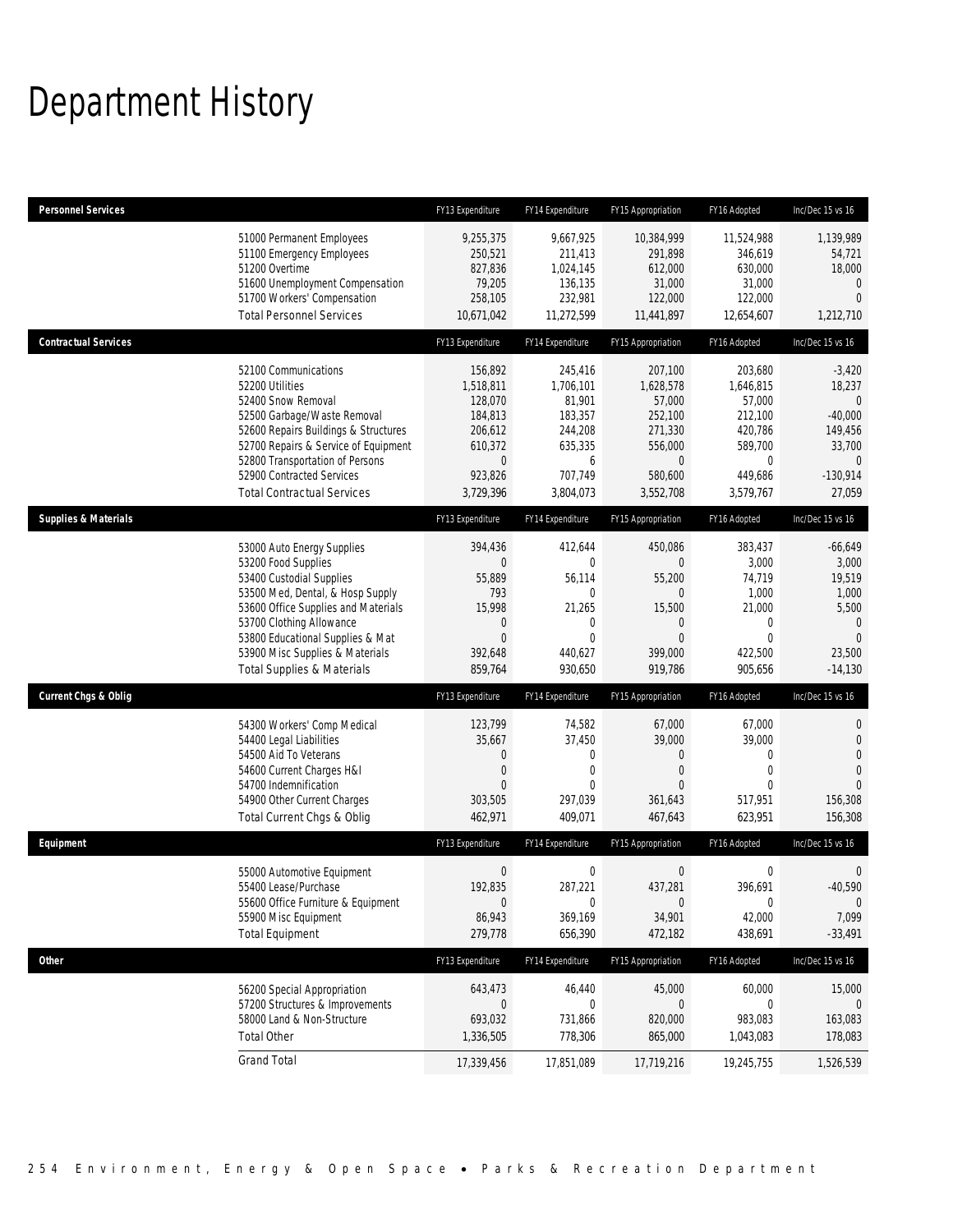# Department Personnel

| Title                           | Union<br>Code   | Grade     | Position | FY16 Salary | Title                        | Union<br>Code   | Grade | Position | FY16 Salary |
|---------------------------------|-----------------|-----------|----------|-------------|------------------------------|-----------------|-------|----------|-------------|
|                                 |                 |           |          |             |                              |                 |       |          |             |
| Admin Assistant                 | AFE             | 15        | 3.00     | 182,415     | Maint Mech (Plumber)         | AFE             | 12L   | 2.00     | 90,909      |
| Admin Assistant                 | AFE             | 18        | 1.00     | 80,014      | Maint Mech (Welder)          | AFE             | 12L   | 1.00     | 49,962      |
| Admin Assistant                 | AFG             | 15        | 1.00     | 60,805      | Maint Mech Foreman (Welder)  | AFE             | 15A   | 1.00     | 65,488      |
| <b>Admin Secretary</b>          | AFE             | 14        | 7.00     | 365,749     | Maint Mech Frprs (Carpenter) | AFG             | 15A   | 1.00     | 47,236      |
| Asst Electrical Engineer        | AFJ             | 18A       | 1.00     | 85,102      | Maint Mech Frprs (Painter)   | AFG             | 15A   | 1.00     | 56,076      |
| Cemetery Foreperson             | AFG             | 13        | 3.00     | 152,331     | Maint Mech Frprs (Plumber)   | AFG             | 15A   | 1.00     | 65,488      |
| Chief Engineer                  | SE <sub>1</sub> | 11        | 1.00     | 118,800     | Maint Mech Helper            | AFE             | 08L   | 2.00     | 74,458      |
| Commissioner                    | CDH             | <b>NG</b> | 1.00     | 110,302     | MaintMechaFrprs(Machi/Parks) | AFG             | 16A   | 1.00     | 71,856      |
| <b>Community Relations Spec</b> | SE <sub>1</sub> | 05        | 2.00     | 147,226     | MotorEquipOper&Lbr (P&R)     | AFE             | 07L   | 12.00    | 442,744     |
| <b>Exec Asst</b>                | <b>EXM</b>      | 11        | 1.00     | 118,800     | Park Keeper                  | AFE             | 08L   | 13.00    | 514,850     |
| <b>Exec Asst</b>                | SE <sub>1</sub> | 05        | 3.00     | 185,705     | Park Maint Foreprs           | AFB             | 13    | 1.00     | 37,332      |
| <b>Exec Asst</b>                | SE <sub>2</sub> | 06        | 4.00     | 320,983     | Park Maint Foreprs           | AFE             | 13    | 1.00     | 51,928      |
| Exec Sec                        | <b>EXM</b>      | 04        | 1.00     | 67,006      | Park Maint Foreprs           | AFG             | 13    | 19.00    | 962,953     |
| Exec Sec                        | <b>EXM</b>      | 10        | 1.00     | 102,501     | Park Ranger I                | <b>BPR</b>      | 01    | 6.00     | 242,785     |
| Exec Sec                        | SE <sub>1</sub> | 08        | 6.00     | 578,390     | Park Ranger II               | <b>BPR</b>      | 02    | 3.00     | 140,823     |
| Gardener                        | AFE             | 11L       | 13.00    | 584,539     | Park Ranger III              | <b>BPR</b>      | 03    | 2.00     | 125,498     |
| Gardener Foreperson             | AFG             | 14        | 3.00     | 151,209     | Prin Admin Analyst           | SE <sub>1</sub> | 07    | 1.00     | 88,147      |
| Gen Maint Mech Frprs            | AFG             | 16A       | 1.00     | 70,766      | Prin Admin Assistant         | <b>EXM</b>      | 08    | 1.00     | 93,485      |
| Gen Park Maint Frprs            | AFG             | 16A       | 6.00     | 407,209     | Prin Admin Assistant         | EXM             | 09    | 1.00     | 80,077      |
| Gen Sup Pk Maint                | SE <sub>1</sub> | 10        | 1.00     | 111,933     | Prin Admin Assistant         | EXM             | 10    | 1.00     | 95,798      |
| Gen Supn                        | SE <sub>1</sub> | 10        | 1.00     | 112,991     | Prin Admin Assistant         | SE1             | 06    | 12.00    | 925,784     |
| Gen Tree Maint Frprs            | AFG             | 18        | 2.00     | 157,436     | Prin Clerk & Typist          | AFE             | 09    | 1.00     | 42,721      |
| Grave Digger                    | AFE             | 09L       | 16.00    | 625,856     | Prin Personnel Officer (P&R) | SE1             | 06    | 1.00     | 80,219      |
| Greenhouse Gardener             | AFE             | 12L       | 1.00     | 49,144      | Res Analyst                  | AFE             | 14    | 2.00     | 81,900      |
| <b>Head Clerk</b>               | AFE             | 12        | 1.00     | 41,613      | Senior Admin Asst            | SE1             | 07    | 1.00     | 77,962      |
| Head Clerk & Sec                | AFE             | 13        | 1.00     | 40,932      | Spec Hvy Meo                 | AFE             | 11L   | 4.00     | 178,627     |
| <b>Head Storekeeper</b>         | AFE             | 14        | 1.00     | 54,055      | Sr Research Analyst          | AFG             | 18A   | 1.00     | 66,396      |
| <b>Head Storekeeper</b>         | AFG             | 14        | 1.00     | 55,280      | Sr Research Analyst          | AFJ             | 18A   | 2.00     | 137,870     |
| Hvy Mtr Equip Oper & Lbr (P&R)  | AFE             | 10L       | 7.00     | 287,800     | Supn Automotive Maintenance  | SE1             | 07    | 1.00     | 89,205      |
| HvyMtrEquipReprprs(HMER/Parks)  | AFE             | 13        | 4.00     | 189,300     | Supn Cemeteries              | SE <sub>1</sub> | 07    | 1.00     | 88,147      |
| Laborer                         | AFE             | 06L       | 23.00    | 831,265     | Supn Horticulture            | SE1             | 07    | 1.00     | 84,072      |
| Landscape Designer              | SE <sub>1</sub> | 10        | 1.00     | 94,558      | Supn of Park Maint           | SE1             | 07    | 1.00     | 88,147      |
| Maint Mech (Carpenter)          | AFE             | 12L       | 3.00     | 149,885     | Supn of Tree Maintenance     | SE1             | 07    | 1.00     | 88,147      |
| Maint Mech (Painter)            | AFE             | 12L       | 2.00     | 97,120      | Supn Park Maint              | SE1             | 07    | 6.00     | 511,054     |
|                                 |                 |           |          |             | <b>Tree Climber</b>          | AFE             | 12L   | 4.00     | 167,524     |
|                                 |                 |           |          |             | <b>Total</b>                 |                 |       | 234      | 12,894,690  |

| <b>FY16 Total Request</b>    | 11,524,987 |
|------------------------------|------------|
| <b>Salary Savings</b>        | $-441,143$ |
| Chargebacks                  | $-975,000$ |
| Other                        | 46,440     |
| <b>Differential Payments</b> |            |
| <b>Adjustments</b>           |            |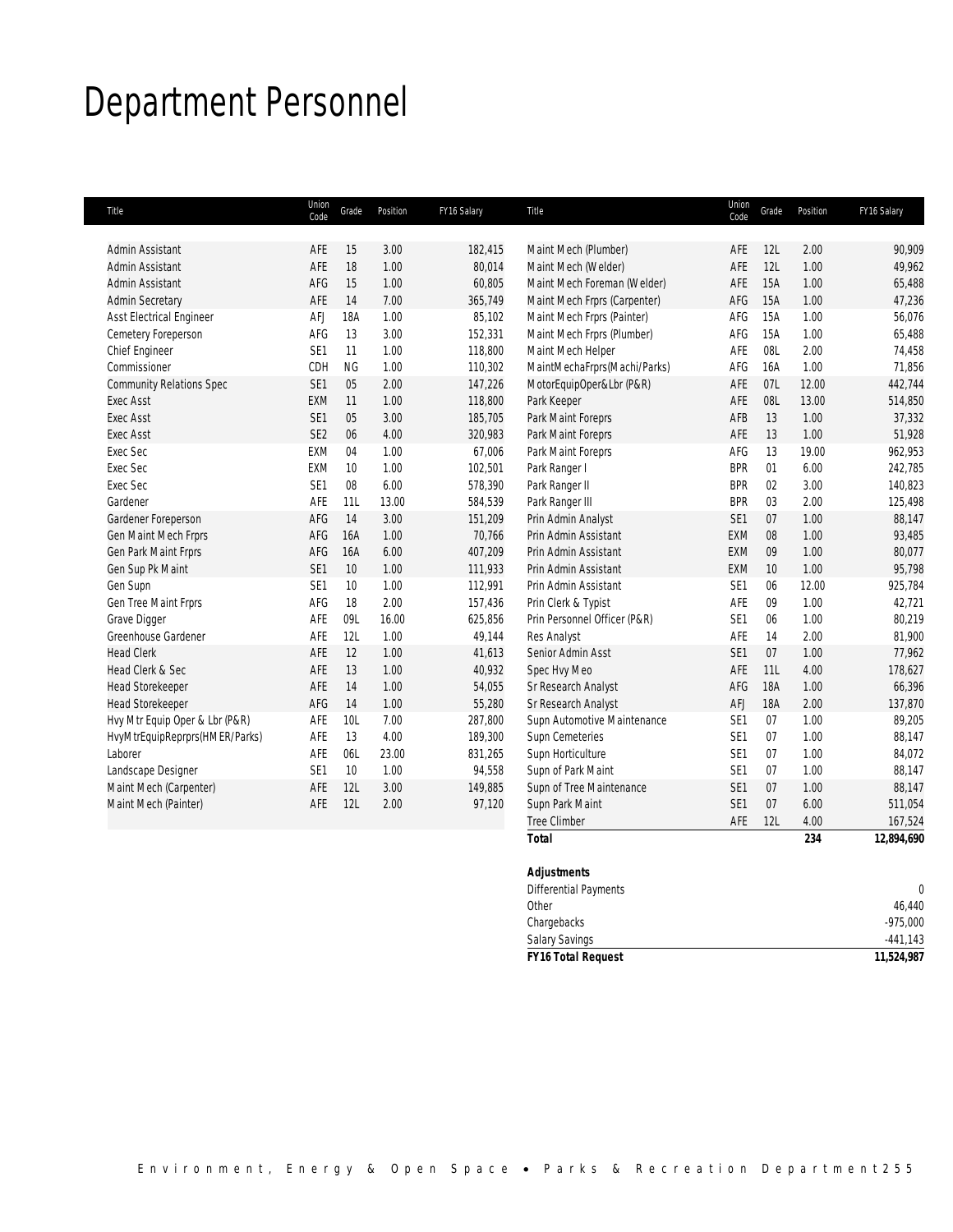# External Funds History

| <b>Personnel Services</b>       |                                                                                                                                                                                                                                                                                                            | FY13 Expenditure                                                                                                                 | FY14 Expenditure                                                                                                    | FY15 Appropriation                                                                                                                              | FY16 Adopted                                                                                                           | Inc/Dec 15 vs 16                                                                                                                            |
|---------------------------------|------------------------------------------------------------------------------------------------------------------------------------------------------------------------------------------------------------------------------------------------------------------------------------------------------------|----------------------------------------------------------------------------------------------------------------------------------|---------------------------------------------------------------------------------------------------------------------|-------------------------------------------------------------------------------------------------------------------------------------------------|------------------------------------------------------------------------------------------------------------------------|---------------------------------------------------------------------------------------------------------------------------------------------|
|                                 | 51000 Permanent Employees<br>51100 Emergency Employees<br>51200 Overtime<br>51300 Part Time Employees<br>51400 Health Insurance<br>51500 Pension & Annunity<br>51600 Unemployment Compensation<br>51700 Workers' Compensation<br>51800 Indirect Costs<br>51900 Medicare<br><b>Total Personnel Services</b> | 1,590,332<br>693,326<br>844<br>$\overline{0}$<br>131,616<br>$\overline{0}$<br>46,708<br>0<br>$\mathbf{0}$<br>17,583<br>2,480,409 | 1,544,485<br>659,743<br>1,816<br>$\mathbf 0$<br>99,677<br>0<br>27,957<br>0<br>$\overline{0}$<br>20.235<br>2,353,913 | 1,596,047<br>681,450<br>$\mathbf 0$<br>$\overline{0}$<br>130,000<br>$\mathbf 0$<br>45,000<br>$\mathbf 0$<br>$\mathbf{0}$<br>17,000<br>2,469,497 | 1,866,790<br>721,886<br>0<br>$\mathbf{0}$<br>111,829<br>0<br>40,000<br>$\mathbf{0}$<br>$\Omega$<br>11,793<br>2,752,298 | 270,743<br>40,436<br>$\mathbf{0}$<br>$\Omega$<br>$-18,171$<br>$\overline{0}$<br>$-5,000$<br>$\mathbf{0}$<br>$\Omega$<br>$-5,207$<br>282,801 |
| <b>Contractual Services</b>     |                                                                                                                                                                                                                                                                                                            | FY13 Expenditure                                                                                                                 | FY14 Expenditure                                                                                                    | FY15 Appropriation                                                                                                                              | FY16 Adopted                                                                                                           | Inc/Dec 15 vs 16                                                                                                                            |
|                                 | 52100 Communications<br>52200 Utilities<br>52400 Snow Removal<br>52500 Garbage/Waste Removal<br>52600 Repairs Buildings & Structures<br>52700 Repairs & Service of Equipment<br>52800 Transportation of Persons<br>52900 Contracted Services<br><b>Total Contractual Services</b>                          | 2,990<br>332,071<br>$\boldsymbol{0}$<br>760<br>171,423<br>66,553<br>5,309<br>3,105,437<br>3,684,543                              | 2,198<br>393,762<br>19,875<br>0<br>93,138<br>97,907<br>443<br>3,314,944<br>3,922,267                                | 2,100<br>332,000<br>$\boldsymbol{0}$<br>800<br>144,500<br>66,400<br>5,300<br>1,760,100<br>2,311,200                                             | 2,300<br>393,800<br>$\mathbf 0$<br>$\overline{0}$<br>99,700<br>90,100<br>400<br>1,591,690<br>2,177,990                 | 200<br>61,800<br>$\overline{0}$<br>$-800$<br>$-44,800$<br>23,700<br>$-4,900$<br>$-168,410$<br>$-133,210$                                    |
| <b>Supplies &amp; Materials</b> |                                                                                                                                                                                                                                                                                                            | FY13 Expenditure                                                                                                                 | FY14 Expenditure                                                                                                    | FY15 Appropriation                                                                                                                              | FY16 Adopted                                                                                                           | Inc/Dec 15 vs 16                                                                                                                            |
|                                 | 53000 Auto Energy Supplies<br>53200 Food Supplies<br>53400 Custodial Supplies<br>53500 Med, Dental, & Hosp Supply<br>53600 Office Supplies and Materials<br>53700 Clothing Allowance<br>53800 Educational Supplies & Mat<br>53900 Misc Supplies & Materials<br><b>Total Supplies &amp; Materials</b>       | 31,672<br>5,751<br>6,526<br>$\mathbf 0$<br>2,251<br>0<br>$\mathbf{0}$<br>619,364<br>665,564                                      | 19,272<br>14,474<br>10,885<br>$\mathbf 0$<br>2,722<br>$\mathbf 0$<br>$\overline{0}$<br>473,337<br>520,690           | $\boldsymbol{0}$<br>5,000<br>5,700<br>$\boldsymbol{0}$<br>2,200<br>$\mathbf 0$<br>$\overline{0}$<br>601,900<br>614,800                          | 19,300<br>14,400<br>10,900<br>$\mathbf 0$<br>2,700<br>$\mathbf{0}$<br>$\Omega$<br>485,100<br>532,400                   | 19,300<br>9,400<br>5,200<br>$\overline{0}$<br>500<br>$\overline{0}$<br>$\Omega$<br>$-116,800$<br>$-82,400$                                  |
| <b>Current Chgs &amp; Oblig</b> |                                                                                                                                                                                                                                                                                                            | FY13 Expenditure                                                                                                                 | FY14 Expenditure                                                                                                    | FY15 Appropriation                                                                                                                              | FY16 Adopted                                                                                                           | Inc/Dec 15 vs 16                                                                                                                            |
|                                 | 54300 Workers' Comp Medical<br>54400 Legal Liabilities<br>54600 Current Charges H&I<br>54700 Indemnification<br>54900 Other Current Charges<br>Total Current Chgs & Oblig                                                                                                                                  | $\boldsymbol{0}$<br>$\boldsymbol{0}$<br>$\mathbf{0}$<br>$\overline{0}$<br>29,480<br>29,480                                       | $\boldsymbol{0}$<br>$\mathbf 0$<br>$\mathbf{0}$<br>$\overline{0}$<br>136,871<br>136,871                             | $\boldsymbol{0}$<br>$\mathbf 0$<br>$\mathbf 0$<br>$\mathbf{0}$<br>32,400<br>32,400                                                              | 0<br>$\mathbf 0$<br>$\mathbf{0}$<br>$\mathbf{0}$<br>35,000<br>35,000                                                   | $\mathbf 0$<br>$\mathbf 0$<br>$\mathbf{0}$<br>$\mathbf{0}$<br>2,600<br>2,600                                                                |
| Equipment                       |                                                                                                                                                                                                                                                                                                            | FY13 Expenditure                                                                                                                 | FY14 Expenditure                                                                                                    | FY15 Appropriation                                                                                                                              | FY16 Adopted                                                                                                           | Inc/Dec 15 vs 16                                                                                                                            |
|                                 | 55000 Automotive Equipment<br>55400 Lease/Purchase<br>55600 Office Furniture & Equipment<br>55900 Misc Equipment<br><b>Total Equipment</b>                                                                                                                                                                 | $\boldsymbol{0}$<br>$\boldsymbol{0}$<br>726<br>21,964<br>22,690                                                                  | $\boldsymbol{0}$<br>$\mathbf 0$<br>726<br>66,373<br>67,099                                                          | $\boldsymbol{0}$<br>$\boldsymbol{0}$<br>$\overline{0}$<br>27,000<br>27,000                                                                      | $\boldsymbol{0}$<br>$\boldsymbol{0}$<br>700<br>52,600<br>53,300                                                        | $\mathbf 0$<br>$\mathbf 0$<br>700<br>25,600<br>26,300                                                                                       |
| <b>Other</b>                    |                                                                                                                                                                                                                                                                                                            | FY13 Expenditure                                                                                                                 | FY14 Expenditure                                                                                                    | FY15 Appropriation                                                                                                                              | FY16 Adopted                                                                                                           | Inc/Dec 15 vs 16                                                                                                                            |
|                                 | 56200 Special Appropriation<br>57200 Structures & Improvements<br>58000 Land & Non-Structure<br><b>Total Other</b><br><b>Grand Total</b>                                                                                                                                                                   | 223,246<br>0<br>241,694<br>464,940                                                                                               | 214,915<br>0<br>157,163<br>372,078                                                                                  | 215,000<br>$\mathbf 0$<br>215,000<br>430,000                                                                                                    | 214,900<br>0<br>153,600<br>368,500                                                                                     | $-100$<br>$\mathbf 0$<br>$-61,400$<br>$-61,500$                                                                                             |
|                                 |                                                                                                                                                                                                                                                                                                            | 7,347,626                                                                                                                        | 7,372,918                                                                                                           | 5,884,897                                                                                                                                       | 5,919,488                                                                                                              | 34,591                                                                                                                                      |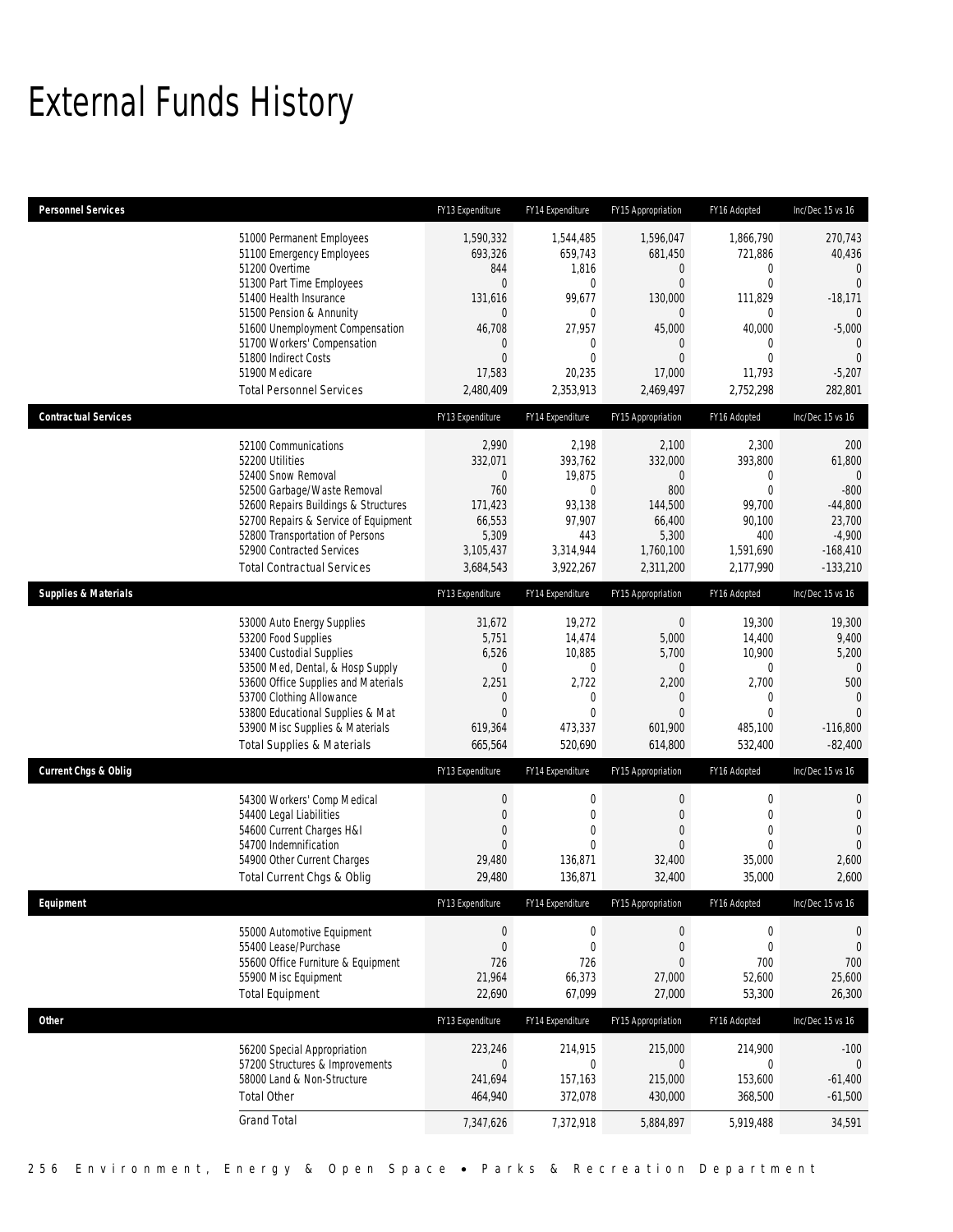## External Funds Personnel

| Title                           | Union<br>Code | Grade     | Position | FY16 Salary | Title                        | Union<br>Code | Grade | Position | FY16 Salary    |
|---------------------------------|---------------|-----------|----------|-------------|------------------------------|---------------|-------|----------|----------------|
|                                 |               |           |          |             |                              |               |       |          |                |
| Admin Assistant                 | <b>MYN</b>    | <b>NG</b> | 1.00     | 50,574      | Park Ranger I                | <b>BPR</b>    | 01    | 2.00     | 68,488         |
| Asst Mgr Pro Shop               | <b>MYN</b>    | <b>NG</b> | 2.00     | 64,099      | Prin Admin Asst              | EXM           | 08    | 1.00     | 72,744         |
| Asst Superintendent Golf Course | <b>EXM</b>    | <b>NG</b> | 2.00     | 91,414      | Prin Admin Asst              | <b>EXM</b>    | 09    | 4.00     | 410,902        |
| Mechanic                        | <b>MYN</b>    | ΝG        | 1.00     | 68,524      | <b>Staff Asst</b>            | <b>MYN</b>    | NG.   | 2.00     | 90,044         |
|                                 |               |           |          |             | <b>Total</b>                 |               |       | 15       | 916,789        |
|                                 |               |           |          |             | <b>Adjustments</b>           |               |       |          |                |
|                                 |               |           |          |             | <b>Differential Payments</b> |               |       |          | $\overline{0}$ |
|                                 |               |           |          |             | Other                        |               |       |          | $\overline{0}$ |
|                                 |               |           |          |             | Chargebacks                  |               |       |          | 950,000        |
|                                 |               |           |          |             | <b>Salary Savings</b>        |               |       |          | $\overline{0}$ |
|                                 |               |           |          |             | <b>FY16 Total Request</b>    |               |       |          | 1,866,789      |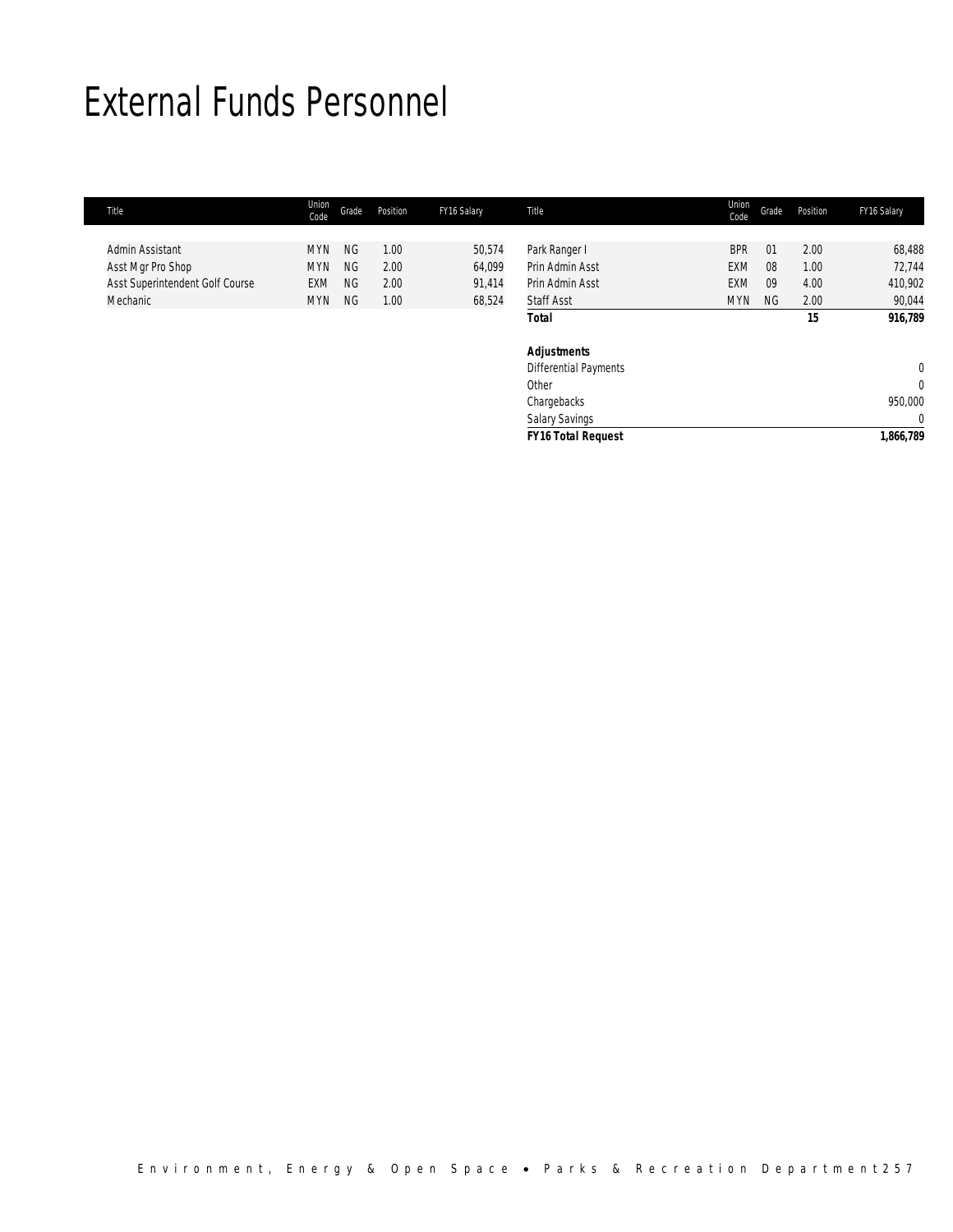# Program 1. Administration

## *Christopher Cook, Commissioner, Organization 300100*

### *Program Description*

The Administration Program provides administrative, financial, and personnel support for all departmental units. This program is also responsible for monitoring MOAs, contractual arrangements, licensing of major park facilities, coordination of community-based organizations, solicitation of corporate sponsorship, and communication with the public.

| <b>Operating Budget</b> |                                                                  |                                                                                                                    | Actual '13           | Actual '14             | Approp '15             | <b>Budget '16</b>      |
|-------------------------|------------------------------------------------------------------|--------------------------------------------------------------------------------------------------------------------|----------------------|------------------------|------------------------|------------------------|
|                         |                                                                  | <b>Personnel Services</b><br>Non Personnel                                                                         | 1,836,759<br>982,211 | 1,917,474<br>1,272,964 | 1,679,599<br>1,065,114 | 1,732,302<br>1,104,664 |
|                         |                                                                  | <b>Total</b>                                                                                                       | 2,818,970            | 3,190,438              | 2,744,713              | 2,836,966              |
| Performance             |                                                                  |                                                                                                                    |                      |                        |                        |                        |
|                         | <b>Strategy:</b> To permit use of park facilities.               |                                                                                                                    |                      |                        |                        |                        |
|                         |                                                                  | <b>Performance Measures</b>                                                                                        | Actual '13           | Actual '14             | Projected '15          | Target '16             |
|                         |                                                                  | Park permits granted                                                                                               | 1,964                | 2,037                  | 1,926                  | 2,100                  |
|                         |                                                                  | Strategy: To provide support to private sector partners to facilitate beautification projects throughout the City. |                      |                        |                        |                        |
|                         |                                                                  | <b>Performance Measures</b>                                                                                        | Actual '13           | Actual '14             | Projected '15          | Target '16             |
|                         |                                                                  | New park partnerships established                                                                                  | 13                   | 13                     | 10                     | 12                     |
|                         | <b>Strategy:</b> To provide yearlong arts and cultural programs. |                                                                                                                    |                      |                        |                        |                        |
|                         |                                                                  | <b>Performance Measures</b>                                                                                        | Actual '13           | Actual '14             | Projected '15          | Target '16             |
|                         |                                                                  | Arts and cultural programs                                                                                         | 170                  | 214                    | 409                    | 220                    |
|                         |                                                                  | Strategy: To raise funds through various leases, sponsorships, and special events.                                 |                      |                        |                        |                        |
|                         |                                                                  | <b>Performance Measures</b>                                                                                        | Actual '13           | Actual '14             | Projected '15          | Target '16             |
|                         |                                                                  | Revenue received from all sources                                                                                  | 5,608,714            | 7.062.689              | 6.290.635              | 6.200.000              |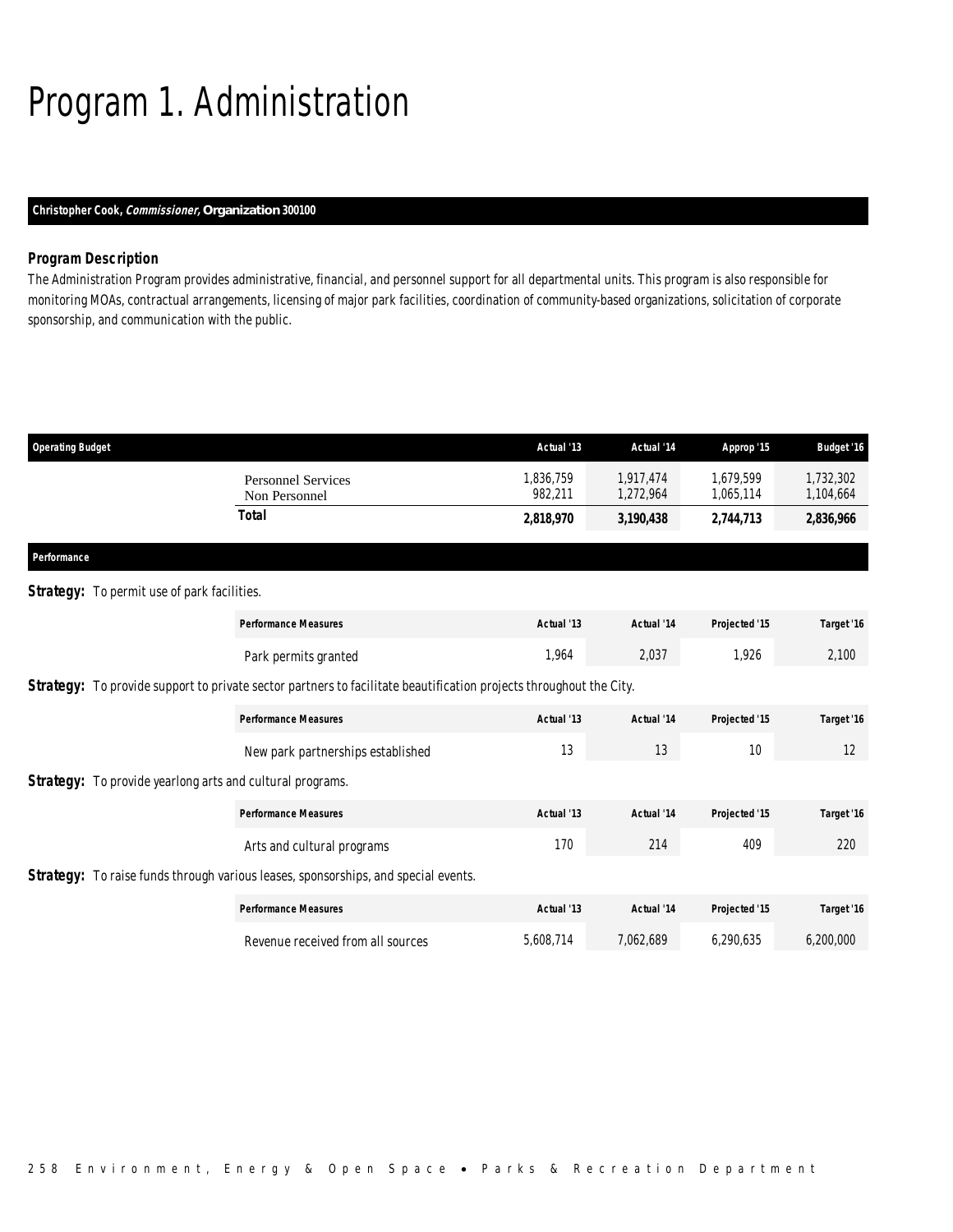## Program 2. Operations

## *James Sheehan, Manager, Organization 300200*

## *Program Description*

The Operations Program provides clean, hazard-free, and physically attractive areas for public use. This includes the Maintenance Division that maintains the grounds and equipment in squares, parks, all City athletic fields and playgrounds and the Park Ranger Unit that patrols parks to ensure public safety and park protection.

| <b>Operating Budget</b>                    | Actual '13             | Actual '14             | Approp '15             | <b>Budget '16</b>      |
|--------------------------------------------|------------------------|------------------------|------------------------|------------------------|
| <b>Personnel Services</b><br>Non Personnel | 6,347,783<br>4,475,641 | 6,570,340<br>3,923,574 | 6,903,716<br>3,930,114 | 7,209,114<br>3,945,199 |
| Total                                      | 10,823,424             | 10,493,914             | 10,833,830             | 11,154,313             |
|                                            |                        |                        |                        |                        |

#### *Performance*

### **Strategy:** To maintain clean, green, safe, attractive parks and playgrounds.

| <b>Performance Measures</b>         | Actual '13 | Actual '14 | Projected '15 | Target '16 |
|-------------------------------------|------------|------------|---------------|------------|
| Park maintenance requests completed | 3,007      | 2.744      | 5.394         | 3,500      |
| Park maintenance requests received  | 2,971      | 2,989      | 3,311         | 3,500      |

## Strategy: To manage a street tree maintenance program.

| <b>Performance Measures</b>                                                                                                                                        | Actual '13                              | Actual '14                           | Projected '15                         | Target '16                     |
|--------------------------------------------------------------------------------------------------------------------------------------------------------------------|-----------------------------------------|--------------------------------------|---------------------------------------|--------------------------------|
| # of tree emergency requests received<br># of tree maintenance requests received<br>Street trees maintained/pruned<br>Street trees planted<br>Street trees removed | ,586<br>2,932<br>.417<br>1,659<br>1.046 | 623<br>2,861<br>,688<br>1,396<br>538 | 591<br>3.026<br>1,322<br>1,600<br>498 | 800<br>3.200<br>1,500<br>1,400 |

#### **Strategy:** To monitor quality control programs to ensure consistent work performance.

| <b>Performance Measures</b> | Actual '13 | Actual '14 | Proiected '15 | Target '16 |
|-----------------------------|------------|------------|---------------|------------|
| Rating of parks regions     |            | 45         |               |            |

## Strategy: To maintain clean, green, safe, attractive parks and playgrounds.

| <b>Performance Measures</b>                         | Actual '13 | Actual '14 | Projected '15 | Target '16 |
|-----------------------------------------------------|------------|------------|---------------|------------|
| <b>Responsiveness to Constituent Requests (CRM)</b> | Actual '13 | Actual '14 | Projected '15 | Target '16 |
| % Park maintenance requests completed on<br>time    | 64%        | 70%        | 64%           | 80%        |
| Park maintenance requests completed on<br>time      | 1.990      | 243        | 1.116         | 2,800      |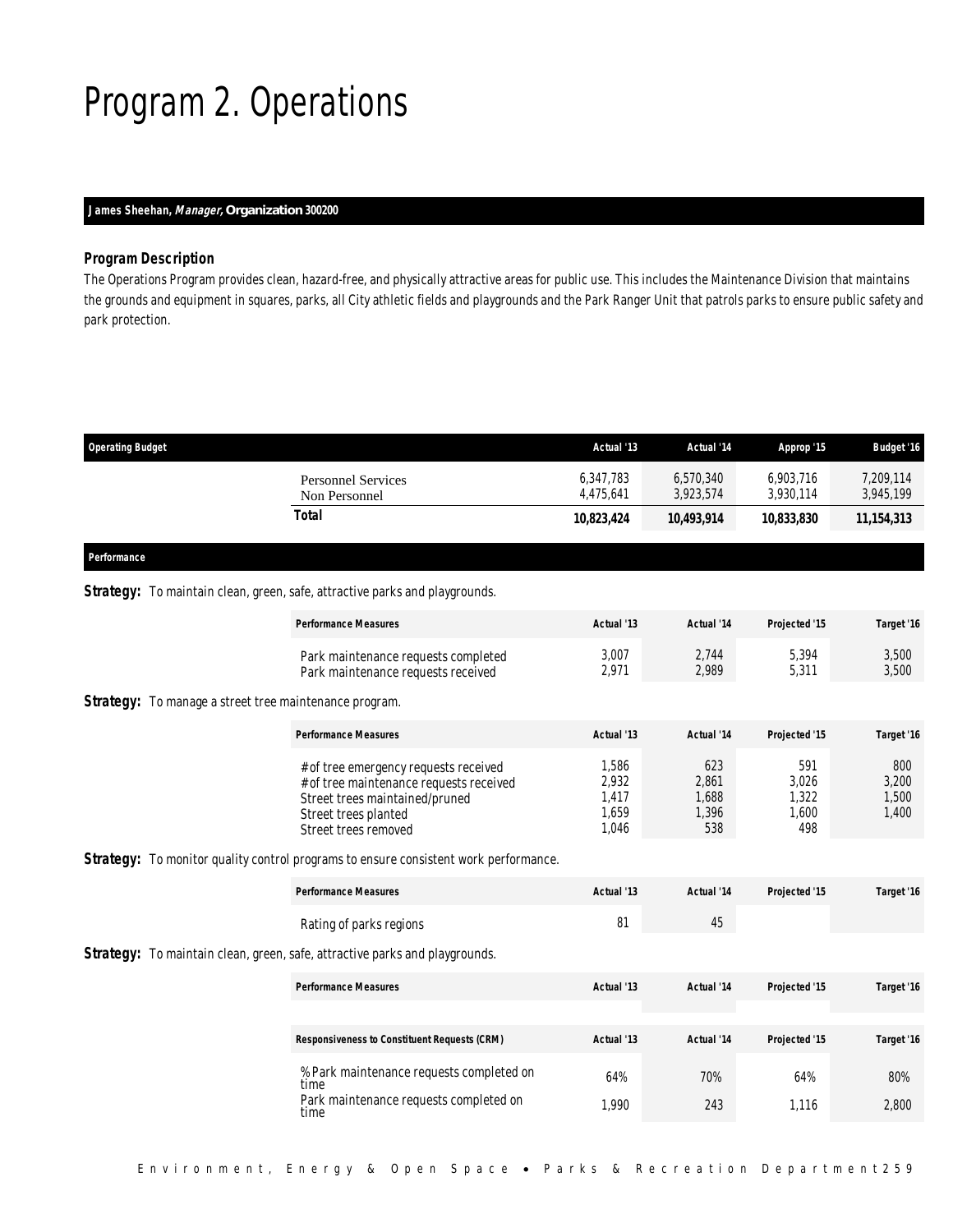## Strategy: To manage a street tree maintenance program.

| <b>Performance Measures</b>                                                                                                                               | Actual '13         | Actual '14         | Projected '15 | Target '16         |
|-----------------------------------------------------------------------------------------------------------------------------------------------------------|--------------------|--------------------|---------------|--------------------|
| <b>Responsiveness to Constituent Requests (CRM)</b>                                                                                                       | Actual '13         | Actual '14         | Projected '15 | Target '16         |
| % Tree maintenance requests completed on<br>time<br>Average time to complete a tree emergency<br>request (Days)<br>Tree maintenance requests completed on | 88%<br>44<br>3.054 | 99%<br>19<br>3,217 | 99%<br>2.368  | 95%<br>20<br>3,000 |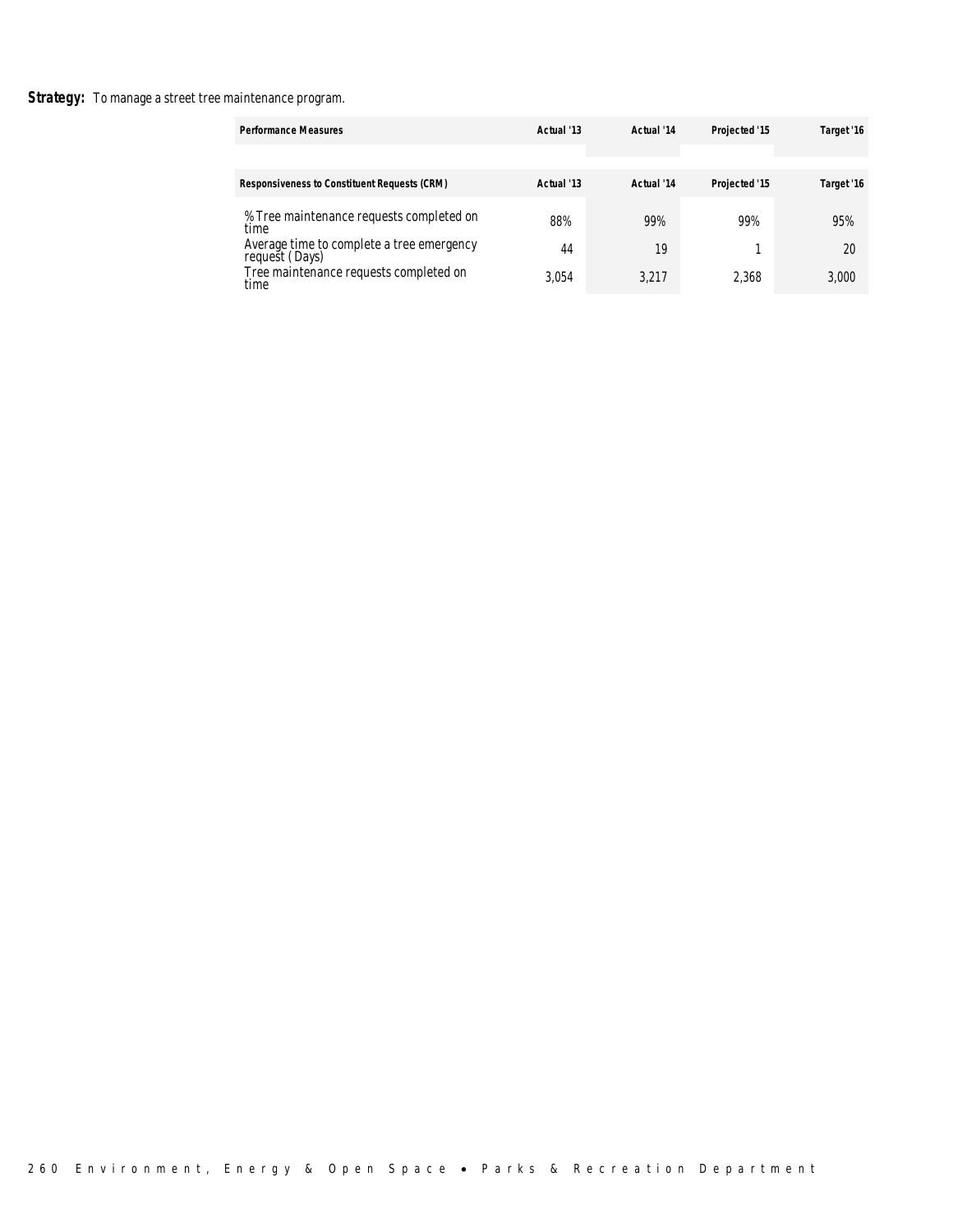# Program 3. Citywide Recreation

## *Michael Devlin, Manager, Organization 300300*

## *Program Description*

The Citywide Recreation Program offers youth athletic programs, clinics, and camps in neighborhood parks citywide, as well as local community centers in partnership with Boston Centers for Youth & Families. The program offers a variety of healthy activities and events including golf lessons, the All Girls Sports Festival, Sox Talks with Boston Red Sox players and coaches, Boston Neighborhood Basketball League games, Mayor's Cup baseball, cross country, golf, hockey, soccer, and softball tournaments, and much more.

\*The Citywide Recreation Program was included in Boston Centers for Youth and Families' budget prior to FY16.

| <b>Operating Budget</b>                    | Actual '13 | Actual '14 | Approp '15 | <b>Budget '16</b>  |
|--------------------------------------------|------------|------------|------------|--------------------|
| <b>Personnel Services</b><br>Non Personnel |            |            |            | 784,678<br>239,030 |
| Total                                      | 0          | υ          |            | 1,023,708          |
|                                            |            |            |            |                    |

## *Performance*

**Strategy:** To provide free, fun recreational opportunities to Boston's residents

| <b>Performance Measures</b> | Actual '13 | Actual '14 | Projected '15 | Target '16 |
|-----------------------------|------------|------------|---------------|------------|
| Recreation programs         |            |            |               | 125        |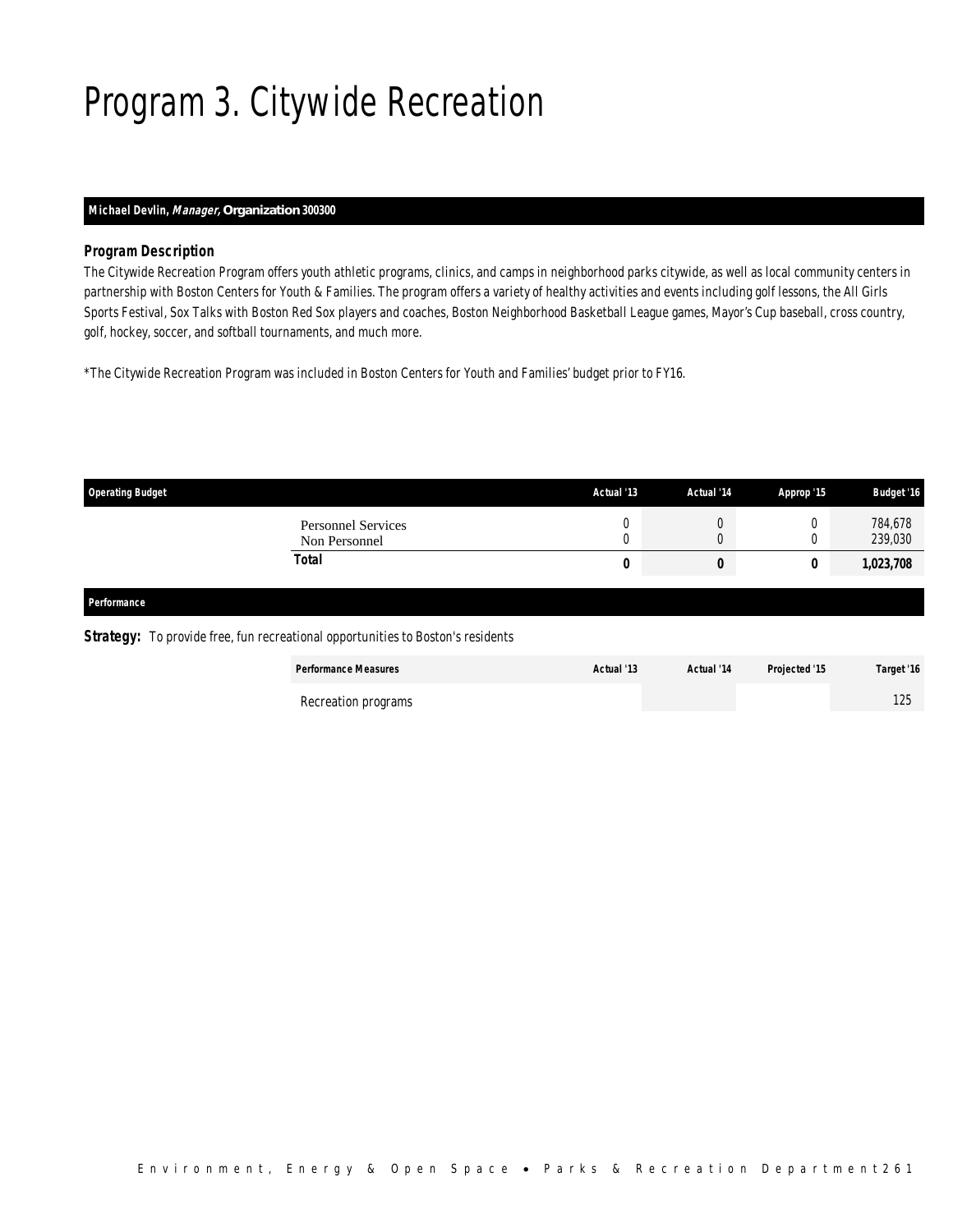# Program 4. Design & Construction

## *Robert Rottenbucher, P.E., Manager, Organization 300400*

## *Program Description*

The Design & Construction Program works to develop and revitalize the full potential of Boston's physical park system by designing, contracting, and monitoring capital improvement projects. The planning process analyzes active and passive park opportunities, restores park lands, and promotes open space that is safe and accessible as well as functional and aesthetically pleasing. Improvements must be sensitive to community needs, budget limitations, appropriate environmental and horticultural values, and maintenance requirements.

| <b>Operating Budget</b>                                    |                                                                     | Actual '13         | Actual '14           | Approp '15           | <b>Budget '16</b>    |
|------------------------------------------------------------|---------------------------------------------------------------------|--------------------|----------------------|----------------------|----------------------|
|                                                            | <b>Personnel Services</b><br>Non Personnel                          | 879.755<br>730.503 | 1.047.212<br>862,471 | 1.077.778<br>789.169 | 1,099,883<br>793,160 |
|                                                            | Total                                                               | 1,610,258          | 1,909,683            | 1,866,947            | 1,893,043            |
| Performance                                                |                                                                     |                    |                      |                      |                      |
| <b>Strategy:</b> To design and construct capital projects. |                                                                     |                    |                      |                      |                      |
|                                                            | <b>Performance Measures</b>                                         | Actual '13         | Actual '14           | Projected '15        | Target '16           |
|                                                            | Park construction projects completed<br>Park design plans completed | 18<br>20           | 22<br>19             | 22<br>33             | 20<br>20             |

Park design plans completed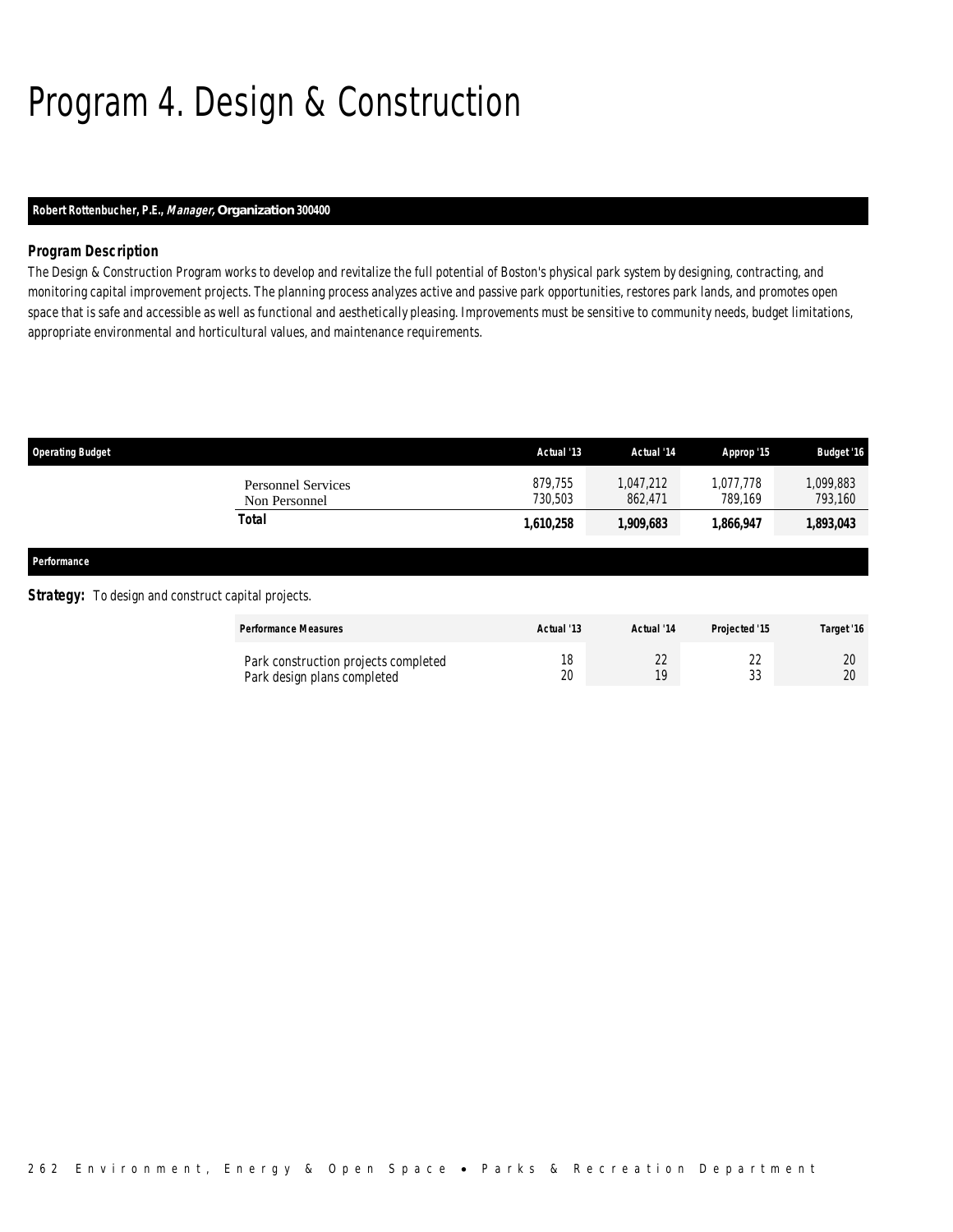## Program 5. Cemetery

## *Thomas A. Sullivan, Manager, Organization 400100*

## *Program Description*

The Cemetery Program provides grounds maintenance for the City's three active cemeteries and sixteen historic cemeteries ensuring that they are physically attractive and well-manicured. Special efforts are undertaken in preparation for Memorial Day, Veterans' Day, and other holidays. This program is also responsible for completing all burials requested during the year. Preparation involves identifying and preparing grave sites, escorting the funeral service, and securing the burial plot upon completion of service.

| Actual '13           | Actual '14           | Approp '15           | <b>Budget '16</b>    |
|----------------------|----------------------|----------------------|----------------------|
| 1,606,745<br>480.059 | 1,737,573<br>519,481 | 1,780,804<br>492,922 | 1,828,630<br>509,095 |
| 2,086,804            | 2,257,054            | 2,273,726            | 2,337,725            |
|                      |                      |                      |                      |
|                      |                      |                      |                      |
|                      |                      |                      |                      |

| <b>Performance Measures</b> | Actual '13 | Actual '14 | Projected '15 | Target '16 |
|-----------------------------|------------|------------|---------------|------------|
| Burials performed           | 71 7       | 481        | 177<br>412    |            |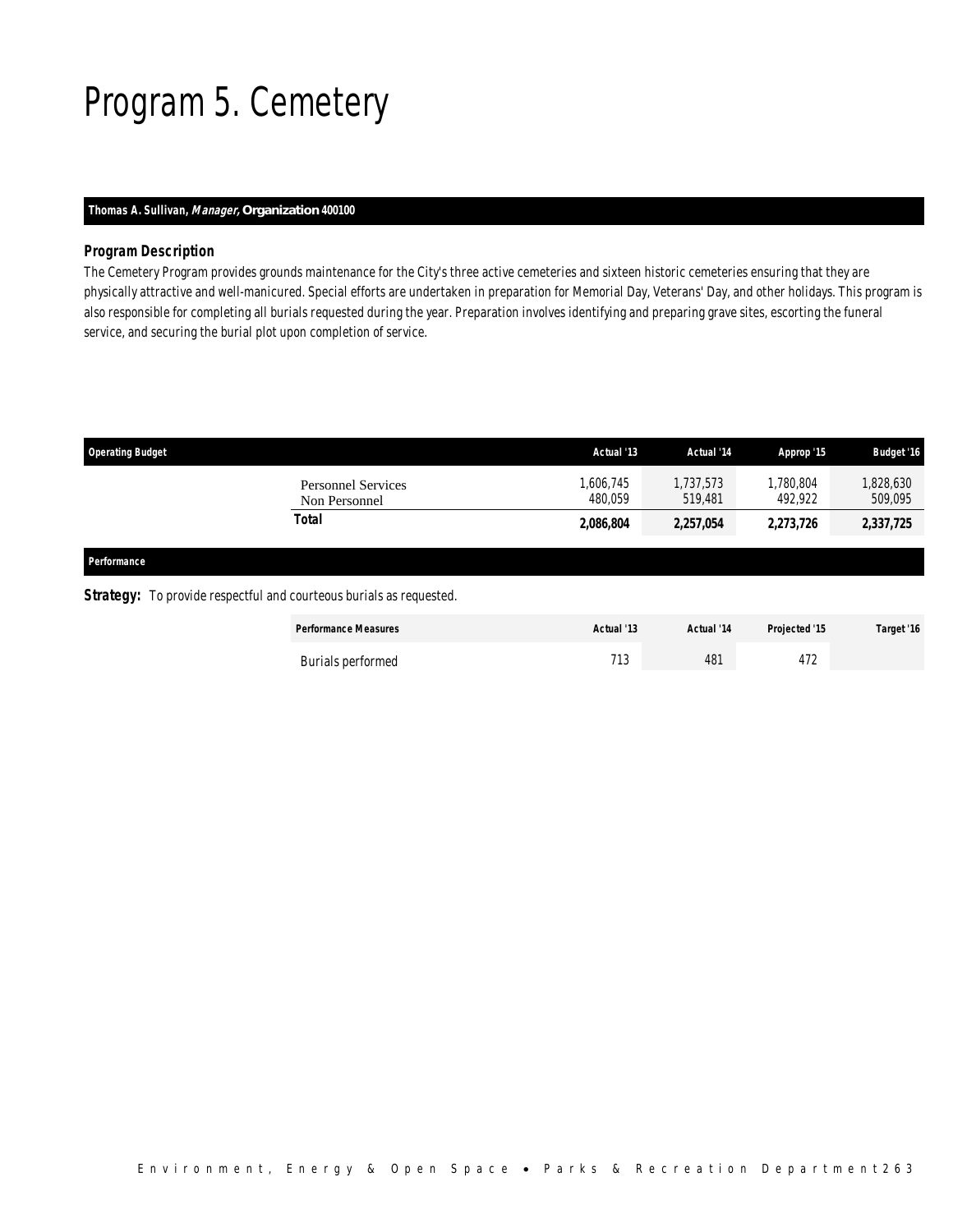## External Funds Projects

*Fairview Cemetery Trust Fund* 

#### *Project Mission*

Funds were appropriated by the Boston City Council in December 2011 from the Cemetery Trust Fund established under Chapter 13 of the Acts of 1961 for the purpose of expanding the Fairview Cemetery by approximately 5,000 spaces. The work has been completed.

## *Fund for Parks and Recreation*

#### *Project Mission*

The Fund for Parks and Recreation in Boston was established in 1983 for the purpose of furthering the maintenance and preservation of parks now or in the future belonging to the City of Boston and to provide recreational programs to the residents of Boston.

*George W. Parkman Trust Fund* 

#### *Project Mission*

The Parkman Fund annually provides additional funding to maintain and improve parks, such as the Boston Common, Public Garden, Franklin Park, the Fens, etc. This includes tree work, repairs to roads, turf, and funding for maintenance employees working in designated parks.

*Mount Hope Cemetery Trust Fund* 

#### *Project Mission*

Funds were appropriated by the Boston City Council in April 2009 and September 2011 from the Cemetery Trust Fund established under Chapter 13 of the Acts of 1961 to perform critical infrastructure improvements, provide for equipment, and expand the capacity at the Mount Hope Cemetery in Roslindale. The work has been completed.

#### *Park Floodlighting Fees*

#### *Project Mission*

Floodlighting fees are charged to non-resident groups and resident non-youth group organizations (typically sports leagues) conducting permitted night-time activities which require the use of the floodlights located at City parks.

#### *Ryder Cup/Youth Endowment Fund*

#### *Project Mission*

The Ryder Cup/Youth Endowment Fund was formed from the proceeds of tickets to the 1999 Ryder Cup matches. The tickets were donated by the Country Club of Brookline to the City of Boston. The income from the Fund is used to support youth golf programming and other youth recreation activities.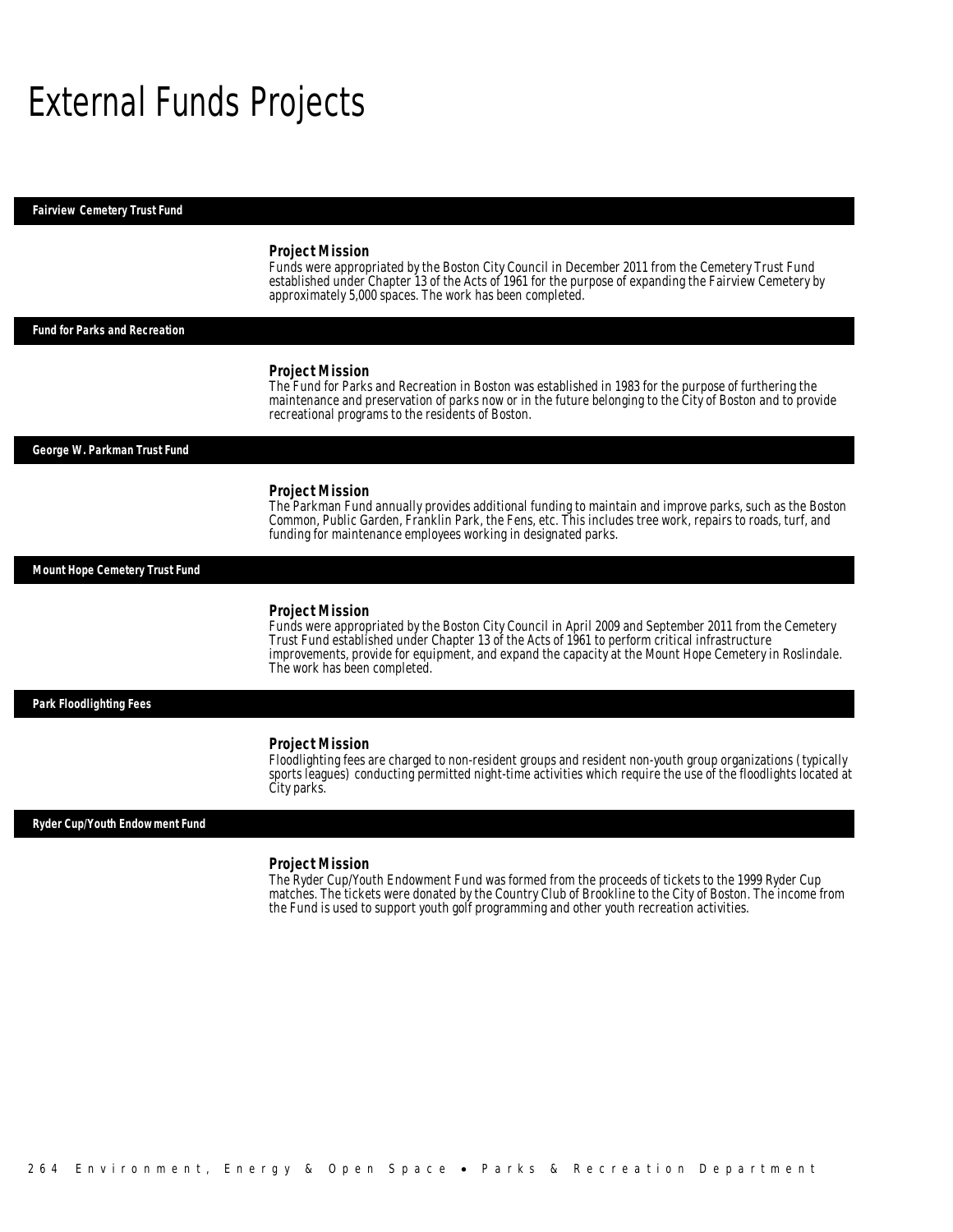# Parks & Recreation Department Capital Budget

## *Overview*

Boston's parks and open spaces provide environmental, recreational, social and economic benefits to the City's residents and visitors. The heart of the park system is neighborhood playgrounds and ball fields. Ongoing capital investment in parks, as well as in the many ball fields, playgrounds, play lots and other recreational areas utilized by the City's visitors, youth and families, help to protect and enrich a park system that is among the nation's best.

## *FY16 Major Initiatives*

- Major park renovation projects will be in construction at Marcella Playground and Children's Park in Roxbury, Monsignor Reynolds Playground in the South End, Fallon Field Playground in Roslindale, and John Harvard Playground and Winthrop Square in Charlestown.
- Field renovations will be completed at Doherty-Gibson in Dorchester, and Clifford Playground in Roxbury.
- Court facilities will be renovated at Edwards Playground in Charlestown, and Parkman Playground and Fallon Field in Roslindale.
- The Olmstead Park Landscape Restoration project will begin design, and will address several historic staircases, enhance plantings and provide trail improvements.
- A study to determine the future redesign of the Frog Pond and the accompanying building will begin.
- The street tree program will plant approximately 700 trees in support of the Boston Urban Forest Initiative. It is expected that this initiative will help leverage additional state, federal, and private funding for urban forestry.

| <b>Capital Budget Expenditures</b> | Total Actual '13 | Total Actual '14 |            | <b>Estimated '15 Total Projected '16</b> |
|------------------------------------|------------------|------------------|------------|------------------------------------------|
| Total Department                   | 15,396,457       | 16,938,497       | 21,587,141 | 23.798.241                               |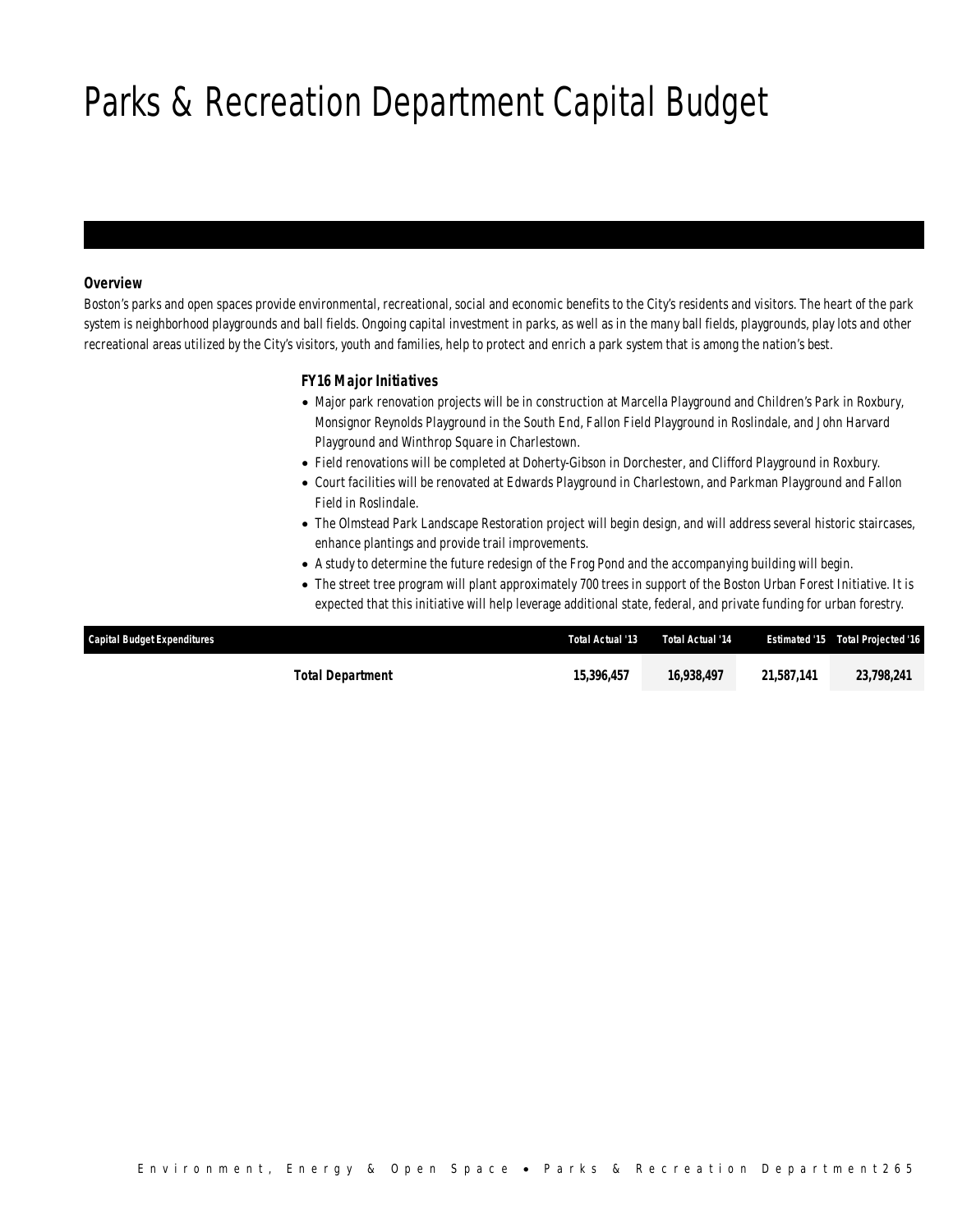## *ADAMS/KING PLAYGROUND*

## *Project Mission*

Park renovation including drainage, fencing and wall repairs; new landscaping, play structure, and safety surfacing. *Managing Department,* Parks and Recreation Department *Status,* In Design*Location,* Dorchester *Operating Impact,* No

| <b>Authorizations</b>                    |          |             |               |             |          |
|------------------------------------------|----------|-------------|---------------|-------------|----------|
|                                          |          |             |               | Non Capital |          |
| Source                                   | Existing | <b>FY16</b> | <b>Future</b> | Fund        | Total    |
| City Capital                             | 500,000  | 0           | 0             | 0           | 500,000  |
| Grants/Other                             | 0        | 0           | 0             | 0           | $\Omega$ |
| Total                                    | 500,000  | 0           | 0             | 0           | 500,000  |
| <b>Expenditures (Actual and Planned)</b> |          |             |               |             |          |
|                                          | Thru     |             |               |             |          |
| Source                                   | 6/30/14  | <b>FY15</b> | <b>FY16</b>   | FY17-20     | Total    |
| City Capital                             | 19.118   | 50,000      | 200,000       | 230.882     | 500,000  |
| Grants/Other                             | $\left($ | 0           | 0             | 0           | $\Omega$ |
| Total                                    | 19,118   | 50,000      | 200,000       | 230.882     | 500,000  |

## *BACK BAY FENS WESTLAND AVENUE ENTRANCE*

*Project Mission* 

Improvements to park entrance including Johnson Memorial Gates monument conservation, accessibility upgrades, and landscape rehabilitation.

*Managing Department,* Parks and Recreation Department *Status,* New Project*Location,* Fenway/Kenmore *Operating Impact,* No

| <b>Authorizations</b>                    |          |                  |             |             |                  |
|------------------------------------------|----------|------------------|-------------|-------------|------------------|
|                                          |          |                  |             | Non Capital |                  |
| Source                                   | Existing | FY <sub>16</sub> | Future      | Fund        | Total            |
| City Capital                             |          | 0                | 820,000     | 0           | 820,000          |
| Grants/Other                             |          |                  |             |             |                  |
| Total                                    | 0        | $\theta$         | 820,000     | $\theta$    | 820,000          |
| <b>Expenditures (Actual and Planned)</b> |          |                  |             |             |                  |
|                                          | Thru     |                  |             |             |                  |
| Source                                   | 6/30/14  | <b>FY15</b>      | <b>FY16</b> | FY17-20     | Total            |
| City Capital                             | 0        | 0                | 0           | 820,000     | 820,000          |
| Grants/Other                             |          |                  |             | 0           | $\left( \right)$ |
| Total                                    | 0        | $\theta$         | $\theta$    | 820,000     | 820,000          |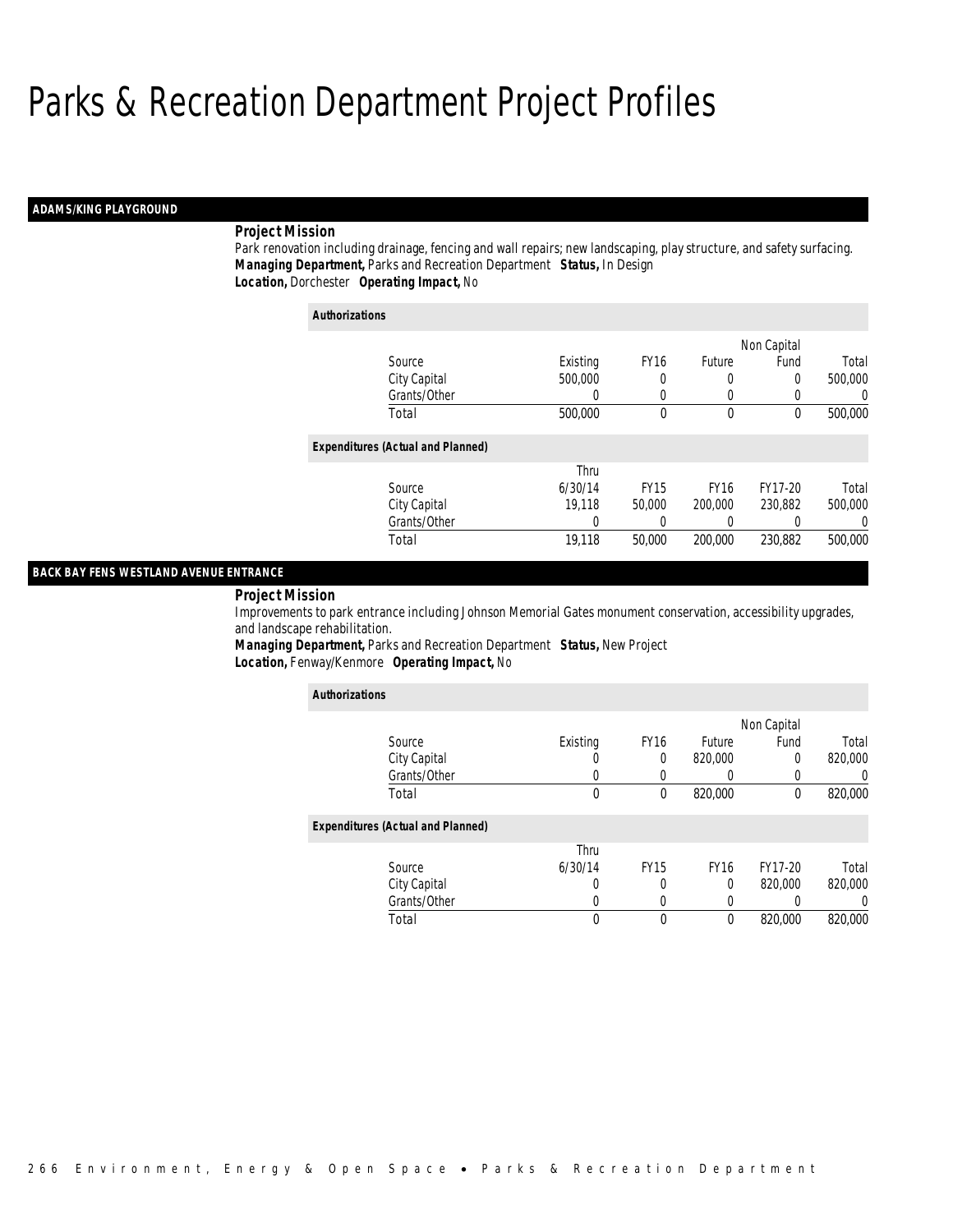## *BEETHOVEN SCHOOL PLAYGROUND*

## *Project Mission*

 Refurbishment, repair and renovation of Beethoven School playground and surrounds. *Managing Department,* Parks and Recreation Department *Status,* In Construction*Location,* West Roxbury *Operating Impact,* No

| <b>Authorizations</b>                    |          |              |              |              |         |
|------------------------------------------|----------|--------------|--------------|--------------|---------|
|                                          |          |              |              | Non Capital  |         |
| Source                                   | Existing | <b>FY16</b>  | Future       | Fund         | Total   |
| City Capital                             | 335,000  | 0            | 0            | 0            | 335,000 |
| Grants/Other                             | 0        | 0            | 0            | 0            | 0       |
| Total                                    | 335,000  | $\mathbf{0}$ | $\mathbf{0}$ | $\mathbf{0}$ | 335,000 |
| <b>Expenditures (Actual and Planned)</b> |          |              |              |              |         |
|                                          | Thru     |              |              |              |         |
| Source                                   | 6/30/14  | <b>FY15</b>  | <b>FY16</b>  | FY17-20      | Total   |
| City Capital                             | 0        | 35,000       | 300,000      | 0            | 335,000 |
| Grants/Other                             | 0        | 0            | 0            | 0            | 0       |
| Total                                    | 0        | 35,000       | 300,000      | 0            | 335,000 |

## *BOSTON COMMON ACCESSIBILITY STUDY SHAW MEMORIAL*

## *Project Mission*

 Study to explore options to improve accessibility between the Shaw Memorial and the rest of the Common. *Managing Department,* Capital Construction *Status,* New Project*Location,* Beacon Hill *Operating Impact,* No

| <b>Authorizations</b>                    |                  |             |              |                  |        |
|------------------------------------------|------------------|-------------|--------------|------------------|--------|
|                                          |                  |             |              | Non Capital      |        |
| Source                                   | Existing         | <b>FY16</b> | Future       | Fund             | Total  |
| City Capital                             | $\left( \right)$ | 50,000      | 0            | 0                | 50,000 |
| Grants/Other                             | 0                | 0           | 0            |                  | 0      |
| Total                                    | 0                | 50,000      | $\mathbf{0}$ | $\boldsymbol{0}$ | 50,000 |
| <b>Expenditures (Actual and Planned)</b> |                  |             |              |                  |        |
|                                          | Thru             |             |              |                  |        |
| Source                                   | 6/30/14          | <b>FY15</b> | <b>FY16</b>  | FY17-20          | Total  |
| City Capital                             | 0                | 0           | 50,000       | 0                | 50,000 |
| Grants/Other                             | 0                | 0           | 0            | 0                | 0      |
| Total                                    | 0                | 0           | 50,000       | $\boldsymbol{0}$ | 50,000 |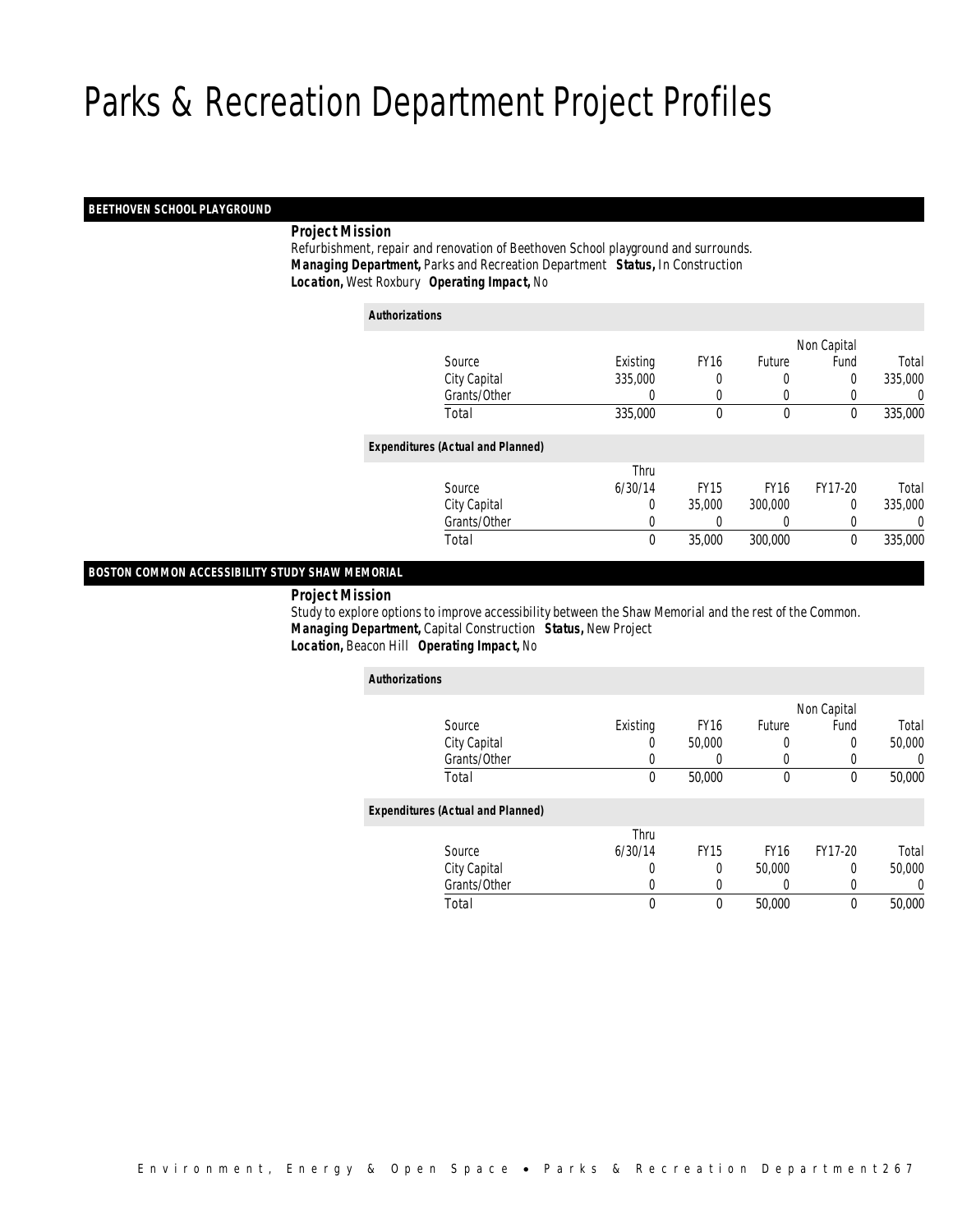## *BOSTON COMMON BOYLSTON STREET EDGE*

## *Project Mission*

Upgrades to sidewalk and utilities along Boylston Street edge of park. *Managing Department,* Parks and Recreation Department *Status,* New Project*Location,* Beacon Hill *Operating Impact,* No

| <b>Authorizations</b>                    |          |             |             |             |                |
|------------------------------------------|----------|-------------|-------------|-------------|----------------|
|                                          |          |             |             | Non Capital |                |
| Source                                   | Existing | <b>FY16</b> | Future      | Fund        | Total          |
| City Capital                             | 0        | 560.000     | 0           | 0           | 560,000        |
| Grants/Other                             | 0        | 0           | 0           | 0           | $\overline{0}$ |
| Total                                    | 0        | 560,000     | 0           | 0           | 560,000        |
| <b>Expenditures (Actual and Planned)</b> |          |             |             |             |                |
|                                          | Thru     |             |             |             |                |
| Source                                   | 6/30/14  | <b>FY15</b> | <b>FY16</b> | FY17-20     | Total          |
| City Capital                             | 0        | 0           | 60,000      | 500,000     | 560,000        |
| Grants/Other                             | 0        | 0           | 0           |             | $\overline{0}$ |
| Total                                    | 0        | 0           | 60,000      | 500,000     | 560,000        |

## *BOSTON COMMON PARKMAN PLAZA*

*Project Mission* 

Renovation of Parkman Plaza outside of the Visitor Information Center in the Boston Common. *Managing Department,* Parks and Recreation Department *Status,* In Design*Location,* Beacon Hill *Operating Impact,* No

| <b>Authorizations</b>                    |          |                  |             |             |           |
|------------------------------------------|----------|------------------|-------------|-------------|-----------|
|                                          |          |                  |             | Non Capital |           |
| Source                                   | Existing | <b>FY16</b>      | Future      | Fund        | Total     |
| City Capital                             | 0        | 3,500,000        | 0           | $\theta$    | 3,500,000 |
| Grants/Other                             | 0        | $\left( \right)$ | 0           | 800,000     | 800,000   |
| Total                                    | 0        | 3,500,000        | 0           | 800,000     | 4,300,000 |
| <b>Expenditures (Actual and Planned)</b> |          |                  |             |             |           |
|                                          | Thru     |                  |             |             |           |
| Source                                   | 6/30/14  | <b>FY15</b>      | <b>FY16</b> | FY17-20     | Total     |
| City Capital                             | 0        | 0                | 300,000     | 3.200.000   | 3.500.000 |
| Grants/Other                             | 0        | $\left($         |             |             | $\left($  |
| Total                                    | 0        | $\theta$         | 300,000     | 3,200,000   | 3,500,000 |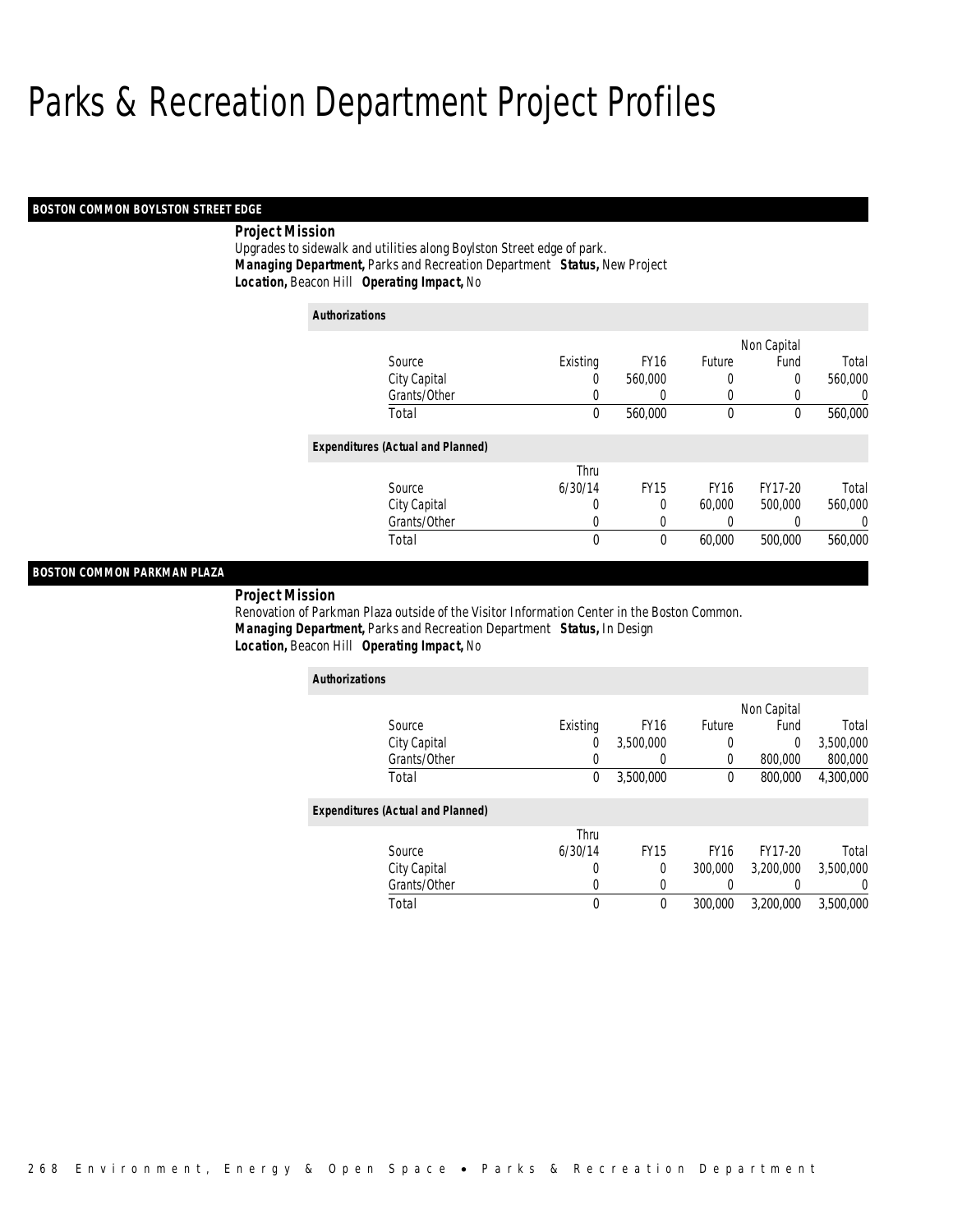## *BOSTON COMMON PATHWAYS*

## *Project Mission*

 Improve paths, paving, and associated infrastructure, including the area around the Soldiers and Sailors Monument. *Managing Department,* Parks and Recreation Department *Status,* In Construction*Location,* Beacon Hill *Operating Impact,* No

| <b>Authorizations</b>                    |                  |             |               |             |           |
|------------------------------------------|------------------|-------------|---------------|-------------|-----------|
|                                          |                  |             |               | Non Capital |           |
| Source                                   | Existing         | <b>FY16</b> | <b>Future</b> | Fund        | Total     |
| City Capital                             | 1,482,145        | 0           | 0             | $\Omega$    | 1,482,145 |
| Grants/Other                             | $\left( \right)$ | 0           | 0             | 200,000     | 200,000   |
| Total                                    | 1,482,145        | 0           | 0             | 200,000     | 1,682,145 |
| <b>Expenditures (Actual and Planned)</b> |                  |             |               |             |           |
|                                          | Thru             |             |               |             |           |
| Source                                   | 6/30/14          | <b>FY15</b> | <b>FY16</b>   | FY17-20     | Total     |
| City Capital                             | 328,163          | 400,000     | 200,000       | 553.982     | 1,482,145 |
| Grants/Other                             | 0                |             |               |             | 0         |
| Total                                    | 328,163          | 400.000     | 200,000       | 553,982     | 1.482.145 |
|                                          |                  |             |               |             |           |

## *BOSTON COMMON UTILITY STUDY*

#### *Project Mission*

 Study to determine utility needs (electric and drainage) of the Boston Common in advance of needed utility upgrades and future pathway paving.

*Managing Department,* Parks and Recreation Department *Status,* New Project*Location,* Beacon Hill *Operating Impact,* No

| <b>Authorizations</b> |                                          |          |             |             |             |         |
|-----------------------|------------------------------------------|----------|-------------|-------------|-------------|---------|
|                       |                                          |          |             |             | Non Capital |         |
|                       | Source                                   | Existing | <b>FY16</b> | Future      | Fund        | Total   |
|                       | City Capital                             | 0        | 100,000     | 0           | 0           | 100,000 |
|                       | Grants/Other                             | 0        | 0           |             |             | 0       |
|                       | Total                                    | 0        | 100,000     | $\mathbf 0$ | 0           | 100,000 |
|                       | <b>Expenditures (Actual and Planned)</b> |          |             |             |             |         |
|                       |                                          | Thru     |             |             |             |         |
|                       | Source                                   | 6/30/14  | <b>FY15</b> | <b>FY16</b> | FY17-20     | Total   |
|                       | City Capital                             | $\Omega$ | 0           | 50,000      | 50,000      | 100,000 |
|                       | Grants/Other                             | 0        | 0           | 0           | 0           | 0       |
|                       | Total                                    | 0        | 0           | 50,000      | 50,000      | 100,000 |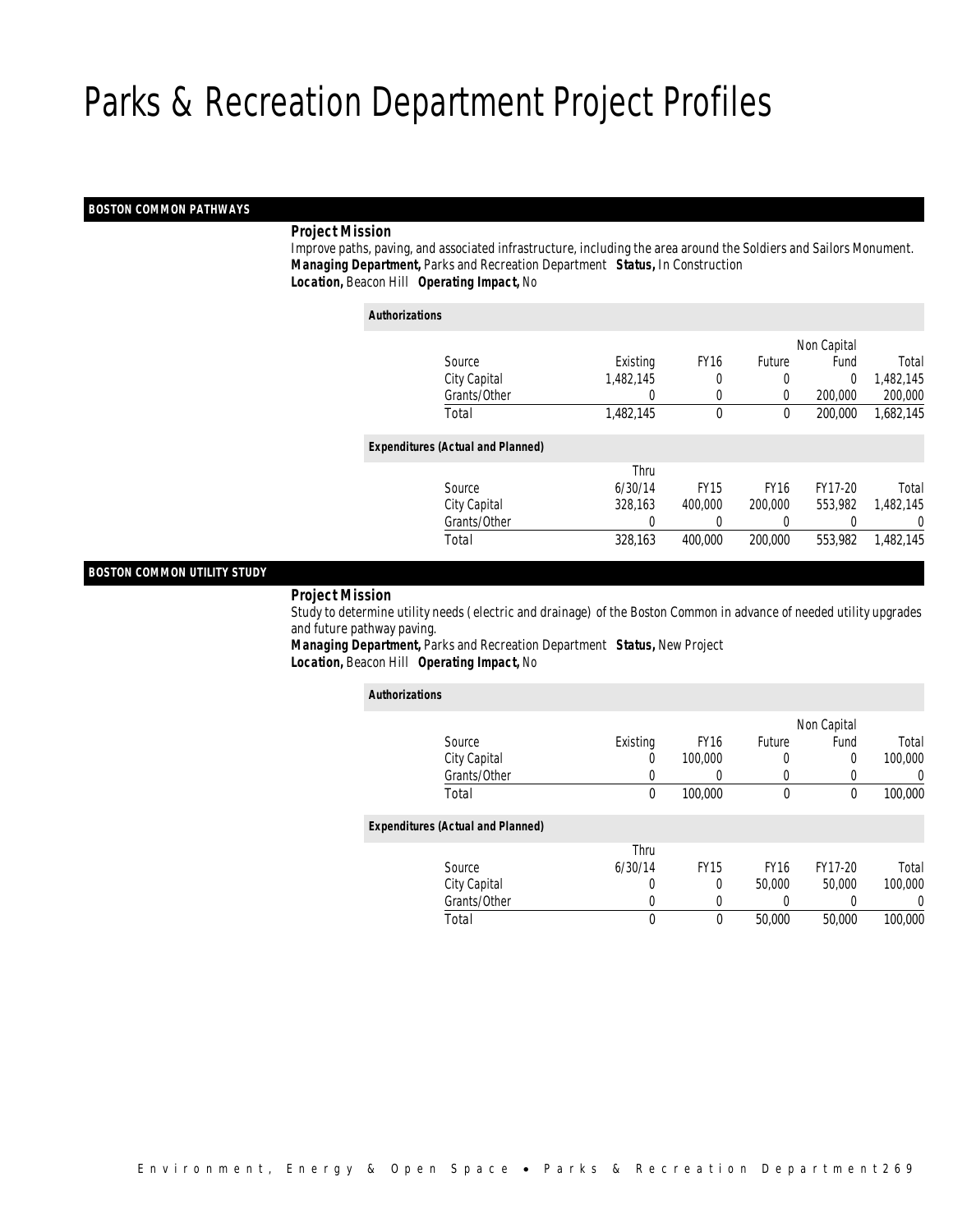## *BUSSEY BROOK WALL*

## *Project Mission*

Rebuild portions of stone walls adjacent to roadways and near Bussey Brook. *Managing Department,* Parks and Recreation Department *Status,* New Project*Location,* Jamaica Plain *Operating Impact,* No

| <b>Authorizations</b>                    |          |             |             |             |          |
|------------------------------------------|----------|-------------|-------------|-------------|----------|
|                                          |          |             |             | Non Capital |          |
| Source                                   | Existing | <b>FY16</b> | Future      | Fund        | Total    |
| City Capital                             | U        | 0           | 125,000     | 0           | 125,000  |
| Grants/Other                             | $\left($ | $\left($    | 0           | 0           | $\Omega$ |
| Total                                    | 0        | 0           | 125,000     | $\Omega$    | 125,000  |
| <b>Expenditures (Actual and Planned)</b> |          |             |             |             |          |
|                                          | Thru     |             |             |             |          |
| Source                                   | 6/30/14  | <b>FY15</b> | <b>FY16</b> | FY17-20     | Total    |
| City Capital                             | 0        | 0           | $\theta$    | 125,000     | 125,000  |
| Grants/Other                             | 0        | 0           | 0           |             | 0        |
| Total                                    | $\theta$ | $\theta$    | 0           | 125,000     | 125,000  |

## *CALDWELL STREET PLAYGROUND*

*Project Mission* 

Park renovation including landscaping; play structure refurbishment; and new swings, spring toys, and safety surfacing.

*Managing Department,* Parks and Recreation Department *Status,* In Construction*Location,* Charlestown *Operating Impact,* No

| <b>Authorizations</b>                    |                  |                  |              |             |         |
|------------------------------------------|------------------|------------------|--------------|-------------|---------|
|                                          |                  |                  |              | Non Capital |         |
| Source                                   | Existing         | FY <sub>16</sub> | Future       | Fund        | Total   |
| City Capital                             | 290,000          | 0                | 0            | $\mathbf 0$ | 290,000 |
| Grants/Other                             |                  | 0                | 0            | 0           |         |
| Total                                    | 290,000          | $\theta$         | $\mathbf{0}$ | $\theta$    | 290,000 |
| <b>Expenditures (Actual and Planned)</b> |                  |                  |              |             |         |
|                                          | Thru             |                  |              |             |         |
| Source                                   | 6/30/14          | <b>FY15</b>      | <b>FY16</b>  | FY17-20     | Total   |
| City Capital                             | 6.743            | 156,000          | 127,257      | $\Omega$    | 290,000 |
| Grants/Other                             | $\left( \right)$ |                  | 0            | $\Omega$    |         |
| Total                                    | 6,743            | 156,000          | 127.257      | $\theta$    | 290,000 |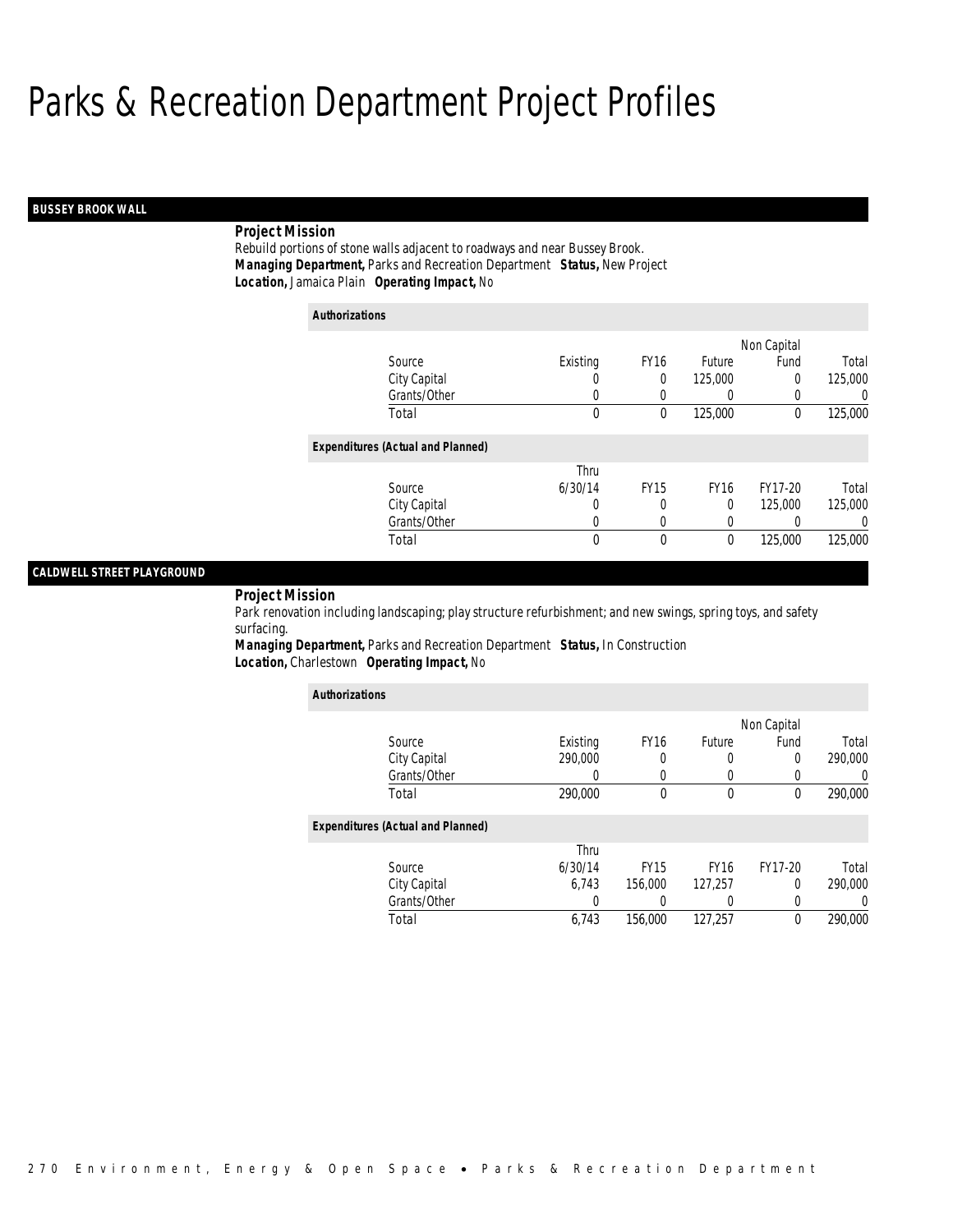## *CASSIDY FIELD HOUSE*

## *Project Mission*

 Design services for renovation and/or removal of existing field house structure. *Managing Department,* Capital Construction *Status,* New Project*Location,* Allston/Brighton *Operating Impact,* No

| <b>Authorizations</b>                    |          |                  |             |             |         |
|------------------------------------------|----------|------------------|-------------|-------------|---------|
|                                          |          |                  |             | Non Capital |         |
| Source                                   | Existing | FY <sub>16</sub> | Future      | Fund        | Total   |
| City Capital                             | 0        | 125,000          | 0           | 0           | 125,000 |
| Grants/Other                             | 0        | 0                |             | 0           |         |
| Total                                    | $\theta$ | 125,000          | $\theta$    | 0           | 125,000 |
| <b>Expenditures (Actual and Planned)</b> |          |                  |             |             |         |
|                                          | Thru     |                  |             |             |         |
| Source                                   | 6/30/14  | <b>FY15</b>      | <b>FY16</b> | FY17-20     | Total   |
| City Capital                             | 0        | 0                | 0           | 125,000     | 125,000 |
| Grants/Other                             | 0        | 0                |             | 0           |         |
| Total                                    | 0        | 0                | 0           | 125,000     | 125,000 |

## *CASSIDY PARK MASTER PLAN*

#### *Project Mission*

 Assessment of facilities and infrastructure at Cassidy Park including field house, storage needs, and existing utilities. *Managing Department,* Parks and Recreation Department *Status,* Study Underway*Location,* Allston/Brighton *Operating Impact,* No

| <b>Authorizations</b>                    |          |             |             |             |        |
|------------------------------------------|----------|-------------|-------------|-------------|--------|
|                                          |          |             |             | Non Capital |        |
| Source                                   | Existing | <b>FY16</b> | Future      | Fund        | Total  |
| City Capital                             | 60,000   |             | 0           | 0           | 60,000 |
| Grants/Other                             | 0        | 0           | $\left($    | 0           | 0      |
| Total                                    | 60,000   | 0           | $\mathbf 0$ | 0           | 60,000 |
| <b>Expenditures (Actual and Planned)</b> |          |             |             |             |        |
|                                          | Thru     |             |             |             |        |
| Source                                   | 6/30/14  | <b>FY15</b> | <b>FY16</b> | FY17-20     | Total  |
| City Capital                             | 0        | 60,000      | 0           | 0           | 60,000 |
| Grants/Other                             | 0        | 0           | 0           | 0           | 0      |
| Total                                    | 0        | 60,000      | $\mathbf 0$ | 0           | 60,000 |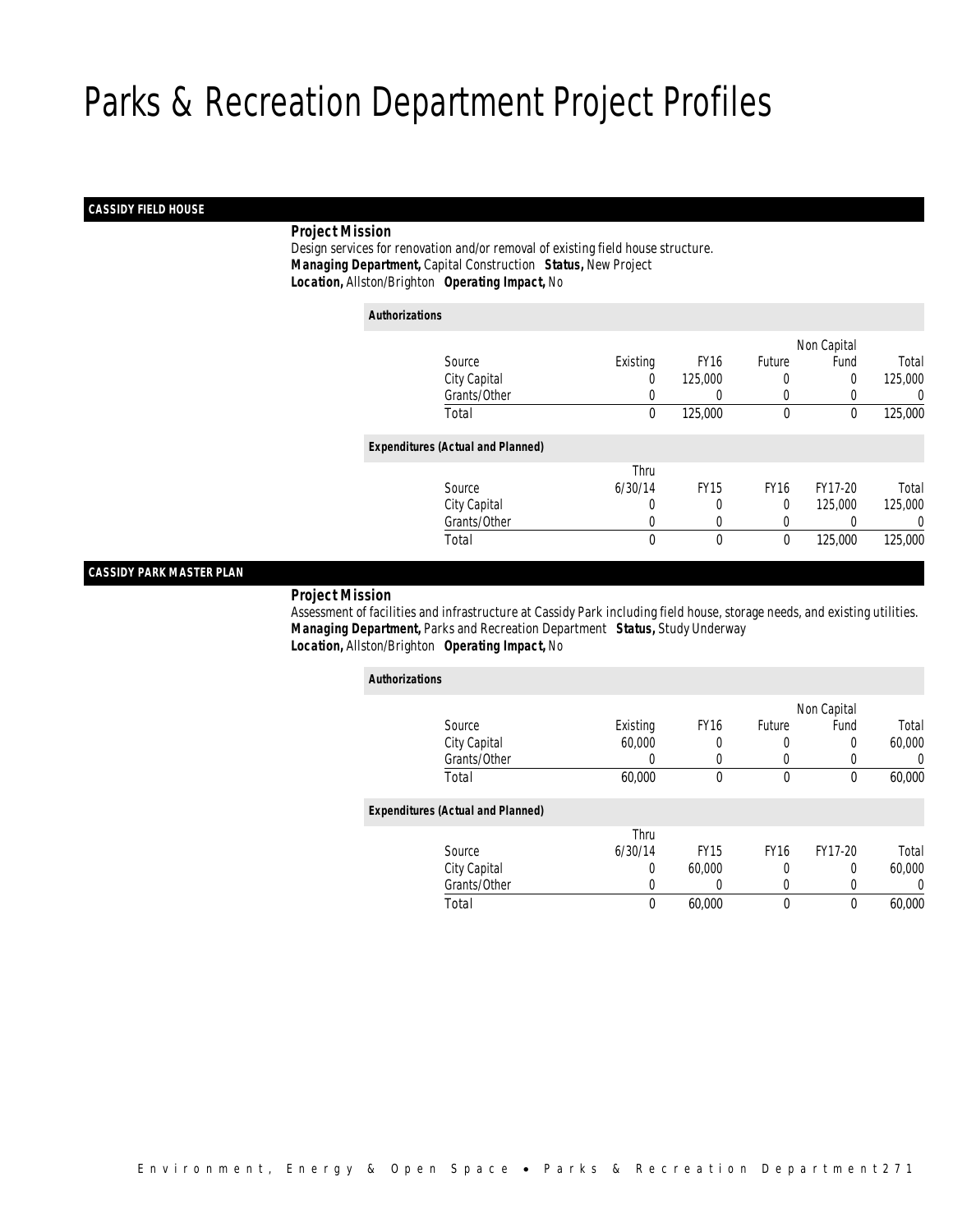## *CHILDREN'S PARK PLAYGROUND*

## *Project Mission*

Playground and park renovation, including water spray, play structure and safety surfacing, site furnishings and plantings.

*Managing Department,* Parks and Recreation Department *Status,* In Design*Location,* Roxbury *Operating Impact,* No

| <b>Authorizations</b>                    |          |                  |             |             |                  |
|------------------------------------------|----------|------------------|-------------|-------------|------------------|
|                                          |          |                  |             | Non Capital |                  |
| Source                                   | Existing | FY <sub>16</sub> | Future      | Fund        | Total            |
| City Capital                             | 560,000  | $\Omega$         | 0           | 0           | 560,000          |
| Grants/Other                             | U        | 0                | 0           | 0           | $\left( \right)$ |
| Total                                    | 560,000  | $\Omega$         | $\theta$    | $\Omega$    | 560,000          |
| <b>Expenditures (Actual and Planned)</b> |          |                  |             |             |                  |
|                                          | Thru     |                  |             |             |                  |
| Source                                   | 6/30/14  | <b>FY15</b>      | <b>FY16</b> | FY17-20     | Total            |
| City Capital                             | 0        | 51,000           | 509,000     | 0           | 560,000          |
| Grants/Other                             | 0        |                  |             | 0           | $\left( \right)$ |
| Total                                    | 0        | 51,000           | 509,000     | 0           | 560,000          |

## *CHRISTOPHER COLUMBUS PARK*

#### *Project Mission*

Address drainage and pavement issues adjacent to water play feature. *Managing Department,* Parks and Recreation Department *Status,* New Project*Location,* North End *Operating Impact,* No

| <b>Authorizations</b>                    |          |             |                  |             |         |
|------------------------------------------|----------|-------------|------------------|-------------|---------|
|                                          |          |             |                  | Non Capital |         |
| Source                                   | Existing | <b>FY16</b> | Future           | Fund        | Total   |
| City Capital                             | O        | 60,000      | 200,000          | $\Omega$    | 260,000 |
| Grants/Other                             | U        |             | $\left( \right)$ | 0           | U       |
| Total                                    | 0        | 60,000      | 200,000          | $\Omega$    | 260,000 |
| <b>Expenditures (Actual and Planned)</b> |          |             |                  |             |         |
|                                          | Thru     |             |                  |             |         |
| Source                                   | 6/30/14  | <b>FY15</b> | <b>FY16</b>      | FY17-20     | Total   |
| City Capital                             | 0        | 0           | 25,000           | 235,000     | 260,000 |
| Grants/Other                             | 0        | 0           | 0                |             |         |
| Total                                    | 0        | 0           | 25,000           | 235,000     | 260,000 |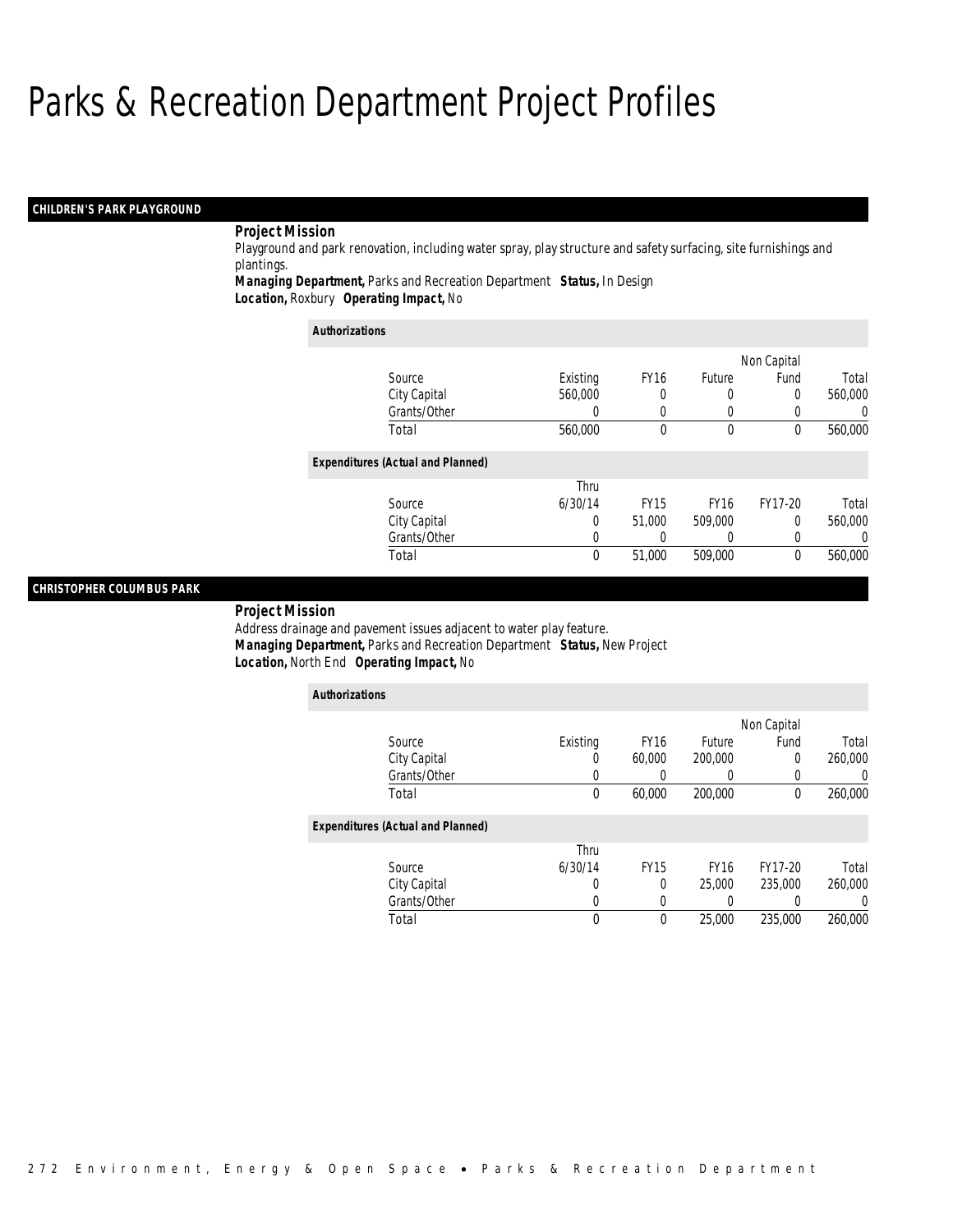## *COMMONWEALTH AVENUE MALL*

## *Project Mission*

Repair and upgrade existing pathways.

 *Managing Department,* Parks and Recreation Department *Status,* To Be Scheduled*Location,* Back Bay *Operating Impact,* No

| <b>Authorizations</b>                    |          |             |               |             |         |
|------------------------------------------|----------|-------------|---------------|-------------|---------|
|                                          |          |             |               | Non Capital |         |
| Source                                   | Existing | <b>FY16</b> | <b>Future</b> | Fund        | Total   |
| City Capital                             | 500,000  |             | 0             | 0           | 500,000 |
| Grants/Other                             | 0        |             | 0             |             | 0       |
| Total                                    | 500,000  | 0           | $\mathbf 0$   | 0           | 500,000 |
| <b>Expenditures (Actual and Planned)</b> |          |             |               |             |         |
|                                          | Thru     |             |               |             |         |
| Source                                   | 6/30/14  | <b>FY15</b> | <b>FY16</b>   | FY17-20     | Total   |
| City Capital                             | 261,705  | 0           | $\Omega$      | 238,295     | 500,000 |
| Grants/Other                             | 0        |             |               |             | 0       |
| Total                                    | 261,705  | $\theta$    | 0             | 238,295     | 500,000 |
|                                          |          |             |               |             |         |

## *COURT RENOVATIONS*

#### *Project Mission*

 Annual program to rehabilitate tennis, basketball, and street hockey courts citywide. *Managing Department,* Parks and Recreation Department *Status,* Annual Program*Location,* Citywide *Operating Impact,* No

| <b>Authorizations</b>                    |           |             |             |             |           |
|------------------------------------------|-----------|-------------|-------------|-------------|-----------|
|                                          |           |             |             | Non Capital |           |
| Source                                   | Existing  | <b>FY16</b> | Future      | Fund        | Total     |
| City Capital                             | 4.246.000 | 354,000     | 119,480     | 0           | 4,719,480 |
| Grants/Other                             | 0         |             | 0           | 0           | 0         |
| Total                                    | 4,246,000 | 354,000     | 119,480     | 0           | 4,719,480 |
| <b>Expenditures (Actual and Planned)</b> |           |             |             |             |           |
|                                          | Thru      |             |             |             |           |
| Source                                   | 6/30/14   | <b>FY15</b> | <b>FY16</b> | FY17-20     | Total     |
| City Capital                             | 2.779.480 | 640.000     | 650,000     | 650,000     | 4.719.480 |
| Grants/Other                             | 0         | 0           | 0           | 0           | $\left($  |
| Total                                    | 2.779.480 | 640.000     | 650,000     | 650.000     | 4.719.480 |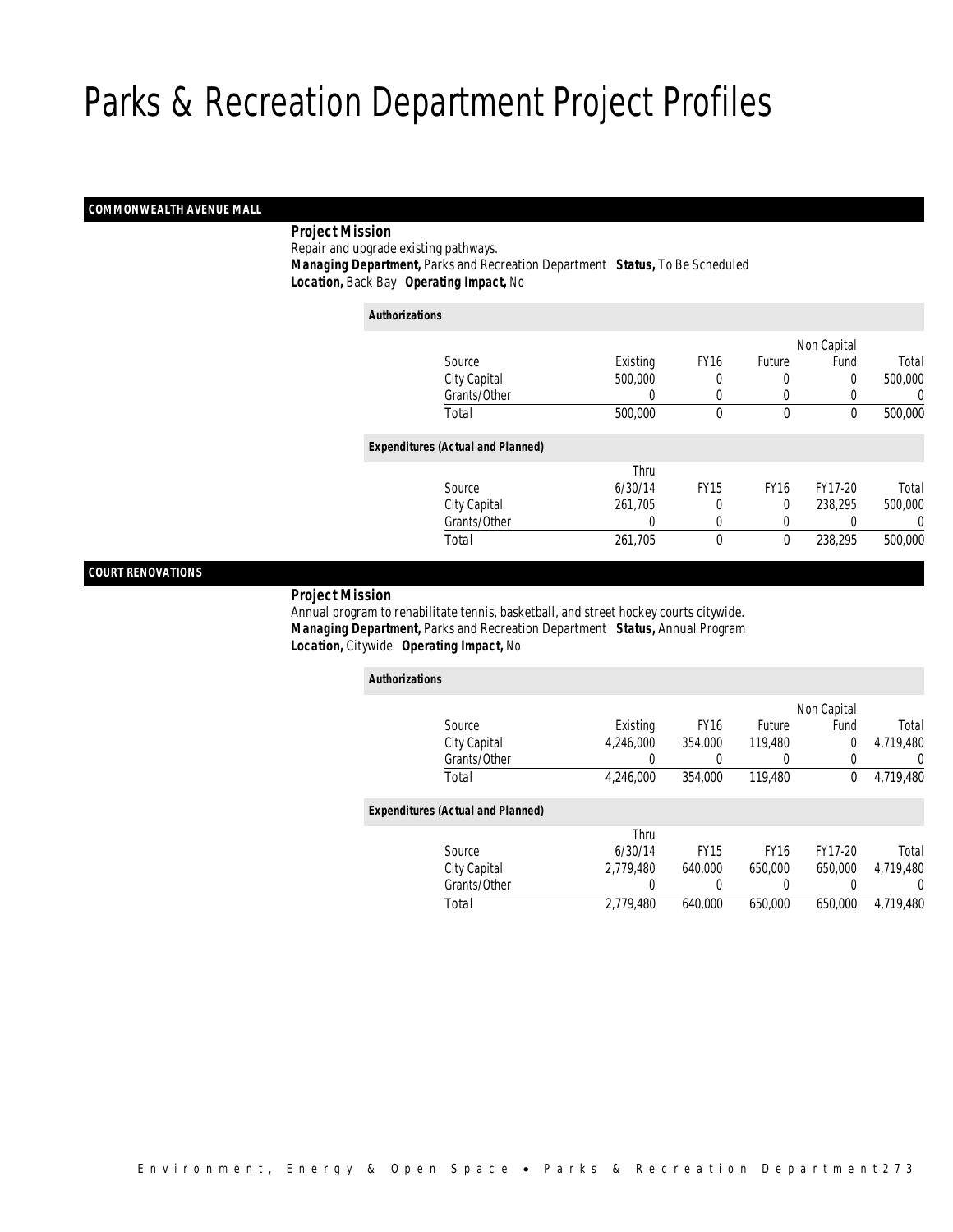## *CUNEO PLAYGROUND*

## *Project Mission*

Major park renovation including drainage; fencing and wall repairs; and new landscaping, play structure, and safety surfacing.

*Managing Department,* Parks and Recreation Department *Status,* In Design*Location,* East Boston *Operating Impact,* No

| <b>Authorizations</b>                    |          |             |             |             |                  |
|------------------------------------------|----------|-------------|-------------|-------------|------------------|
|                                          |          |             |             | Non Capital |                  |
| Source                                   | Existing | <b>FY16</b> | Future      | Fund        | Total            |
| City Capital                             | 320,000  | 0           |             | 0           | 320,000          |
| Grants/Other                             | 0        | 0           |             |             | 0                |
| Total                                    | 320,000  | 0           | $\mathbf 0$ | 0           | 320,000          |
| <b>Expenditures (Actual and Planned)</b> |          |             |             |             |                  |
|                                          | Thru     |             |             |             |                  |
| Source                                   | 6/30/14  | <b>FY15</b> | <b>FY16</b> | FY17-20     | Total            |
| City Capital                             | 0        | 0           | 30,000      | 290,000     | 320,000          |
| Grants/Other                             | 0        | 0           |             |             | $\left( \right)$ |
| Total                                    | 0        | 0           | 30,000      | 290,000     | 320,000          |

## *DOWNER AVENUE PARK*

#### *Project Mission*

Overall park and play lot refurbishment and installation of safety surfacing. *Managing Department,* Parks and Recreation Department *Status,* To Be Scheduled*Location,* Dorchester *Operating Impact,* No

| <b>Authorizations</b>                    |          |             |             |             |         |
|------------------------------------------|----------|-------------|-------------|-------------|---------|
|                                          |          |             |             | Non Capital |         |
| Source                                   | Existing | FY16        | Future      | Fund        | Total   |
| City Capital                             | 75,000   | $\Omega$    | 525,000     | 0           | 600,000 |
| Grants/Other                             |          | 0           |             | 0           | 0       |
| Total                                    | 75,000   | $\theta$    | 525,000     | 0           | 600,000 |
| <b>Expenditures (Actual and Planned)</b> |          |             |             |             |         |
|                                          | Thru     |             |             |             |         |
| Source                                   | 6/30/14  | <b>FY15</b> | <b>FY16</b> | FY17-20     | Total   |
| City Capital                             | 0        | 0           | $\theta$    | 600.000     | 600,000 |
| Grants/Other                             | U        | 0           | 0           |             |         |
| Total                                    |          | 0           | 0           | 600.000     | 600,000 |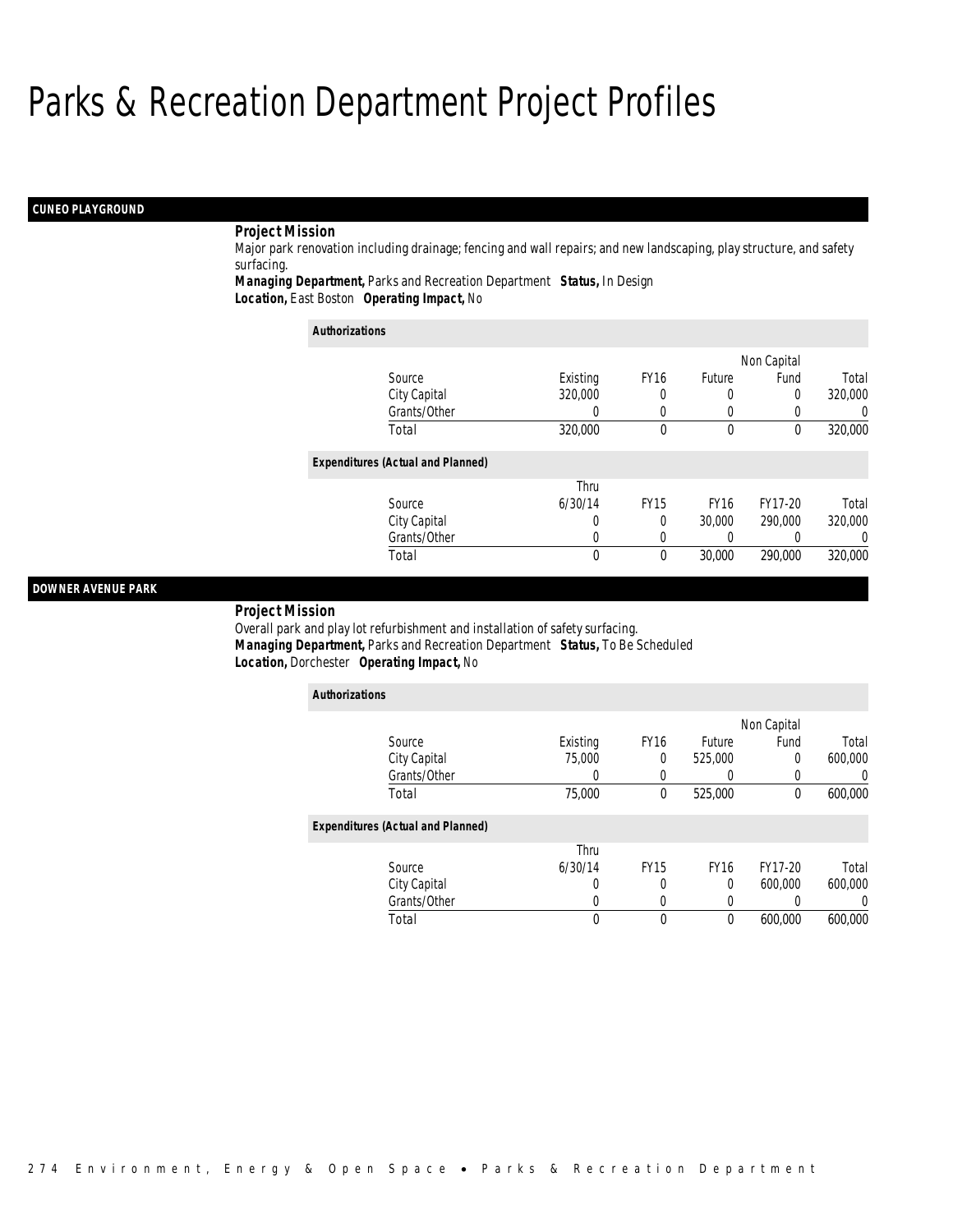## *DUDLEY TOWN COMMON*

*Project Mission*

Plaza rehabilitation.

 *Managing Department,* Parks and Recreation Department *Status,* New Project*Location,* Roxbury *Operating Impact,* No

| <b>Authorizations</b> |                                          |                  |             |               |             |         |
|-----------------------|------------------------------------------|------------------|-------------|---------------|-------------|---------|
|                       |                                          |                  |             |               | Non Capital |         |
|                       | Source                                   | Existing         | <b>FY16</b> | <b>Future</b> | Fund        | Total   |
|                       | City Capital                             | $\left( \right)$ | $\Omega$    | 972,000       | 0           | 972,000 |
|                       | Grants/Other                             | 0                |             | $\left($      |             | 0       |
|                       | Total                                    | $\mathbf{0}$     | 0           | 972,000       | 0           | 972,000 |
|                       | <b>Expenditures (Actual and Planned)</b> |                  |             |               |             |         |
|                       |                                          | Thru             |             |               |             |         |
|                       | Source                                   | 6/30/14          | <b>FY15</b> | <b>FY16</b>   | FY17-20     | Total   |
|                       | City Capital                             | 0                | 0           | $\theta$      | 972.000     | 972,000 |
|                       | Grants/Other                             | 0                | 0           | 0             |             | 0       |
|                       | Total                                    | 0                | $\theta$    | 0             | 972,000     | 972,000 |

## *EDWARDS PLAYGROUND*

## *Project Mission*

 Renovation to the playground including safety surfacing, passive park improvements including site furnishings, upgraded utilities and pathways.

*Managing Department,* Parks and Recreation Department *Status,* New Project*Location,* Charlestown *Operating Impact,* No

| <b>Authorizations</b>                    |             |             |             |             |          |
|------------------------------------------|-------------|-------------|-------------|-------------|----------|
|                                          |             |             |             | Non Capital |          |
| Source                                   | Existing    | <b>FY16</b> | Future      | Fund        | Total    |
| City Capital                             | U           | 0           | 703,000     | 0           | 703,000  |
| Grants/Other                             |             | 0           | 0           |             | 0        |
| Total                                    | $\mathbf 0$ | 0           | 703,000     | 0           | 703,000  |
| <b>Expenditures (Actual and Planned)</b> |             |             |             |             |          |
|                                          | Thru        |             |             |             |          |
| Source                                   | 6/30/14     | <b>FY15</b> | <b>FY16</b> | FY17-20     | Total    |
| City Capital                             | 0           | 0           | 0           | 703,000     | 703,000  |
| Grants/Other                             | 0           | 0           | 0           |             | $\Omega$ |
| Total                                    | 0           | 0           | 0           | 703,000     | 703,000  |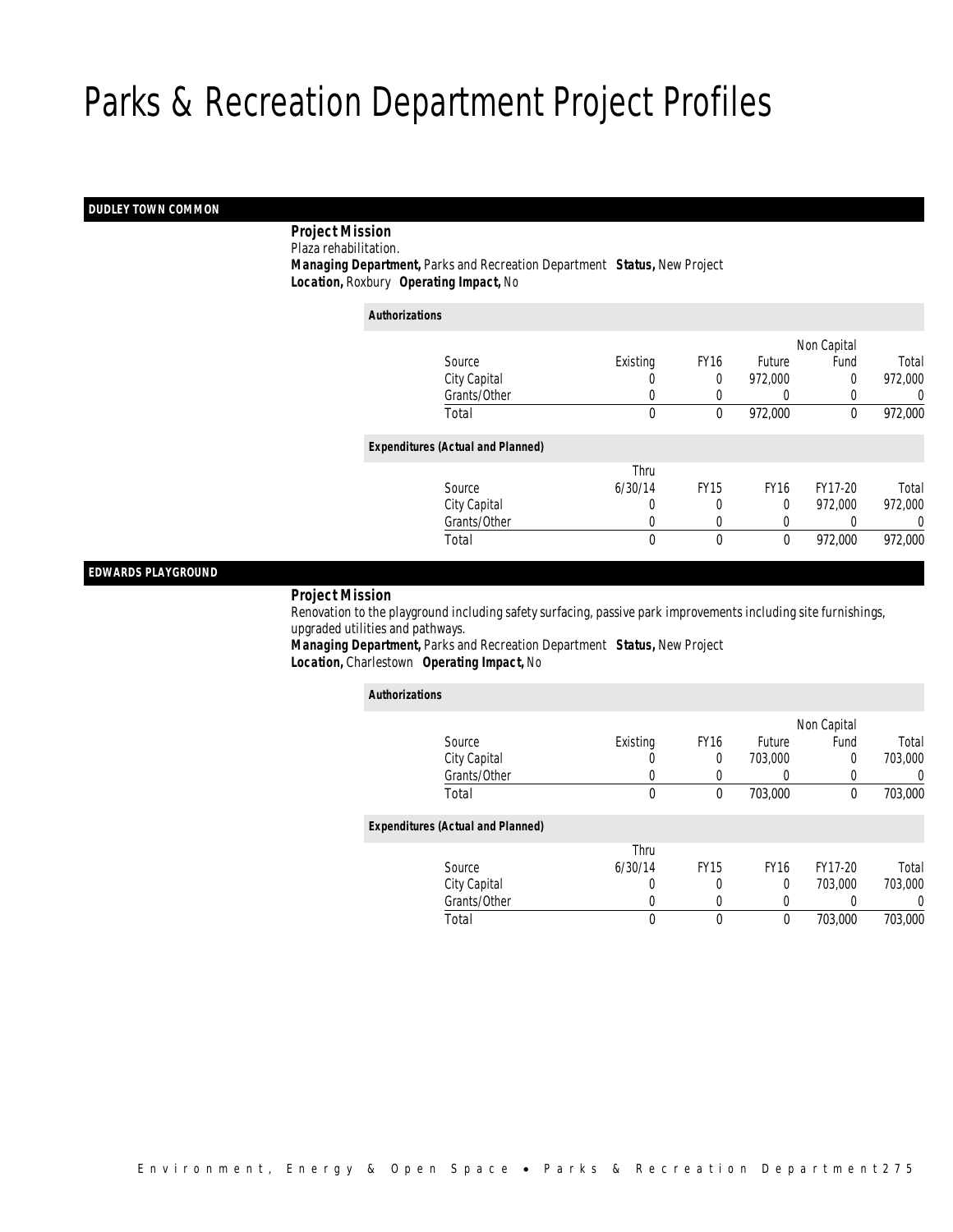## *ELIOT NORTON PARK*

## *Project Mission*

Major park renovation including drainage; fencing and wall repairs; and new landscaping, play structure, and safety surfacing.

*Managing Department,* Parks and Recreation Department *Status,* In Construction*Location,* Bay Village *Operating Impact,* No

| <b>Authorizations</b>                    |           |             |             |             |                  |
|------------------------------------------|-----------|-------------|-------------|-------------|------------------|
|                                          |           |             |             | Non Capital |                  |
| Source                                   | Existing  | <b>FY16</b> | Future      | Fund        | Total            |
| City Capital                             | 1,127,000 | 90.000      | 0           | 0           | 1,217,000        |
| Grants/Other                             | 0         | 0           |             | $\Omega$    | $\left( \right)$ |
| Total                                    | 1,127,000 | 90,000      | 0           | 0           | 1,217,000        |
| <b>Expenditures (Actual and Planned)</b> |           |             |             |             |                  |
|                                          | Thru      |             |             |             |                  |
| Source                                   | 6/30/14   | <b>FY15</b> | <b>FY16</b> | FY17-20     | Total            |
| City Capital                             | 56.815    | 777,375     | 382,810     | 0           | 1,217,000        |
| Grants/Other                             | 0         | 0           | $\left($    | 0           | 0                |
| Total                                    | 56.815    | 777.375     | 382,810     | 0           | 1.217.000        |

## *ERIE ELLINGTON PLAYGROUND*

#### *Project Mission*

*Authorizations*

Renovate play lot and install new fencing, curbing and trees. *Managing Department,* Parks and Recreation Department *Status,* In Construction*Location,* Roxbury *Operating Impact,* No

| <b>Authorizations</b>                    |          |             |             |             |         |
|------------------------------------------|----------|-------------|-------------|-------------|---------|
|                                          |          |             |             | Non Capital |         |
| Source                                   | Existing | <b>FY16</b> | Future      | Fund        | Total   |
| City Capital                             | 631,000  | 0           | 0           | $\mathbf 0$ | 631,000 |
| Grants/Other                             | 200,000  | 0           | 0           | 0           | 200,000 |
| Total                                    | 831,000  | $\theta$    | 0           | 0           | 831,000 |
| <b>Expenditures (Actual and Planned)</b> |          |             |             |             |         |
|                                          | Thru     |             |             |             |         |
| Source                                   | 6/30/14  | <b>FY15</b> | <b>FY16</b> | FY17-20     | Total   |
| City Capital                             | 44.000   | 531,000     | 56,000      | 0           | 631,000 |
| Grants/Other                             | 0        | 200,000     | 0           | $\mathbf 0$ | 200,000 |
| Total                                    | 44.000   | 731.000     | 56,000      | 0           | 831,000 |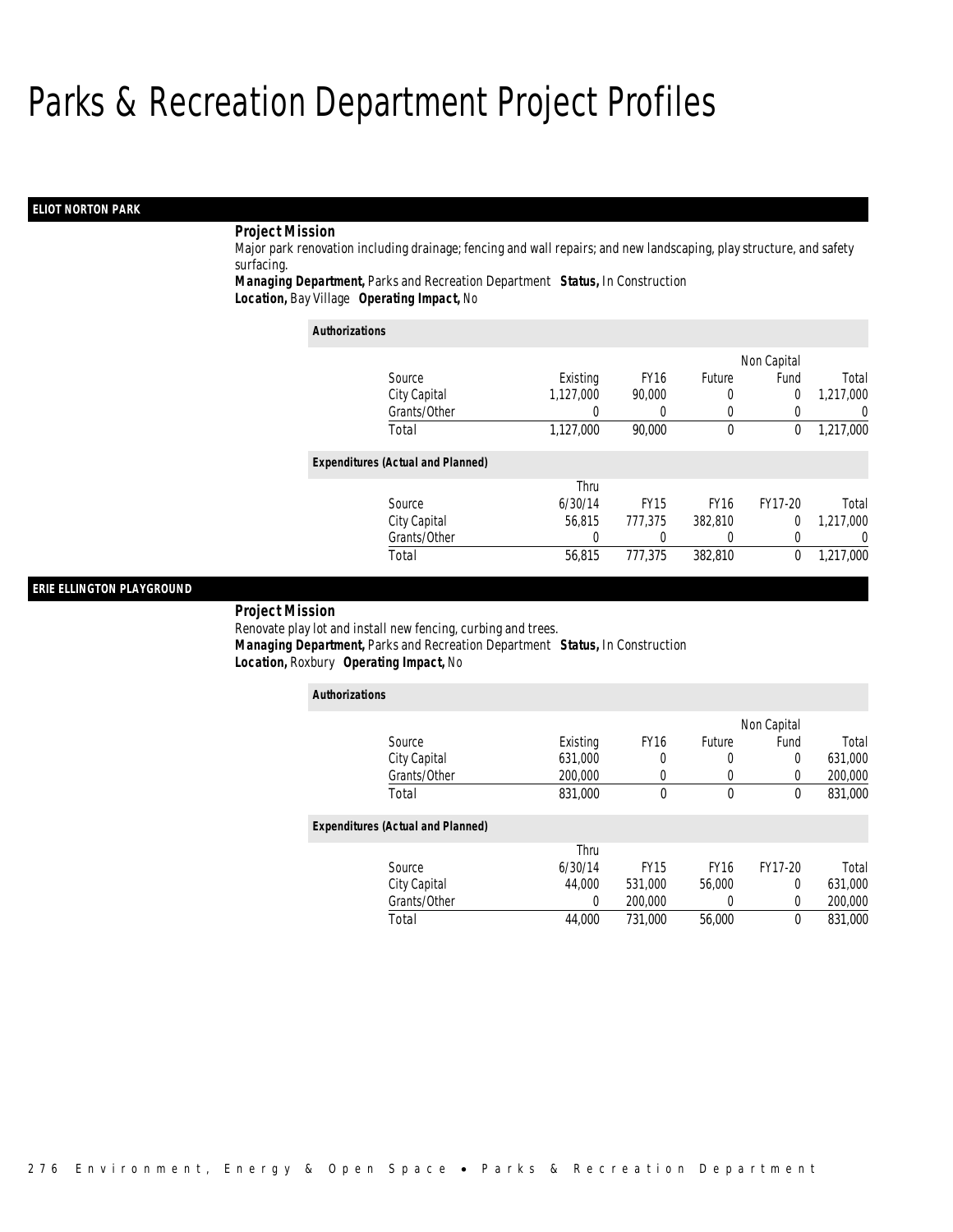## *FAIRVIEW CEMETERY GARAGE BUILDING*

## *Project Mission*

 Construct new garage. Provide access for persons with disabilities. *Managing Department,* Capital Construction *Status,* In Design*Location,* Hyde Park *Operating Impact,* No

| <b>Authorizations</b> |                                          |           |             |             |             |           |
|-----------------------|------------------------------------------|-----------|-------------|-------------|-------------|-----------|
|                       |                                          |           |             |             | Non Capital |           |
|                       | Source                                   | Existing  | <b>FY16</b> | Future      | Fund        | Total     |
|                       | City Capital                             | 1,503,000 | 0           | $\left($    | 0           | 1,503,000 |
|                       | Grants/Other                             | 0         | 0           | 0           |             | 0         |
|                       | Total                                    | 1,503,000 | $\Omega$    | $\theta$    | 0           | 1,503,000 |
|                       | <b>Expenditures (Actual and Planned)</b> |           |             |             |             |           |
|                       |                                          | Thru      |             |             |             |           |
|                       | Source                                   | 6/30/14   | <b>FY15</b> | <b>FY16</b> | FY17-20     | Total     |
|                       | City Capital                             | 62,291    | 119,000     | 500,000     | 821.709     | 1,503,000 |
|                       | Grants/Other                             | 0         |             | $\left($    |             | 0         |
|                       | Total                                    | 62,291    | 119,000     | 500,000     | 821.709     | 1,503,000 |

## *FALLON FIELD PLAYGROUND*

#### *Project Mission*

 Overall park and play lot refurbishment and installation of safety surfacing. *Managing Department,* Parks and Recreation Department *Status,* In Design*Location,* Roslindale *Operating Impact,* No

| <b>Authorizations</b>                    |          |             |             |             |          |
|------------------------------------------|----------|-------------|-------------|-------------|----------|
|                                          |          |             |             | Non Capital |          |
| Source                                   | Existing | <b>FY16</b> | Future      | Fund        | Total    |
| City Capital                             | 75,000   | 685,000     | 0           | $\Omega$    | 760,000  |
| Grants/Other                             | 0        | 0           | 0           | 0           | 0        |
| Total                                    | 75,000   | 685,000     | $\mathbf 0$ | 0           | 760,000  |
| <b>Expenditures (Actual and Planned)</b> |          |             |             |             |          |
|                                          | Thru     |             |             |             |          |
| Source                                   | 6/30/14  | <b>FY15</b> | <b>FY16</b> | FY17-20     | Total    |
| City Capital                             | 0        | 50,000      | 610.000     | 100,000     | 760,000  |
| Grants/Other                             | 0        | 0           |             | 0           | $\Omega$ |
| Total                                    | 0        | 50,000      | 610,000     | 100,000     | 760,000  |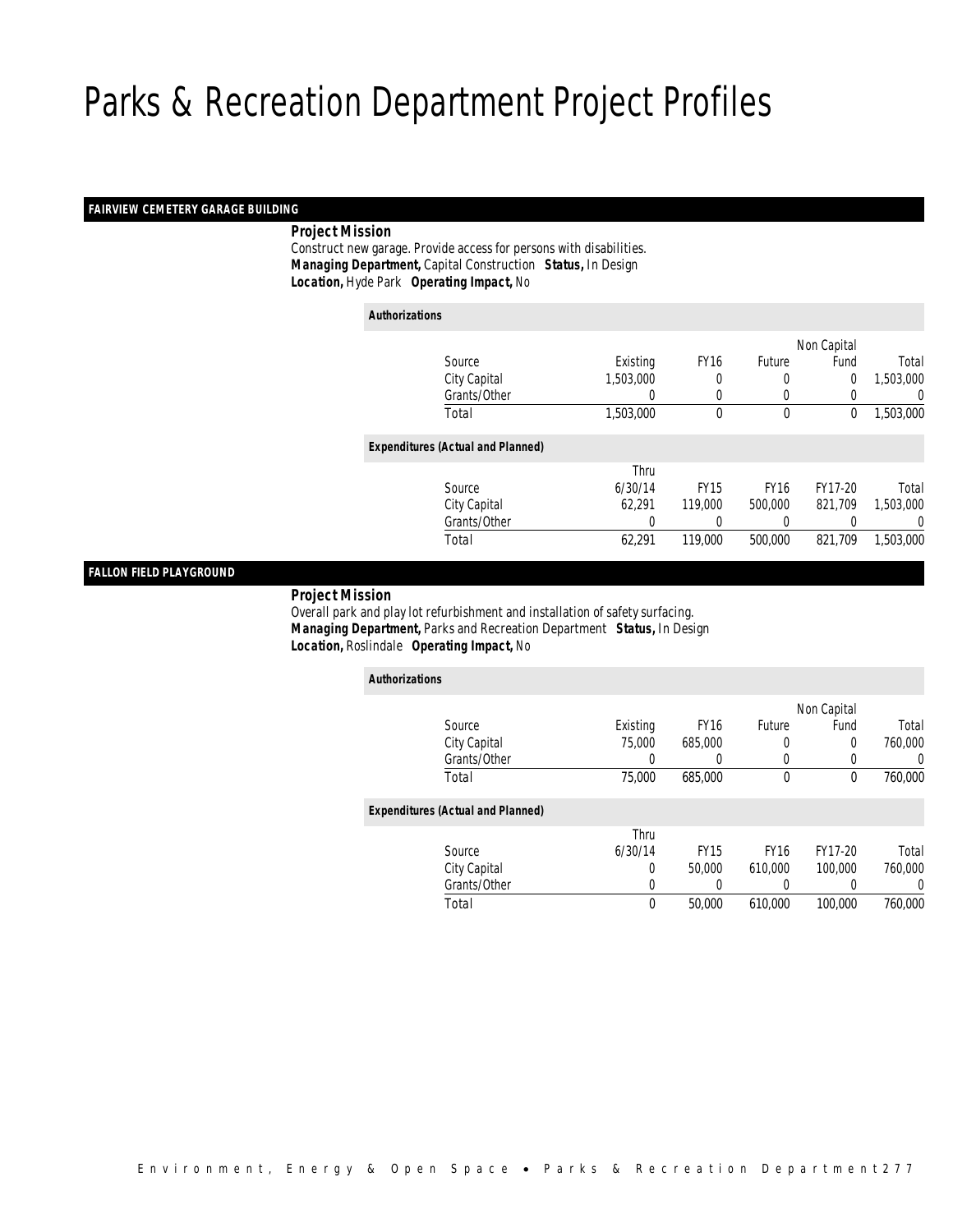## *FIELD RENOVATIONS AT CASSIDY FIELD*

## *Project Mission*

Field renovations and site upgrades to three softball/baseball fields and football field. *Managing Department,* Parks and Recreation Department *Status,* In Design*Location,* Allston/Brighton *Operating Impact,* No

| <b>Authorizations</b> |                                          |          |             |               |             |                |
|-----------------------|------------------------------------------|----------|-------------|---------------|-------------|----------------|
|                       |                                          |          |             |               | Non Capital |                |
|                       | Source                                   | Existing | <b>FY16</b> | <b>Future</b> | Fund        | Total          |
|                       | City Capital                             | 710,000  | 0           | 600,000       | $\mathbf 0$ | 1,310,000      |
|                       | Grants/Other                             | 0        | 0           | 0             | 0           | $\overline{0}$ |
|                       | Total                                    | 710,000  | 0           | 600,000       | 0           | 1,310,000      |
|                       | <b>Expenditures (Actual and Planned)</b> |          |             |               |             |                |
|                       |                                          | Thru     |             |               |             |                |
|                       | Source                                   | 6/30/14  | <b>FY15</b> | <b>FY16</b>   | FY17-20     | Total          |
|                       | City Capital                             | 25.030   | 0           | 0             | 1,284,970   | 1,310,000      |
|                       | Grants/Other                             | 0        | 0           | 0             |             | $\overline{0}$ |
|                       | Total                                    | 25,030   | 0           | 0             | 1.284.970   | 1,310,000      |

## *FIELD RENOVATIONS AT CLIFFORD PLAYGROUND*

 *Project Mission* Re-grading of three baseball/softball fields and associated site upgrades. *Managing Department,* Parks and Recreation Department *Status,* In Construction*Location,* Roxbury *Operating Impact,* No

| <b>Authorizations</b>                    |          |             |             |             |          |
|------------------------------------------|----------|-------------|-------------|-------------|----------|
|                                          |          |             |             | Non Capital |          |
| Source                                   | Existing | <b>FY16</b> | Future      | Fund        | Total    |
| City Capital                             | 415,000  | 0           | 0           | 0           | 415,000  |
| Grants/Other                             | O        | $\Omega$    |             | 0           | $\left($ |
| Total                                    | 415,000  | $\theta$    | $\mathbf 0$ | 0           | 415,000  |
| <b>Expenditures (Actual and Planned)</b> |          |             |             |             |          |
|                                          | Thru     |             |             |             |          |
| Source                                   | 6/30/14  | <b>FY15</b> | <b>FY16</b> | FY17-20     | Total    |
| City Capital                             | 0        | 380,000     | 35,000      | 0           | 415,000  |
| Grants/Other                             | 0        |             | 0           | 0           | 0        |
| Total                                    | 0        | 380,000     | 35,000      | 0           | 415,000  |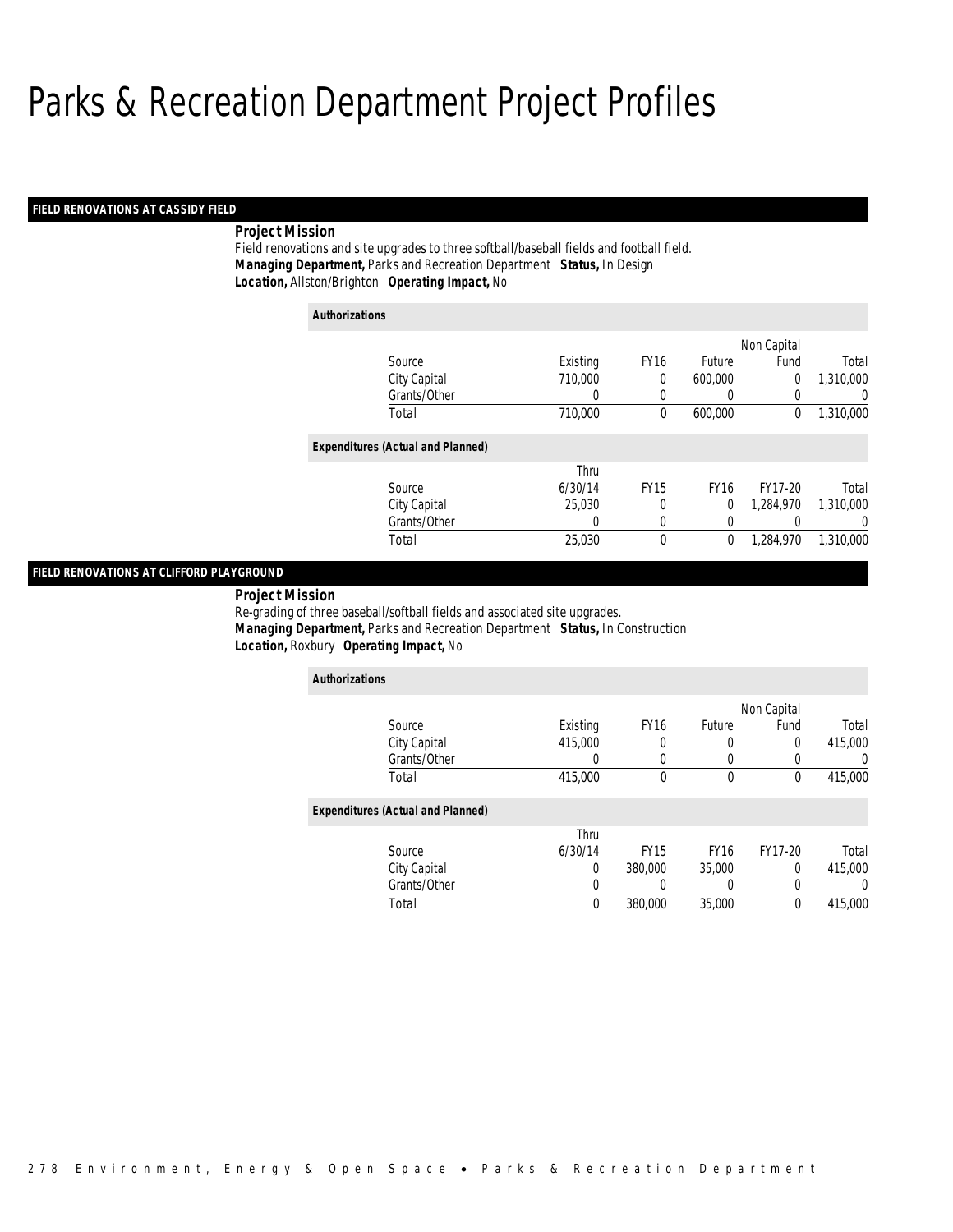## *FIELD RENOVATIONS AT DOHERTY-GIBSON PLAYGROUND*

*Project Mission*

 Re-grading of two baseball and/or softball fields, and associated site upgrades. *Managing Department,* Parks and Recreation Department *Status,* In Construction*Location,* Dorchester *Operating Impact,* No

| <b>Authorizations</b>                    |          |             |             |              |         |
|------------------------------------------|----------|-------------|-------------|--------------|---------|
|                                          |          |             |             | Non Capital  |         |
| Source                                   | Existing | <b>FY16</b> | Future      | Fund         | Total   |
| City Capital                             | 375,000  | 0           | 0           | 0            | 375,000 |
| Grants/Other                             | 0        | 0           | 0           | 0            | 0       |
| Total                                    | 375,000  | $\theta$    | $\theta$    | $\theta$     | 375,000 |
| <b>Expenditures (Actual and Planned)</b> |          |             |             |              |         |
|                                          | Thru     |             |             |              |         |
| Source                                   | 6/30/14  | <b>FY15</b> | <b>FY16</b> | FY17-20      | Total   |
|                                          | 0        | 375,000     | 0           | 0            | 375,000 |
| Grants/Other                             | 0        | 0           | 0           | 0            | 0       |
| Total                                    | 0        | 375,000     | $\mathbf 0$ | $\mathbf{0}$ | 375,000 |
| City Capital                             |          |             |             |              |         |

## *FIELD RENOVATIONS AT HEALY FIELD*

## *Project Mission*

 Renovate existing field to improve drainage and playing surface, and perform other miscellaneous improvements. *Managing Department,* Parks and Recreation Department *Status,* In Construction*Location,* Roslindale *Operating Impact,* No

| <b>Authorizations</b>                    |          |             |             |             |         |
|------------------------------------------|----------|-------------|-------------|-------------|---------|
|                                          |          |             |             | Non Capital |         |
| Source                                   | Existing | <b>FY16</b> | Future      | Fund        | Total   |
| City Capital                             | 700,000  |             | 0           | $\Omega$    | 700,000 |
| Grants/Other                             | 0        | 0           | 0           | 0           | 0       |
| Total                                    | 700,000  | $\mathbf 0$ | $\mathbf 0$ | 0           | 700,000 |
| <b>Expenditures (Actual and Planned)</b> |          |             |             |             |         |
|                                          | Thru     |             |             |             |         |
| Source                                   | 6/30/14  | <b>FY15</b> | <b>FY16</b> | FY17-20     | Total   |
| City Capital                             | 50.681   | 649.319     | 0           | 0           | 700,000 |
| Grants/Other                             | 0        | 0           | 0           | 0           | 0       |
| Total                                    | 50,681   | 649.319     | $\mathbf 0$ | 0           | 700,000 |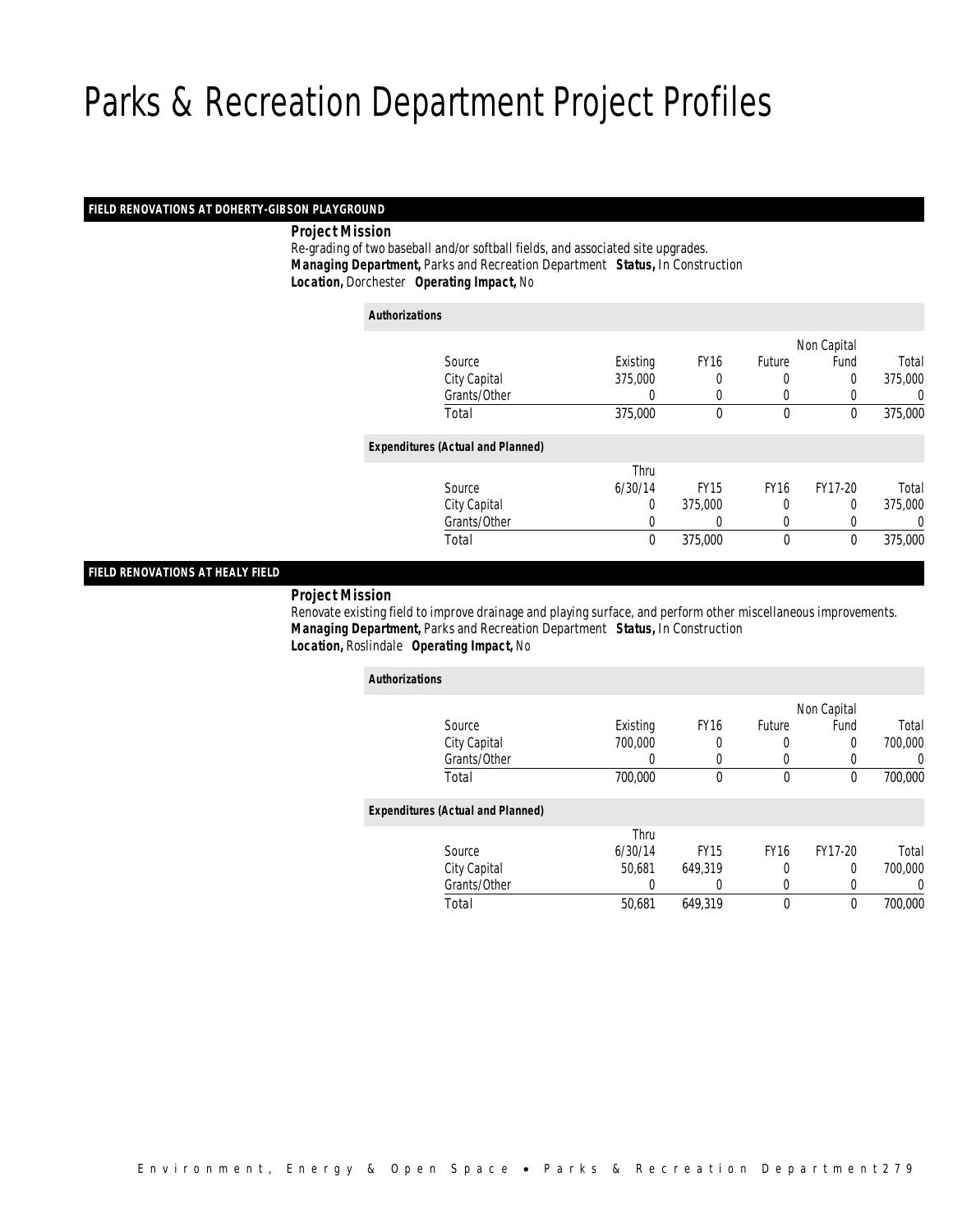## *FIELD RENOVATIONS AT MALCOLM X PARK*

## *Project Mission*

Renovate the existing softball fields and perform associated site improvements. *Managing Department,* Parks and Recreation Department *Status,* In Design*Location,* Roxbury *Operating Impact,* No

| <b>Authorizations</b> |                                          |          |             |             |             |         |
|-----------------------|------------------------------------------|----------|-------------|-------------|-------------|---------|
|                       |                                          |          |             |             | Non Capital |         |
|                       | Source                                   | Existing | <b>FY16</b> | Future      | Fund        | Total   |
|                       | City Capital                             | 500,000  | 0           | 0           | 0           | 500,000 |
|                       | Grants/Other                             | 0        | 0           | 0           | 0           | 0       |
|                       | Total                                    | 500,000  | 0           | 0           | 0           | 500,000 |
|                       | <b>Expenditures (Actual and Planned)</b> |          |             |             |             |         |
|                       |                                          | Thru     |             |             |             |         |
|                       | Source                                   | 6/30/14  | <b>FY15</b> | <b>FY16</b> | FY17-20     | Total   |
|                       | City Capital                             | 0        | 50,000      | 450,000     | $\Omega$    | 500,000 |
|                       | Grants/Other                             | 0        | 0           | 0           | 0           | 0       |
|                       | Total                                    | 0        | 50,000      | 450,000     | 0           | 500,000 |

## *FIELD RENOVATIONS AT MOAKLEY PARK*

*Project Mission* 

Re-grade multi-use field and surrounding areas to improve drainage and playing surface. *Managing Department,* Parks and Recreation Department *Status,* New Project*Location,* South Boston *Operating Impact,* No

| <b>Authorizations</b>                    |          |             |             |             |                  |
|------------------------------------------|----------|-------------|-------------|-------------|------------------|
|                                          |          |             |             | Non Capital |                  |
| Source                                   | Existing | <b>FY16</b> | Future      | Fund        | Total            |
| City Capital                             | 0        | 500,000     | 0           | 0           | 500,000          |
| Grants/Other                             |          |             |             | 0           | $\left( \right)$ |
| Total                                    | 0        | 500,000     | 0           | 0           | 500,000          |
| <b>Expenditures (Actual and Planned)</b> |          |             |             |             |                  |
|                                          | Thru     |             |             |             |                  |
| Source                                   | 6/30/14  | <b>FY15</b> | <b>FY16</b> | FY17-20     | Total            |
| City Capital                             | O        | $\Omega$    | 50,000      | 450,000     | 500,000          |
| Grants/Other                             | 0        | 0           | $\left($    | 0           | 0                |
| Total                                    | 0        | 0           | 50,000      | 450,000     | 500,000          |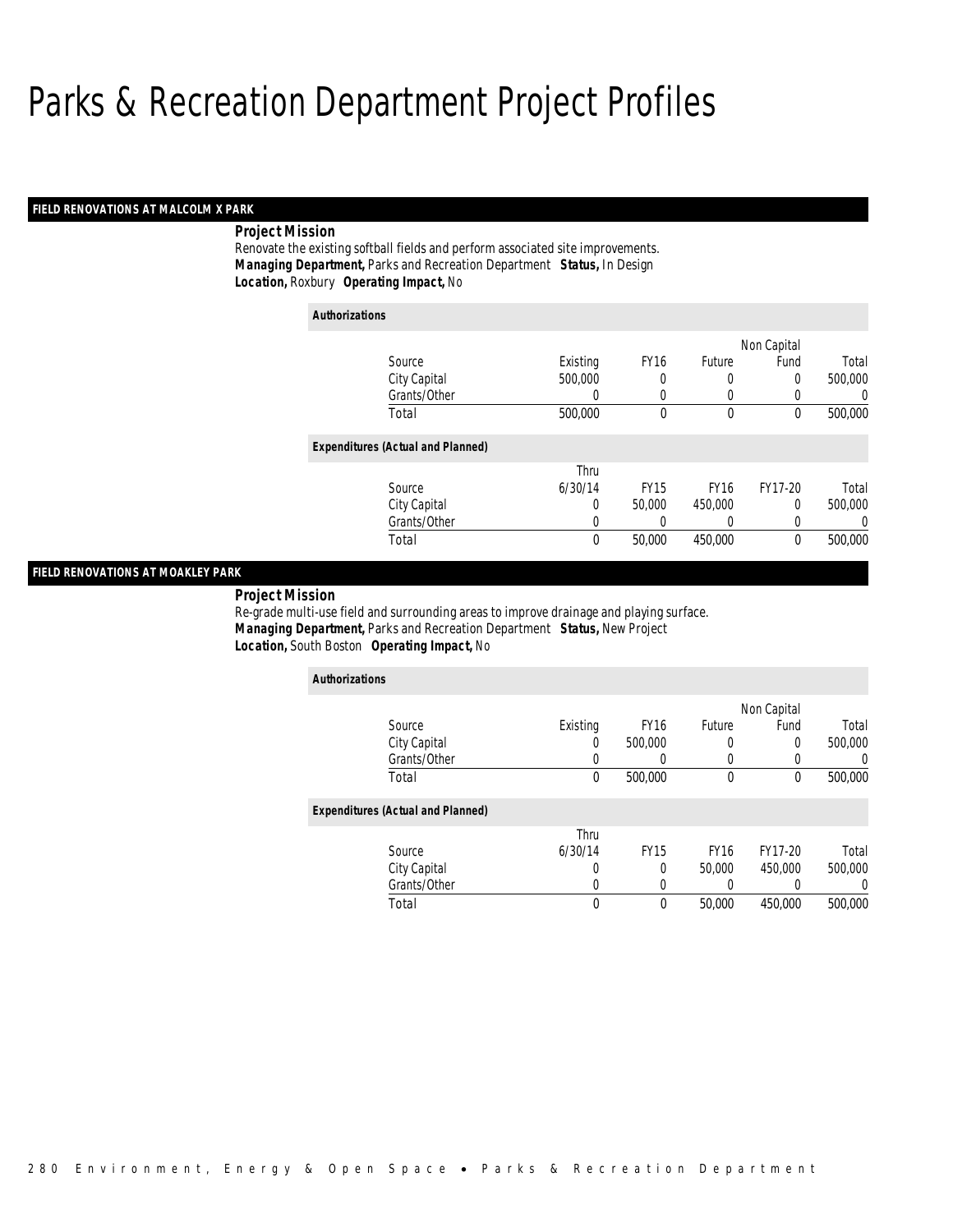## *FIELD RENOVATIONS AT PARKMAN PLAYGROUND*

*Project Mission*

 Renovate the existing field and perform associated site improvements. *Managing Department,* Parks and Recreation Department *Status,* In Design*Location,* Roslindale *Operating Impact,* No

| <b>Authorizations</b> |                                          |          |             |             |             |         |
|-----------------------|------------------------------------------|----------|-------------|-------------|-------------|---------|
|                       |                                          |          |             |             | Non Capital |         |
|                       | Source                                   | Existing | <b>FY16</b> | Future      | Fund        | Total   |
|                       | City Capital                             | 800,000  | 0           | 0           | 0           | 800,000 |
|                       | Grants/Other                             | $\left($ | 0           | 0           | 0           | 0       |
|                       | Total                                    | 800,000  | $\mathbf 0$ | $\mathbf 0$ | $\mathbf 0$ | 800,000 |
|                       | <b>Expenditures (Actual and Planned)</b> |          |             |             |             |         |
|                       |                                          | Thru     |             |             |             |         |
|                       | Source                                   | 6/30/14  | <b>FY15</b> | <b>FY16</b> | FY17-20     | Total   |
|                       | City Capital                             | 0        | 50,000      | 750,000     | 0           | 800,000 |
|                       | Grants/Other                             | 0        | 0           | 0           | 0           | 0       |
|                       | Total                                    | 0        | 50,000      | 750,000     | 0           | 800,000 |
|                       |                                          |          |             |             |             |         |

## *FIELD RENOVATIONS AT RONAN PARK*

*Project Mission*

 Renovate existing baseball field to improve drainage and playing surface. *Managing Department,* Parks and Recreation Department *Status,* New Project*Location,* Dorchester *Operating Impact,* No

| <b>Authorizations</b>                    |                  |             |               |             |         |
|------------------------------------------|------------------|-------------|---------------|-------------|---------|
|                                          |                  |             |               | Non Capital |         |
| Source                                   | Existing         | <b>FY16</b> | <b>Future</b> | Fund        | Total   |
| City Capital                             | $\left( \right)$ | 500,000     | 0             | 0           | 500,000 |
| Grants/Other                             | 0                |             | 0             | 0           | 0       |
| Total                                    | 0                | 500,000     | $\mathbf 0$   | 0           | 500,000 |
| <b>Expenditures (Actual and Planned)</b> |                  |             |               |             |         |
|                                          | Thru             |             |               |             |         |
| Source                                   | 6/30/14          | <b>FY15</b> | <b>FY16</b>   | FY17-20     | Total   |
| City Capital                             | 0                | 0           | 50,000        | 450,000     | 500,000 |
| Grants/Other                             | 0                | 0           |               |             | 0       |
| Total                                    | 0                | $\theta$    | 50,000        | 450,000     | 500,000 |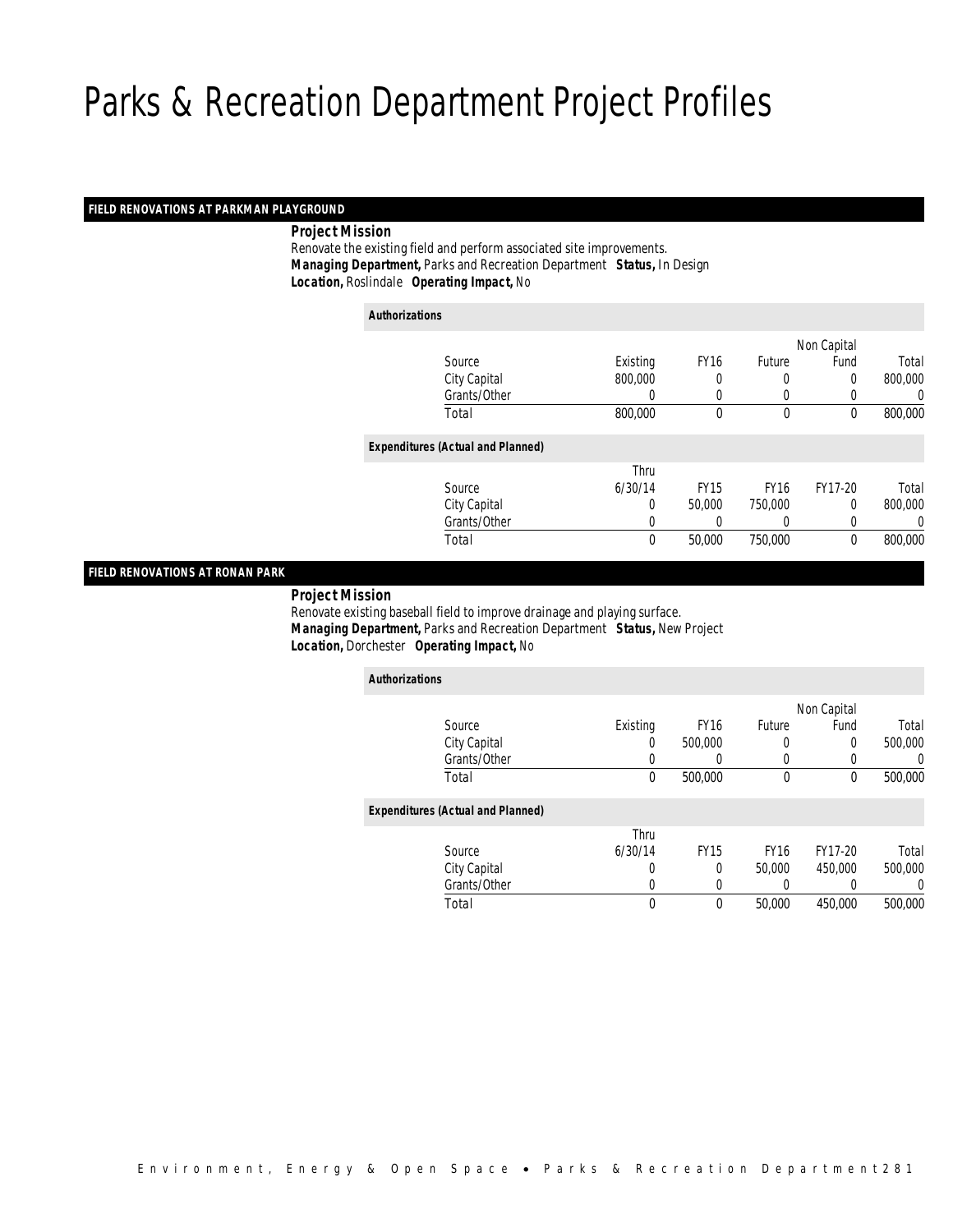## *FIELD RENOVATIONS AT RYAN PLAYGROUND*

## *Project Mission*

Renovate the existing baseball and softball fields and perform associated site improvements. *Managing Department,* Parks and Recreation Department *Status,* In Design*Location,* Charlestown *Operating Impact,* No

| <b>Authorizations</b>                    |          |             |               |             |         |
|------------------------------------------|----------|-------------|---------------|-------------|---------|
|                                          |          |             |               | Non Capital |         |
| Source                                   | Existing | <b>FY16</b> | <b>Future</b> | Fund        | Total   |
| City Capital                             | 150,000  | 0           | 0             | 0           | 150,000 |
| Grants/Other                             | 0        | 0           | 0             | 0           | 0       |
| Total                                    | 150,000  | 0           | $\mathbf 0$   | 0           | 150,000 |
| <b>Expenditures (Actual and Planned)</b> |          |             |               |             |         |
|                                          | Thru     |             |               |             |         |
| Source                                   | 6/30/14  | <b>FY15</b> | <b>FY16</b>   | FY17-20     | Total   |
| City Capital                             | 0        | 50,000      | $\theta$      | 100,000     | 150,000 |
| Grants/Other                             | 0        | 0           | 0             |             | 0       |
| Total                                    | 0        | 50,000      | 0             | 100,000     | 150,000 |
|                                          |          |             |               |             |         |

## *FIELD RENOVATIONS AT SMITH PLAYGROUND*

 *Project Mission* Renovate two softball fields to improve drainage and playing surface. *Managing Department,* Parks and Recreation Department *Status,* New Project*Location,* Allston/Brighton *Operating Impact,* No

| <b>Authorizations</b>                    |          |             |             |             |         |
|------------------------------------------|----------|-------------|-------------|-------------|---------|
|                                          |          |             |             | Non Capital |         |
| Source                                   | Existing | <b>FY16</b> | Future      | Fund        | Total   |
| City Capital                             | U        | 0           | 500,000     | $\Omega$    | 500,000 |
| Grants/Other                             | U        | 0           |             | 0           |         |
| Total                                    | $\theta$ | $\theta$    | 500,000     | $\theta$    | 500,000 |
| <b>Expenditures (Actual and Planned)</b> |          |             |             |             |         |
|                                          | Thru     |             |             |             |         |
| Source                                   | 6/30/14  | <b>FY15</b> | <b>FY16</b> | FY17-20     | Total   |
| City Capital                             | 0        |             | 0           | 500,000     | 500,000 |
| Grants/Other                             | 0        | $\Omega$    | 0           | 0           |         |
| Total                                    | 0        | $\theta$    | $\theta$    | 500,000     | 500,000 |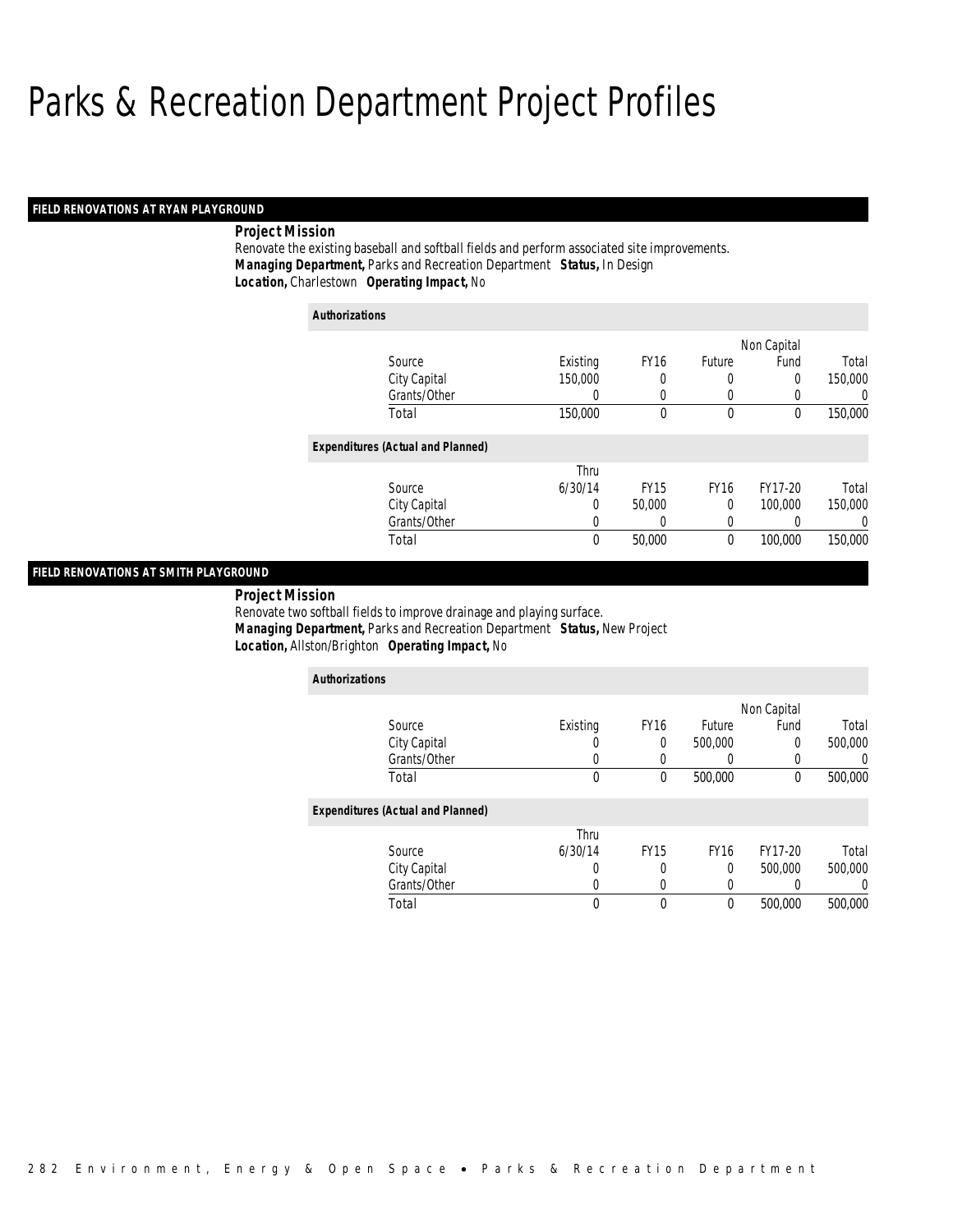## *FIELD RENOVATIONS AT VARIOUS LOCATIONS*

## *Project Mission*

 Annual program for the renovation of three to six fields and their ancillary facilities. *Managing Department,* Parks and Recreation Department *Status,* Annual Program*Location,* Various neighborhoods *Operating Impact,* No

| <b>Authorizations</b>                    |              |           |             |             |                |           |
|------------------------------------------|--------------|-----------|-------------|-------------|----------------|-----------|
|                                          |              |           |             |             | Non Capital    |           |
| Source                                   |              | Existing  | <b>FY16</b> | Future      | Fund           | Total     |
|                                          | City Capital | 1,500,000 | 0           | 1,000,000   | $\overline{0}$ | 2,500,000 |
|                                          | Grants/Other | 0         | 0           | $\left($    | 0              | 0         |
| Total                                    |              | 1,500,000 | 0           | 1.000.000   | 0              | 2,500,000 |
| <b>Expenditures (Actual and Planned)</b> |              |           |             |             |                |           |
|                                          |              | Thru      |             |             |                |           |
| Source                                   |              | 6/30/14   | <b>FY15</b> | <b>FY16</b> | FY17-20        | Total     |
|                                          | City Capital | 0         | 0           | 0           | 2,500,000      | 2,500,000 |
|                                          | Grants/Other | 0         | 0           | 0           |                | 0         |
| Total                                    |              | 0         | $\mathbf 0$ | 0           | 2,500,000      | 2,500,000 |

## *FRANKLIN PARK GATEWAY AND PATHS*

## *Project Mission*

Repair and improve park pathways and entrances.

*Managing Department,* Parks and Recreation Department *Status,* In Construction

*Location,* Roxbury *Operating Impact,* No

| <b>Authorizations</b>                    |          |             |                  |             |           |
|------------------------------------------|----------|-------------|------------------|-------------|-----------|
|                                          |          |             |                  | Non Capital |           |
| Source                                   | Existing | <b>FY16</b> | Future           | Fund        | Total     |
| City Capital                             | 760,000  | 0           | 750,000          | 0           | 1,510,000 |
| Grants/Other                             | $\Omega$ | 0           | $\left( \right)$ | 0           | 0         |
| Total                                    | 760,000  | 0           | 750,000          | 0           | 1,510,000 |
| <b>Expenditures (Actual and Planned)</b> |          |             |                  |             |           |
|                                          | Thru     |             |                  |             |           |
| Source                                   | 6/30/14  | <b>FY15</b> | <b>FY16</b>      | FY17-20     | Total     |
| City Capital                             | 180.341  | 100,000     | 250,000          | 979.659     | 1,510,000 |
| Grants/Other                             | 0        | 0           | 0                | 0           | 0         |
| Total                                    | 180,341  | 100,000     | 250,000          | 979,659     | 1,510,000 |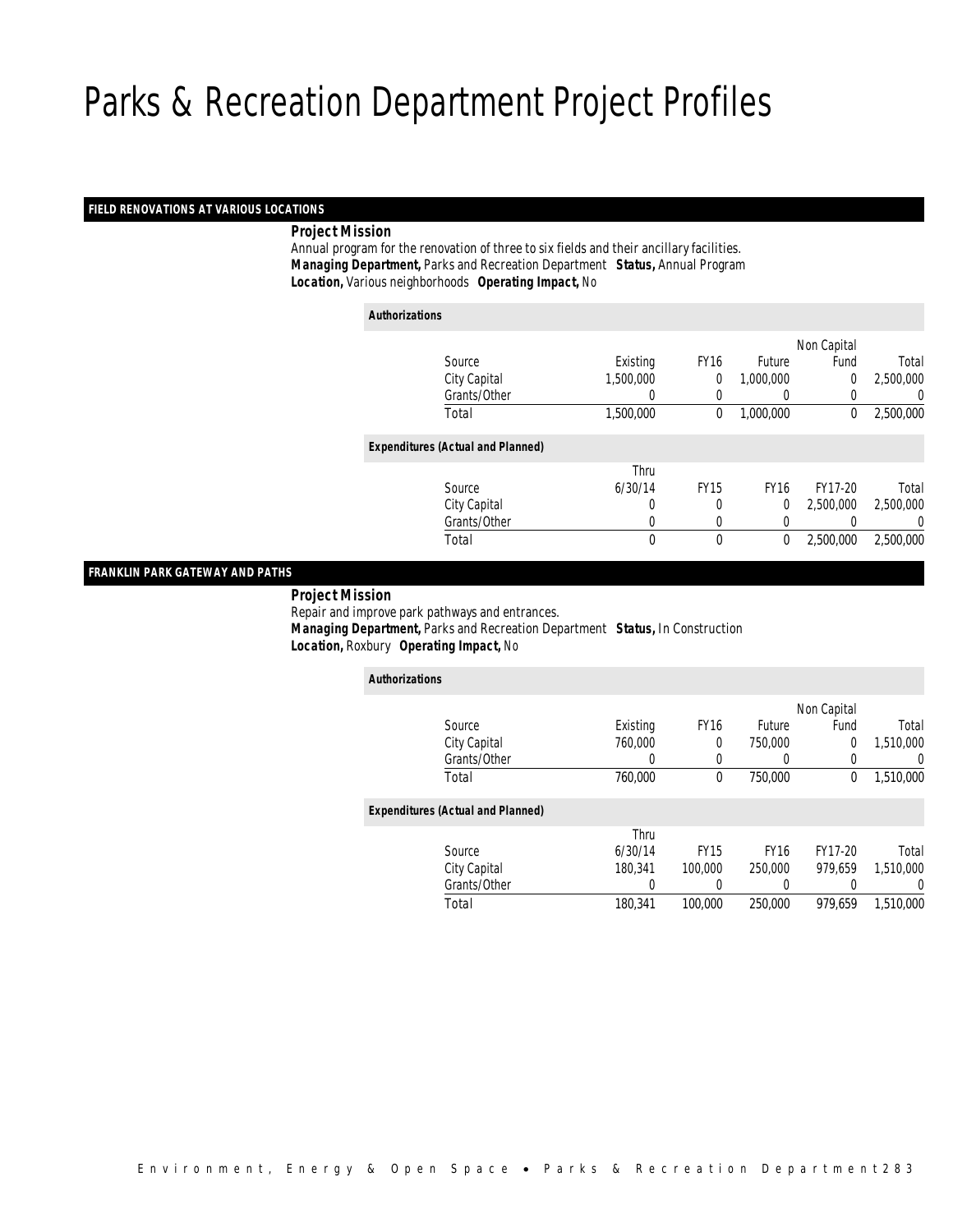## *FRANKLIN PARK MASTER PLAN UPDATE*

## *Project Mission*

Update the existing Master Plan to build out the Franklin Park Yard as a full administration and maintenance facility for the Boston Parks Department.

*Managing Department,* Capital Construction *Status,* New Project

*Location,* Roxbury *Operating Impact,* No

| <b>Authorizations</b>                    |          |             |             |             |        |
|------------------------------------------|----------|-------------|-------------|-------------|--------|
|                                          |          |             |             | Non Capital |        |
| Source                                   | Existing | <b>FY16</b> | Future      | Fund        | Total  |
| City Capital                             | U        | 75,000      | 0           | $\Omega$    | 75,000 |
| Grants/Other                             | U        |             | 0           | 0           |        |
| Total                                    | 0        | 75,000      | $\theta$    | 0           | 75,000 |
| <b>Expenditures (Actual and Planned)</b> |          |             |             |             |        |
|                                          | Thru     |             |             |             |        |
| Source                                   | 6/30/14  | <b>FY15</b> | <b>FY16</b> | FY17-20     | Total  |
| City Capital                             | 0        | 0           | 75,000      | 0           | 75,000 |
| Grants/Other                             | 0        |             |             | 0           |        |
| Total                                    | 0        | 0           | 75,000      | 0           | 75,000 |

## *FROG POND*

#### *Project Mission*

Study to evaluate the mechanical systems of the Frog Pond. *Managing Department,* Capital Construction *Status,* In Design*Location,* Beacon Hill *Operating Impact,* No

| <b>Authorizations</b>                    |          |                  |             |             |         |
|------------------------------------------|----------|------------------|-------------|-------------|---------|
|                                          |          |                  |             | Non Capital |         |
| Source                                   | Existing | <b>FY16</b>      | Future      | Fund        | Total   |
| City Capital                             | 150,000  | 0                | 0           | $\Omega$    | 150,000 |
| Grants/Other                             | 0        | 0                |             |             | 0       |
| Total                                    | 150,000  | $\theta$         | $\mathbf 0$ | $\theta$    | 150,000 |
| <b>Expenditures (Actual and Planned)</b> |          |                  |             |             |         |
|                                          | Thru     |                  |             |             |         |
| Source                                   | 6/30/14  | FY <sub>15</sub> | <b>FY16</b> | FY17-20     | Total   |
| City Capital                             | 0        | 50,000           | 100,000     | $\Omega$    | 150,000 |
| Grants/Other                             | 0        | U                |             | 0           | 0       |
| Total                                    | 0        | 50,000           | 100,000     | $\theta$    | 150,000 |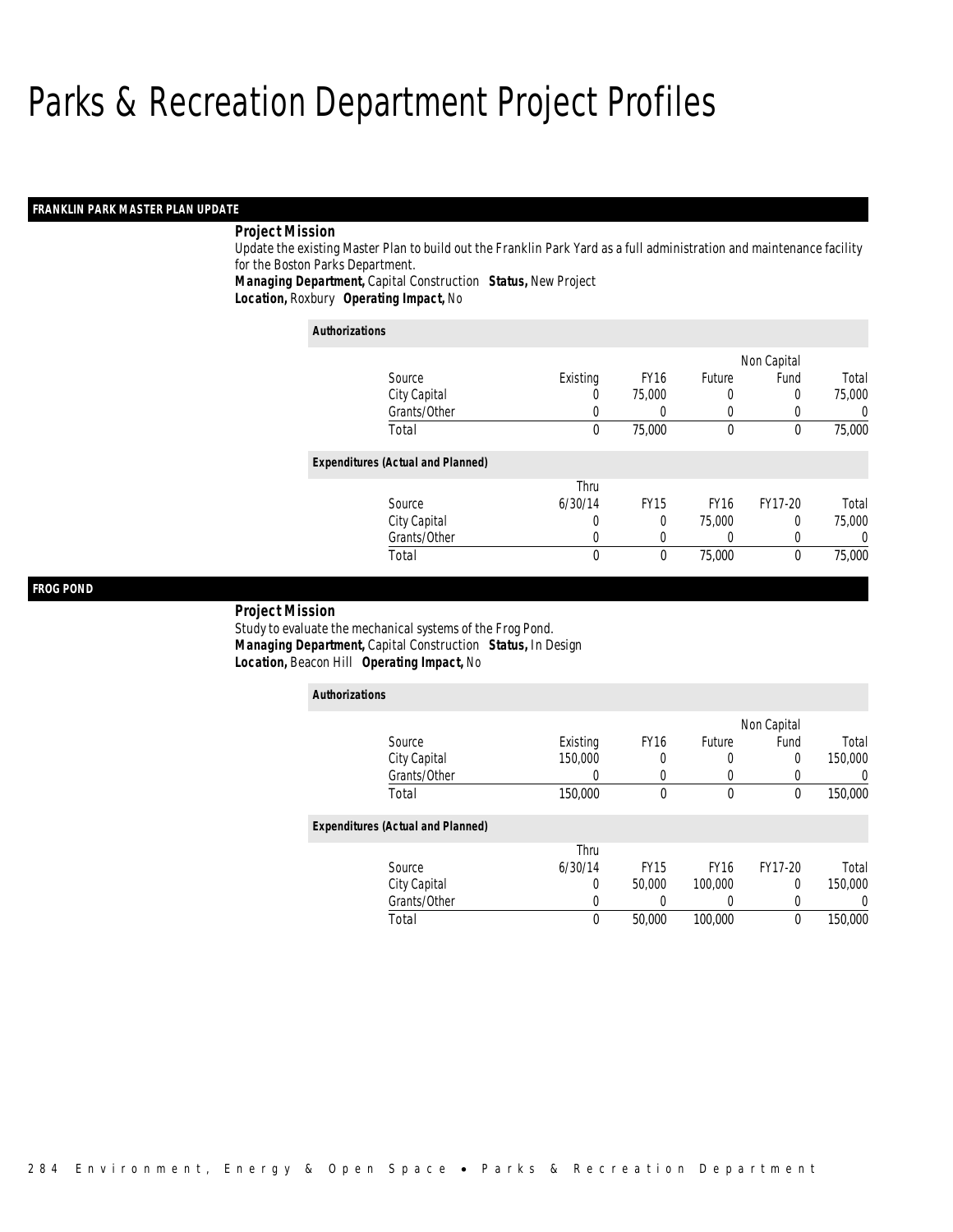## *FROG POND MASTER PLAN STUDY*

## *Project Mission*

 Study to determine the future redesign of the Frog Pond Ice Facility and the accompanying building. *Managing Department,* Capital Construction *Status,* New Project*Location,* Beacon Hill *Operating Impact,* No

*Authorizations*

|                                          |          |             |             | Non Capital |         |
|------------------------------------------|----------|-------------|-------------|-------------|---------|
| Source                                   | Existing | <b>FY16</b> | Future      | Fund        | Total   |
| City Capital                             | 0        | 150,000     | 0           | 0           | 150,000 |
| Grants/Other                             | 0        | $\left($    | $\left($    | 0           | 0       |
| Total                                    | $\theta$ | 150,000     | $\mathbf 0$ | 0           | 150,000 |
| <b>Expenditures (Actual and Planned)</b> |          |             |             |             |         |
|                                          | Thru     |             |             |             |         |
| Source                                   | 6/30/14  | <b>FY15</b> | <b>FY16</b> | FY17-20     | Total   |
| City Capital                             | $\Omega$ | $\theta$    | 150,000     | 0           | 150,000 |
| Grants/Other                             | 0        | 0           | 0           | 0           | 0       |
| Total                                    | 0        | 0           | 150,000     | 0           | 150,000 |
|                                          |          |             |             |             |         |

## *GENERAL PARKS IMPROVEMENTS*

### *Project Mission*

 Replace fencing, pavement, court lighting, and other infrastructure repairs as needed. *Managing Department,* Parks and Recreation Department *Status,* Annual Program*Location,* Citywide *Operating Impact,* No

| <b>Authorizations</b>                    |           |             |             |             |           |
|------------------------------------------|-----------|-------------|-------------|-------------|-----------|
|                                          |           |             |             | Non Capital |           |
| Source                                   | Existing  | <b>FY16</b> | Future      | Fund        | Total     |
| City Capital                             | 3,545,708 | 400,000     | 1,500,000   | $\Omega$    | 5,445,708 |
| Grants/Other                             | 39,864    | 0           |             | $\Omega$    | 39,864    |
| Total                                    | 3,585,572 | 400.000     | 1,500,000   | 0           | 5,485,572 |
| <b>Expenditures (Actual and Planned)</b> |           |             |             |             |           |
|                                          | Thru      |             |             |             |           |
| Source                                   | 6/30/14   | <b>FY15</b> | <b>FY16</b> | FY17-20     | Total     |
| City Capital                             | 2.530.485 | 500,000     | 500,000     | 1.915.223   | 5.445.708 |
| Grants/Other                             | 39.864    | 0           |             | 0           | 39.864    |
| Total                                    | 2.570.349 | 500,000     | 500,000     | 1,915,223   | 5,485,572 |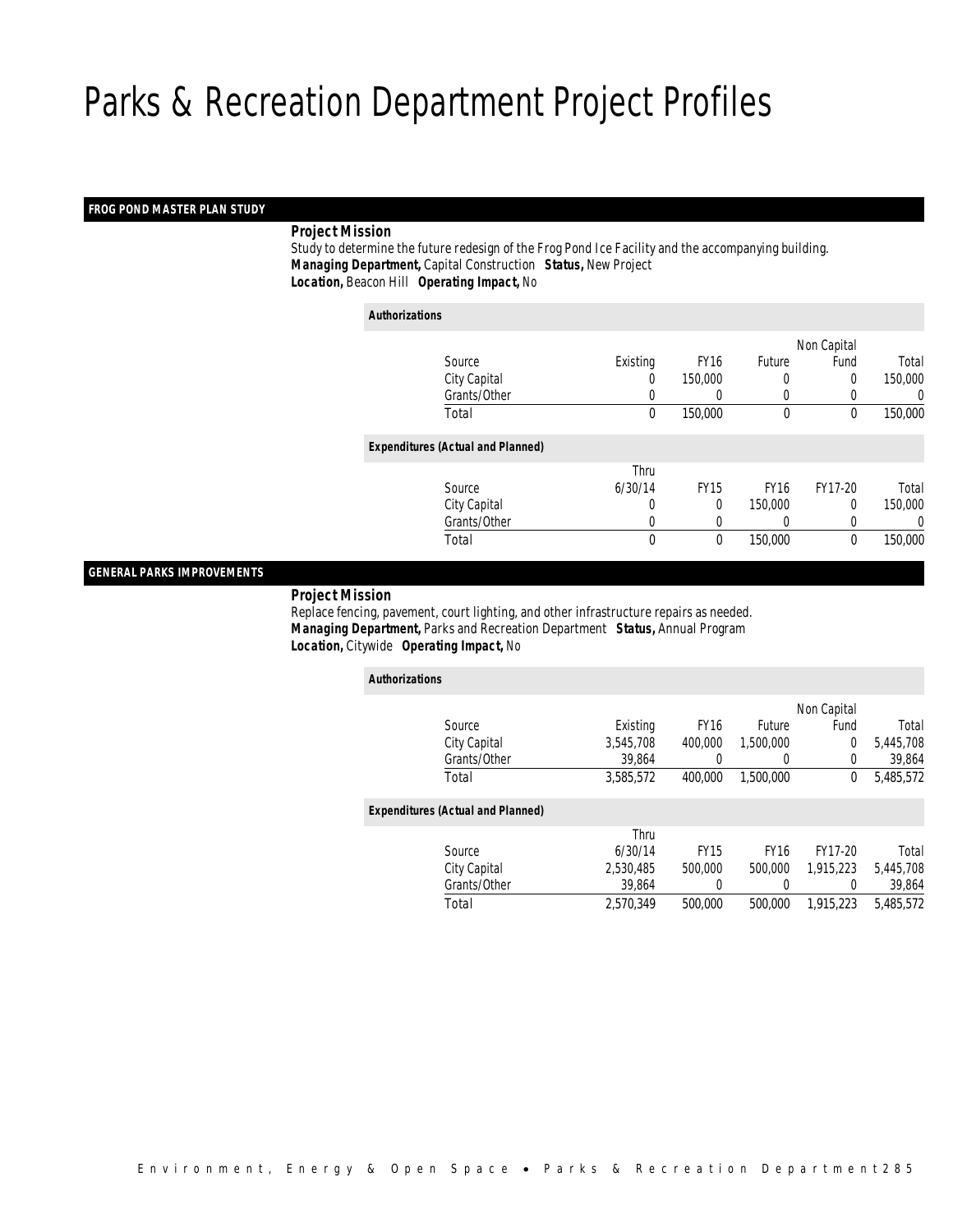#### *GEORGE WRIGHT GOLF COURSE*

## *Project Mission*

Ongoing improvements including drainage, paving, and other miscellaneous items. *Managing Department,* Parks and Recreation Department *Status,* Annual Program*Location,* Hyde Park *Operating Impact,* No

| <b>Authorizations</b>                    |           |             |             |             |           |
|------------------------------------------|-----------|-------------|-------------|-------------|-----------|
|                                          |           |             |             | Non Capital |           |
| Source                                   | Existing  | <b>FY16</b> | Future      | Fund        | Total     |
| City Capital                             | 2.104.695 | 0           | 94.327      | 0           | 2,199,022 |
| Grants/Other                             | 5.605     | 0           | 0           | $\Omega$    | 5,605     |
| Total                                    | 2.110.300 | 0           | 94.327      | 0           | 2.204.627 |
| <b>Expenditures (Actual and Planned)</b> |           |             |             |             |           |
|                                          | Thru      |             |             |             |           |
| Source                                   | 6/30/14   | <b>FY15</b> | <b>FY16</b> | FY17-20     | Total     |
| City Capital                             | 999.022   | 200,000     | 200,000     | 800,000     | 2,199,022 |
| Grants/Other                             | 5,605     | 0           | 0           | 0           | 5,605     |
| Total                                    | 1,004,627 | 200,000     | 200,000     | 800,000     | 2,204,627 |

## *GEORGE WRIGHT GOLF COURSE CLUBHOUSE*

*Project Mission* 

Building renovations include envelope work and exterior access improvements, new doors and windows, and new boiler and ATC. Install new electrical service and fire protection. Update bathroom for accessibility. *Managing Department,* Capital Construction *Status,* In Construction*Location,* Hyde Park *Operating Impact,* No

| <b>Authorizations</b>                    |           |             |             |             |           |
|------------------------------------------|-----------|-------------|-------------|-------------|-----------|
|                                          |           |             |             | Non Capital |           |
| Source                                   | Existing  | <b>FY16</b> | Future      | Fund        | Total     |
| City Capital                             | 4,940,660 | 0           | 0           | $\theta$    | 4,940,660 |
| Grants/Other                             | 59,340    | 0           | 0           | 0           | 59,340    |
| Total                                    | 5,000,000 | 0           | $\mathbf 0$ | 0           | 5,000,000 |
| <b>Expenditures (Actual and Planned)</b> |           |             |             |             |           |
|                                          | Thru      |             |             |             |           |
| Source                                   | 6/30/14   | <b>FY15</b> | <b>FY16</b> | FY17-20     | Total     |
| City Capital                             | 0         | 500,000     | 3,300,000   | 1,140,660   | 4,940,660 |
| Grants/Other                             | 47.036    | 0           | 0           | 12,304      | 59,340    |
| Total                                    | 47,036    | 500,000     | 3.300.000   | 1,152,964   | 5,000,000 |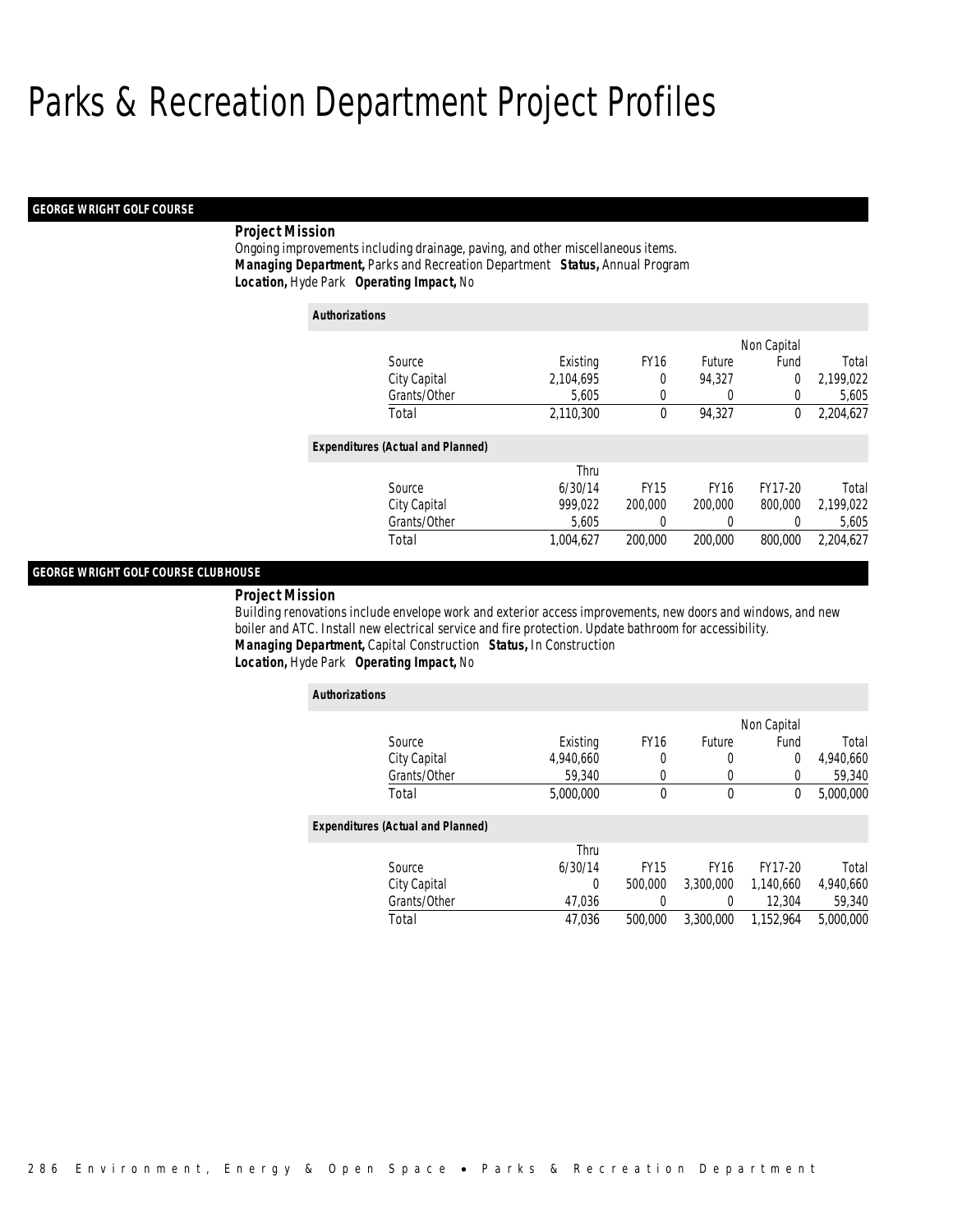## *GEORGE WRIGHT GOLF COURSE WATER MAIN*

*Project Mission*

 Replacement of leaking water main at George Wright Golf course. *Managing Department,* Parks and Recreation Department *Status,* In Design*Location,* Hyde Park *Operating Impact,* Yes

| <b>Authorizations</b> |                                          |          |             |              |             |         |
|-----------------------|------------------------------------------|----------|-------------|--------------|-------------|---------|
|                       |                                          |          |             |              | Non Capital |         |
|                       | Source                                   | Existing | <b>FY16</b> | Future       | Fund        | Total   |
|                       | City Capital                             | 250,000  | 0           | 0            | 0           | 250,000 |
|                       | Grants/Other                             | 0        | 0           | 0            | 0           | 0       |
|                       | Total                                    | 250,000  | $\mathbf 0$ | $\mathbf{0}$ | $\mathbf 0$ | 250,000 |
|                       | <b>Expenditures (Actual and Planned)</b> |          |             |              |             |         |
|                       |                                          | Thru     |             |              |             |         |
|                       | Source                                   | 6/30/14  | <b>FY15</b> | <b>FY16</b>  | FY17-20     | Total   |
|                       | City Capital                             | 0        | 50,000      | 200,000      | $\Omega$    | 250,000 |
|                       | Grants/Other                             | 0        | 0           | 0            | 0           | 0       |
|                       | Total                                    | 0        | 50,000      | 200,000      | $\mathbf 0$ | 250,000 |

## *HARAMBEE PARK MASTER PLAN*

*Project Mission*

 Develop a master plan for the optimal use of space within the entire park. *Managing Department,* Parks and Recreation Department *Status,* In Design*Location,* Mattapan *Operating Impact,* No

| <b>Authorizations</b>                    |          |             |             |             |         |
|------------------------------------------|----------|-------------|-------------|-------------|---------|
|                                          |          |             |             | Non Capital |         |
| Source                                   | Existing | <b>FY16</b> | Future      | Fund        | Total   |
| City Capital                             | 125,000  | 0           |             | $\Omega$    | 125,000 |
| Grants/Other                             | 0        | $\left($    |             | 0           | 0       |
| Total                                    | 125,000  | $\mathbf 0$ | $\mathbf 0$ | 0           | 125,000 |
| <b>Expenditures (Actual and Planned)</b> |          |             |             |             |         |
|                                          | Thru     |             |             |             |         |
| Source                                   | 6/30/14  | <b>FY15</b> | <b>FY16</b> | FY17-20     | Total   |
| City Capital                             | 0        | 50,000      | 75,000      | 0           | 125,000 |
| Grants/Other                             | 0        | 0           |             | 0           | 0       |
| Total                                    | 0        | 50,000      | 75,000      | 0           | 125,000 |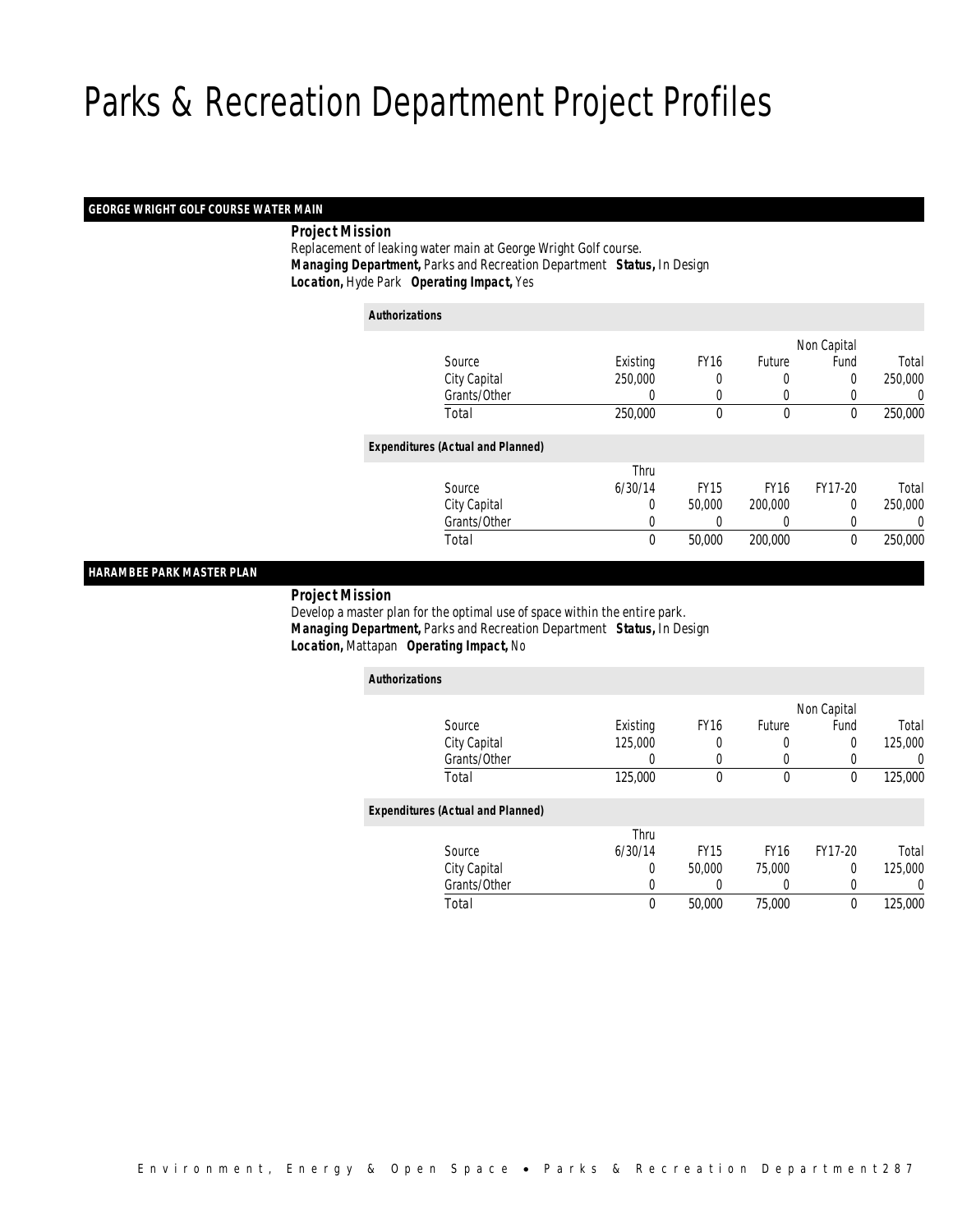## *HEALY FIELD PLAYGROUND*

## *Project Mission*

Play lot renovation including play structures, site furnishings, fencing and landscaping. *Managing Department,* Parks and Recreation Department *Status,* New Project*Location,* Roslindale *Operating Impact,* No

| <b>Authorizations</b>                    |             |             |             |             |         |
|------------------------------------------|-------------|-------------|-------------|-------------|---------|
|                                          |             |             |             | Non Capital |         |
| Source                                   | Existing    | <b>FY16</b> | Future      | Fund        | Total   |
| City Capital                             | 0           | 75,000      | 590,000     | 0           | 665,000 |
| Grants/Other                             | 0           |             | 0           | 0           | 0       |
| Total                                    | 0           | 75,000      | 590,000     | 0           | 665,000 |
| <b>Expenditures (Actual and Planned)</b> |             |             |             |             |         |
|                                          | Thru        |             |             |             |         |
| Source                                   | 6/30/14     | <b>FY15</b> | <b>FY16</b> | FY17-20     | Total   |
| City Capital                             | 0           | 0           | 73,000      | 592,000     | 665,000 |
| Grants/Other                             | 0           | 0           | 0           | 0           | 0       |
| Total                                    | $\mathbf 0$ | 0           | 73,000      | 592,000     | 665,000 |

## *HEMENWAY PLAYGROUND*

*Project Mission* 

Park renovation including drainage; fencing and wall repairs; and new landscaping, play structure and safety surfacing.

*Managing Department,* Parks and Recreation Department *Status,* In Construction*Location,* Dorchester *Operating Impact,* No

| <b>Authorizations</b>                    |                  |                  |              |                |         |
|------------------------------------------|------------------|------------------|--------------|----------------|---------|
|                                          |                  |                  |              | Non Capital    |         |
| Source                                   | Existing         | FY <sub>16</sub> | Future       | Fund           | Total   |
| City Capital                             | 390,500          | 0                | 0            | $\overline{0}$ | 390,500 |
| Grants/Other                             |                  | 0                |              | 0              |         |
| Total                                    | 390,500          | $\theta$         | $\mathbf{0}$ | $\theta$       | 390,500 |
| <b>Expenditures (Actual and Planned)</b> |                  |                  |              |                |         |
|                                          | Thru             |                  |              |                |         |
| Source                                   | 6/30/14          | <b>FY15</b>      | <b>FY16</b>  | FY17-20        | Total   |
| City Capital                             | 9.628            | 240.500          | 140,372      | $\Omega$       | 390.500 |
| Grants/Other                             | $\left( \right)$ |                  | 0            | $\Omega$       |         |
| Total                                    | 9.628            | 240.500          | 140.372      | $\theta$       | 390.500 |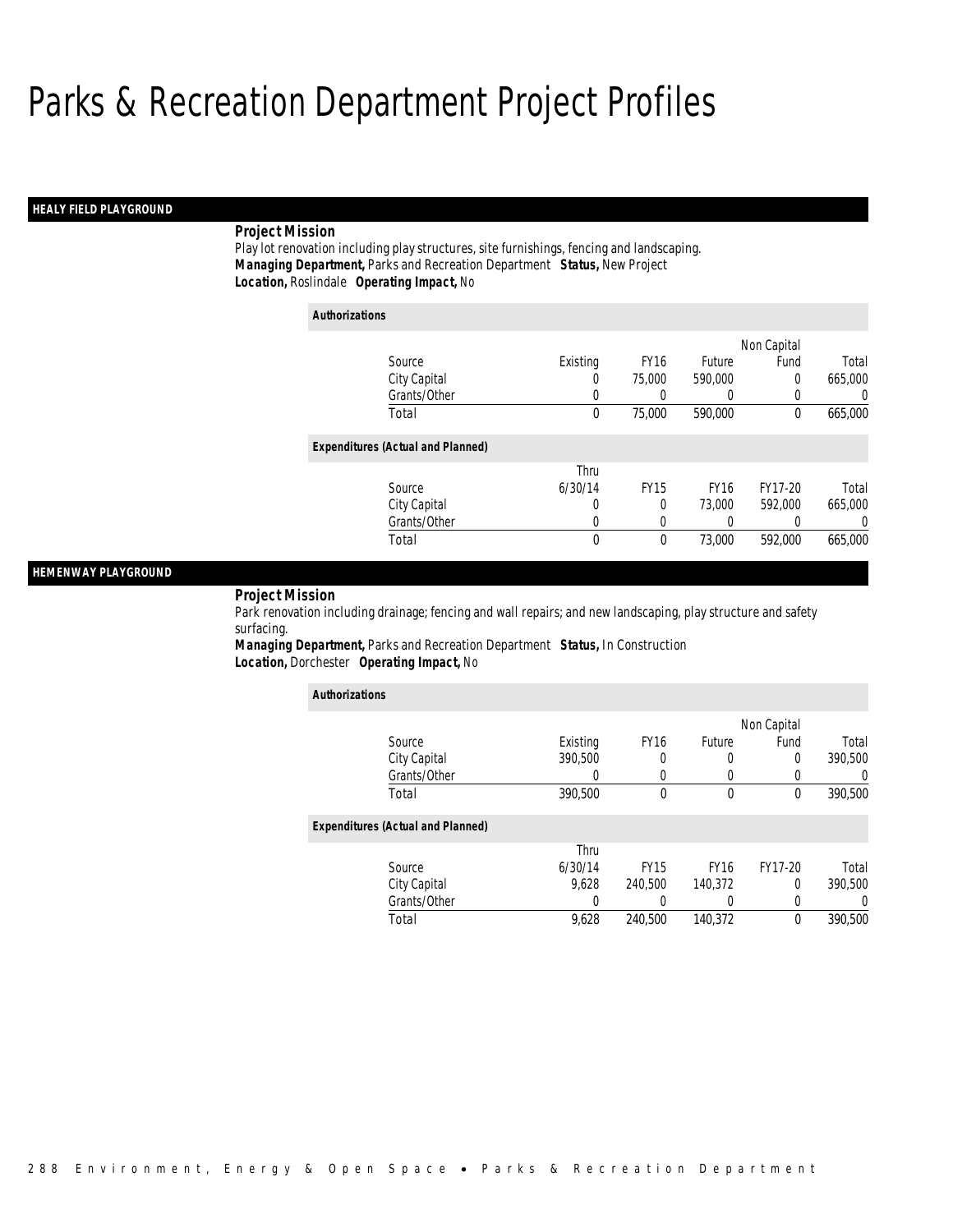## *HISTORIC CEMETERIES*

## *Project Mission*

 Ongoing program of repairs in designated historic cemeteries located throughout the City. *Managing Department,* Parks and Recreation Department *Status,* Annual Program*Location,* Citywide *Operating Impact,* No

| <b>Authorizations</b> |                                          |           |             |               |             |           |
|-----------------------|------------------------------------------|-----------|-------------|---------------|-------------|-----------|
|                       |                                          |           |             |               | Non Capital |           |
|                       | Source                                   | Existing  | <b>FY16</b> | <b>Future</b> | Fund        | Total     |
|                       | City Capital                             | 1.220.000 | 100,000     | 420,000       | 0           | 1,740,000 |
|                       | Grants/Other                             | 230,000   |             | $\left($      | 166,117     | 396,117   |
|                       | Total                                    | 1.450.000 | 100,000     | 420,000       | 166.117     | 2,136,117 |
|                       | <b>Expenditures (Actual and Planned)</b> |           |             |               |             |           |
|                       |                                          | Thru      |             |               |             |           |
|                       | Source                                   | 6/30/14   | <b>FY15</b> | <b>FY16</b>   | FY17-20     | Total     |
|                       | City Capital                             | 871.008   | 140,000     | 140,000       | 588.992     | 1,740,000 |
|                       | Grants/Other                             | 73,000    | 157,000     | 0             | $\Omega$    | 230,000   |
|                       | Total                                    | 944,008   | 297.000     | 140,000       | 588,992     | 1,970,000 |

## *HORATIO HARRIS PARK*

#### *Project Mission*

 Major park renovation including drainage; paving; fencing and wall repairs; and new landscaping, seating area, game tables. and drinking fountains.

*Managing Department,* Parks and Recreation Department *Status,* In Construction*Location,* Roxbury *Operating Impact,* No

| <b>Authorizations</b>                    |              |          |                  |             |             |         |
|------------------------------------------|--------------|----------|------------------|-------------|-------------|---------|
|                                          |              |          |                  |             | Non Capital |         |
| Source                                   |              | Existing | FY <sub>16</sub> | Future      | Fund        | Total   |
| City Capital                             |              | 370,000  | 0                | 0           | 0           | 370,000 |
|                                          | Grants/Other | 0        | 0                | 0           |             | 0       |
| Total                                    |              | 370,000  | 0                | $\mathbf 0$ | 0           | 370,000 |
| <b>Expenditures (Actual and Planned)</b> |              |          |                  |             |             |         |
|                                          |              | Thru     |                  |             |             |         |
| Source                                   |              | 6/30/14  | <b>FY15</b>      | <b>FY16</b> | FY17-20     | Total   |
| City Capital                             |              | 15.461   | 225,000          | 129,540     | 0           | 370,000 |
|                                          | Grants/Other | 0        |                  | 0           | 0           | 0       |
| Total                                    |              | 15.461   | 225,000          | 129.540     | 0           | 370,000 |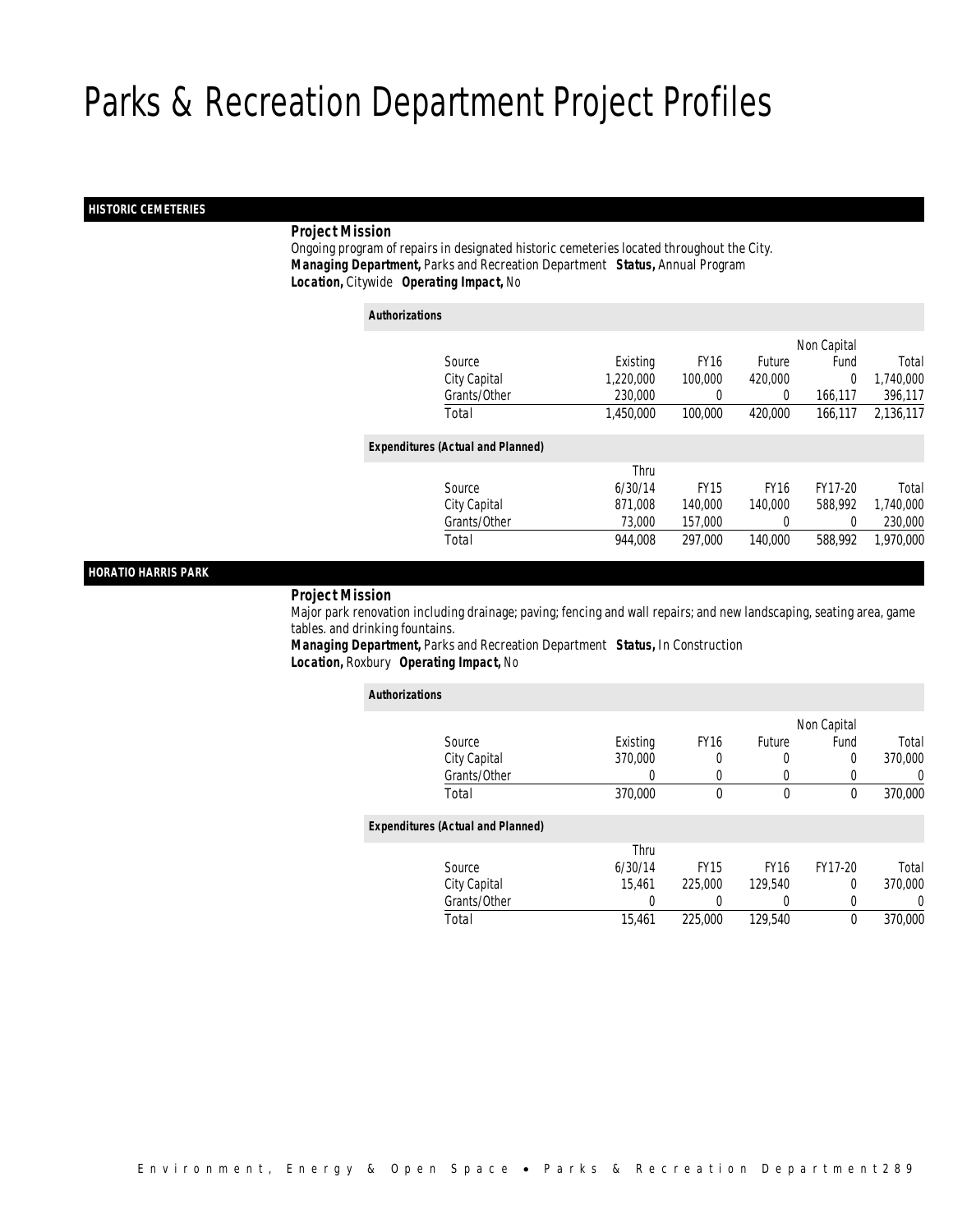## *HUNT/ALMONT PLAYGROUND*

## *Project Mission*

Refurbish fields and various paths in accordance with the master plan. Complete: Demolish the field house and replace with a passive area.

*Managing Department,* Parks and Recreation Department *Status,* In Construction*Location,* Mattapan *Operating Impact,* No

| <b>Authorizations</b>                    |           |                  |             |             |                  |
|------------------------------------------|-----------|------------------|-------------|-------------|------------------|
|                                          |           |                  |             | Non Capital |                  |
| Source                                   | Existing  | FY <sub>16</sub> | Future      | Fund        | Total            |
| City Capital                             | 4,771,672 | 0                | 0           | 0           | 4,771,672        |
| Grants/Other                             | 0         |                  |             | 0           | $\left( \right)$ |
| Total                                    | 4,771,672 | $\theta$         | 0           | 0           | 4,771,672        |
| <b>Expenditures (Actual and Planned)</b> |           |                  |             |             |                  |
|                                          | Thru      |                  |             |             |                  |
| Source                                   | 6/30/14   | <b>FY15</b>      | <b>FY16</b> | FY17-20     | Total            |
| City Capital                             | 1,775,228 | 2.385.662        | 610,782     | $\Omega$    | 4,771,672        |
| Grants/Other                             |           |                  | $\Omega$    | 0           | 0                |
| Total                                    | 1.775.228 | 2.385.662        | 610.782     | 0           | 4.771.672        |

## *IACONO PLAYGROUND*

#### *Project Mission*

Major park renovation including drainage; fencing and court repairs; and new landscaping, play structure, swings, and safety surfacing.

*Managing Department,* Parks and Recreation Department *Status,* Complete*Location,* Hyde Park *Operating Impact,* No

| <b>Authorizations</b>                    |          |             |             |                  |          |
|------------------------------------------|----------|-------------|-------------|------------------|----------|
|                                          |          |             |             | Non Capital      |          |
| Source                                   | Existing | <b>FY16</b> | Future      | Fund             | Total    |
| City Capital                             | 730,000  | 0           | 0           | 0                | 730,000  |
| Grants/Other                             |          | 0           | 0           | $\left( \right)$ | $\Omega$ |
| Total                                    | 730,000  | 0           | 0           | $\theta$         | 730,000  |
| <b>Expenditures (Actual and Planned)</b> |          |             |             |                  |          |
|                                          | Thru     |             |             |                  |          |
| Source                                   | 6/30/14  | <b>FY15</b> | <b>FY16</b> | FY17-20          | Total    |
| City Capital                             | 49.276   | 680.724     | 0           | 0                | 730,000  |
| Grants/Other                             | 0        |             | 0           |                  | $\Omega$ |
| Total                                    | 49,276   | 680.724     | $\mathbf 0$ | 0                | 730,000  |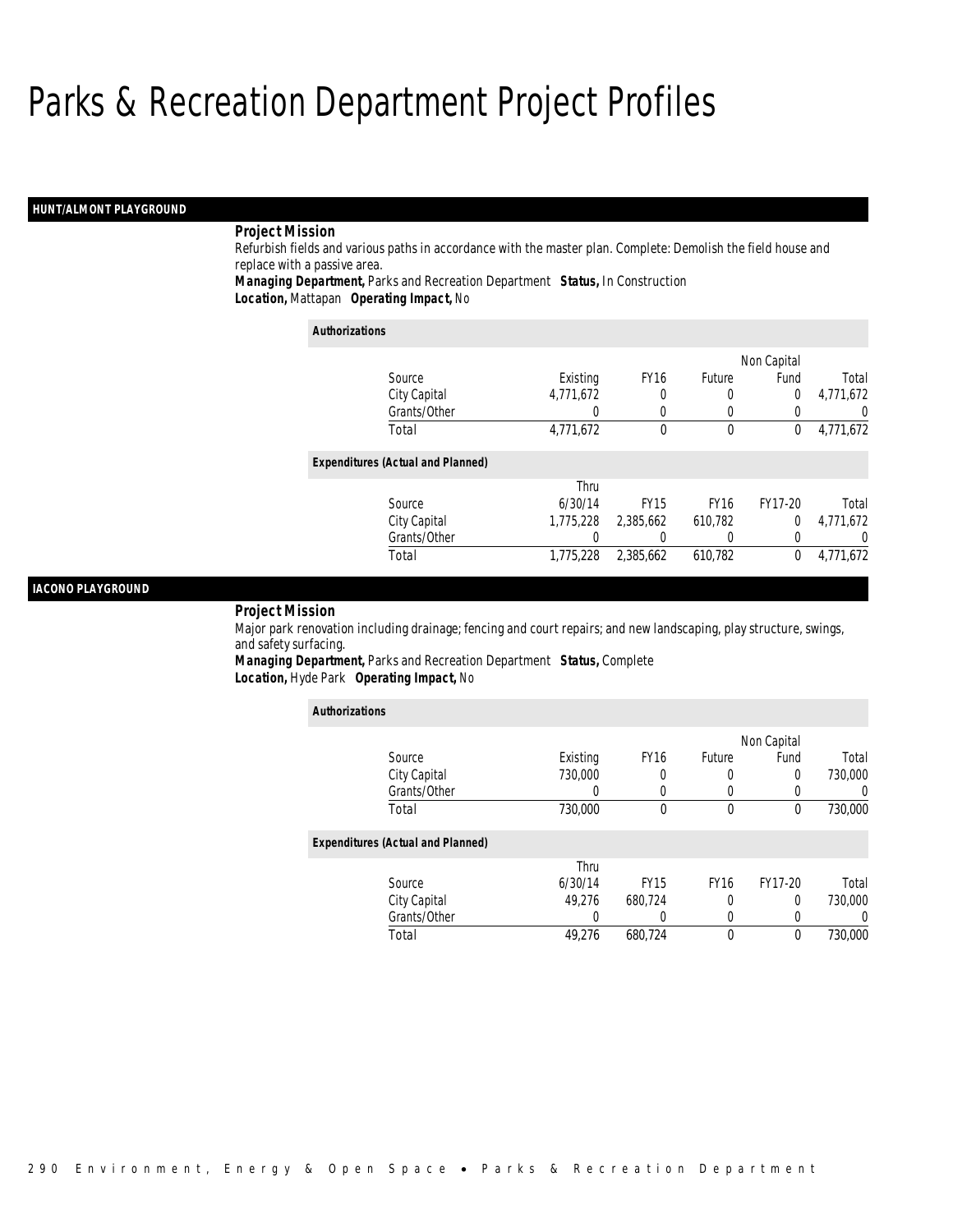## *JAMAICA POND DOCK REHABILITATION*

## *Project Mission*

 Design rehabilitation and repair of the boat docks. *Managing Department,* Capital Construction *Status,* To Be Scheduled*Location,* Jamaica Plain *Operating Impact,* No

| <b>Authorizations</b><br>Non Capital<br><b>FY16</b><br>Existing<br>Future<br>Fund<br>Source<br>144,000<br>City Capital<br>0<br>0<br>0 |         |
|---------------------------------------------------------------------------------------------------------------------------------------|---------|
|                                                                                                                                       |         |
|                                                                                                                                       |         |
|                                                                                                                                       | Total   |
|                                                                                                                                       | 144,000 |
| Grants/Other<br>0<br>0<br>$\Omega$<br>0                                                                                               | 0       |
| Total<br>144,000<br>$\mathbf{0}$<br>$\mathbf 0$<br>0                                                                                  | 144,000 |
| <b>Expenditures (Actual and Planned)</b>                                                                                              |         |
| Thru                                                                                                                                  |         |
| <b>FY15</b><br>6/30/14<br><b>FY16</b><br>FY17-20<br>Source                                                                            | Total   |
| City Capital<br>12,000<br>132,000<br>0<br>$\theta$                                                                                    | 144,000 |
| Grants/Other<br>0<br>0<br>$\left($<br>0                                                                                               | 0       |
| 12,000<br>Total<br>0<br>0<br>132,000                                                                                                  | 144,000 |

## *JAMAICA POND OUTFALL PIPE REPLACEMENT*

*Project Mission*

 Replace outfall pipe and make related site improvements at Jamaica Pond. *Managing Department,* Parks and Recreation Department *Status,* In Design*Location,* Jamaica Plain *Operating Impact,* No

| <b>Authorizations</b>                    |          |             |                  |             |          |
|------------------------------------------|----------|-------------|------------------|-------------|----------|
|                                          |          |             |                  | Non Capital |          |
| Source                                   | Existing | <b>FY16</b> | Future           | Fund        | Total    |
| City Capital                             | 300,000  | 0           | 0                | $\Omega$    | 300,000  |
| Grants/Other                             | 0        | $\Omega$    | 0                | 0           | 0        |
| Total                                    | 300,000  | 0           | $\boldsymbol{0}$ | 0           | 300,000  |
| <b>Expenditures (Actual and Planned)</b> |          |             |                  |             |          |
|                                          | Thru     |             |                  |             |          |
| Source                                   | 6/30/14  | <b>FY15</b> | <b>FY16</b>      | FY17-20     | Total    |
| City Capital                             | 0        | 25,000      | 225,000          | 50,000      | 300,000  |
| Grants/Other                             | 0        | 0           | 0                | 0           | $\Omega$ |
| Total                                    | 0        | 25,000      | 225,000          | 50,000      | 300,000  |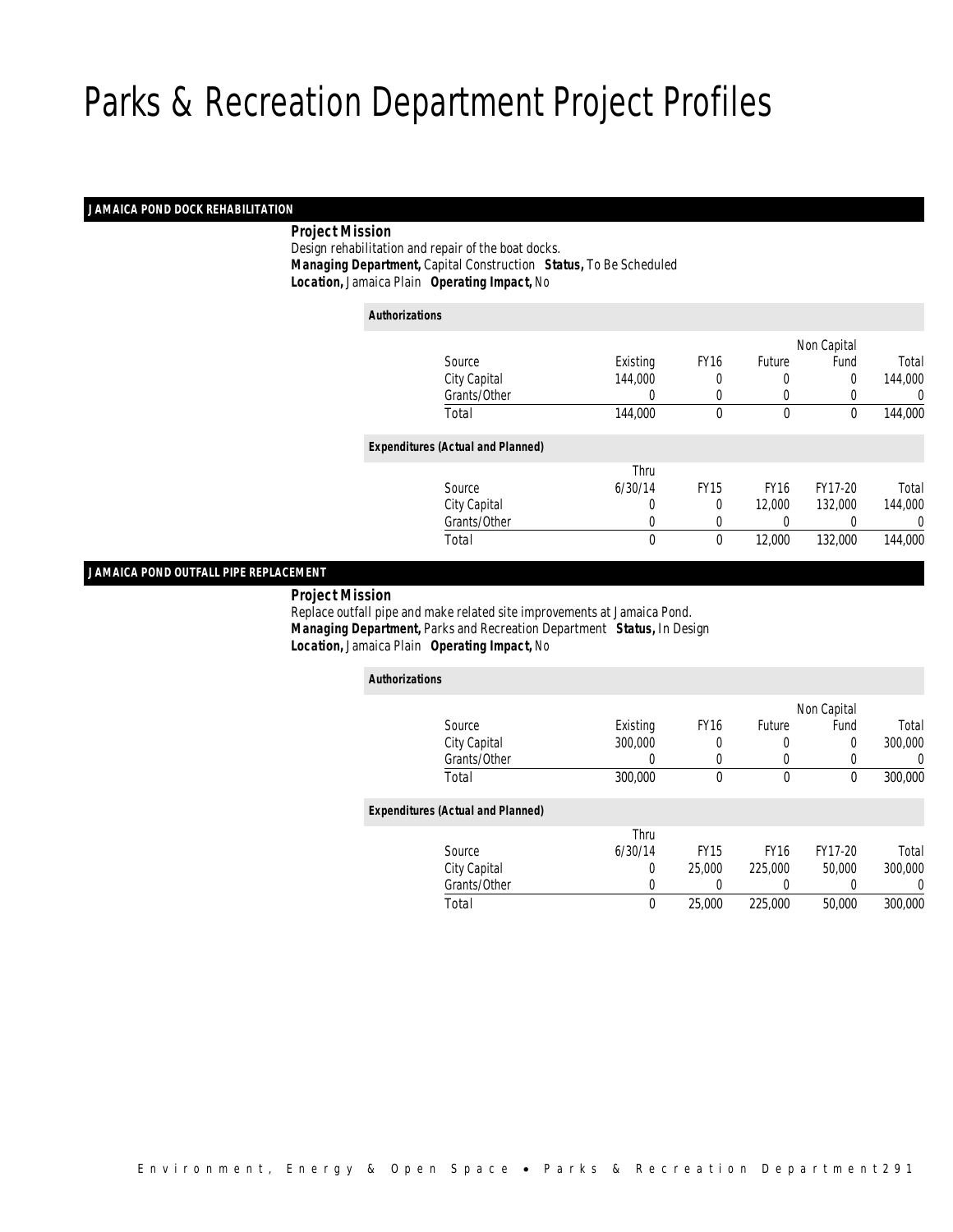## *JAMAICA POND PATHWAYS*

## *Project Mission*

Design work for reconstruction of pathway.*Managing Department,* Parks and Recreation Department *Status,* New Project

*Location,* Jamaica Plain *Operating Impact,* No

| <b>Authorizations</b>                    |             |                  |             |             |         |
|------------------------------------------|-------------|------------------|-------------|-------------|---------|
|                                          |             |                  |             | Non Capital |         |
| Source                                   | Existing    | <b>FY16</b>      | Future      | Fund        | Total   |
| City Capital                             | 0           | 0                | 500,000     | 0           | 500,000 |
| Grants/Other                             | 0           | 0                | 0           | 0           | 0       |
| Total                                    | $\mathbf 0$ | 0                | 500,000     | $\theta$    | 500,000 |
| <b>Expenditures (Actual and Planned)</b> |             |                  |             |             |         |
|                                          | Thru        |                  |             |             |         |
| Source                                   | 6/30/14     | FY <sub>15</sub> | <b>FY16</b> | FY17-20     | Total   |
| City Capital                             | 0           | 0                | 0           | 500,000     | 500,000 |
| Grants/Other                             | 0           | 0                | 0           | 0           | 0       |
| Total                                    | 0           | 0                | 0           | 500,000     | 500,000 |

## *JOHN HARVARD MALL*

 *Project Mission* Renovate existing passive park and improve accessibility. *Managing Department,* Parks and Recreation Department *Status,* In Construction*Location,* Charlestown *Operating Impact,* No

| <b>Authorizations</b>                    |           |             |             |             |           |
|------------------------------------------|-----------|-------------|-------------|-------------|-----------|
|                                          |           |             |             | Non Capital |           |
| Source                                   | Existing  | <b>FY16</b> | Future      | Fund        | Total     |
| City Capital                             | 1,220,000 | 0           | 0           | 0           | 1,220,000 |
| Grants/Other                             |           | 0           | 0           | 0           |           |
| Total                                    | 1,220,000 | 0           | 0           | 0           | 1,220,000 |
| <b>Expenditures (Actual and Planned)</b> |           |             |             |             |           |
|                                          | Thru      |             |             |             |           |
| Source                                   | 6/30/14   | <b>FY15</b> | <b>FY16</b> | FY17-20     | Total     |
| City Capital                             | 21,000    | 86,000      | 1,113,000   | 0           | 1,220,000 |
| Grants/Other                             |           |             | 0           | 0           |           |
| Total                                    | 21,000    | 86,000      | 1.113.000   | 0           | 1.220.000 |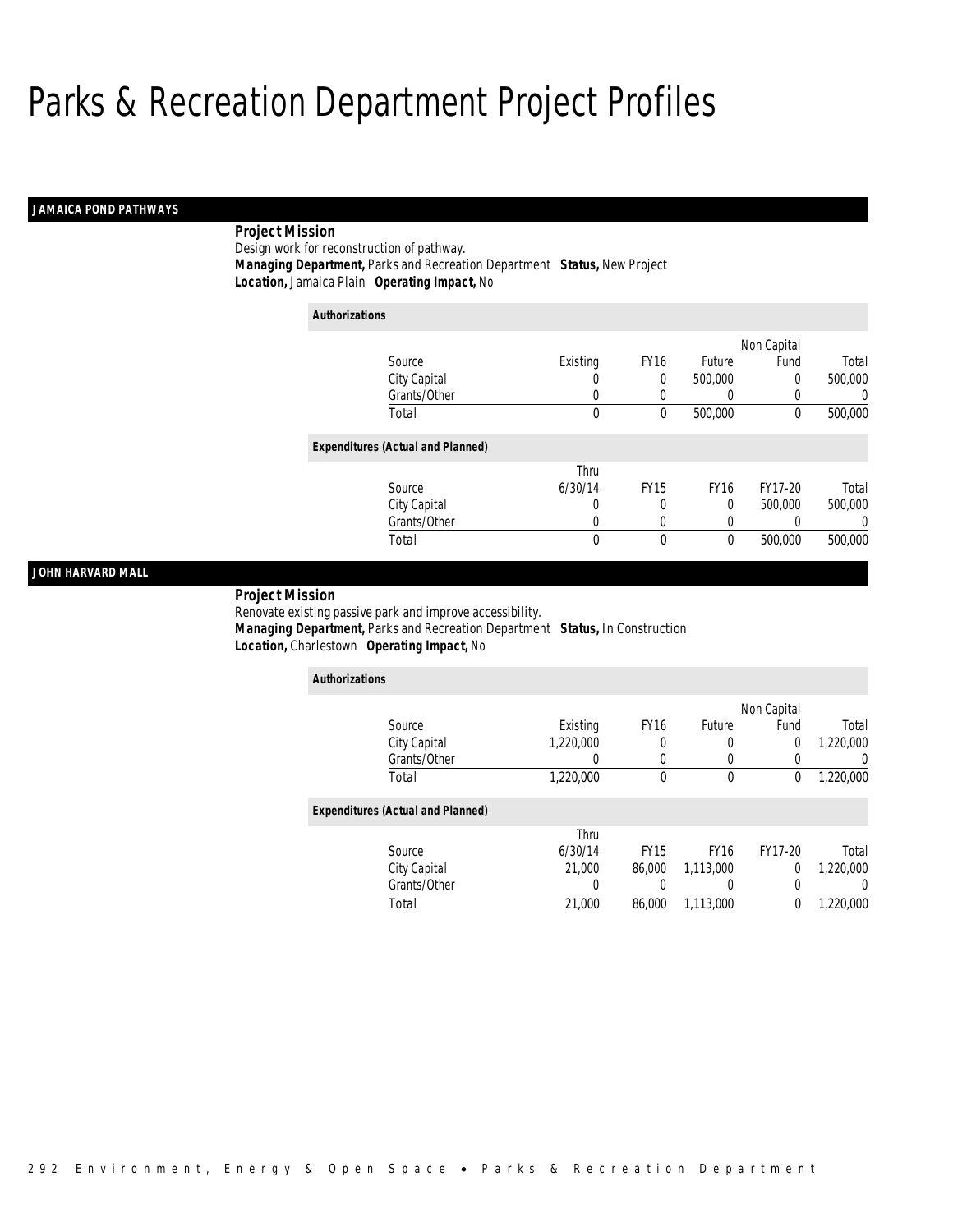## *JOHN HARVARD MALL PLAY AREA*

## *Project Mission*

 Complete renovation of tot lot and surrounding area including fencing, paving, and lighting. *Managing Department,* Parks and Recreation Department *Status,* In Construction*Location,* Charlestown *Operating Impact,* No

| <b>Authorizations</b> |                                          |          |             |             |             |         |
|-----------------------|------------------------------------------|----------|-------------|-------------|-------------|---------|
|                       |                                          |          |             |             | Non Capital |         |
|                       | Source                                   | Existing | <b>FY16</b> | Future      | Fund        | Total   |
|                       | City Capital                             | 450,000  | 0           | 0           | 0           | 450,000 |
|                       | Grants/Other                             | 0        | 0           | 0           | 0           | 0       |
|                       | Total                                    | 450.000  | $\theta$    | $\theta$    | $\theta$    | 450,000 |
|                       | <b>Expenditures (Actual and Planned)</b> |          |             |             |             |         |
|                       |                                          | Thru     |             |             |             |         |
|                       | Source                                   | 6/30/14  | <b>FY15</b> | <b>FY16</b> | FY17-20     | Total   |
|                       | City Capital                             | 14.824   | 34.176      | 401,000     | $\Omega$    | 450,000 |
|                       | Grants/Other                             | 0        |             | $\left($    | 0           | 0       |
|                       | Total                                    | 14,824   | 34,176      | 401,000     | 0           | 450,000 |

## *JUSTICE GOURDIN VETERANS' MEMORIAL PARK*

*Project Mission*

 Major park renovation including pathways, walls, plazas, ADA improvements, and landscaping. *Managing Department,* Parks and Recreation Department *Status,* In Design*Location,* Roxbury *Operating Impact,* No

| <b>Authorizations</b>                    |          |             |             |             |         |
|------------------------------------------|----------|-------------|-------------|-------------|---------|
|                                          |          |             |             | Non Capital |         |
| Source                                   | Existing | <b>FY16</b> | Future      | Fund        | Total   |
| City Capital                             | 152,000  | 0           | 0           | 0           | 152,000 |
| Grants/Other                             | 0        | 0           | 0           | 0           | 0       |
| Total                                    | 152,000  | $\theta$    | $\mathbf 0$ | 0           | 152,000 |
| <b>Expenditures (Actual and Planned)</b> |          |             |             |             |         |
|                                          | Thru     |             |             |             |         |
| Source                                   | 6/30/14  | <b>FY15</b> | <b>FY16</b> | FY17-20     | Total   |
| City Capital                             | 0        | 35,000      | 117,000     | 0           | 152,000 |
| Grants/Other                             | 0        | 0           |             | 0           | 0       |
| Total                                    | 0        | 35,000      | 117,000     | 0           | 152,000 |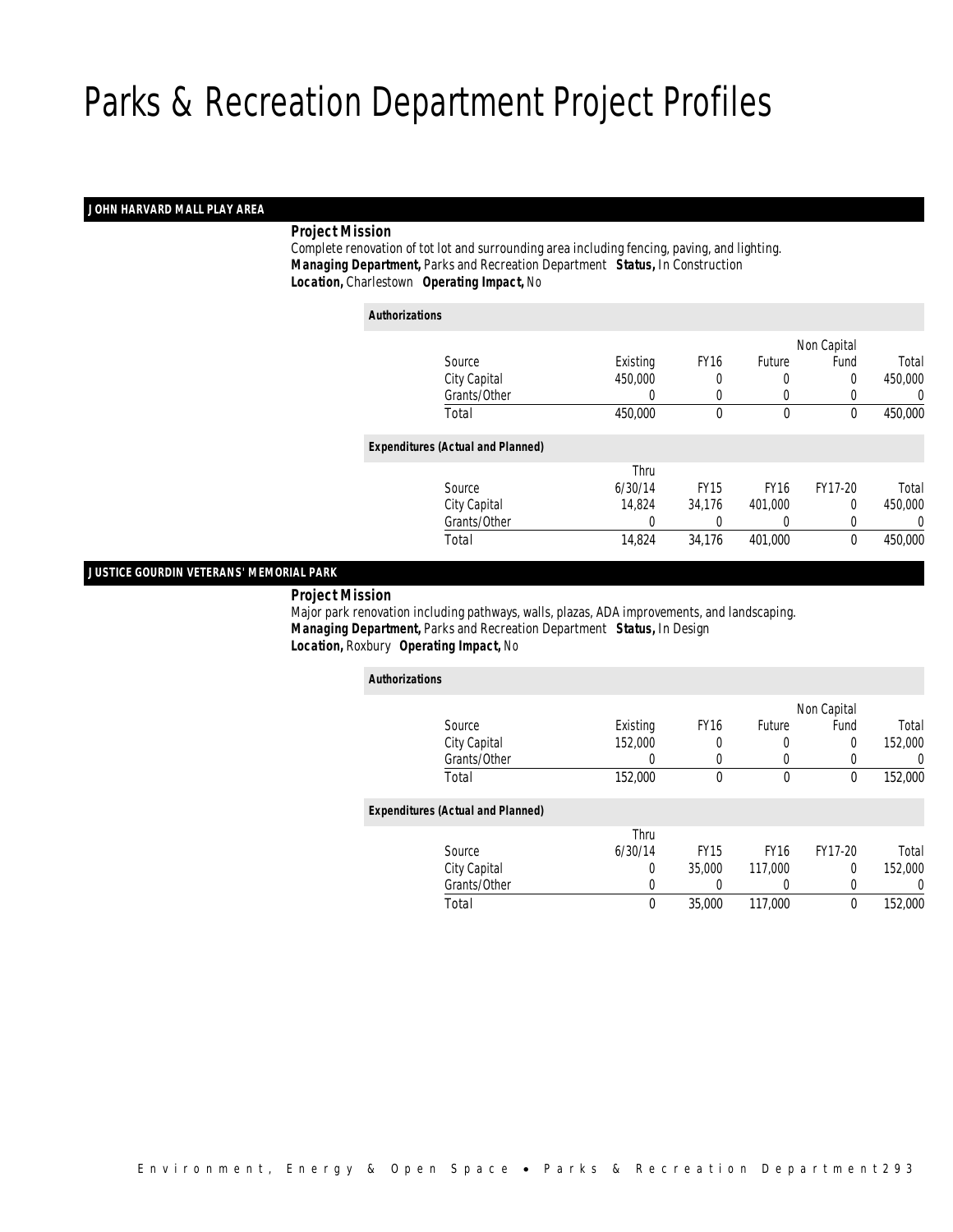## *KELLEHER ROSE GARDEN*

## *Project Mission*

Perimeter restoration of historic rose garden.

*Managing Department,* Parks and Recreation Department *Status,* To Be Scheduled

*Location,* Fenway/Kenmore *Operating Impact,* No

| <b>Authorizations</b> |                                          |             |             |             |                |         |
|-----------------------|------------------------------------------|-------------|-------------|-------------|----------------|---------|
|                       |                                          |             |             |             | Non Capital    |         |
|                       | Source                                   | Existing    | <b>FY16</b> | Future      | Fund           | Total   |
|                       | City Capital                             | 170,000     | 0           | 0           | $\overline{0}$ | 170,000 |
|                       | Grants/Other                             | 0           | 0           | 0           | 0              | U       |
|                       | Total                                    | 170,000     | 0           | $\mathbf 0$ | 0              | 170,000 |
|                       | <b>Expenditures (Actual and Planned)</b> |             |             |             |                |         |
|                       |                                          | Thru        |             |             |                |         |
|                       | Source                                   | 6/30/14     | <b>FY15</b> | <b>FY16</b> | FY17-20        | Total   |
|                       | City Capital                             | 0           | 0           | 15,000      | 155,000        | 170,000 |
|                       | Grants/Other                             | 0           | 0           | 0           |                | 0       |
|                       | Total                                    | $\mathbf 0$ | 0           | 15,000      | 155,000        | 170,000 |

## *KING STREET PLAY AREA*

*Project Mission* 

Improvement to the park including entrance and pathways, masonry work, utility infrastructure, new site furnishings and vegetation.

*Managing Department,* Parks and Recreation Department *Status,* New Project*Location,* Roxbury *Operating Impact,* No

| <b>Authorizations</b>                    |          |                  |             |             |                  |
|------------------------------------------|----------|------------------|-------------|-------------|------------------|
|                                          |          |                  |             | Non Capital |                  |
| Source                                   | Existing | FY <sub>16</sub> | Future      | Fund        | Total            |
| City Capital                             |          | 0                | 300,000     | $\Omega$    | 300,000          |
| Grants/Other                             |          |                  |             | 0           |                  |
| Total                                    | 0        | $\theta$         | 300,000     | 0           | 300,000          |
| <b>Expenditures (Actual and Planned)</b> |          |                  |             |             |                  |
|                                          | Thru     |                  |             |             |                  |
| Source                                   | 6/30/14  | <b>FY15</b>      | <b>FY16</b> | FY17-20     | Total            |
| City Capital                             | 0        | 0                | $\Omega$    | 300,000     | 300,000          |
| Grants/Other                             |          |                  |             | 0           | $\left( \right)$ |
| Total                                    | 0        | $\theta$         | $\theta$    | 300,000     | 300,000          |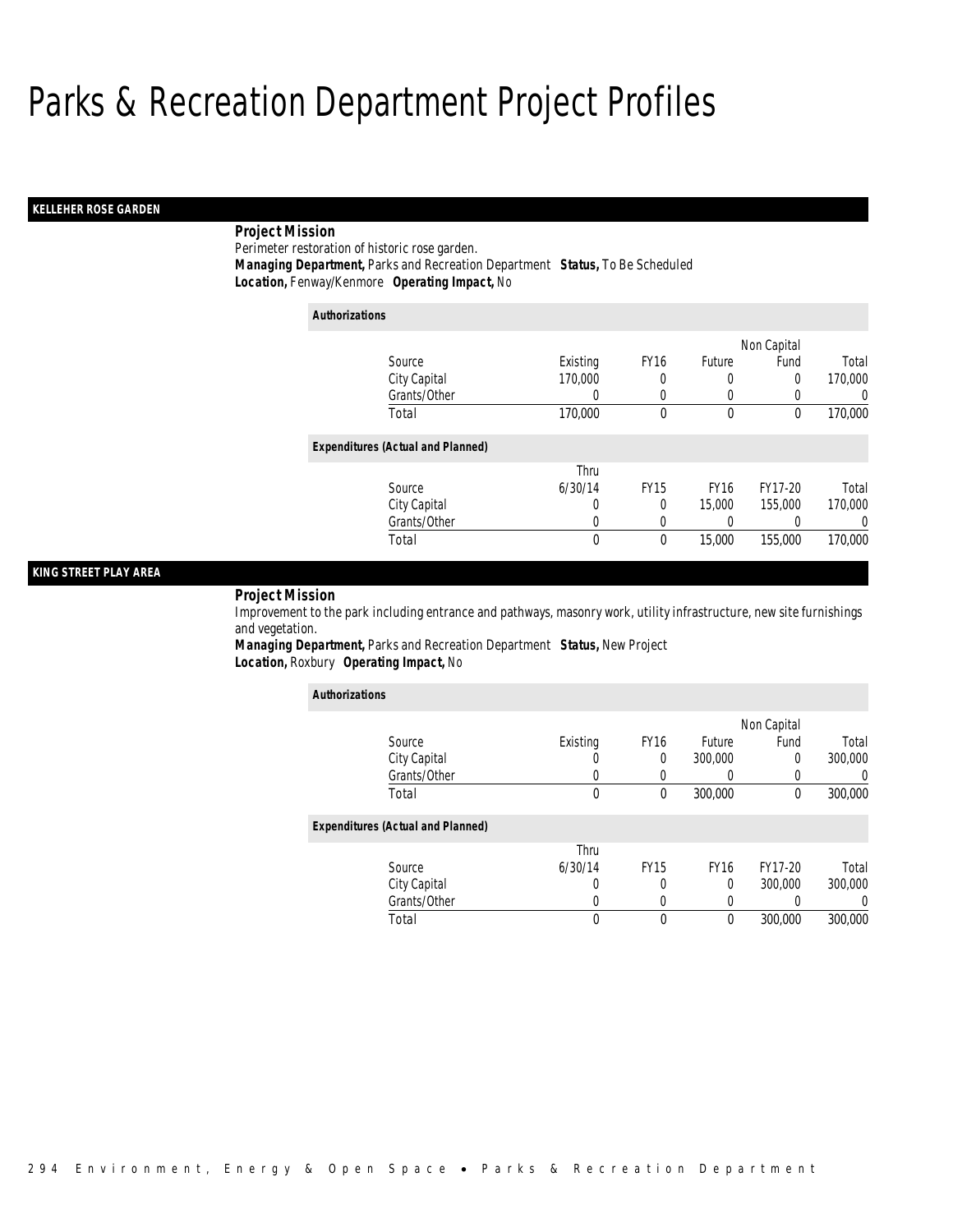# *LANGONE PARK & PUOPOLO PLAYGROUND*

# *Project Mission*

 Enhancement and improvements to playground, basketball court, baseball fields, softball field, bocce, lighting, drainage and plantings. *Managing Department,* Parks and Recreation Department *Status,* New Project

*Location,* North End *Operating Impact,* No

#### *Authorizations*

|                                          |          |             |               | Non Capital    |           |
|------------------------------------------|----------|-------------|---------------|----------------|-----------|
| Source                                   | Existing | <b>FY16</b> | <b>Future</b> | Fund           | Total     |
| City Capital                             |          | 0           | 2,910,000     | $\overline{0}$ | 2,910,000 |
| Grants/Other                             |          |             |               |                | 0         |
| Total                                    | 0        | 0           | 2,910,000     | 0              | 2,910,000 |
| <b>Expenditures (Actual and Planned)</b> |          |             |               |                |           |
|                                          | Thru     |             |               |                |           |
| Source                                   | 6/30/14  | <b>FY15</b> | FY16          | FY17-20        | Total     |
| City Capital                             | 0        | 0           | 0             | 2,910,000      | 2,910,000 |
| Grants/Other                             | 0        |             | 0             |                | 0         |
| Total                                    | 0        | $\theta$    | $\theta$      | 2,910,000      | 2,910,000 |
|                                          |          |             |               |                |           |

# *LIBERTY TREE*

#### *Project Mission*

 Restoration of passive park including brick paving and other site improvements. *Managing Department,* Parks and Recreation Department *Status,* In Design*Location,* Chinatown *Operating Impact,* No

| <b>Authorizations</b> |                                          |          |             |             |             |         |
|-----------------------|------------------------------------------|----------|-------------|-------------|-------------|---------|
|                       |                                          |          |             |             | Non Capital |         |
|                       | Source                                   | Existing | <b>FY16</b> | Future      | Fund        | Total   |
|                       | City Capital                             | 130,000  |             |             | 0           | 130,000 |
|                       | Grants/Other                             | 0        |             |             |             | 0       |
|                       | Total                                    | 130,000  | $\Omega$    | $\theta$    | 0           | 130,000 |
|                       | <b>Expenditures (Actual and Planned)</b> |          |             |             |             |         |
|                       |                                          | Thru     |             |             |             |         |
|                       | Source                                   | 6/30/14  | <b>FY15</b> | <b>FY16</b> | FY17-20     | Total   |
|                       | City Capital                             | 12,350   | 65,000      | 52,650      | 0           | 130,000 |
|                       | Grants/Other                             | 0        |             |             |             | 0       |
|                       | Total                                    | 12,350   | 65,000      | 52,650      | $\theta$    | 130,000 |
|                       |                                          |          |             |             |             |         |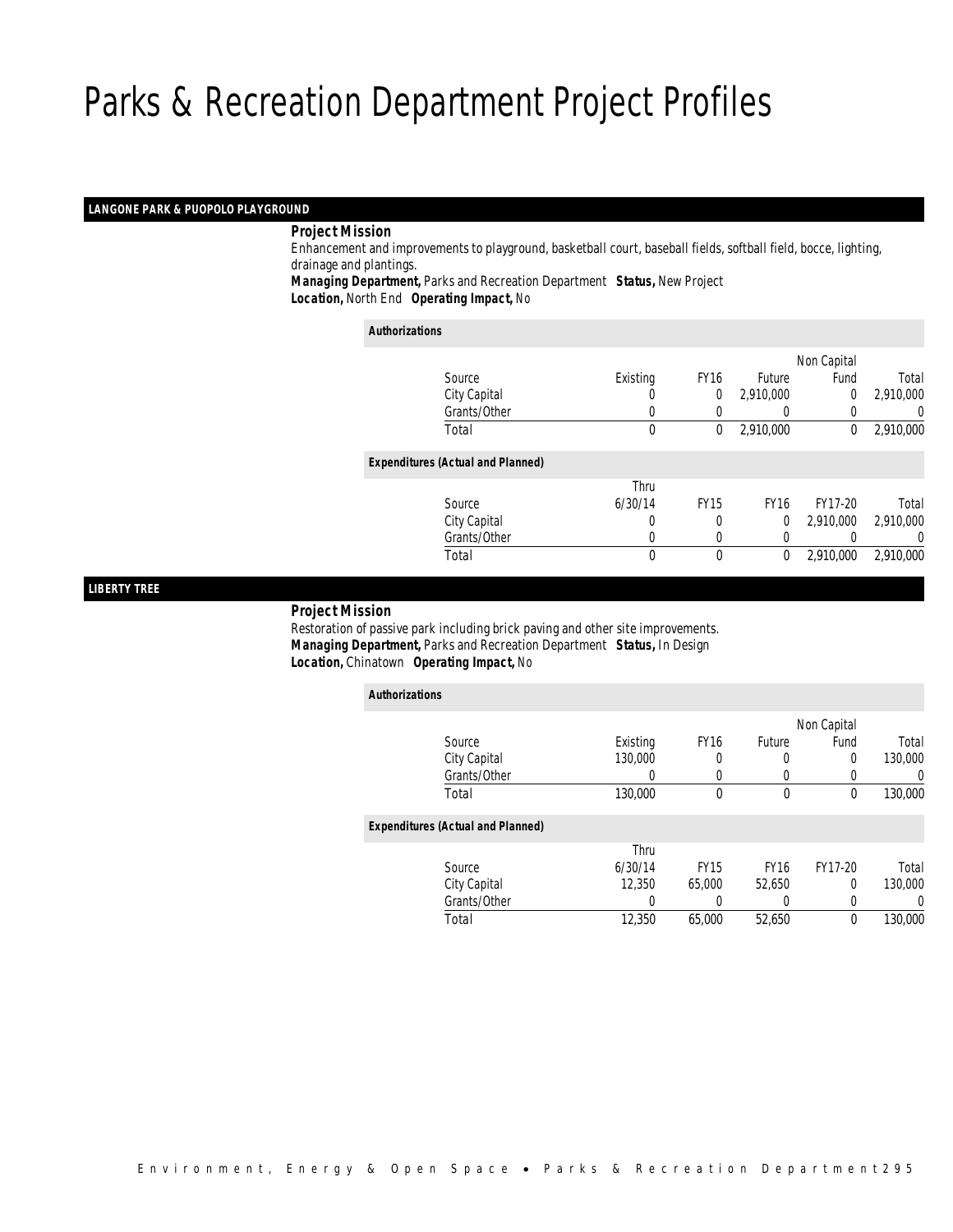# *LITTLE SCOBIE PLAYGROUND*

# *Project Mission*

Renovate playground and basketball courts.

*Managing Department,* Parks and Recreation Department *Status,* In Construction

*Location,* Roxbury *Operating Impact,* No

| <b>Authorizations</b>                    |          |             |             |             |         |
|------------------------------------------|----------|-------------|-------------|-------------|---------|
|                                          |          |             |             | Non Capital |         |
| Source                                   | Existing | <b>FY16</b> | Future      | Fund        | Total   |
| City Capital                             | 598,000  | 0           | 0           | 0           | 598,000 |
| Grants/Other                             | 0        | 0           | 0           | 0           | U       |
| Total                                    | 598,000  | 0           | 0           | 0           | 598,000 |
| <b>Expenditures (Actual and Planned)</b> |          |             |             |             |         |
|                                          | Thru     |             |             |             |         |
| Source                                   | 6/30/14  | <b>FY15</b> | <b>FY16</b> | FY17-20     | Total   |
| City Capital                             | 11,670   | 250,000     | 336,330     | 0           | 598,000 |
| Grants/Other                             | 0        | 0           | 0           | 0           | 0       |
| Total                                    | 11,670   | 250,000     | 336,330     | $\theta$    | 598,000 |

# *LOPRESTI PLAYGROUND*

*Project Mission* 

Renovate park to include refurbished field, play area and pathways. *Managing Department,* Parks and Recreation Department *Status,* In Construction*Location,* East Boston *Operating Impact,* No

| <b>Authorizations</b>                    |           |             |               |                |           |
|------------------------------------------|-----------|-------------|---------------|----------------|-----------|
|                                          |           |             |               | Non Capital    |           |
| Source                                   | Existing  | <b>FY16</b> | <b>Future</b> | Fund           | Total     |
| City Capital                             | 2,875,000 |             | 0             | $\overline{0}$ | 2,875,000 |
| Grants/Other                             | 800,000   | $\Omega$    | 0             | $\overline{0}$ | 800,000   |
| Total                                    | 3,675,000 | $\mathbf 0$ | $\mathbf 0$   | 0              | 3,675,000 |
| <b>Expenditures (Actual and Planned)</b> |           |             |               |                |           |
|                                          | Thru      |             |               |                |           |
| Source                                   | 6/30/14   | <b>FY15</b> | <b>FY16</b>   | FY17-20        | Total     |
| City Capital                             | 739.150   | 1,100,000   | 975,000       | 60.850         | 2,875,000 |
| Grants/Other                             | 0         | 400,000     | 400,000       | 0              | 800,000   |
| Total                                    | 739.150   | 1,500,000   | 1,375,000     | 60.850         | 3.675.000 |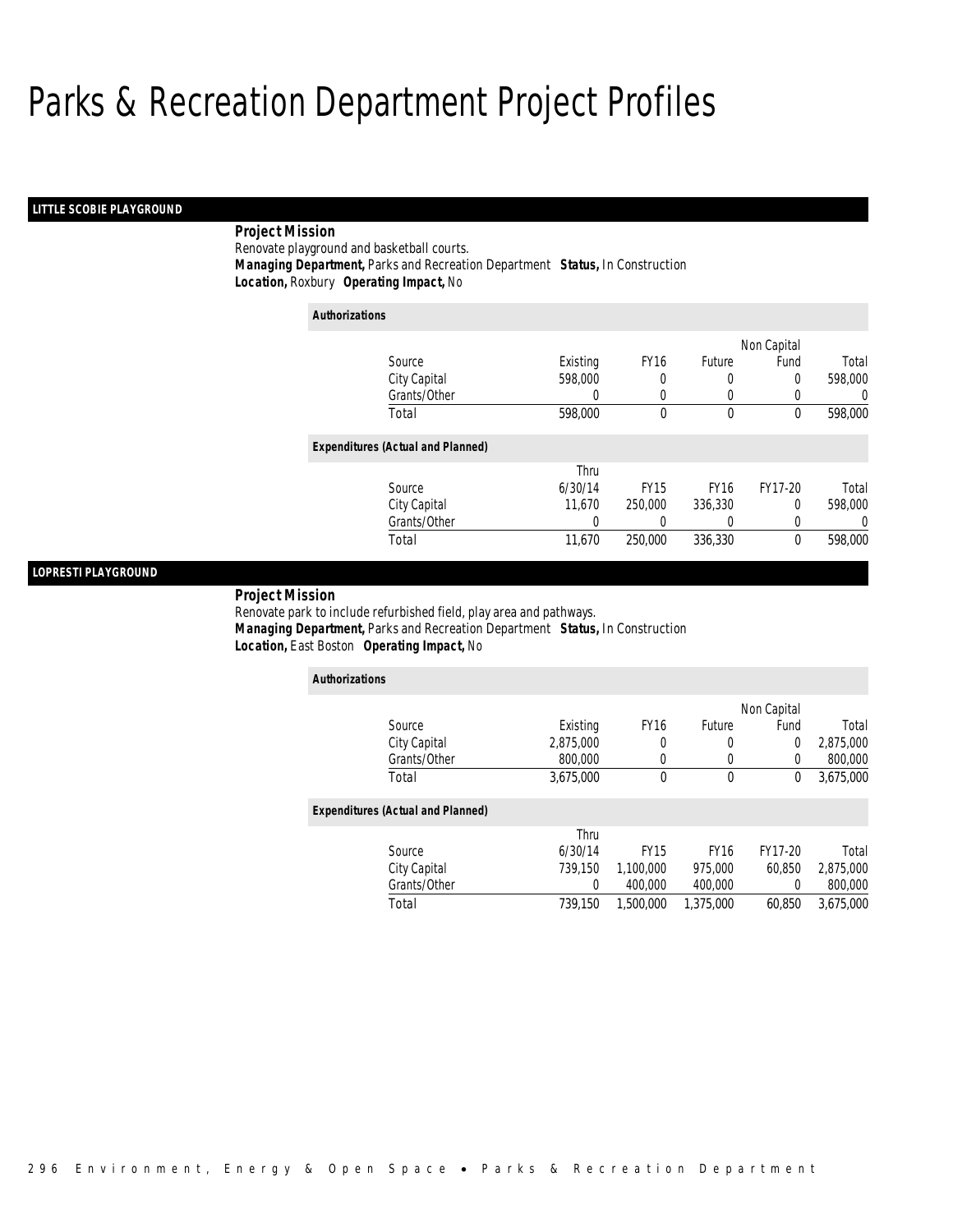# *MARCELLA PLAYGROUND*

# *Project Mission*

 Renovation including new play equipment, spray feature, court resurfacing, re-graded field and improved lighting, wall improvements, new fence and restoration of public art.

*Managing Department,* Parks and Recreation Department *Status,* In Design*Location,* Roxbury *Operating Impact,* No

#### *Authorizations*

|                                          |             |             |             | Non Capital |           |
|------------------------------------------|-------------|-------------|-------------|-------------|-----------|
| Source                                   | Existing    | <b>FY16</b> | Future      | Fund        | Total     |
| City Capital                             | 500,000     | 1,660,000   | $\left($    | 0           | 2,160,000 |
| Grants/Other                             | 0           |             | $\left($    | 0           | 0         |
| Total                                    | 500,000     | 1,660,000   | 0           | 0           | 2,160,000 |
| <b>Expenditures (Actual and Planned)</b> |             |             |             |             |           |
|                                          | Thru        |             |             |             |           |
| Source                                   | 6/30/14     | <b>FY15</b> | <b>FY16</b> | FY17-20     | Total     |
| City Capital                             | 0           | 150,000     | 1.100.000   | 910.000     | 2,160,000 |
| Grants/Other                             | 0           |             | $\left($    |             | 0         |
| Total                                    | $\mathbf 0$ | 150,000     | 1,100,000   | 910.000     | 2,160,000 |
|                                          |             |             |             |             |           |

# *MARY HANNON PLAYGROUND*

*Project Mission*

 Major park renovation including drainage; fencing and wall repairs; and new landscaping, play structure, and safety surfacing.

*Managing Department,* Parks and Recreation Department *Status,* In Construction*Location,* Roxbury *Operating Impact,* No

| <b>Authorizations</b>                    |          |             |             |             |                  |
|------------------------------------------|----------|-------------|-------------|-------------|------------------|
|                                          |          |             |             | Non Capital |                  |
| Source                                   | Existing | <b>FY16</b> | Future      | Fund        | Total            |
| City Capital                             | 914.083  | 0           | 0           | 0           | 914.083          |
| Grants/Other                             | 0        | $\left($    | 0           | 0           | $\left( \right)$ |
| Total                                    | 914,083  | 0           | $\mathbf 0$ | $\Omega$    | 914,083          |
| <b>Expenditures (Actual and Planned)</b> |          |             |             |             |                  |
|                                          | Thru     |             |             |             |                  |
| Source                                   | 6/30/14  | <b>FY15</b> | <b>FY16</b> | FY17-20     | Total            |
| City Capital                             | 30,200   | 50,000      | 633.883     | 200,000     | 914,083          |
| Grants/Other                             | 0        |             | 0           |             | 0                |
| Total                                    | 30,200   | 50,000      | 633,883     | 200,000     | 914.083          |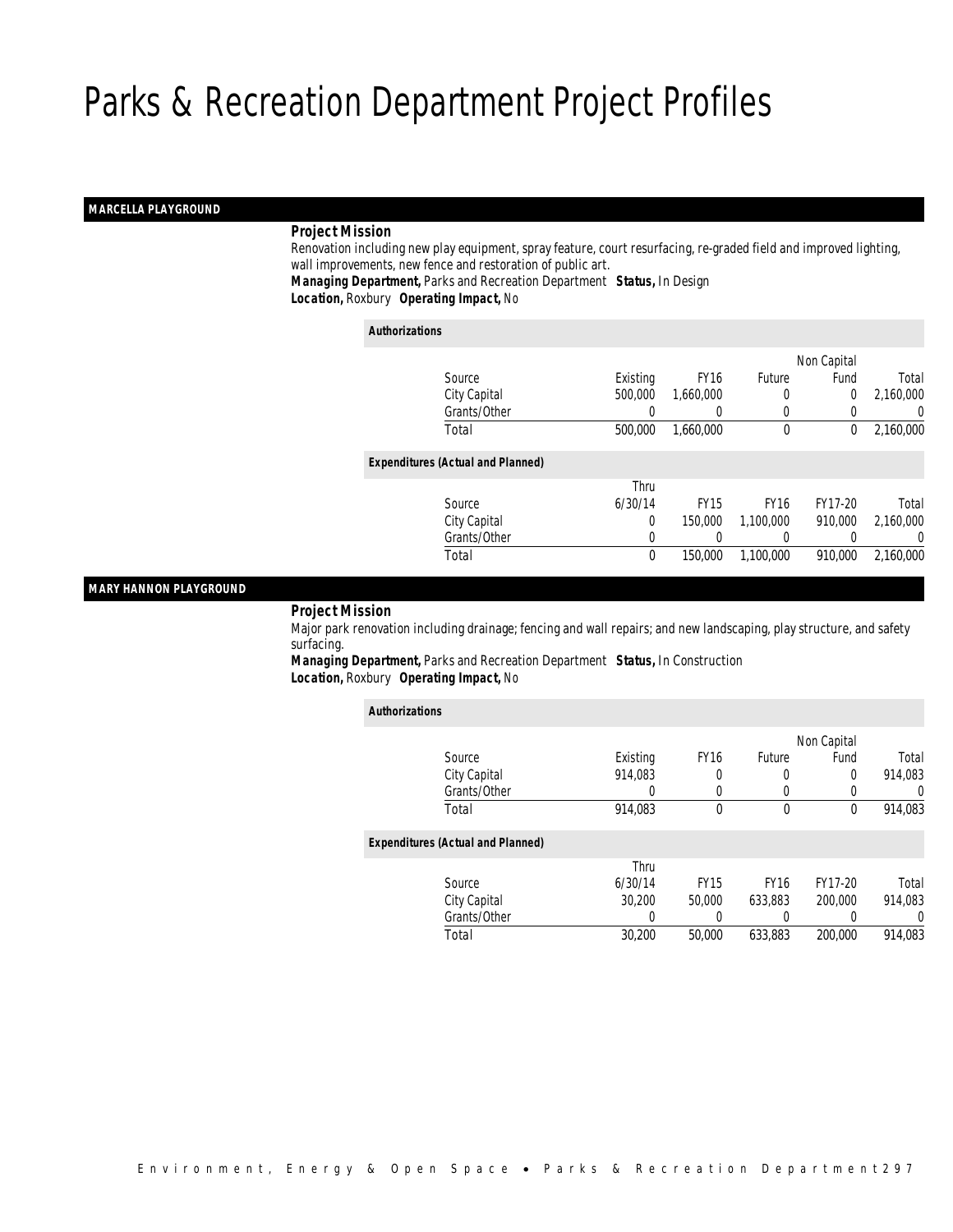# *MARY HANNON PLAYGROUND PHASE II*

# *Project Mission* Renovate ball field and passive areas.

 *Managing Department,* Parks and Recreation Department *Status,* New Project*Location,* Roxbury *Operating Impact,* No

| <b>Authorizations</b> |                                          |             |             |               |             |                |
|-----------------------|------------------------------------------|-------------|-------------|---------------|-------------|----------------|
|                       |                                          |             |             |               | Non Capital |                |
|                       | Source                                   | Existing    | <b>FY16</b> | <b>Future</b> | Fund        | Total          |
|                       | City Capital                             | 0           | 0           | 896,000       | 0           | 896,000        |
|                       | Grants/Other                             | 0           | 0           |               | 0           | $\overline{0}$ |
|                       | Total                                    | $\mathbf 0$ | 0           | 896,000       | 0           | 896,000        |
|                       | <b>Expenditures (Actual and Planned)</b> |             |             |               |             |                |
|                       |                                          | Thru        |             |               |             |                |
|                       | Source                                   | 6/30/14     | <b>FY15</b> | <b>FY16</b>   | FY17-20     | Total          |
|                       | City Capital                             | 0           | 0           | $\theta$      | 896.000     | 896,000        |
|                       | Grants/Other                             | 0           | 0           | 0             |             | 0              |
|                       | Total                                    | 0           | 0           | $\mathbf 0$   | 896.000     | 896,000        |

# *MCCONNELL PARK*

#### *Project Mission*

Comprehensive park renovation to include play lot, three fields, and miscellaneous associated items. *Managing Department,* Parks and Recreation Department *Status,* New Project*Location,* Dorchester *Operating Impact,* No

| <b>Authorizations</b>                    |          |             |               |             |                  |
|------------------------------------------|----------|-------------|---------------|-------------|------------------|
|                                          |          |             |               | Non Capital |                  |
| Source                                   | Existing | <b>FY16</b> | <b>Future</b> | Fund        | Total            |
| City Capital                             | 0        | 300,000     | 2,037,000     | 0           | 2,337,000        |
| Grants/Other                             |          |             |               |             | $\left( \right)$ |
| Total                                    | 0        | 300,000     | 2,037,000     | $^{0}$      | 2,337,000        |
| <b>Expenditures (Actual and Planned)</b> |          |             |               |             |                  |
|                                          | Thru     |             |               |             |                  |
| Source                                   | 6/30/14  | <b>FY15</b> | <b>FY16</b>   | FY17-20     | Total            |
| City Capital                             | 0        | 0           | $\Omega$      | 2.337.000   | 2,337,000        |
| Grants/Other                             | 0        | 0           |               |             | 0                |
| Total                                    | 0        | $\theta$    | $\theta$      | 2,337,000   | 2,337,000        |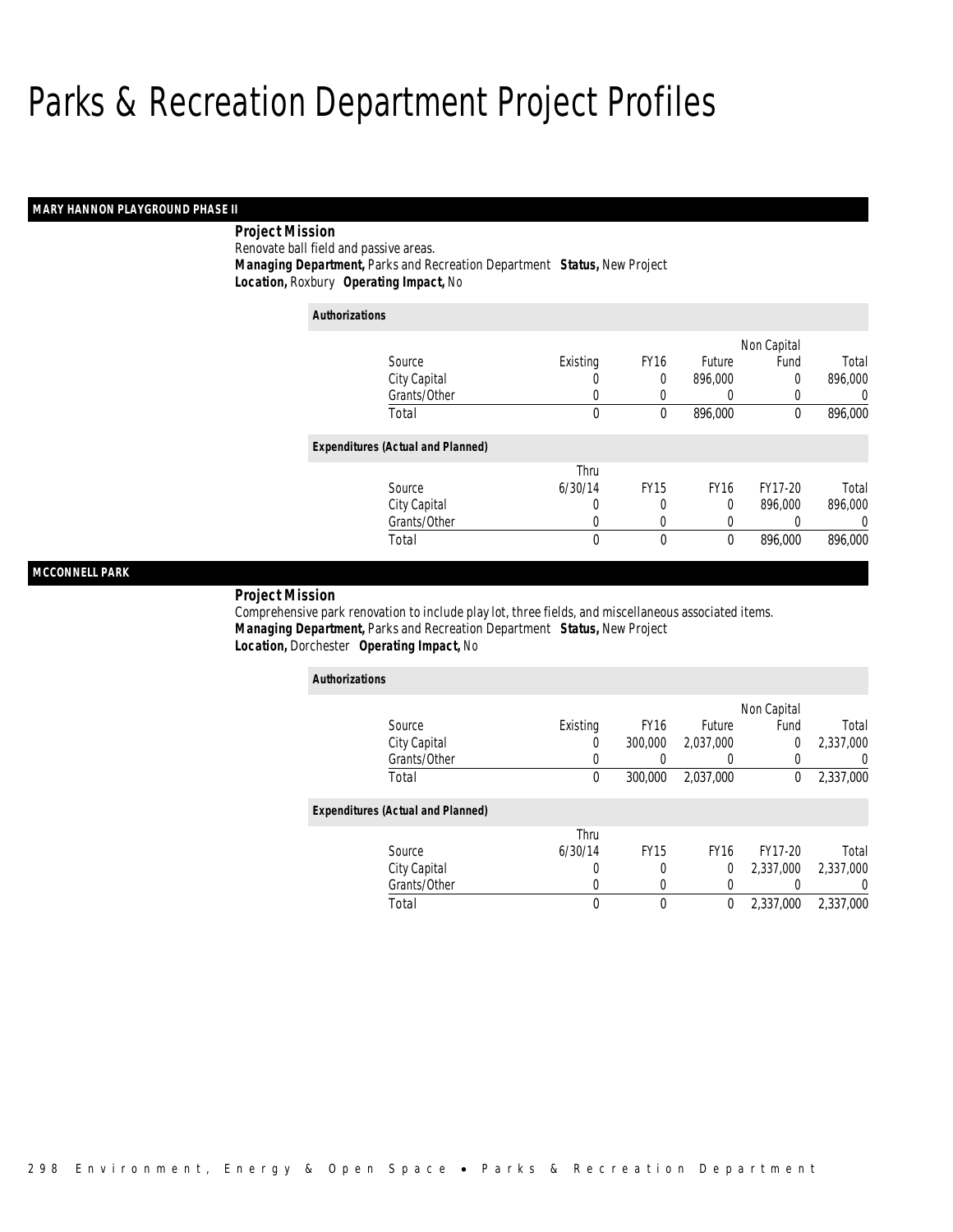# *MCKINNEY PLAYGROUND MASTER PLAN*

# *Project Mission*

Develop a master plan for the park.

*Managing Department,* Parks and Recreation Department *Status,* New Project

*Location,* Allston/Brighton *Operating Impact,* No

| <b>Authorizations</b> |                                          |             |             |             |             |        |
|-----------------------|------------------------------------------|-------------|-------------|-------------|-------------|--------|
|                       |                                          |             |             |             | Non Capital |        |
|                       | Source                                   | Existing    | <b>FY16</b> | Future      | Fund        | Total  |
|                       | City Capital                             | 0           | 50,000      | $\left($    | 0           | 50,000 |
|                       | Grants/Other                             | 0           |             | $\left($    |             | 0      |
|                       | Total                                    | $\mathbf 0$ | 50,000      | $\mathbf 0$ | $\mathbf 0$ | 50,000 |
|                       | <b>Expenditures (Actual and Planned)</b> |             |             |             |             |        |
|                       |                                          | Thru        |             |             |             |        |
|                       | Source                                   | 6/30/14     | <b>FY15</b> | <b>FY16</b> | FY17-20     | Total  |
|                       | City Capital                             | 0           | 0           | 50,000      | 0           | 50,000 |
|                       | Grants/Other                             | 0           |             |             | 0           | 0      |
|                       | Total                                    | 0           | 0           | 50,000      | 0           | 50,000 |
|                       |                                          |             |             |             |             |        |

# *MCLAUGHLIN PLAYGROUND UPPER TERRACE*

#### *Project Mission*

 Access and pathway improvements, seating area installation and improvements, grading and drainage restoration, fence installation and overlook creation.

*Managing Department,* Parks and Recreation Department *Status,* In Construction*Location,* Roxbury *Operating Impact,* No

| <b>Authorizations</b>                    |          |             |             |             |         |
|------------------------------------------|----------|-------------|-------------|-------------|---------|
|                                          |          |             |             | Non Capital |         |
| Source                                   | Existing | <b>FY16</b> | Future      | Fund        | Total   |
| City Capital                             | 335,000  | 0           | 0           | 0           | 335,000 |
| Grants/Other                             | 250,000  | $\Omega$    | 0           | 0           | 250,000 |
| Total                                    | 585,000  | $\Omega$    | 0           | 0           | 585,000 |
| <b>Expenditures (Actual and Planned)</b> |          |             |             |             |         |
|                                          | Thru     |             |             |             |         |
| Source                                   | 6/30/14  | <b>FY15</b> | <b>FY16</b> | FY17-20     | Total   |
| City Capital                             | 0        | 40,000      | 295,000     | 0           | 335,000 |
| Grants/Other                             | 0        | 0           | 250,000     | 0           | 250,000 |
| Total                                    | 0        | 40.000      | 545,000     | 0           | 585,000 |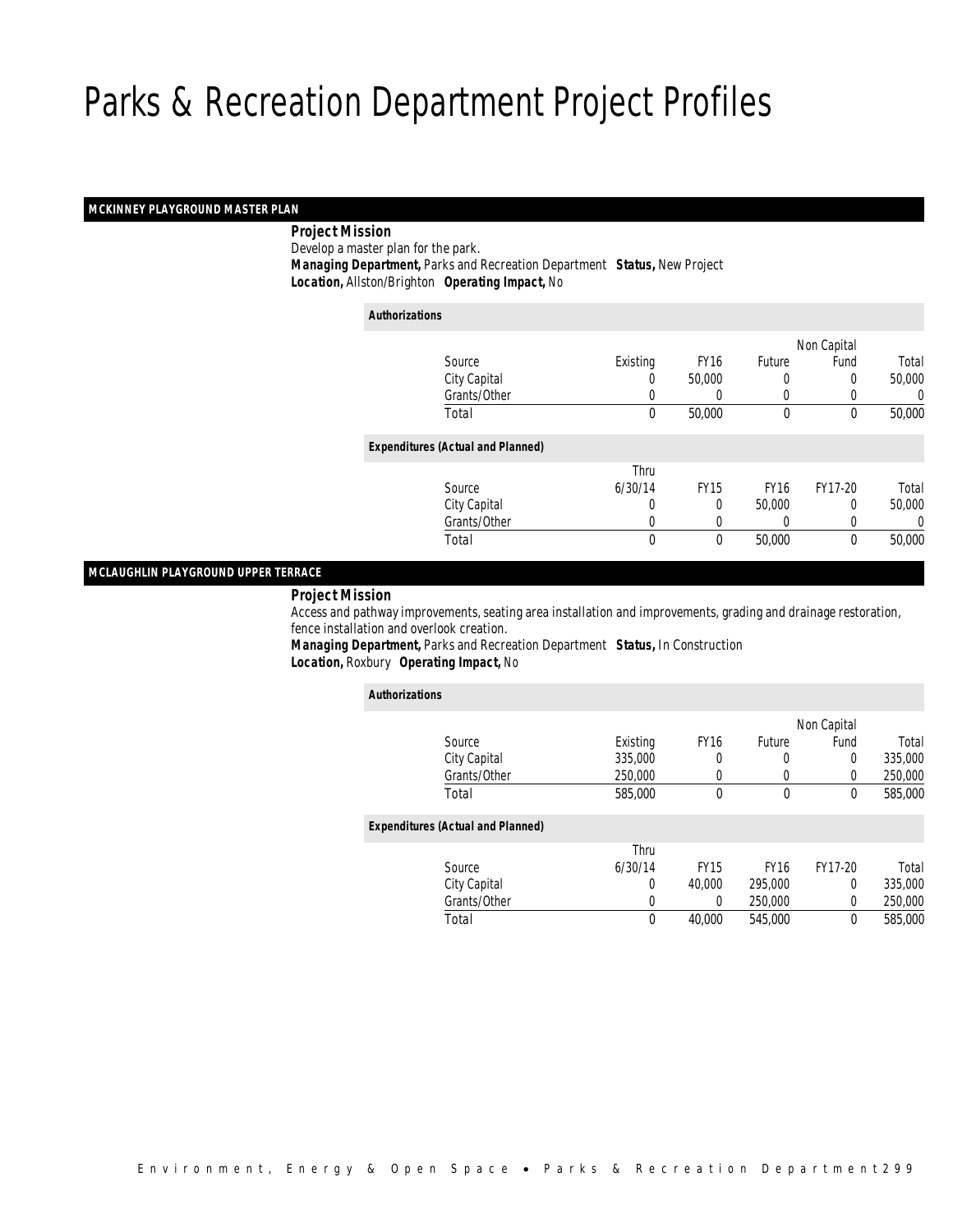# *MEDAL OF HONOR PARK & LEE PLAYGROUND*

# *Project Mission*

Park renovation to include lawn improvements, pathway and infrastructure upgrades, and new play equipment. *Managing Department,* Parks and Recreation Department *Status,* New Project*Location,* South Boston *Operating Impact,* No

| <b>Authorizations</b> |                                          |          |              |             |             |                |
|-----------------------|------------------------------------------|----------|--------------|-------------|-------------|----------------|
|                       |                                          |          |              |             | Non Capital |                |
|                       | Source                                   | Existing | <b>FY16</b>  | Future      | Fund        | Total          |
|                       | City Capital                             | 500,000  | 500,000      | 1.010.000   | 0           | 2,010,000      |
|                       | Grants/Other                             |          |              | 0           | 0           | $\overline{0}$ |
|                       | Total                                    | 500,000  | 500,000      | 1.010.000   | 0           | 2,010,000      |
|                       | <b>Expenditures (Actual and Planned)</b> |          |              |             |             |                |
|                       |                                          | Thru     |              |             |             |                |
|                       | Source                                   | 6/30/14  | <b>FY15</b>  | <b>FY16</b> | FY17-20     | Total          |
|                       | City Capital                             | 0        | 0            | 700.000     | 1,310,000   | 2.010.000      |
|                       | Grants/Other                             | 0        | 0            | 0           |             | 0              |
|                       | Total                                    | 0        | $\mathbf{0}$ | 700,000     | 1,310,000   | 2.010.000      |

# *MONSIGNOR REYNOLDS PLAYGROUND*

*Project Mission* 

Install new play lot equipment, safety surfacing, curbing, fencing, and benches. *Managing Department,* Parks and Recreation Department *Status,* In Design*Location,* South End *Operating Impact,* No

| <b>Authorizations</b>                    |          |             |             |             |         |
|------------------------------------------|----------|-------------|-------------|-------------|---------|
|                                          |          |             |             | Non Capital |         |
| Source                                   | Existing | <b>FY16</b> | Future      | Fund        | Total   |
| City Capital                             | 540,000  | 0           | 0           | 0           | 540,000 |
| Grants/Other                             | 0        | 0           |             | 0           |         |
| Total                                    | 540,000  | $\theta$    | 0           | 0           | 540,000 |
| <b>Expenditures (Actual and Planned)</b> |          |             |             |             |         |
|                                          | Thru     |             |             |             |         |
| Source                                   | 6/30/14  | <b>FY15</b> | <b>FY16</b> | FY17-20     | Total   |
| City Capital                             | 0        | 70,000      | 420,000     | 50,000      | 540,000 |
| Grants/Other                             | 0        |             | 0           | 0           | 0       |
| Total                                    | $\theta$ | 70,000      | 420,000     | 50,000      | 540,000 |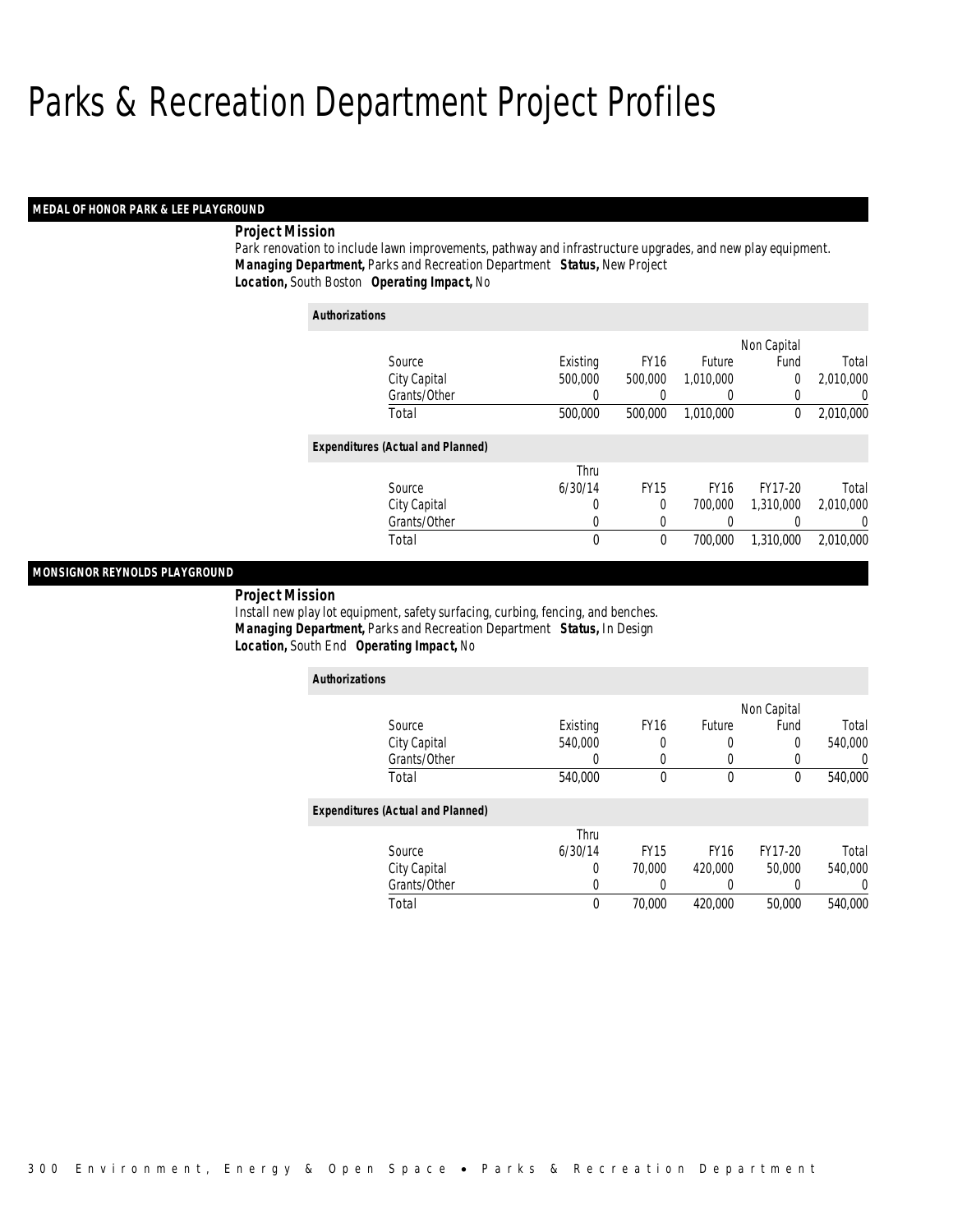# *MUDDY RIVER*

# *Project Mission*

 Dredge main channel and restore habitat along the Muddy River. Project will be implemented through the Army Corps of Engineers. Additional project funding is provided by the Army Corps of Engineers, the Commonwealth, and the Town of Brookline.

*Managing Department,* Parks and Recreation Department *Status,* In Construction*Location,* Fenway/Kenmore *Operating Impact,* No

| <b>Authorizations</b>                    |            |             |             |             |            |
|------------------------------------------|------------|-------------|-------------|-------------|------------|
|                                          |            |             |             | Non Capital |            |
| Source                                   | Existing   | <b>FY16</b> | Future      | Fund        | Total      |
| City Capital                             | 10,352,500 | 0           | 0           | 0           | 10,352,500 |
| Grants/Other                             | 1.277.086  | 0           | 0           | 77.676.056  | 78,953,142 |
| Total                                    | 11,629,586 | $\theta$    | 0           | 77.676.056  | 89,305,642 |
| <b>Expenditures (Actual and Planned)</b> |            |             |             |             |            |
|                                          | Thru       |             |             |             |            |
| Source                                   | 6/30/14    | <b>FY15</b> | <b>FY16</b> | FY17-20     | Total      |
| City Capital                             | 2.368.872  | 500,000     | 500,000     | 6.983.628   | 10.352.500 |
| Grants/Other                             | 998.355    | 20,000      | 100,000     | 158.731     | 1,277,086  |
| Total                                    | 3.367.227  | 520,000     | 600.000     | 7.142.359   | 11.629.586 |

*NOYES PARK* 

*Project Mission*

 Rehabilitate the park, including updating the play lot, courts, fields, and parking. *Managing Department,* Parks and Recreation Department *Status,* New Project*Location,* East Boston *Operating Impact,* No

| <b>Authorizations</b>                    |          |             |                  |             |                  |
|------------------------------------------|----------|-------------|------------------|-------------|------------------|
|                                          |          |             |                  | Non Capital |                  |
| Source                                   | Existing | <b>FY16</b> | Future           | Fund        | Total            |
| City Capital                             | U        | 0           | 1.930.000        | 0           | 1,930,000        |
| Grants/Other                             | 0        |             | $\left( \right)$ | 0           | $\left( \right)$ |
| Total                                    | 0        | 0           | 1,930,000        | 0           | 1,930,000        |
| <b>Expenditures (Actual and Planned)</b> |          |             |                  |             |                  |
|                                          | Thru     |             |                  |             |                  |
| Source                                   | 6/30/14  | <b>FY15</b> | <b>FY16</b>      | FY17-20     | Total            |
| City Capital                             | 0        | 0           | 0                | 1,930,000   | 1,930,000        |
| Grants/Other                             | O        | 0           | 0                |             |                  |
| Total                                    | 0        | 0           | 0                | 1.930.000   | 1.930.000        |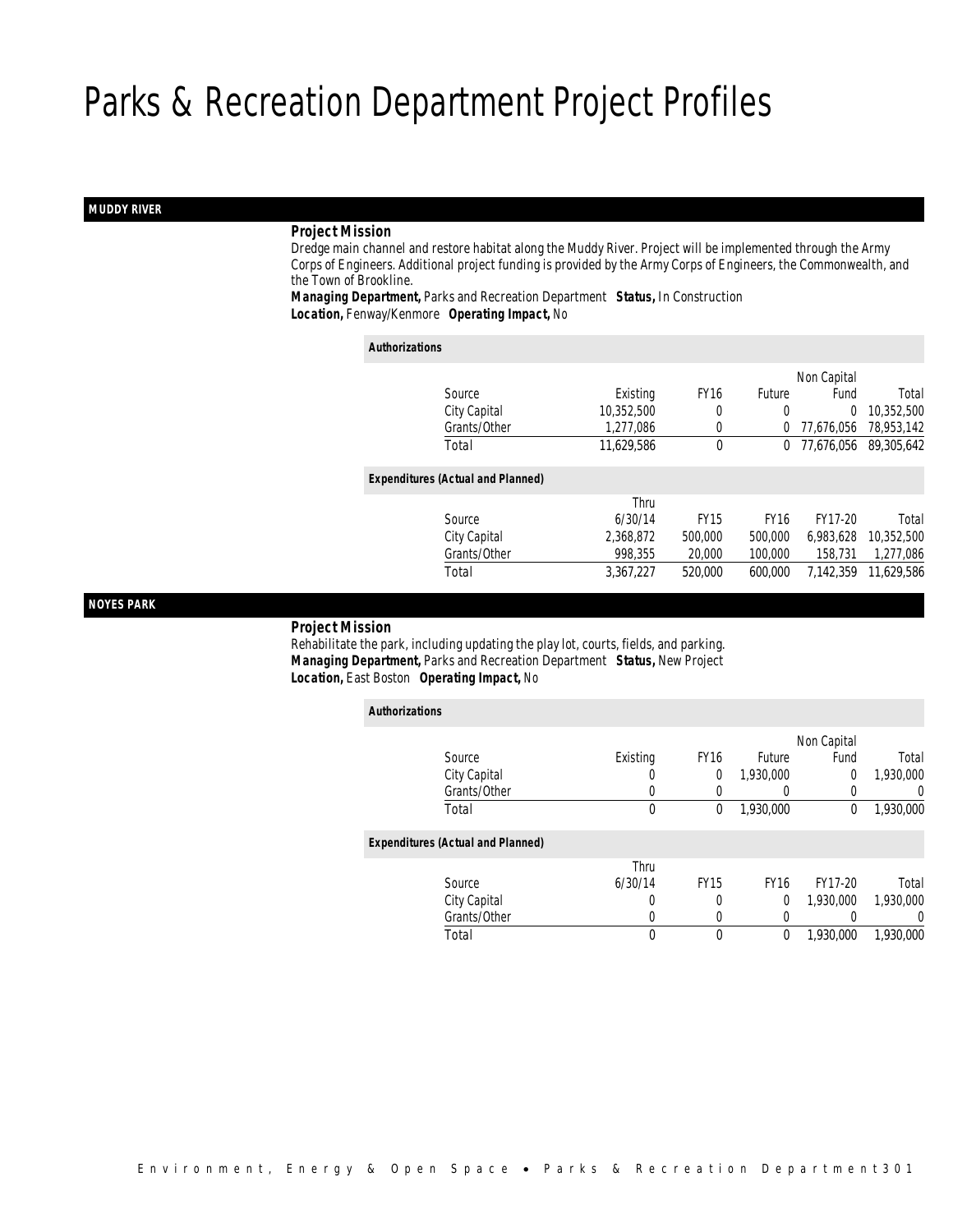# *OLMSTED PARK LANDSCAPE RESTORATION*

# *Project Mission*

Landscape rehabilitation including woodlands restoration, stair stabilization, and landscape improvements. *Managing Department,* Parks and Recreation Department *Status,* New Project*Location,* Jamaica Plain *Operating Impact,* No

| <b>Authorizations</b> |                                          |          |             |               |             |         |
|-----------------------|------------------------------------------|----------|-------------|---------------|-------------|---------|
|                       |                                          |          |             |               | Non Capital |         |
|                       | Source                                   | Existing | <b>FY16</b> | <b>Future</b> | Fund        | Total   |
|                       | City Capital                             | 0        | 100,000     | 579,000       | 0           | 679,000 |
|                       | Grants/Other                             | 0        |             | 0             | 0           | 0       |
|                       | Total                                    | 0        | 100,000     | 579,000       | 0           | 679,000 |
|                       | <b>Expenditures (Actual and Planned)</b> |          |             |               |             |         |
|                       |                                          | Thru     |             |               |             |         |
|                       | Source                                   | 6/30/14  | <b>FY15</b> | <b>FY16</b>   | FY17-20     | Total   |
|                       | City Capital                             | 0        | 0           | 70,000        | 609.000     | 679,000 |
|                       | Grants/Other                             | 0        | $\Omega$    | 0             | 0           | 0       |
|                       | Total                                    | 0        | 0           | 70,000        | 609.000     | 679,000 |

# *PARIS STREET PLAYGROUND*

#### *Project Mission*

Major park renovation including drainage; fencing and wall repairs; and new landscaping, play structure, and safety surfacing.

*Managing Department,* Parks and Recreation Department *Status,* In Construction*Location,* East Boston *Operating Impact,* No

| <b>Authorizations</b>                    |          |                  |             |             |                  |
|------------------------------------------|----------|------------------|-------------|-------------|------------------|
|                                          |          |                  |             | Non Capital |                  |
| Source                                   | Existing | FY <sub>16</sub> | Future      | Fund        | Total            |
| City Capital                             | 850,000  |                  | 0           | 0           | 850,000          |
| Grants/Other                             | 0        |                  |             |             | $\left( \right)$ |
| Total                                    | 850,000  | $\theta$         | $\theta$    | $\theta$    | 850,000          |
| <b>Expenditures (Actual and Planned)</b> |          |                  |             |             |                  |
|                                          | Thru     |                  |             |             |                  |
| Source                                   | 6/30/14  | <b>FY15</b>      | <b>FY16</b> | FY17-20     | Total            |
| City Capital                             | 45.068   | 395.882          | 409.050     | 0           | 850,000          |
| Grants/Other                             | 0        |                  | 0           | 0           | $\left( \right)$ |
| Total                                    | 45.068   | 395.882          | 409.050     | 0           | 850,000          |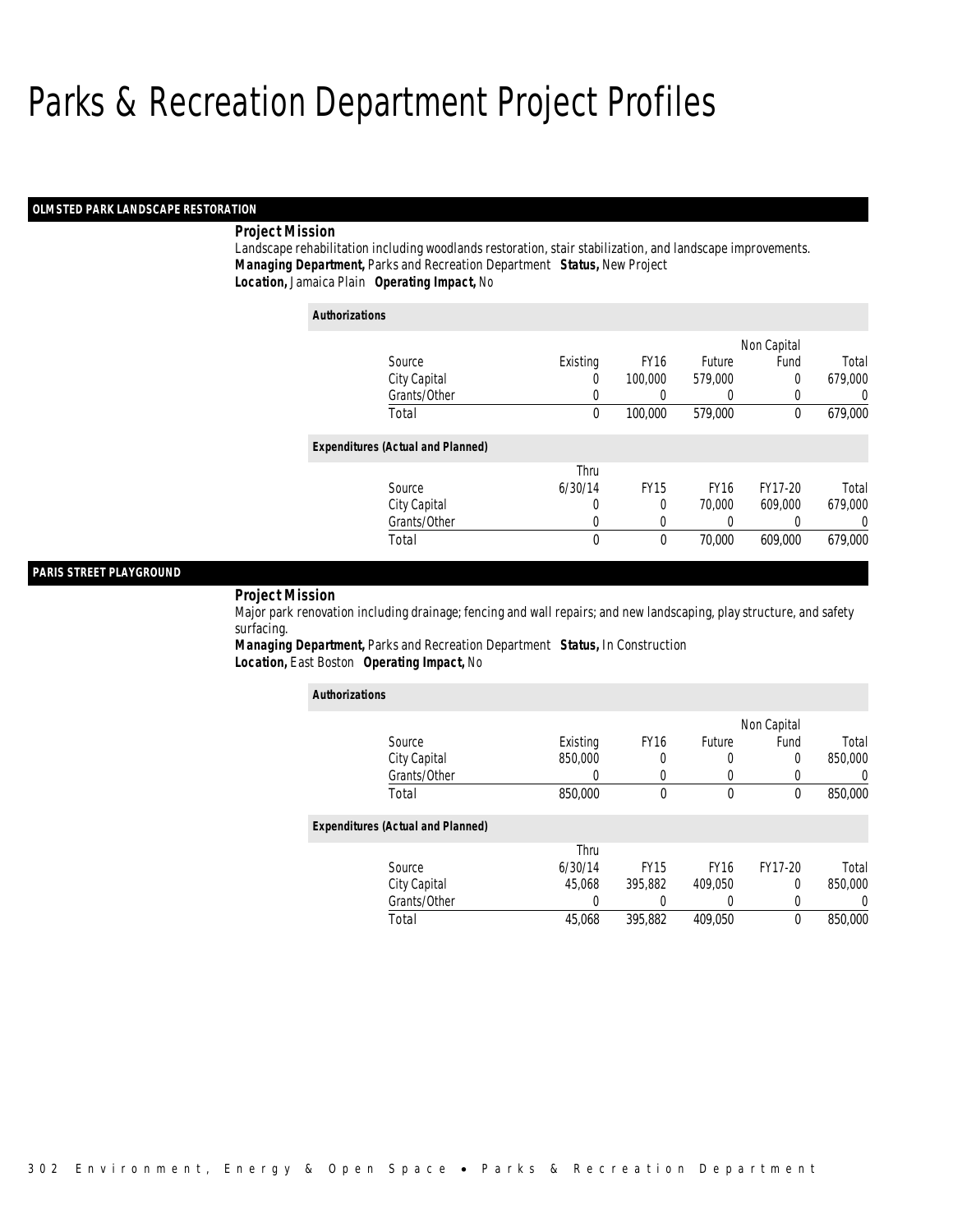# *PARK ACCESSIBILITY EVALUATION AND ASSET STUDY*

*Project Mission*

 Inventory of park assets and assessment of park conditions including accessibility. Evaluation and analysis will support and inform the City's Park and Open Space plan and future capital improvement requests. *Managing Department,* Parks and Recreation Department *Status,* Study Underway*Location,* Citywide *Operating Impact,* No

# *Authorizations*

|                                          |          |             |               | Non Capital |         |
|------------------------------------------|----------|-------------|---------------|-------------|---------|
| Source                                   | Existing | <b>FY16</b> | <b>Future</b> | Fund        | Total   |
| City Capital                             | 500,000  | 130,000     | 0             | 0           | 630,000 |
| Grants/Other                             | 0        |             | $\left($      |             | 0       |
| Total                                    | 500,000  | 130,000     | $\mathbf 0$   | 0           | 630,000 |
| <b>Expenditures (Actual and Planned)</b> |          |             |               |             |         |
|                                          | Thru     |             |               |             |         |
| Source                                   | 6/30/14  | <b>FY15</b> | <b>FY16</b>   | FY17-20     | Total   |
| City Capital                             | 439,260  | 60.740      | 130,000       | $\Omega$    | 630,000 |
| Grants/Other                             | 0        |             | $\left($      | 0           | 0       |
| Total                                    | 439,260  | 60,740      | 130,000       | $\theta$    | 630,000 |
|                                          |          |             |               |             |         |

# *PARK EQUIPMENT*

*Project Mission*

Purchase park maintenance equipment.

 *Managing Department,* Parks and Recreation Department *Status,* Annual Program*Location,* Citywide *Operating Impact,* No

| <b>Authorizations</b>                    |                |             |             |             |         |
|------------------------------------------|----------------|-------------|-------------|-------------|---------|
|                                          |                |             |             | Non Capital |         |
| Source                                   | Existing       | <b>FY16</b> | Future      | Fund        | Total   |
| City Capital                             | 665,235        | 0           | 0           | $\Omega$    | 665,235 |
| Grants/Other                             |                |             |             |             | 0       |
| Total                                    | 665,235        | $\theta$    | $\mathbf 0$ | $\theta$    | 665,235 |
| <b>Expenditures (Actual and Planned)</b> |                |             |             |             |         |
|                                          | Thru           |             |             |             |         |
| Source                                   | 6/30/14        | <b>FY15</b> | <b>FY16</b> | FY17-20     | Total   |
| City Capital                             | $\overline{0}$ | 122,235     | 543,000     | $\Omega$    | 665,235 |
| Grants/Other                             | 0              |             | $\left($    | 0           | 0       |
| Total                                    | $\theta$       | 122.235     | 543.000     | $\theta$    | 665,235 |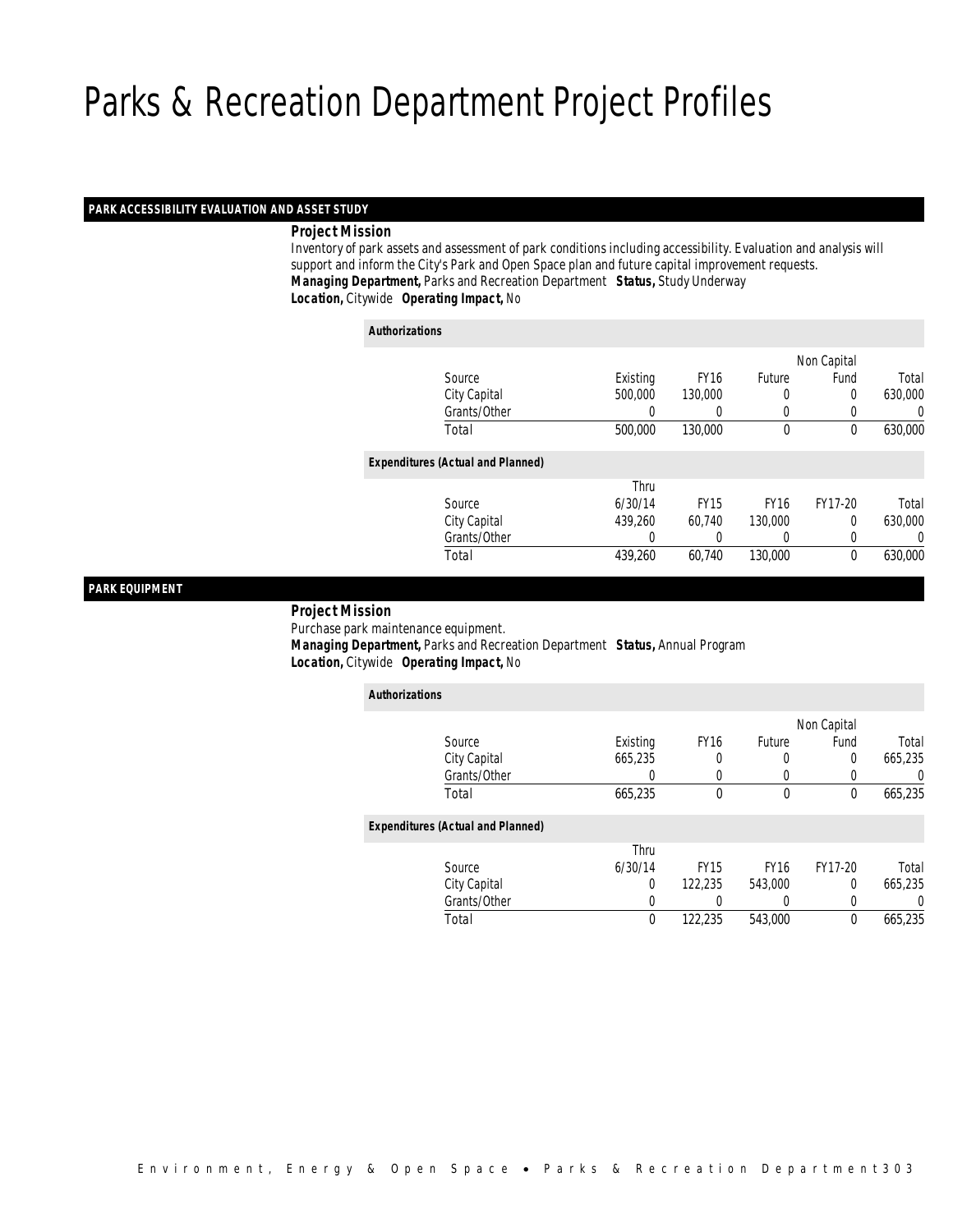# *PARK PLANNING STUDIES*

# *Project Mission*

Planning and related landscape design services including: capital phasing plans, development of standard details and specifications and miscellaneous planning services.

*Managing Department,* Parks and Recreation Department *Status,* In Design*Location,* Citywide *Operating Impact,* No

| <b>Authorizations</b>                    |          |             |               |             |          |
|------------------------------------------|----------|-------------|---------------|-------------|----------|
|                                          |          |             |               | Non Capital |          |
| Source                                   | Existing | <b>FY16</b> | <b>Future</b> | Fund        | Total    |
| City Capital                             | 50,000   | 20,000      | 0             | 0           | 70,000   |
| Grants/Other                             | 0        | 0           | 0             | 0           | $\Omega$ |
| Total                                    | 50,000   | 20,000      | 0             | 0           | 70,000   |
| <b>Expenditures (Actual and Planned)</b> |          |             |               |             |          |
|                                          | Thru     |             |               |             |          |
| Source                                   | 6/30/14  | <b>FY15</b> | <b>FY16</b>   | FY17-20     | Total    |
| City Capital                             | 0        | 20,000      | 50,000        | 0           | 70,000   |
| Grants/Other                             | 0        | 0           | 0             | $\left($    | $\Omega$ |
| Total                                    | 0        | 20,000      | 50,000        | $\theta$    | 70,000   |

# *PARKMAN PLAYGROUND*

#### *Project Mission*

Upgrade play lot equipment, safety surface and furnishings. *Managing Department,* Parks and Recreation Department *Status,* New Project*Location,* Roslindale *Operating Impact,* No

| <b>Authorizations</b>                    |          |             |             |             |         |
|------------------------------------------|----------|-------------|-------------|-------------|---------|
|                                          |          |             |             | Non Capital |         |
| Source                                   | Existing | <b>FY16</b> | Future      | Fund        | Total   |
| City Capital                             |          | 0           | 825,000     | $\Omega$    | 825,000 |
| Grants/Other                             | U        | U           |             | 0           | 0       |
| Total                                    | 0        | $\theta$    | 825,000     | 0           | 825,000 |
| <b>Expenditures (Actual and Planned)</b> |          |             |             |             |         |
|                                          | Thru     |             |             |             |         |
| Source                                   | 6/30/14  | <b>FY15</b> | <b>FY16</b> | FY17-20     | Total   |
| City Capital                             | 0        | 0           | 0           | 825,000     | 825,000 |
| Grants/Other                             | 0        | 0           |             |             |         |
| Total                                    | 0        | 0           | $\theta$    | 825,000     | 825,000 |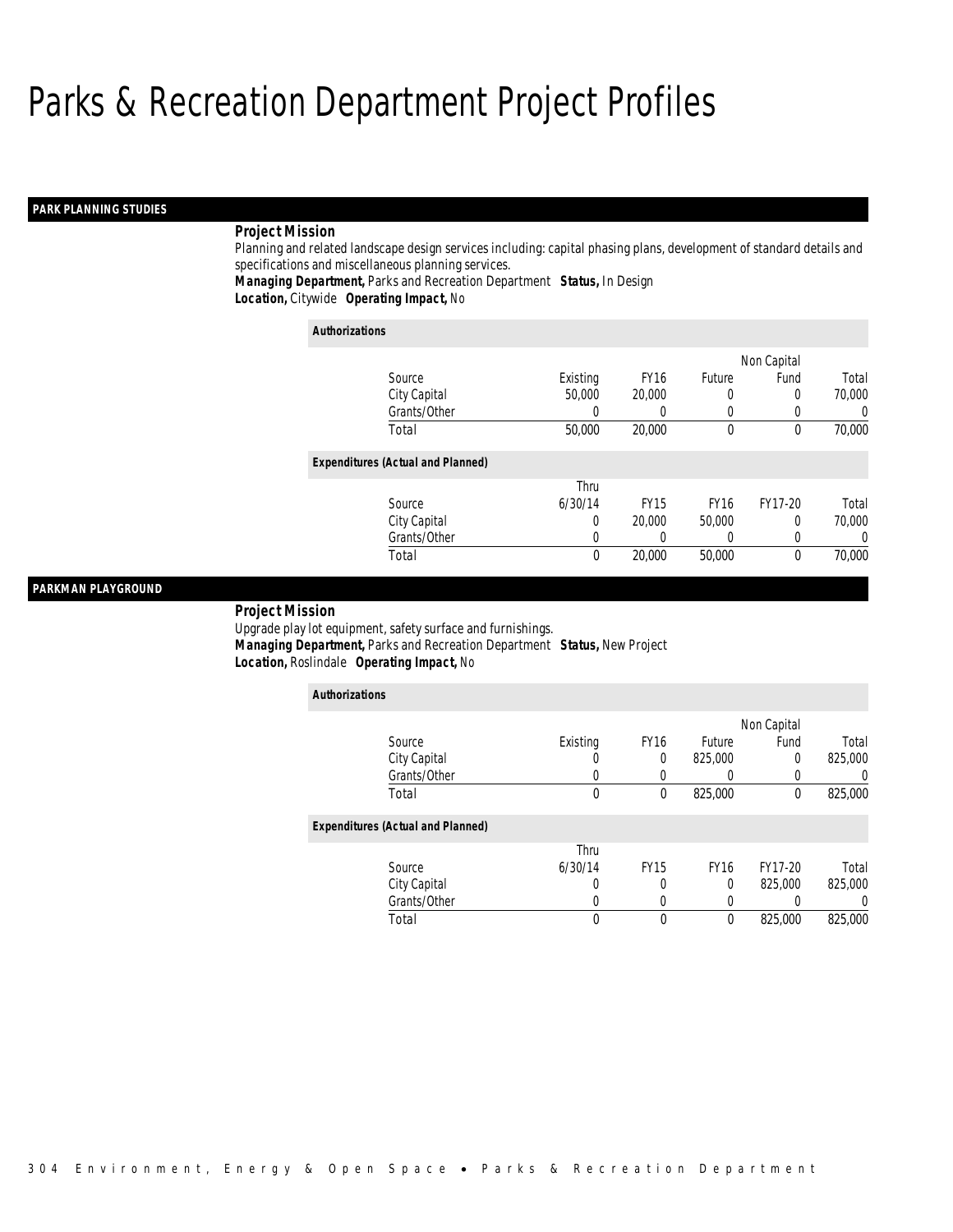# *PENNIMAN ROAD PLAY AREA*

# *Project Mission*

 Improvements to multi-functional park, including drainage, play lot, courts, passive areas, and infrastructure. *Managing Department,* Parks and Recreation Department *Status,* New Project*Location,* Allston/Brighton *Operating Impact,* No

| <b>Authorizations</b>                    |          |                  |             |             |                  |
|------------------------------------------|----------|------------------|-------------|-------------|------------------|
|                                          |          |                  |             | Non Capital |                  |
| Source                                   | Existing | FY <sub>16</sub> | Future      | Fund        | Total            |
| City Capital                             | U        | 0                | 1.737.000   | 0           | 1,737,000        |
| Grants/Other                             | 0        | 0                | 0           | 0           | $\left( \right)$ |
| Total                                    | 0        | 0                | 1,737,000   | 0           | 1,737,000        |
| <b>Expenditures (Actual and Planned)</b> |          |                  |             |             |                  |
|                                          | Thru     |                  |             |             |                  |
| Source                                   | 6/30/14  | <b>FY15</b>      | <b>FY16</b> | FY17-20     | Total            |
| City Capital                             | 0        | 0                | 0           | 1,737,000   | 1,737,000        |
| Grants/Other                             | 0        | 0                | 0           |             | $\Omega$         |
| Total                                    | 0        | 0                | 0           | 1,737,000   | 1,737,000        |

# *PUBLIC GARDEN LAGOON*

#### *Project Mission*

 Repair and backfill missing, destroyed, and leaking granite coping surrounding the lagoon. *Managing Department,* Parks and Recreation Department *Status,* In Design*Location,* Beacon Hill *Operating Impact,* No

| <b>Authorizations</b>                    |           |             |             |             |           |
|------------------------------------------|-----------|-------------|-------------|-------------|-----------|
|                                          |           |             |             | Non Capital |           |
| Source                                   | Existing  | <b>FY16</b> | Future      | Fund        | Total     |
| City Capital                             | 1,085,428 |             | 0           | 0           | 1,085,428 |
| Grants/Other                             | 0         | $\Omega$    | 0           | 0           | 0         |
| Total                                    | 1,085,428 | $\theta$    | $\mathbf 0$ | 0           | 1,085,428 |
| <b>Expenditures (Actual and Planned)</b> |           |             |             |             |           |
|                                          | Thru      |             |             |             |           |
| Source                                   | 6/30/14   | <b>FY15</b> | <b>FY16</b> | FY17-20     | Total     |
| City Capital                             | 482,388   | 40,000      | 100,000     | 463.040     | 1.085.428 |
| Grants/Other                             | 0         | 0           | 0           |             | $\left($  |
| Total                                    | 482,388   | 40,000      | 100,000     | 463.040     | 1.085.428 |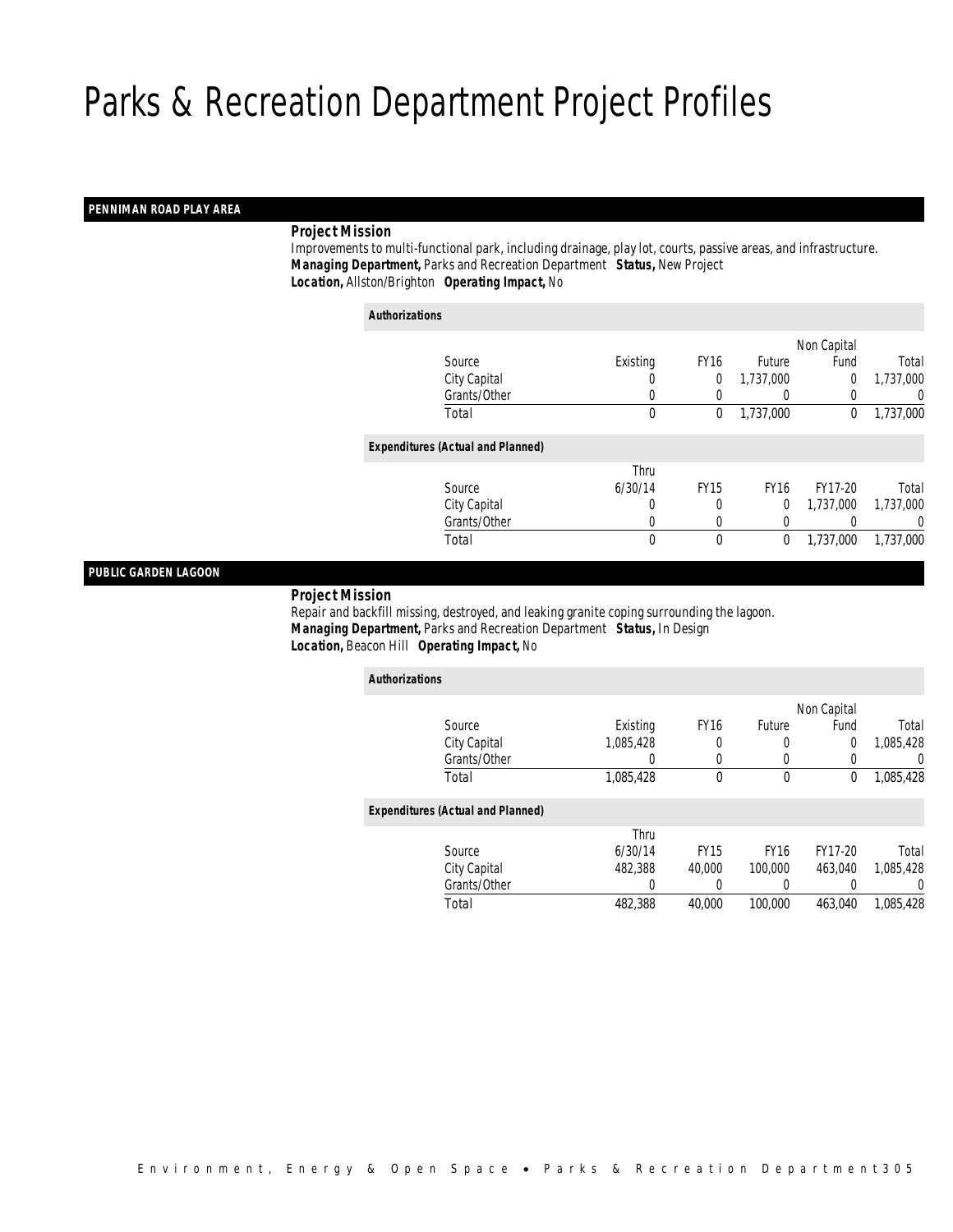# *PUBLIC GARDEN PATHWAYS*

# *Project Mission*

Repair and upgrade existing pathways.*Managing Department,* Parks and Recreation Department *Status,* In Construction

 *Location,* Beacon Hill *Operating Impact,* No *Authorizations*

|                                          |          |             |             | Non Capital |                |
|------------------------------------------|----------|-------------|-------------|-------------|----------------|
| Source                                   | Existing | <b>FY16</b> | Future      | Fund        | Total          |
| City Capital                             | 790,000  | 150,000     | 310,000     | 0           | 1,250,000      |
| Grants/Other                             | 0        | 0           | 0           | 0           | $\overline{0}$ |
| Total                                    | 790,000  | 150,000     | 310,000     | 0           | 1,250,000      |
| <b>Expenditures (Actual and Planned)</b> |          |             |             |             |                |
|                                          | Thru     |             |             |             |                |
| Source                                   | 6/30/14  | <b>FY15</b> | <b>FY16</b> | FY17-20     | Total          |
| City Capital                             | 304.364  | 350,000     | 200,000     | 395.636     | 1.250.000      |
| Grants/Other                             | 0        | 0           | 0           |             | $\Omega$       |
| Total                                    | 304.364  | 350,000     | 200,000     | 395.636     | 1,250,000      |
|                                          |          |             |             |             |                |

# *PUBLIC GARDEN TOOL SHED*

*Project Mission* 

Design and comprehensive repairs for the interior and exterior of the existing tool shed. *Managing Department,* Capital Construction *Status,* New Project*Location,* Beacon Hill *Operating Impact,* No

| <b>Authorizations</b>                    |          |             |             |             |                  |
|------------------------------------------|----------|-------------|-------------|-------------|------------------|
|                                          |          |             |             | Non Capital |                  |
| Source                                   | Existing | <b>FY16</b> | Future      | Fund        | Total            |
| City Capital                             | O        | 77.000      | 300,000     | 0           | 377,000          |
| Grants/Other                             |          |             |             | 0           | $\left( \right)$ |
| Total                                    | 0        | 77,000      | 300,000     | 0           | 377,000          |
| <b>Expenditures (Actual and Planned)</b> |          |             |             |             |                  |
|                                          | Thru     |             |             |             |                  |
| Source                                   | 6/30/14  | <b>FY15</b> | <b>FY16</b> | FY17-20     | Total            |
| City Capital                             | U        | 0           | 0           | 377,000     | 377,000          |
| Grants/Other                             | 0        | $\Omega$    | 0           | $\Omega$    | 0                |
| Total                                    | 0        | $\Omega$    | $\theta$    | 377,000     | 377.000          |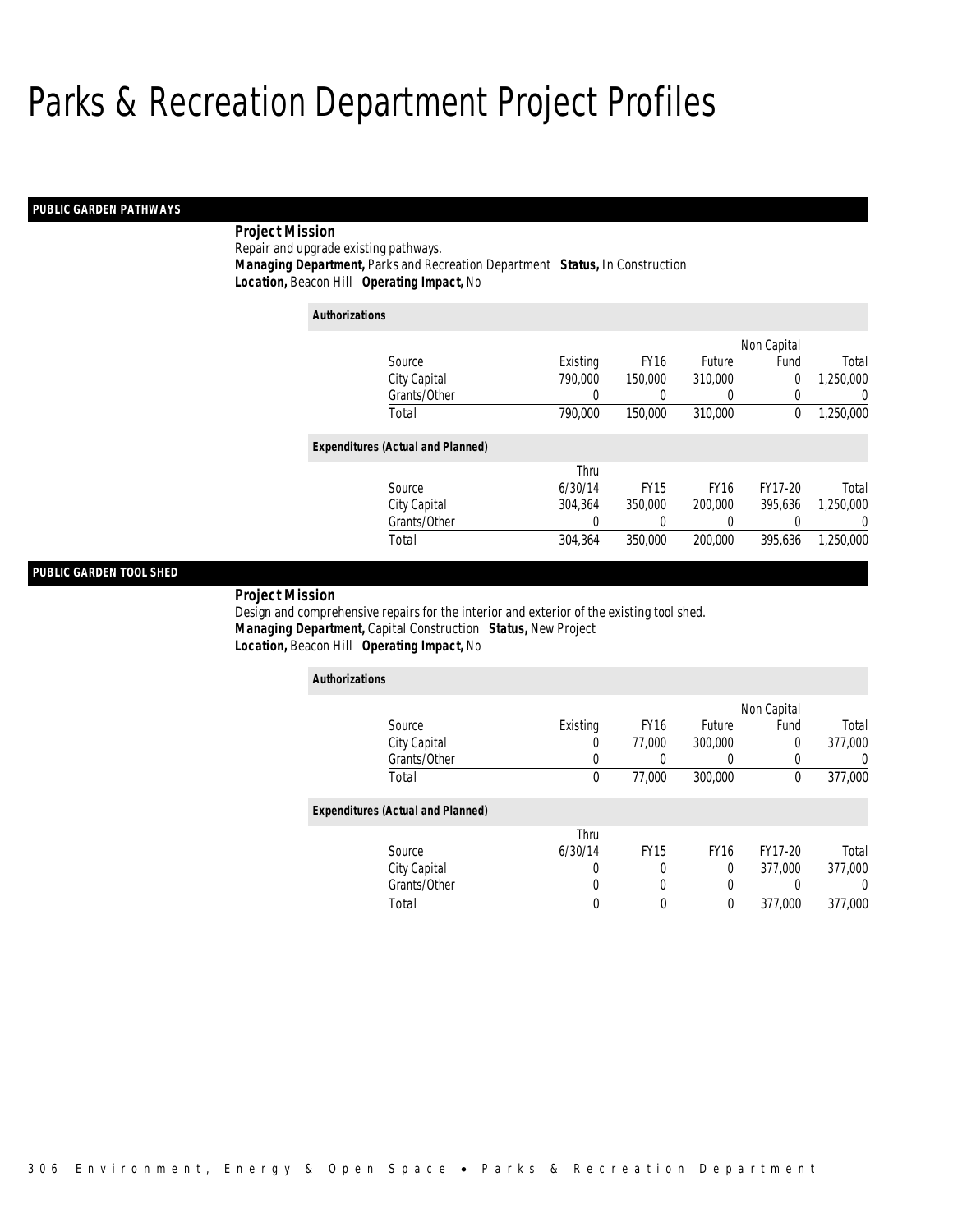# *PUOPOLO FIELD ELECTRICAL REPAIRS*

# *Project Mission*

 Repair and replacement of entire electrical system. Change power source from high voltage to low voltage, install MUSCO lighting controllers and modify all required wiring and switches. *Managing Department,* Parks and Recreation Department *Status,* In Design*Location,* North End *Operating Impact,* No

#### *Authorizations*

|                                          |             |             |               | Non Capital |         |
|------------------------------------------|-------------|-------------|---------------|-------------|---------|
| Source                                   | Existing    | <b>FY16</b> | <b>Future</b> | Fund        | Total   |
| City Capital                             | 260,000     |             | 0             | 0           | 260,000 |
| Grants/Other                             | 0           | 0           | $\left($      | 0           | 0       |
| Total                                    | 260,000     | $\theta$    | $\mathbf 0$   | 0           | 260,000 |
| <b>Expenditures (Actual and Planned)</b> |             |             |               |             |         |
|                                          | Thru        |             |               |             |         |
| Source                                   | 6/30/14     | <b>FY15</b> | <b>FY16</b>   | FY17-20     | Total   |
| City Capital                             | 0           | 20,000      | 240,000       | $\Omega$    | 260,000 |
| Grants/Other                             | 0           |             | $\left($      | 0           | 0       |
| Total                                    | $\mathbf 0$ | 20,000      | 240,000       | $\theta$    | 260,000 |
|                                          |             |             |               |             |         |

# *RACHEL REVERE SQUARE*

*Project Mission*

 General park refurbishment including furnishings, play area, plaza, and pathways. Work will be coordinated with nearby Public Works project.

*Managing Department,* Parks and Recreation Department *Status,* In Design*Location,* North End *Operating Impact,* No

| <b>Authorizations</b>                    |          |                  |             |             |         |
|------------------------------------------|----------|------------------|-------------|-------------|---------|
|                                          |          |                  |             | Non Capital |         |
| Source                                   | Existing | FY <sub>16</sub> | Future      | Fund        | Total   |
| City Capital                             | 100,000  | 387.000          | 0           | 0           | 487.000 |
| Grants/Other                             | 0        | 0                | 0           |             | U       |
| Total                                    | 100,000  | 387,000          | 0           | 0           | 487,000 |
| <b>Expenditures (Actual and Planned)</b> |          |                  |             |             |         |
|                                          | Thru     |                  |             |             |         |
| Source                                   | 6/30/14  | <b>FY15</b>      | <b>FY16</b> | FY17-20     | Total   |
| City Capital                             | 0        | 33,000           | 302,000     | 152,000     | 487,000 |
| Grants/Other                             | 0        |                  | 0           |             | 0       |
| Total                                    | 0        | 33,000           | 302,000     | 152,000     | 487.000 |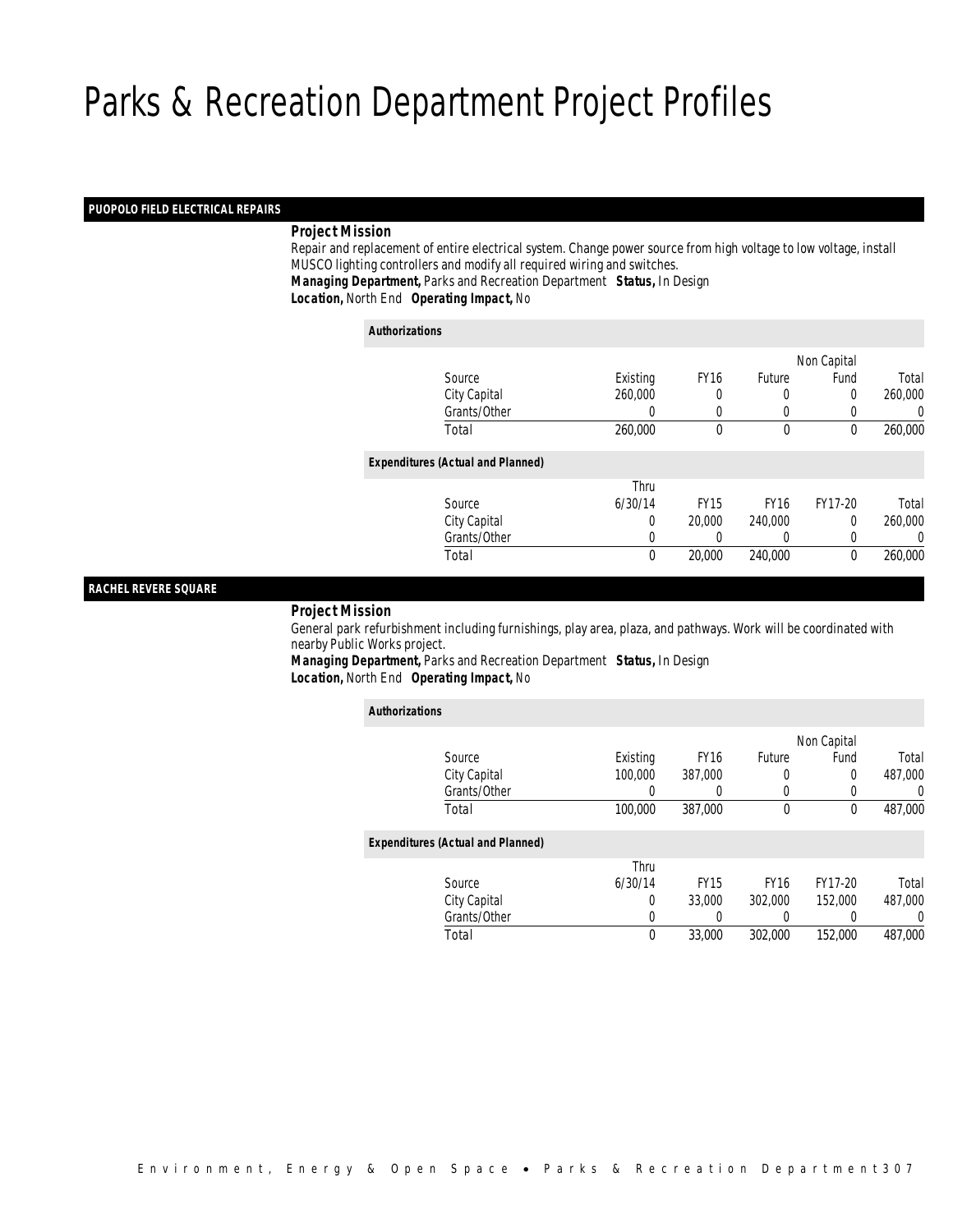# *RESERVATION ROAD PARK*

# *Project Mission*

Comprehensive park renovation to include skate park improvements, artificial turf replacement, site improvements, and landscaping.

*Managing Department,* Parks and Recreation Department *Status,* New Project*Location,* Hyde Park *Operating Impact,* No

| <b>Authorizations</b>                    |          |             |             |              |                  |
|------------------------------------------|----------|-------------|-------------|--------------|------------------|
|                                          |          |             |             | Non Capital  |                  |
| Source                                   | Existing | <b>FY16</b> | Future      | Fund         | Total            |
| City Capital                             | U        | 0           | 1.980.000   | 0            | 1,980,000        |
| Grants/Other                             | U        | 0           |             | 0            | 0                |
| Total                                    | 0        | 0           | 1,980,000   | $\mathbf{0}$ | 1,980,000        |
| <b>Expenditures (Actual and Planned)</b> |          |             |             |              |                  |
|                                          | Thru     |             |             |              |                  |
| Source                                   | 6/30/14  | <b>FY15</b> | <b>FY16</b> | FY17-20      | Total            |
| City Capital                             | 0        | 0           | 0           | 1,980,000    | 1,980,000        |
| Grants/Other                             | 0        | $\Omega$    |             |              | $\left( \right)$ |
| Total                                    | 0        | $\theta$    | 0           | 1,980,000    | 1,980,000        |

# *ROBERTS PLAYGROUND*

#### *Project Mission*

Playground renovation including water spray, play structure, fencing, safety surfacing, site furnishings and plantings. *Managing Department,* Parks and Recreation Department *Status,* In Design*Location,* Dorchester *Operating Impact,* No

| <b>Authorizations</b>                    |          |             |             |             |           |
|------------------------------------------|----------|-------------|-------------|-------------|-----------|
|                                          |          |             |             | Non Capital |           |
| Source                                   | Existing | <b>FY16</b> | Future      | Fund        | Total     |
| City Capital                             | 200,000  | 940.000     | 0           | 0           | 1,140,000 |
| Grants/Other                             |          | 0           | 0           |             | 0         |
| Total                                    | 200,000  | 940.000     | 0           | 0           | 1,140,000 |
| <b>Expenditures (Actual and Planned)</b> |          |             |             |             |           |
|                                          | Thru     |             |             |             |           |
| Source                                   | 6/30/14  | <b>FY15</b> | <b>FY16</b> | FY17-20     | Total     |
| City Capital                             | 0        | 0           | 100,000     | 1.040.000   | 1.140.000 |
| Grants/Other                             | 0        | 0           | 0           |             | 0         |
| Total                                    | 0        | 0           | 100,000     | 1.040.000   | 1.140.000 |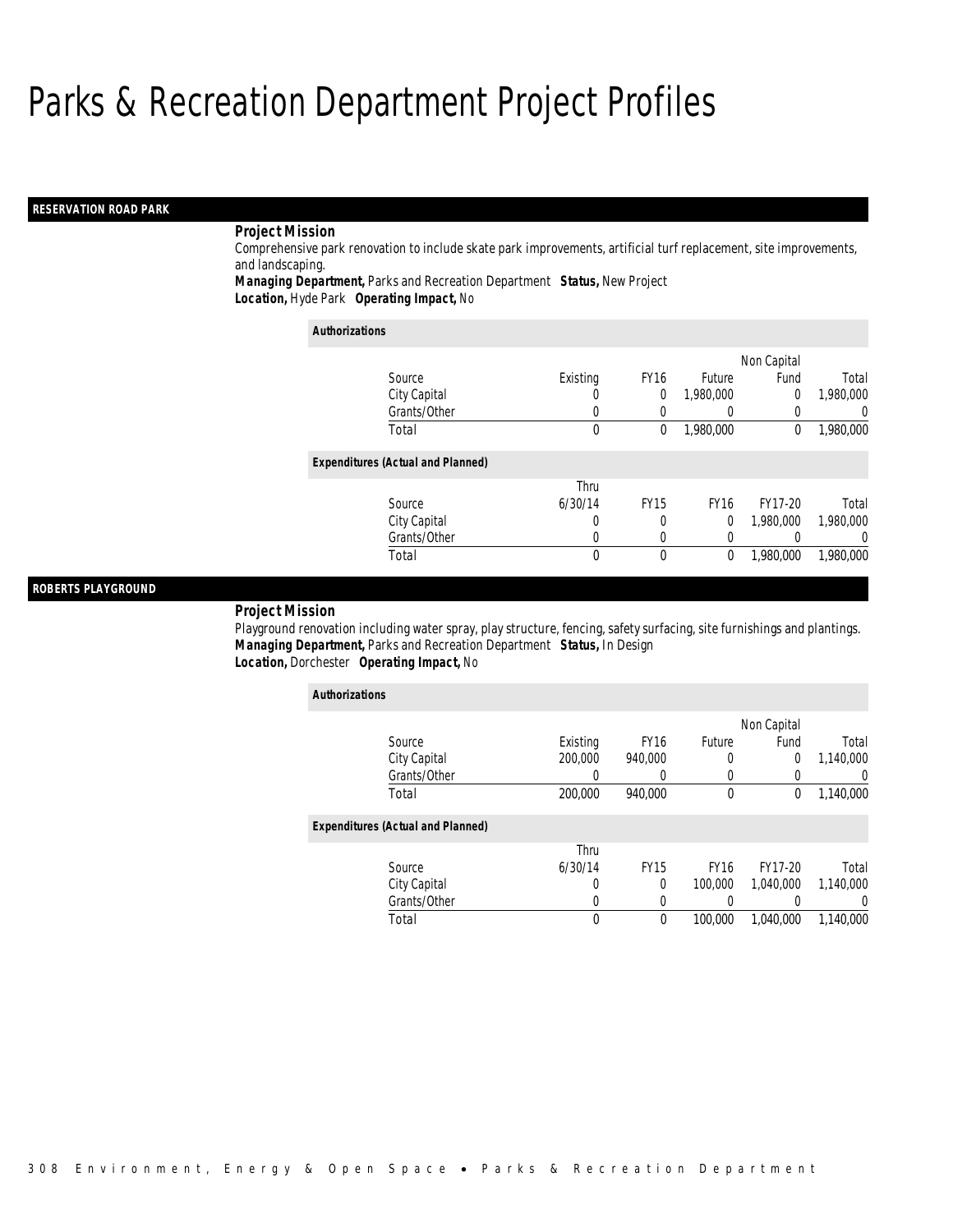#### *ROGERS PARK*

# *Project Mission*

Planning for future park improvements.

*Managing Department,* Parks and Recreation Department *Status,* In Design

*Location,* Allston/Brighton *Operating Impact,* No

| <b>Authorizations</b>                    |             |             |              |             |        |
|------------------------------------------|-------------|-------------|--------------|-------------|--------|
|                                          |             |             |              | Non Capital |        |
| Source                                   | Existing    | <b>FY16</b> | Future       | Fund        | Total  |
| City Capital                             | 50,000      | 0           |              | 0           | 50,000 |
| Grants/Other                             | 0           | 0           | 0            | 0           | 0      |
| Total                                    | 50,000      | 0           | $\mathbf{0}$ | 0           | 50,000 |
| <b>Expenditures (Actual and Planned)</b> |             |             |              |             |        |
|                                          | Thru        |             |              |             |        |
| Source                                   | 6/30/14     | <b>FY15</b> | <b>FY16</b>  | FY17-20     | Total  |
| City Capital                             | 0           | 25,000      | 25,000       | 0           | 50,000 |
| Grants/Other                             | 0           |             |              | 0           | 0      |
| Total                                    | $\mathbf 0$ | 25,000      | 25,000       | 0           | 50,000 |
|                                          |             |             |              |             |        |

# *ROSS PLAYGROUND*

#### *Project Mission*

 Overall park and play lot refurbishment and installation of safety surfacing. *Managing Department,* Parks and Recreation Department *Status,* In Design*Location,* Hyde Park *Operating Impact,* No

| <b>Authorizations</b>                    |          |             |             |             |         |
|------------------------------------------|----------|-------------|-------------|-------------|---------|
|                                          |          |             |             | Non Capital |         |
| Source                                   | Existing | <b>FY16</b> | Future      | Fund        | Total   |
| City Capital                             | 100,000  | 780,000     | 0           | $\Omega$    | 880,000 |
| Grants/Other                             | 0        | 0           | $\left($    | 0           | 0       |
| Total                                    | 100,000  | 780.000     | $\mathbf 0$ | 0           | 880,000 |
| <b>Expenditures (Actual and Planned)</b> |          |             |             |             |         |
|                                          | Thru     |             |             |             |         |
| Source                                   | 6/30/14  | <b>FY15</b> | <b>FY16</b> | FY17-20     | Total   |
| City Capital                             | 0        | 0           | 50,000      | 830,000     | 880,000 |
| Grants/Other                             | 0        | 0           |             | 0           | 0       |
| Total                                    | 0        | $\theta$    | 50,000      | 830,000     | 880,000 |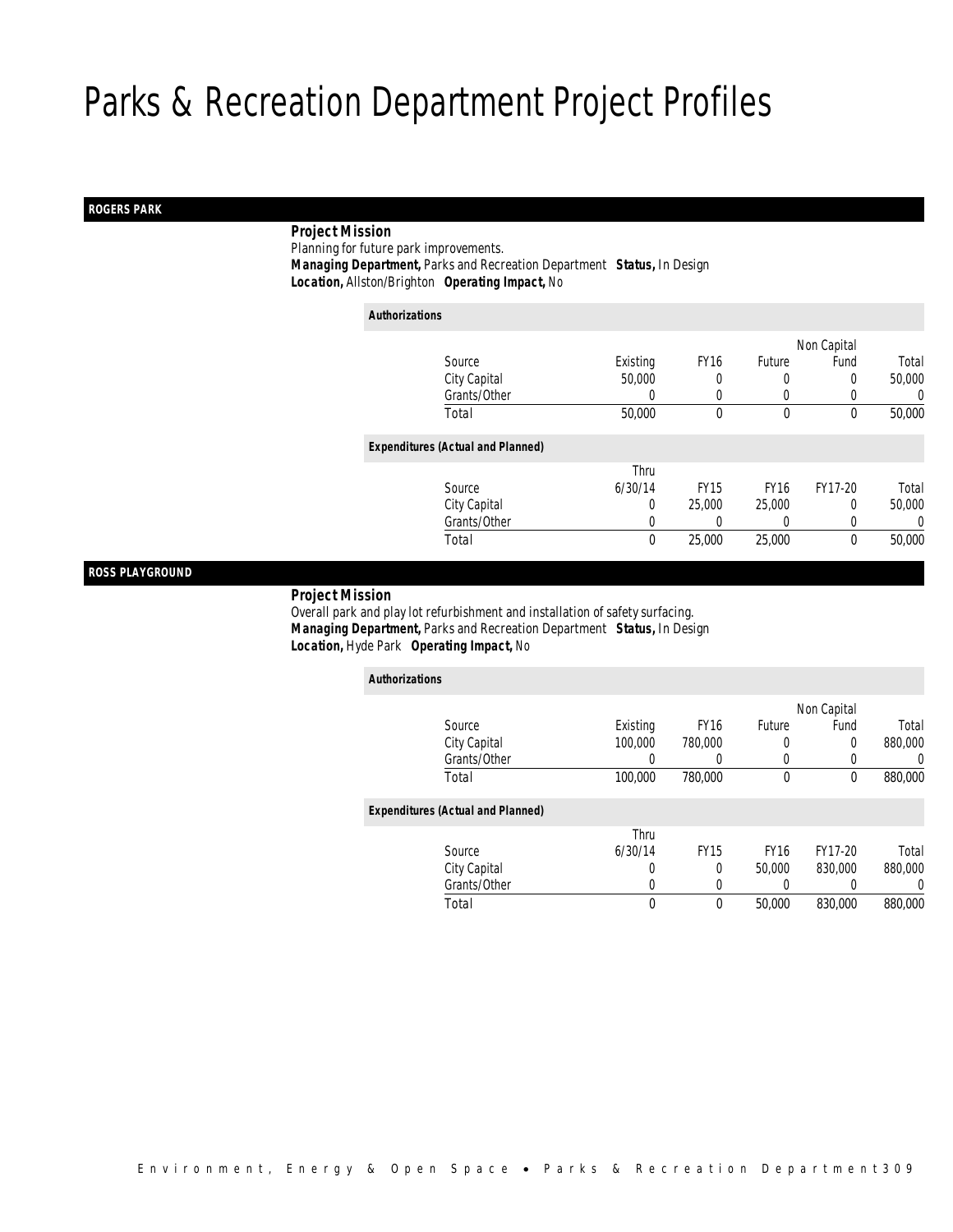# *RYAN PLAYGROUND*

# *Project Mission*

Park improvements including play lot, courts, fields/ancillary structures, and infrastructure. *Managing Department,* Parks and Recreation Department *Status,* New Project*Location,* Charlestown *Operating Impact,* No

| <b>Authorizations</b>                    |          |             |               |             |           |
|------------------------------------------|----------|-------------|---------------|-------------|-----------|
|                                          |          |             |               | Non Capital |           |
| Source                                   | Existing | <b>FY16</b> | <b>Future</b> | Fund        | Total     |
| City Capital                             | 0        | 0           | 2,630,000     | $\mathbf 0$ | 2,630,000 |
| Grants/Other                             | 0        |             | 0             |             | 0         |
| Total                                    | 0        | 0           | 2,630,000     | 0           | 2,630,000 |
| <b>Expenditures (Actual and Planned)</b> |          |             |               |             |           |
|                                          | Thru     |             |               |             |           |
| Source                                   | 6/30/14  | <b>FY15</b> | <b>FY16</b>   | FY17-20     | Total     |
| City Capital                             | 0        | 0           | 0             | 2,630,000   | 2,630,000 |
| Grants/Other                             | 0        | 0           | 0             |             | 0         |
| Total                                    | $\theta$ | $\theta$    | 0             | 2,630,000   | 2,630,000 |

# *RYAN PLAYGROUND STREET HOCKEY COURT*

*Project Mission* 

Full depth reconstruction of street hockey court including new dasher boards, fencing, seating and bleachers. *Managing Department,* Parks and Recreation Department *Status,* New Project*Location,* Charlestown *Operating Impact,* No

| <b>Authorizations</b>                    |          |                  |             |             |          |
|------------------------------------------|----------|------------------|-------------|-------------|----------|
|                                          |          |                  |             | Non Capital |          |
| Source                                   | Existing | <b>FY16</b>      | Future      | Fund        | Total    |
| City Capital                             |          | 0                | 0           | O           | $\Omega$ |
| Grants/Other                             |          | $\left( \right)$ | O           | 175,000     | 175,000  |
| Total                                    | 0        | $\mathbf{0}$     | $\theta$    | 175,000     | 175,000  |
| <b>Expenditures (Actual and Planned)</b> |          |                  |             |             |          |
|                                          | Thru     |                  |             |             |          |
| Source                                   | 6/30/14  | <b>FY15</b>      | <b>FY16</b> | FY17-20     | Total    |
| City Capital                             | 0        |                  |             |             | 0        |
| Grants/Other                             |          | 0                |             |             | 0        |
| Total                                    | 0        | 0                | $\Omega$    | 0           | $\theta$ |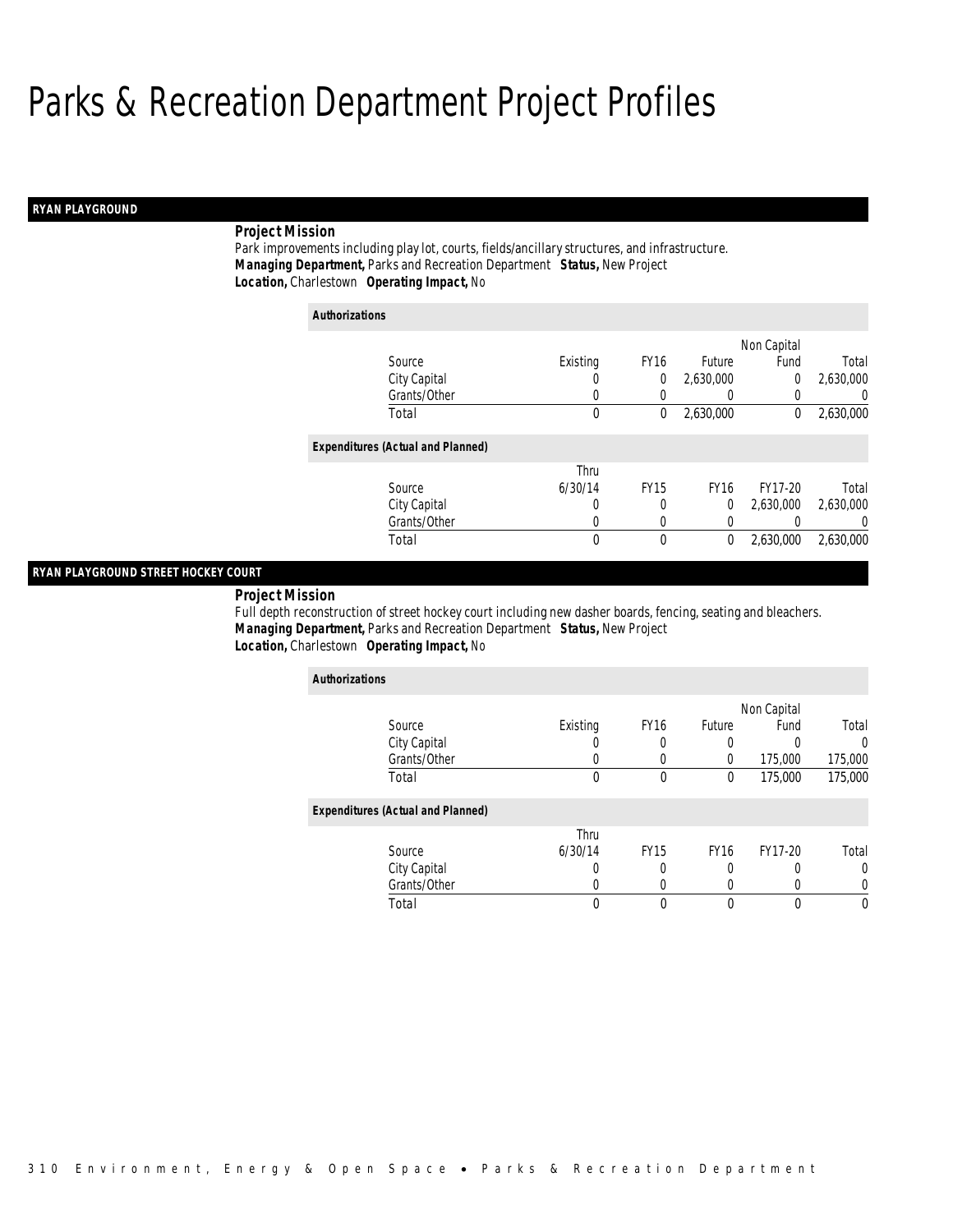# *SAVIN HILL PARK*

# *Project Mission*

 Access and pathway improvements, seating area installation and improvements, grading and drainage restoration, fence installation and overlook creation.

*Managing Department,* Parks and Recreation Department *Status,* In Construction*Location,* Dorchester *Operating Impact,* No

#### *Authorizations*

|                                          |                  |             |             | Non Capital |         |
|------------------------------------------|------------------|-------------|-------------|-------------|---------|
| Source                                   | Existing         | <b>FY16</b> | Future      | Fund        | Total   |
| City Capital                             | 265,000          |             | 0           | 0           | 265,000 |
| Grants/Other                             | $\left( \right)$ | 0           | $\left($    |             | 0       |
| Total                                    | 265,000          | $\theta$    | $\mathbf 0$ | 0           | 265,000 |
| <b>Expenditures (Actual and Planned)</b> |                  |             |             |             |         |
|                                          | Thru             |             |             |             |         |
| Source                                   | 6/30/14          | <b>FY15</b> | <b>FY16</b> | FY17-20     | Total   |
| City Capital                             | 733              | 195,000     | 69,267      | $\Omega$    | 265,000 |
| Grants/Other                             | 0                |             | $\left($    |             | 0       |
| Total                                    | 733              | 195,000     | 69,267      | 0           | 265,000 |
|                                          |                  |             |             |             |         |

# *STREET TREE PLANTING*

*Project Mission*

 Ongoing program of street tree planting throughout the City. *Managing Department,* Parks and Recreation Department *Status,* Annual Program*Location,* Citywide *Operating Impact,* No

| <b>Authorizations</b> |                                          |           |             |             |             |                  |
|-----------------------|------------------------------------------|-----------|-------------|-------------|-------------|------------------|
|                       |                                          |           |             |             | Non Capital |                  |
|                       | Source                                   | Existing  | <b>FY16</b> | Future      | Fund        | Total            |
|                       | City Capital                             | 4.700.000 | 700.000     | 1.750.000   | 0           | 7.150.000        |
|                       | Grants/Other                             | 0         |             | 0           |             | $\left( \right)$ |
|                       | Total                                    | 4,700,000 | 700,000     | 1.750.000   | 0           | 7,150,000        |
|                       | <b>Expenditures (Actual and Planned)</b> |           |             |             |             |                  |
|                       |                                          | Thru      |             |             |             |                  |
|                       | Source                                   | 6/30/14   | <b>FY15</b> | <b>FY16</b> | FY17-20     | Total            |
|                       | City Capital                             | 2.948.537 | 700.000     | 700.000     | 2.801.463   | 7.150.000        |
|                       | Grants/Other                             | 0         | 0           | 0           |             | 0                |
|                       | Total                                    | 2,948,537 | 700.000     | 700.000     | 2.801.463   | 7.150.000        |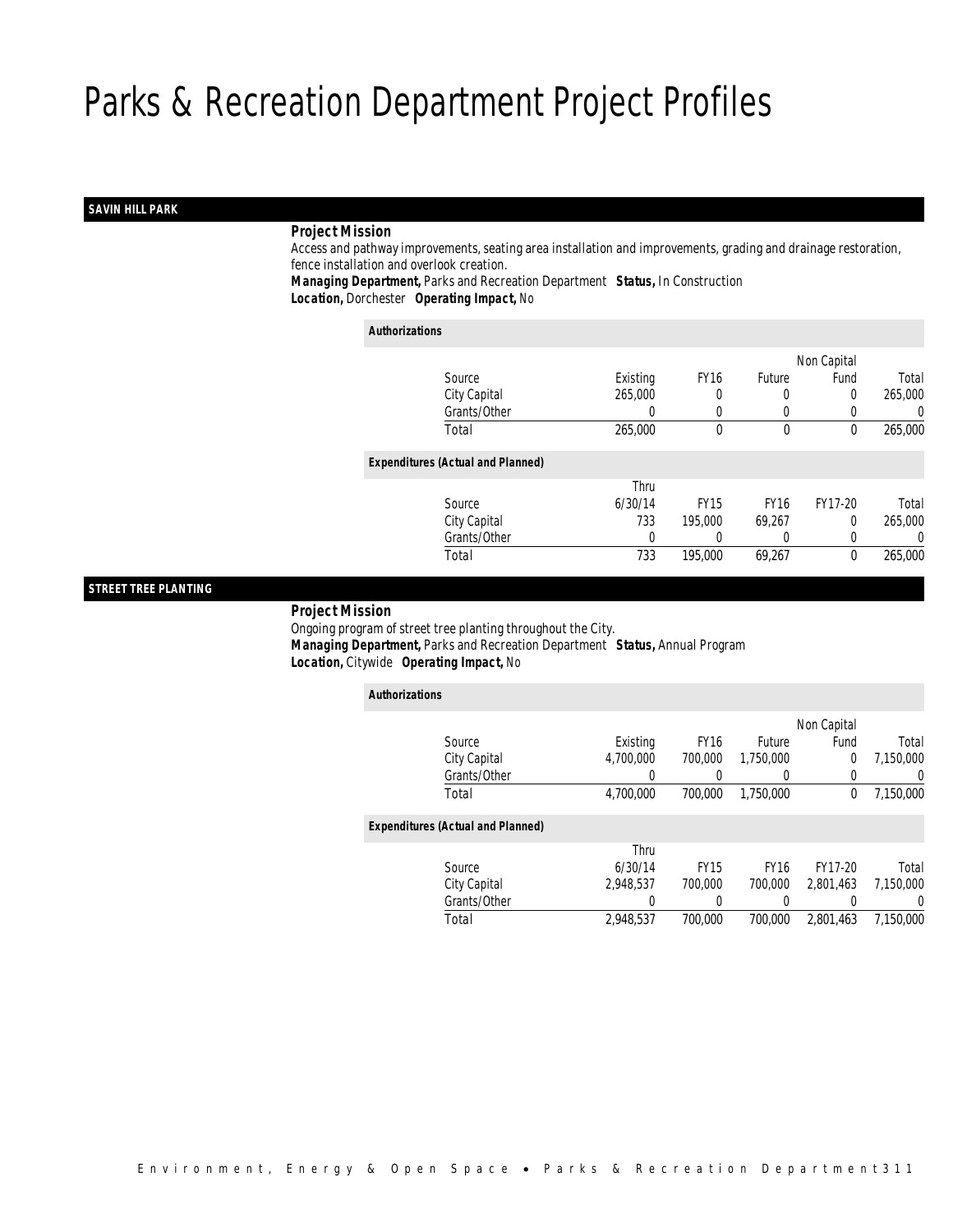# *SYMPHONY PARK*

# *Project Mission*

Revitalize park and create a passive, sustainable designed park with enhanced green spaces, accessible walkways, and a pergola area.

*Managing Department,* Parks and Recreation Department *Status,* In Construction*Location,* Fenway/Kenmore *Operating Impact,* No

| <b>Authorizations</b>                    |          |                  |               |             |                  |
|------------------------------------------|----------|------------------|---------------|-------------|------------------|
|                                          |          |                  |               | Non Capital |                  |
| Source                                   | Existing | FY <sub>16</sub> | <b>Future</b> | Fund        | Total            |
| City Capital                             | 614,050  | 0                | 0             | $\Omega$    | 614,050          |
| Grants/Other                             | 0        | $\left($         | $\cup$        |             | $\left( \right)$ |
| Total                                    | 614,050  | 0                | $\mathbf 0$   | $\theta$    | 614,050          |
| <b>Expenditures (Actual and Planned)</b> |          |                  |               |             |                  |
|                                          | Thru     |                  |               |             |                  |
| Source                                   | 6/30/14  | <b>FY15</b>      | <b>FY16</b>   | FY17-20     | Total            |
| City Capital                             | 8.000    | 606.050          | 0             | 0           | 614,050          |
| Grants/Other                             | 0        | 0                | 0             |             | $\left( \right)$ |
| Total                                    | 8.000    | 606.050          | $\theta$      | $\Omega$    | 614.050          |

# *TAI TUNG PARK*

#### *Project Mission*

General park refurbishment and installation of new safety surfacing. *Managing Department,* Parks and Recreation Department *Status,* In Design*Location,* Chinatown *Operating Impact,* No

| <b>Authorizations</b>                    |          |             |             |             |         |
|------------------------------------------|----------|-------------|-------------|-------------|---------|
|                                          |          |             |             | Non Capital |         |
| Source                                   | Existing | <b>FY16</b> | Future      | Fund        | Total   |
| City Capital                             | 160,000  | 0           | 0           | $\Omega$    | 160,000 |
| Grants/Other                             | 0        | 0           | U           | $\Omega$    | 0       |
| Total                                    | 160,000  | 0           | $\mathbf 0$ | $\theta$    | 160,000 |
| <b>Expenditures (Actual and Planned)</b> |          |             |             |             |         |
|                                          | Thru     |             |             |             |         |
| Source                                   | 6/30/14  | <b>FY15</b> | <b>FY16</b> | FY17-20     | Total   |
| City Capital                             | 0        | 20,000      | 140,000     | $\Omega$    | 160,000 |
| Grants/Other                             | 0        |             |             | $\Omega$    |         |
| Total                                    | 0        | 20,000      | 140,000     | 0           | 160,000 |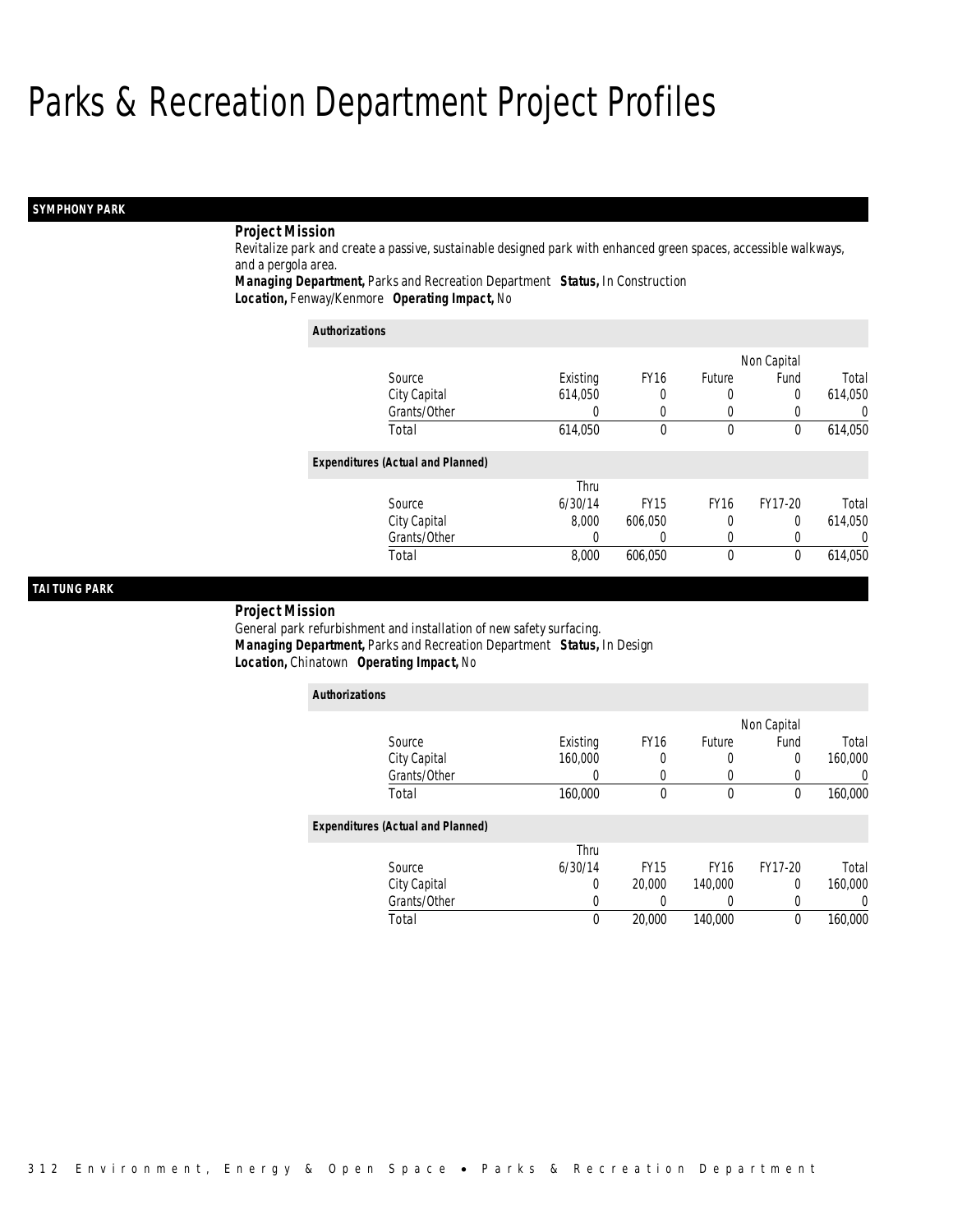# *TITUS SPARROW PARK*

*Project Mission*

Pathway improvements.

 *Managing Department,* Parks and Recreation Department *Status,* To Be Scheduled*Location,* South End *Operating Impact,* No

| <b>Authorizations</b> |                                          |              |             |              |              |         |
|-----------------------|------------------------------------------|--------------|-------------|--------------|--------------|---------|
|                       |                                          |              |             |              | Non Capital  |         |
|                       | Source                                   | Existing     | <b>FY16</b> | Future       | Fund         | Total   |
|                       | City Capital                             | 0            | 120,000     | $\left($     | 0            | 120,000 |
|                       | Grants/Other                             | 0            |             | $\left($     | 0            | 0       |
|                       | Total                                    | $\mathbf 0$  | 120,000     | $\mathbf{0}$ | $\theta$     | 120,000 |
|                       | <b>Expenditures (Actual and Planned)</b> |              |             |              |              |         |
|                       |                                          | Thru         |             |              |              |         |
|                       | Source                                   | 6/30/14      | <b>FY15</b> | <b>FY16</b>  | FY17-20      | Total   |
|                       | City Capital                             | 0            | $\theta$    | 120,000      | $\Omega$     | 120,000 |
|                       | Grants/Other                             | 0            | 0           |              | 0            | 0       |
|                       | Total                                    | $\mathbf{0}$ | 0           | 120,000      | $\mathbf{0}$ | 120,000 |

# *URBAN WILDS RENOVATIONS*

# *Project Mission*

 Renovation of walls, walkways, and signage within urban wilds owned by Environment and Parks Department. *Managing Department,* Parks and Recreation Department *Status,* Annual Program*Location,* Citywide *Operating Impact,* No

| <b>Authorizations</b>                    |           |             |             |             |           |
|------------------------------------------|-----------|-------------|-------------|-------------|-----------|
|                                          |           |             |             | Non Capital |           |
| Source                                   | Existing  | <b>FY16</b> | Future      | Fund        | Total     |
| City Capital                             | 1,155,000 | 80,000      | 860,000     | 0           | 2,095,000 |
| Grants/Other                             | 293,000   | 0           |             | $\mathbf 0$ | 293,000   |
| Total                                    | 1,448,000 | 80,000      | 860,000     | 0           | 2.388.000 |
| <b>Expenditures (Actual and Planned)</b> |           |             |             |             |           |
|                                          | Thru      |             |             |             |           |
| Source                                   | 6/30/14   | <b>FY15</b> | <b>FY16</b> | FY17-20     | Total     |
| City Capital                             | 638.954   | 275,000     | 400,000     | 781.046     | 2.095.000 |
| Grants/Other                             | 0         | 293,000     |             | $\Omega$    | 293,000   |
| Total                                    | 638.954   | 568,000     | 400.000     | 781.046     | 2.388.000 |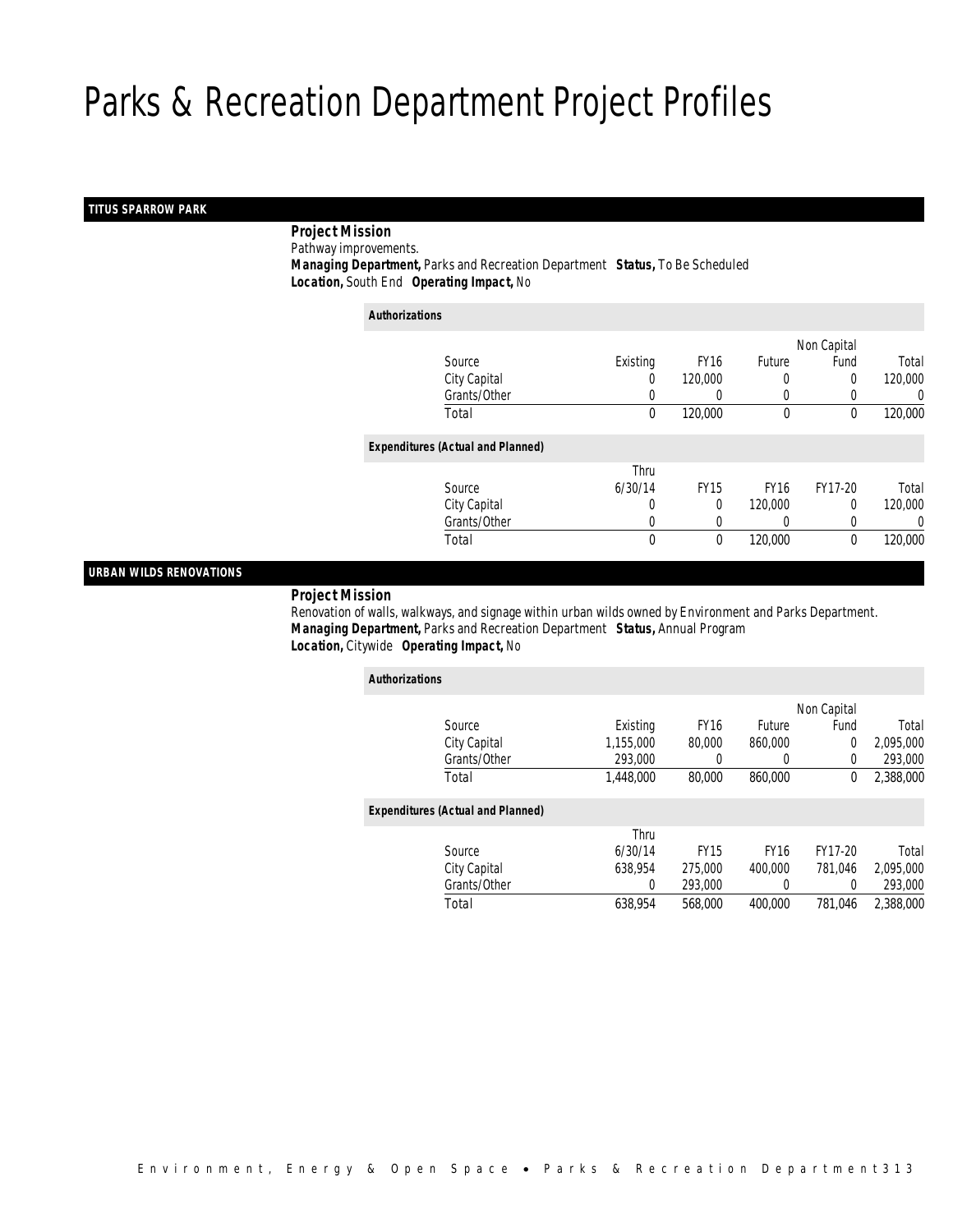#### *WEST ROXBURY EDUCATION COMPLEX FIELD*

# *Project Mission*

Design and construct a new synthetic turf football field, synthetic turf baseball and softball fields, tennis courts and athletic track. Upgrade parking, fencing, stands and lighting.

*Managing Department,* Public Works Department *Status,* In Construction

*Location,* West Roxbury *Operating Impact,* No

| <b>Authorizations</b>                    |           |             |             |             |           |
|------------------------------------------|-----------|-------------|-------------|-------------|-----------|
|                                          |           |             |             | Non Capital |           |
| Source                                   | Existing  | <b>FY16</b> | Future      | Fund        | Total     |
| City Capital                             | 1,000,000 | 0           | 0           | $\Omega$    | 1,000,000 |
| Grants/Other                             | 0         | 0           | 0           |             | $\left($  |
| Total                                    | 1,000,000 | $\theta$    | $\mathbf 0$ | 0           | 1,000,000 |
| <b>Expenditures (Actual and Planned)</b> |           |             |             |             |           |
|                                          | Thru      |             |             |             |           |
| Source                                   | 6/30/14   | <b>FY15</b> | <b>FY16</b> | FY17-20     | Total     |
| City Capital                             | 0         | 800,000     | 200,000     | $\Omega$    | 1,000,000 |
| Grants/Other                             | 0         | 0           | 0           |             | $\left($  |
| Total                                    | 0         | 800,000     | 200,000     | 0           | 1.000.000 |

# *WILLIAM DEVINE GOLF COURSE*

*Project Mission* 

Improve drainage, paving, and other miscellaneous items. *Managing Department,* Parks and Recreation Department *Status,* Annual Program*Location,* Roxbury *Operating Impact,* No

| <b>Authorizations</b>                    |           |             |             |             |           |
|------------------------------------------|-----------|-------------|-------------|-------------|-----------|
|                                          |           |             |             | Non Capital |           |
| Source                                   | Existing  | <b>FY16</b> | Future      | Fund        | Total     |
| City Capital                             | 1,300,000 | 200,000     | 695,500     | 0           | 2,195,500 |
| Grants/Other                             | 0         |             |             | 0           | 0         |
| Total                                    | 1,300,000 | 200,000     | 695,500     | 0           | 2,195,500 |
| <b>Expenditures (Actual and Planned)</b> |           |             |             |             |           |
|                                          | Thru      |             |             |             |           |
| Source                                   | 6/30/14   | <b>FY15</b> | <b>FY16</b> | FY17-20     | Total     |
| City Capital                             | 995.740   | 200,000     | 200,000     | 799.760     | 2.195.500 |
| Grants/Other                             | 0         | 0           | 0           |             | 0         |
| Total                                    | 995.740   | 200,000     | 200,000     | 799.760     | 2,195,500 |